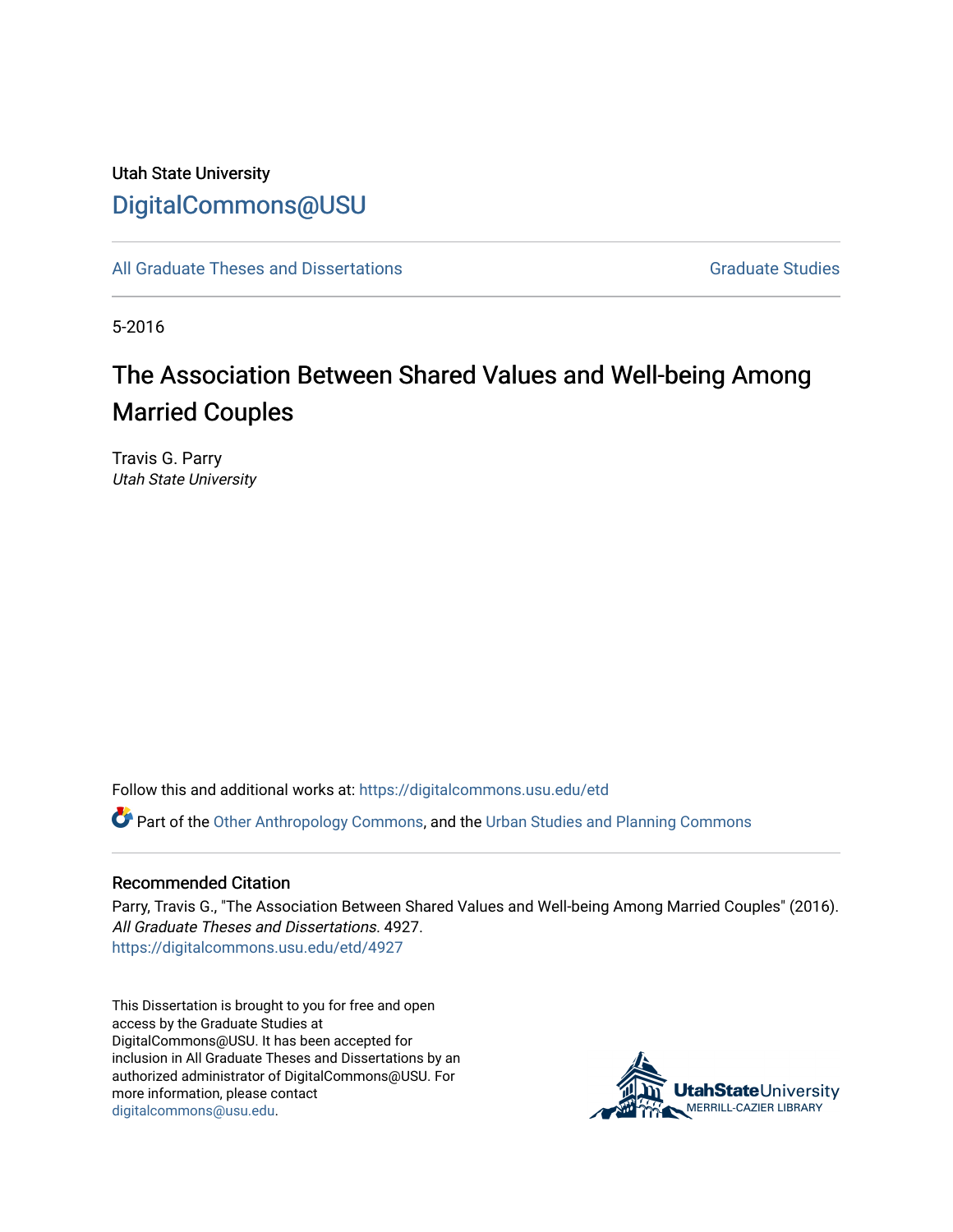#### THE ASSOCIATION BETWEEN SHARED VALUES AND WELL-BEING

#### AMONG MARRIED COUPLES

by

Travis G. Parry

A dissertation submitted in partial fulfillment of the requirements for the degree

of

#### DOCTOR OF PHILOSOPHY

in

Family and Human Development

Approved:

 $\overline{a}$ 

l

l

Jeffrey P. Dew, Ph.D. Kay Bradford, Ph.D. Major Professor Committee Member

Ryan B. Seedall, Ph.D. Yoon G. Lee, Ph.D. Committee Member Committee Member

Brian K. Warnick, Ph.D. Mark R. McLellan, Ph.D. Committee Member Vice President for Research and Dean of the School of Graduate Studies

> UTAH STATE UNIVERSITY Logan, Utah

> > 2016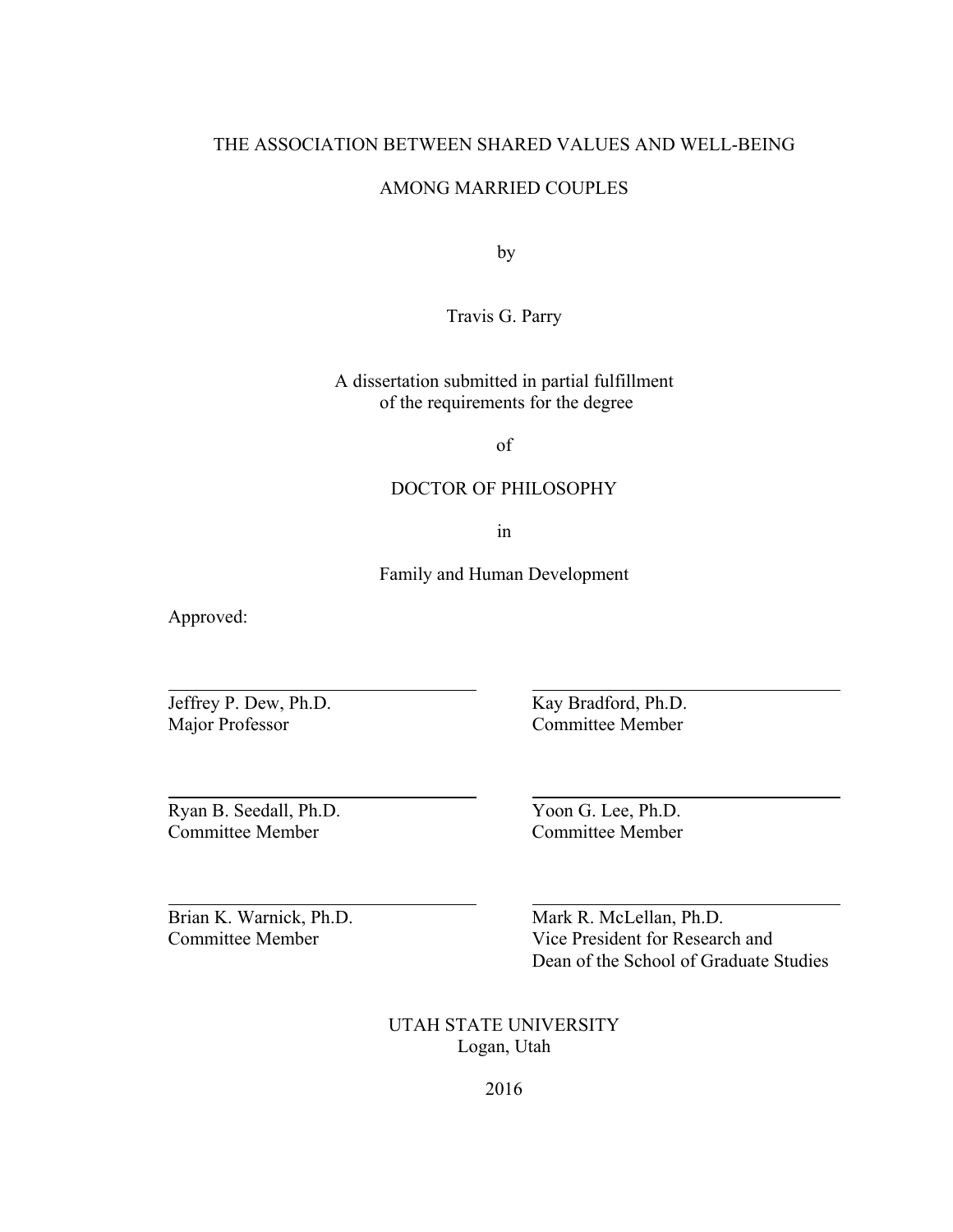Copyright © Travis G. Parry 2016

All Rights Reserved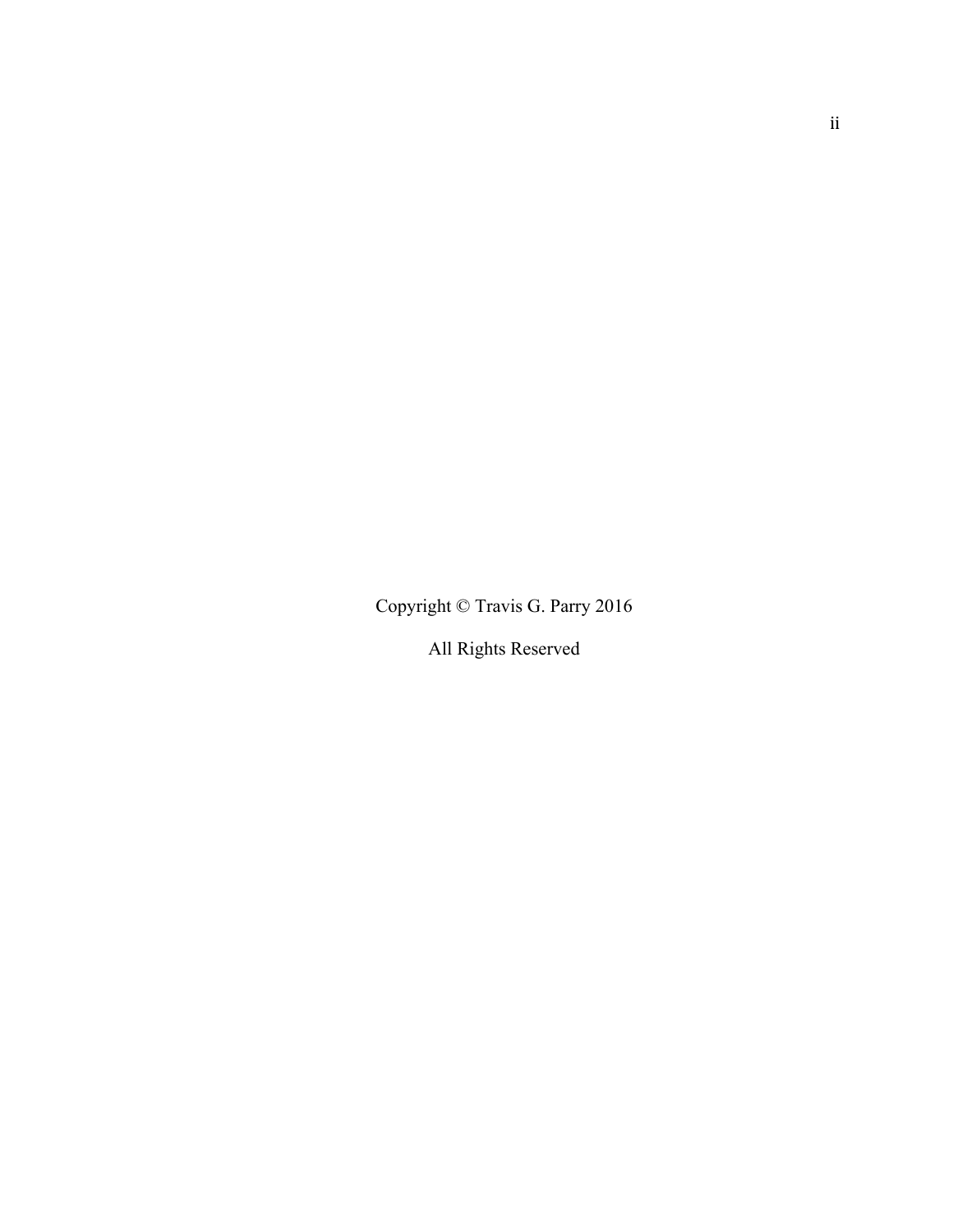#### ABSTRACT

#### The Association Between Shared Values and Married Couples' Well-Being

by

Travis G. Parry, Doctor of Philosophy

Utah State University, 2016

Major Professor: Jeff Dew, Ph.D. Department: Family, Consumer, and Human Development

 Marital well-being in the U.S. has been declining since 1973. Individualism has increased during these years contributing to the decreases in marital well-being. The main objectives of this study were: (1) test the relationships between shared values (religious, family, and marital) and marital well-being (financial stability, marital happiness, and individual well-being) and (2) examine simultaneously the relationships between the three marital well-being variables. Data were utilized from the Survey of Marital Generosity (an extant data set collected during 2010-2011) to answer the research questions. This survey provided a nationally representative sample of married couples (*n*  $= 1,237$ . Path analysis was used to examine the hypotheses of the study.

Significant relationships were found between several shared values and the marital well-being variables of marital happiness and individual well-being. However, no shared values were found to be related to financial stability. The control variables of education, ethnicity, and cohabitation did have significant associations with financial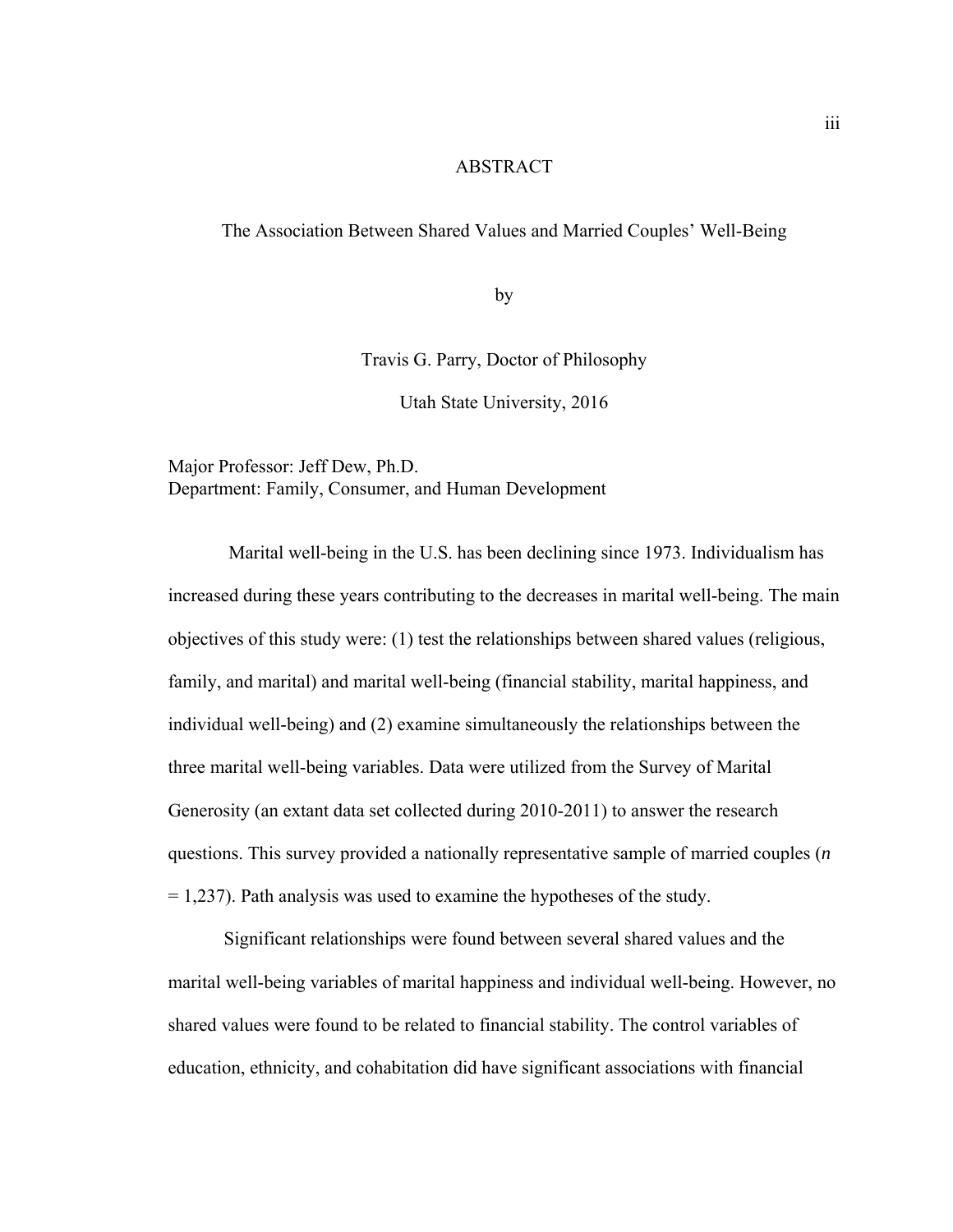stability and the other dependent variables. The marital well-being variables were all found to be positively related to each other and the husbands and wives' reports of each of the dependent variables were also positively correlated. The underlying theme of teamwork in marriage was seen as the most important finding and several suggestions for future research and professional interventions were suggested.

(130 pages)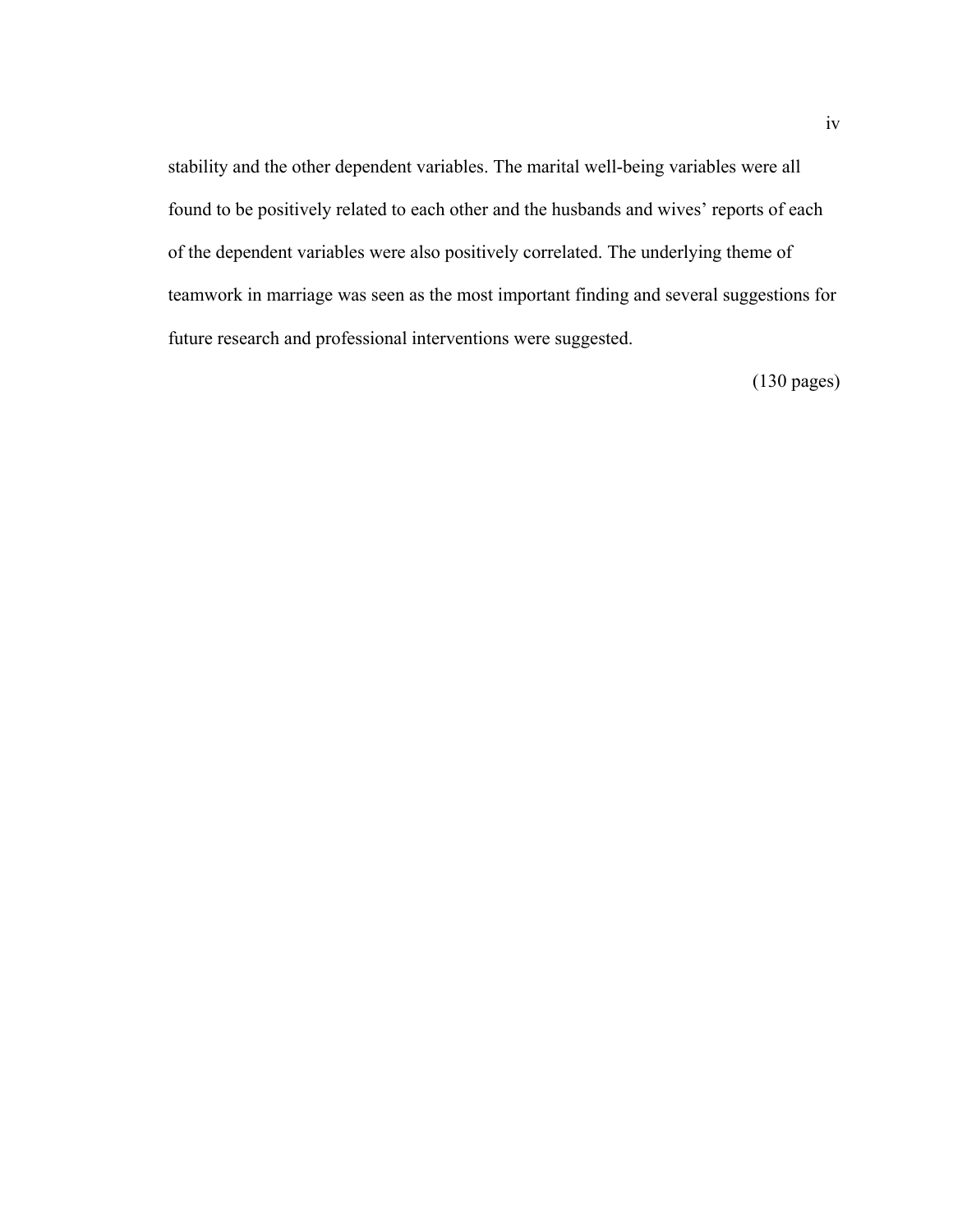#### PUBLIC ABSTRACT

The Association Between Shared Values and Married Couples' Well-being

#### Travis G. Parry

The primary objective of this research study was to examine the shared values and marital well-being of married couples and to see if there was a relationship between these variables. A secondary purpose of this study was to examine the marital well-being variables (financial stability, marital happiness, individual well-being) and see if there were relationships between these variables when analyzed simultaneously.

 This study found a positive relationship between several shared values and the marital happiness and individual well-being variables of marital well-being. However, no shared values were related to financial stability. The study did find positive relationships between all marital well-being variables. Suggestions for future research and professional application of these findings were given.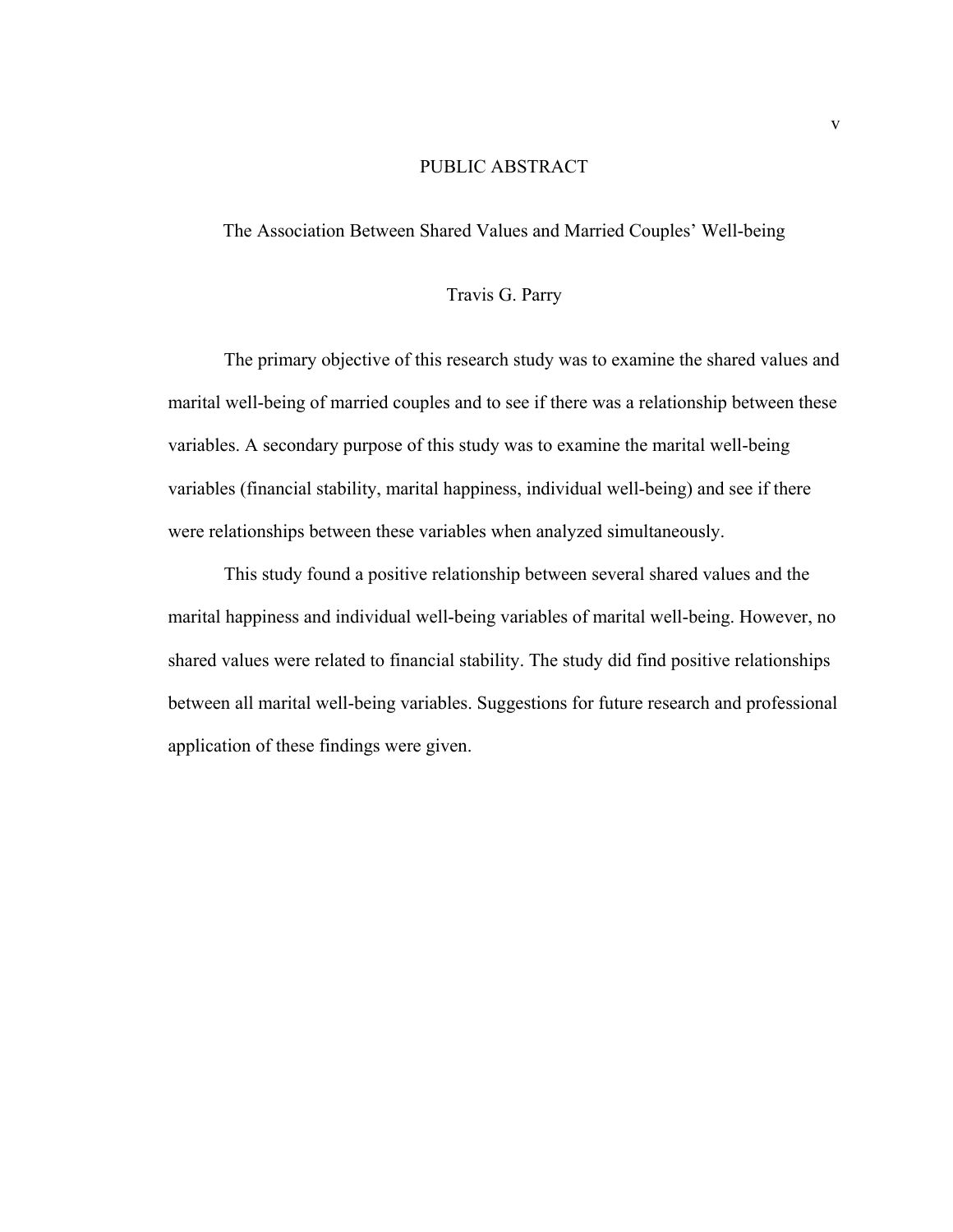#### ACKNOWLEDGMENTS

I would like to first thank Dr. Jeff Dew for his patient mentoring and excellent training through this entire process. I would also like to thank my committee members, Drs. Kay Bradford, Yoon Lee, Ryan Seedall, and Brian Warnick, for their hours of service and careful guidance that helped shaped my experience at Utah State University and this final project. I am grateful for family and friends for their support and for my cohort of exceptional students that kept me mostly sane. Specifically, I am grateful to a father who always told me, "Trav, you can do anything you set your mind to." Most importantly, I am grateful to my beloved wife for believing in me and for her patience, understanding, and devotion through my most harrowing of challenges and to my sweet children for inspiring me to finish. Thank you to all of you for your help and support!

Travis G. Parry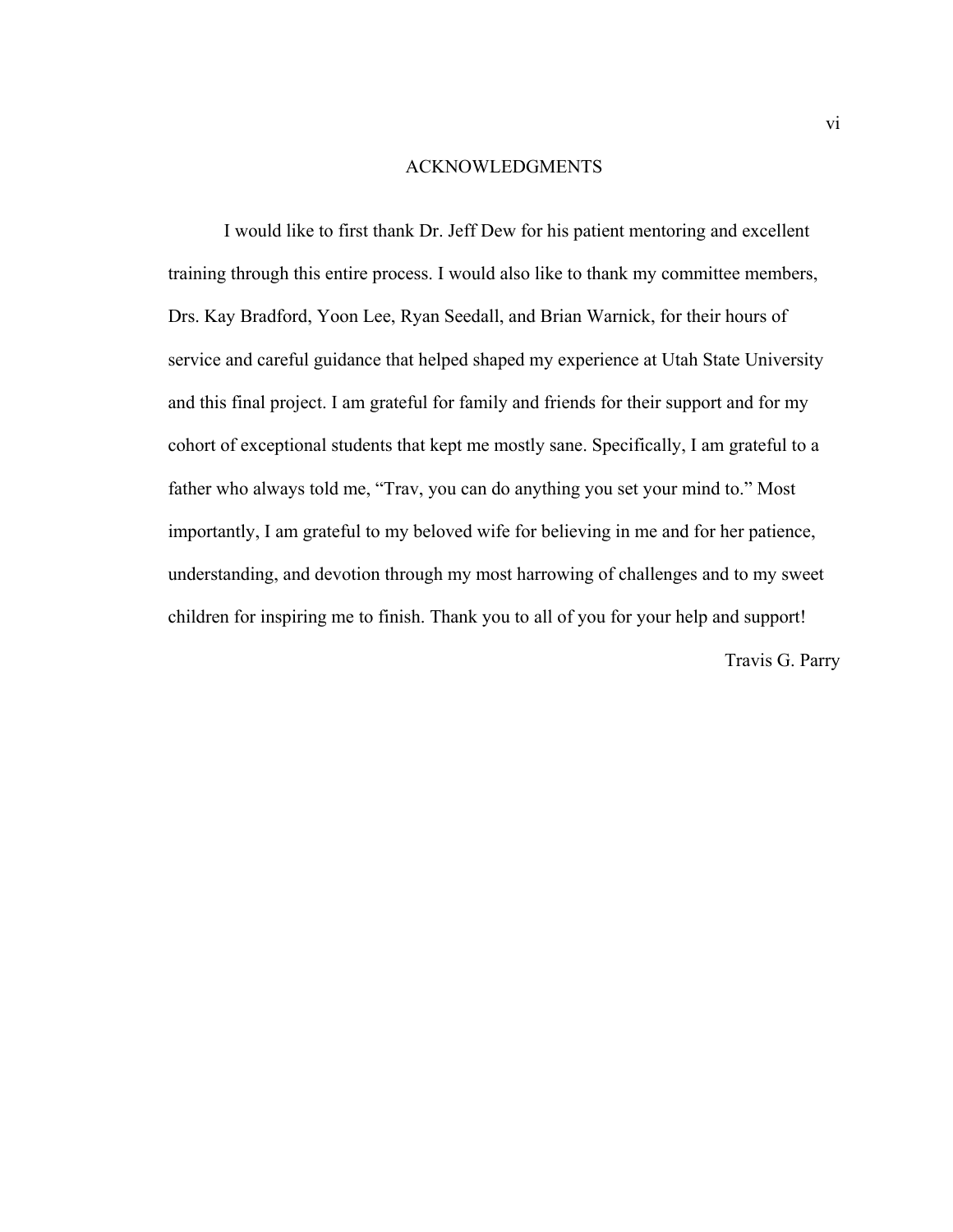### **CONTENTS**

|                                                                     | iii                                           |
|---------------------------------------------------------------------|-----------------------------------------------|
|                                                                     | V                                             |
|                                                                     | V <sub>1</sub>                                |
|                                                                     | ix                                            |
|                                                                     | X                                             |
| <b>CHAPTER</b>                                                      |                                               |
| L.                                                                  | -1                                            |
|                                                                     | $\mathbf{1}$<br>$\overline{4}$<br>5<br>$\tau$ |
| $\Pi$ .                                                             | 8                                             |
| The Association Between Financial Stability, Marital Happiness, and | 8<br>12<br>24<br>32<br>40                     |
| III.                                                                | 42                                            |
|                                                                     | 42<br>43<br>44<br>63<br>64                    |
| IV.                                                                 | 66                                            |
|                                                                     | 66                                            |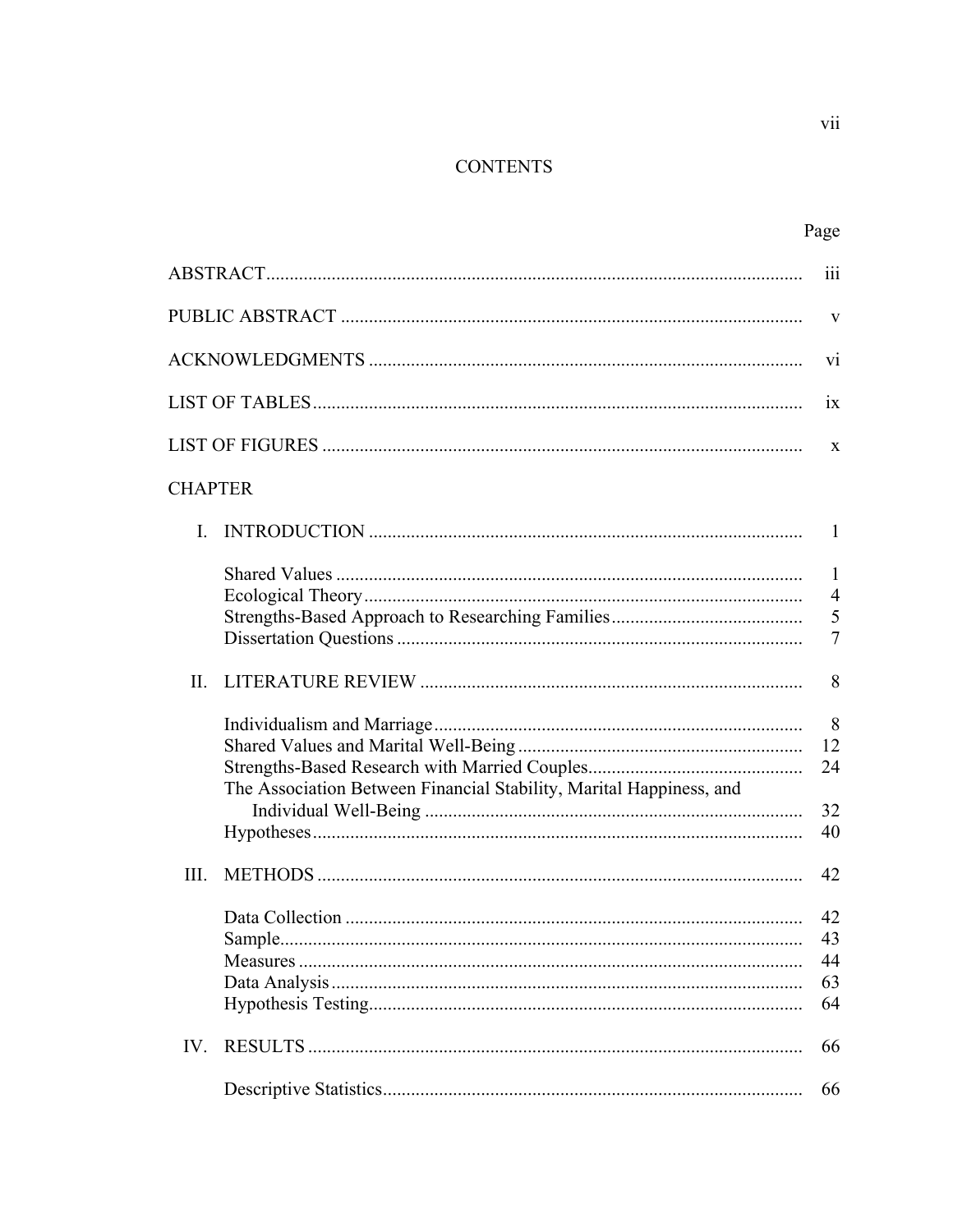## viii

## Page

| 70 |
|----|
| 70 |
| 74 |
| 77 |
|    |
|    |
| 87 |
| 90 |
| 94 |
| 95 |
| 99 |
|    |
|    |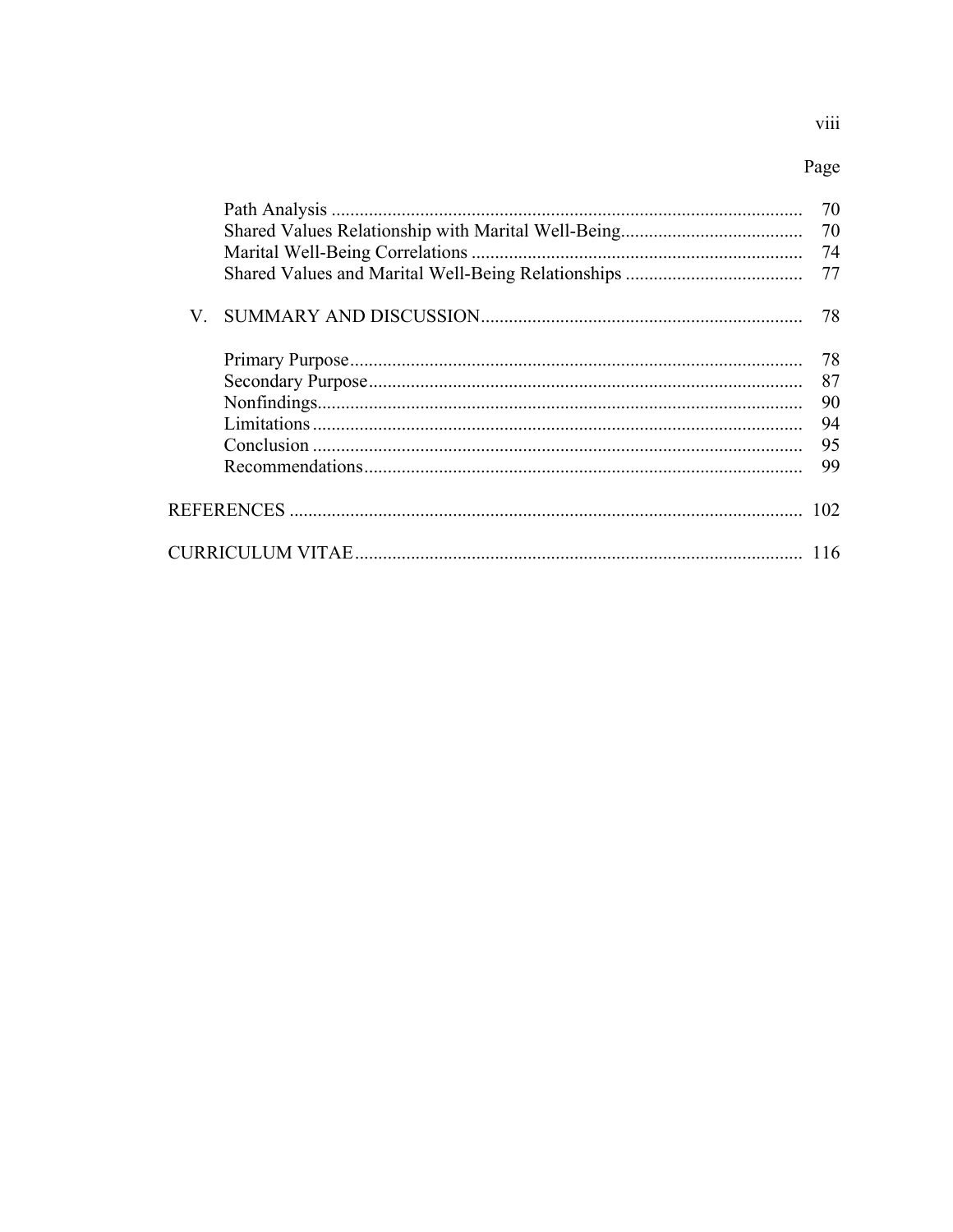### LIST OF TABLES

| Table |                                                                   | Page |
|-------|-------------------------------------------------------------------|------|
| 1.    | Husbands' Subjective Financial Stressors and Financial Stability  | 47   |
| 2.    |                                                                   | 48   |
| 3.    |                                                                   | 50   |
| 4.    |                                                                   | 51   |
| 5.    |                                                                   | 52   |
| 6.    |                                                                   | 54   |
| 7.    |                                                                   | 56   |
| 8.    |                                                                   | 57   |
| 9.    |                                                                   | 58   |
| 10.   |                                                                   | 61   |
| 11.   |                                                                   | 63   |
|       |                                                                   | 67   |
| 13.   |                                                                   | 71   |
| 14.   | Financial Stability, Marital Happiness, and Individual Well-Being | 75   |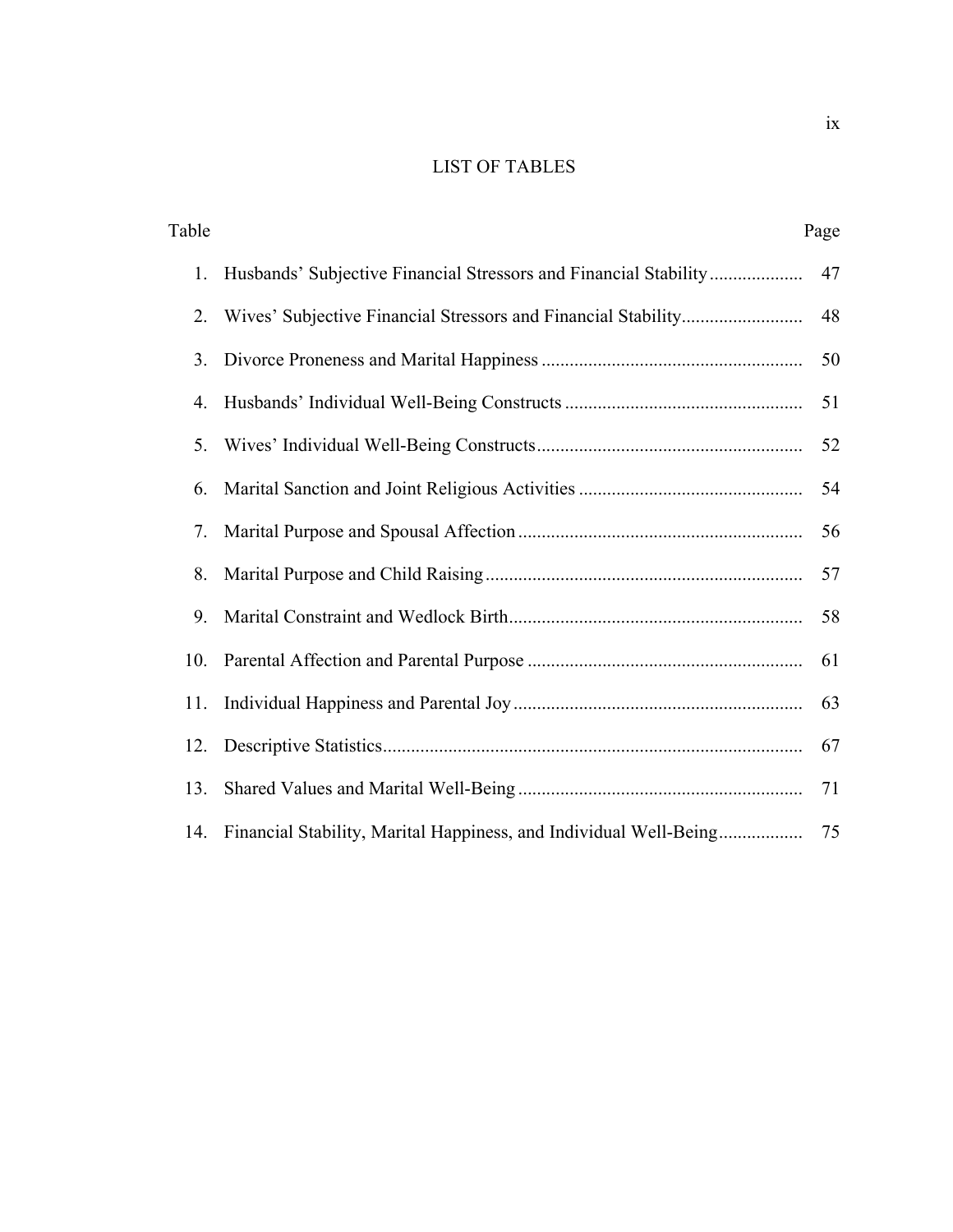### LIST OF FIGURES

| Figure | Page |
|--------|------|
|        |      |
|        |      |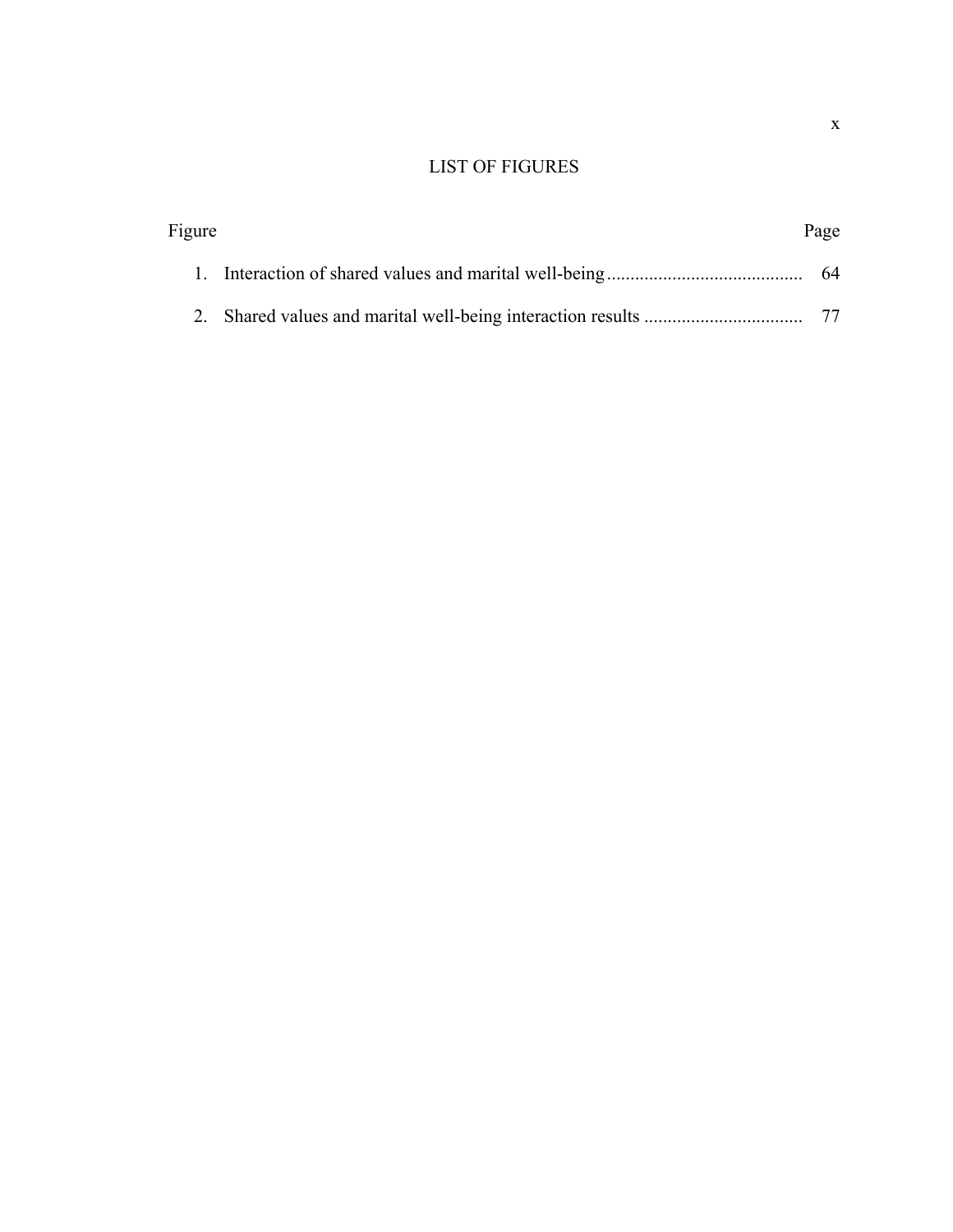#### **CHAPTER I**

#### **INTRODUCTION**

The well-being of married couples can be described as an aggregate of several factors including financial stability, marital happiness, and individual well-being. Financial stability, marital happiness, and individual well-being have all been found to be contributors to married couple's level of reported well-being (Headey, Veenhoven, & Wearing, 1991; Olson, Olson-Sigg, & Larson, 2008; Stanley, 2007). Unfortunately, marital well-being in the U.S. has been declining since 1973 (Marquardt, Blankenhorn, Lerman, Malone-Colón, & Wilcox, 2012; Wilcox, Marquardt, Popenoe, & Whitehead, 2011).

Ironically, individuals who focus solely on improving themselves has been linked to the declining marital well-being of couples in the U.S. (Bellah, Madsen, Sullivan, Swidler, & Tipton, 1996). Bellah et al. further suggested that the emphasis on the self increases selfishness and deteriorates marital stability. This focus on the self seems to be a fulfillment of what Alexis de Tocqueville observed in 1835 after analyzing American progress as a burgeoning nation. Tocqueville suggested that individualism would deteriorate American society, family, and marriage through self-isolation (Bellah et al., 1996).

#### **Shared Values**

In contrast to a focus on oneself, focusing on the couple relationship may help individuals improve their marriage. Family researchers found that individuals with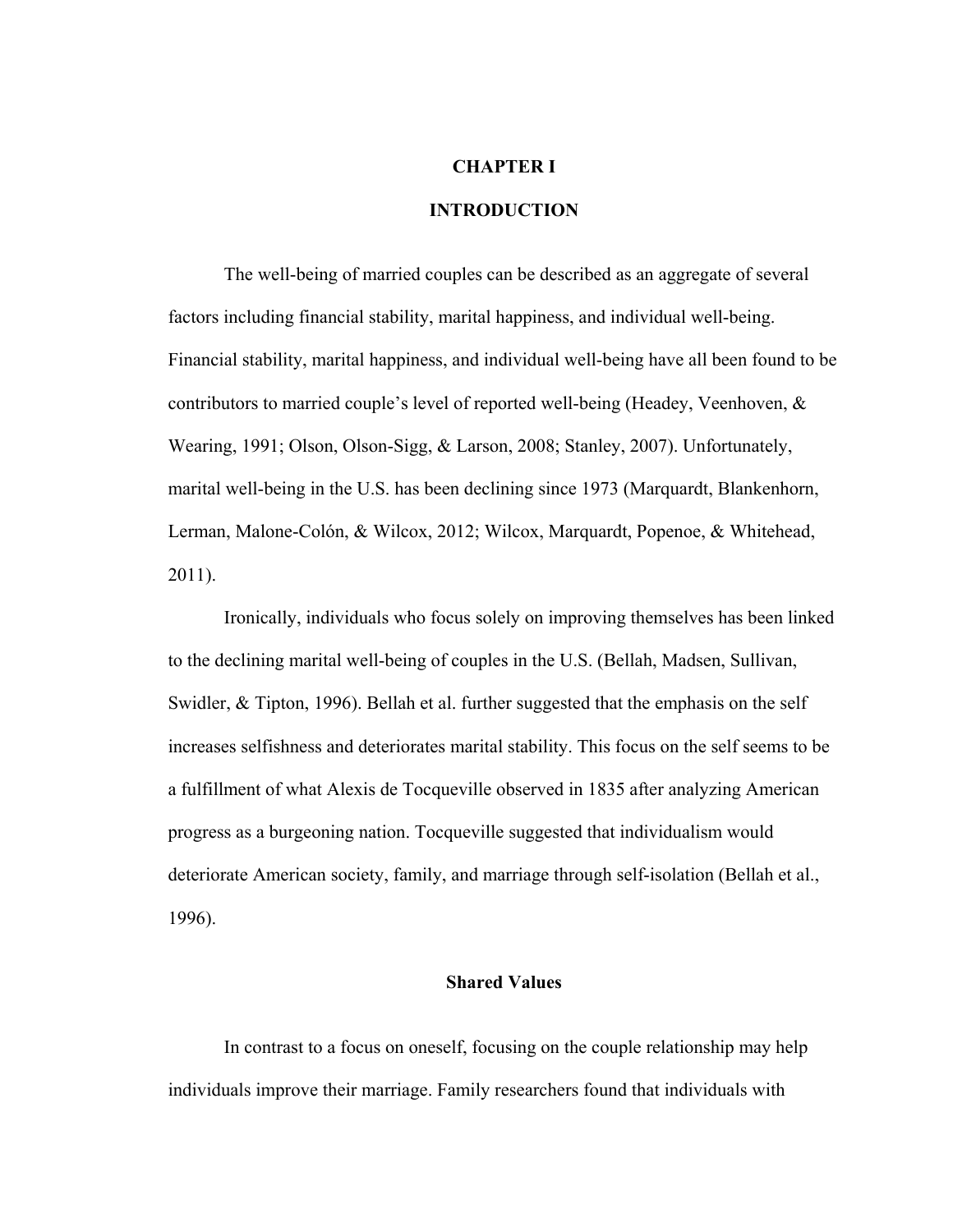commonly shared values had higher marital satisfaction scores than those whose values were not shared as closely (Archuleta, 2013; DeFrain & Asay, 2007; Shapiro & Gottman, 2005). Research on shared beliefs, particularly shared religious beliefs, has shown them to be a positive predictor of marital satisfaction (DeFrain & Asay, 2007; Ellison, Burdette, & Wilcox, 2010; Larson & Olson, 2004; Lichter & Carmalt, 2009; Rios, 2010). Further, couples that agree with each other on their most important values argue less and find their marriage to be more enjoyable (Gottman & Silver, 1999).

Research focusing on shared values is relatively new and is conducted using nondyadic data. For example, one study that found "shared" values to be positively related to both marital satisfaction and financial stability, examined only one spouse in each couple (Archuleta, 2013). Further, the study did not use national data. The present study will use dyadic data of a national sample of married couples in the U.S. to determine if the shared values of these couples are related to marital well-being. This research will establish whether shared values relate to marital quality using dyadic data. It is possible that using dyadic data could provide a clearer picture of the association between shared values and marital well-being.

Using dyadic data could help indicate more precisely if values were indeed shared (Gottman, 1998). Although several studies have examined the relationship of shared values in couples, they have done so using nondyadic data (Archuleta, 2013; DeFrain  $\&$ Asay, 2007; Ellison et al., 2010; Larson & Olson, 2004; Lichter & Carmalt, 2009; Rios, 2010). Further, practitioners (therapists, counselors, financial planners, etc.) may find the dyadic results useful in their practices (i.e., Barnacle & Abbott, 2009). Finally, although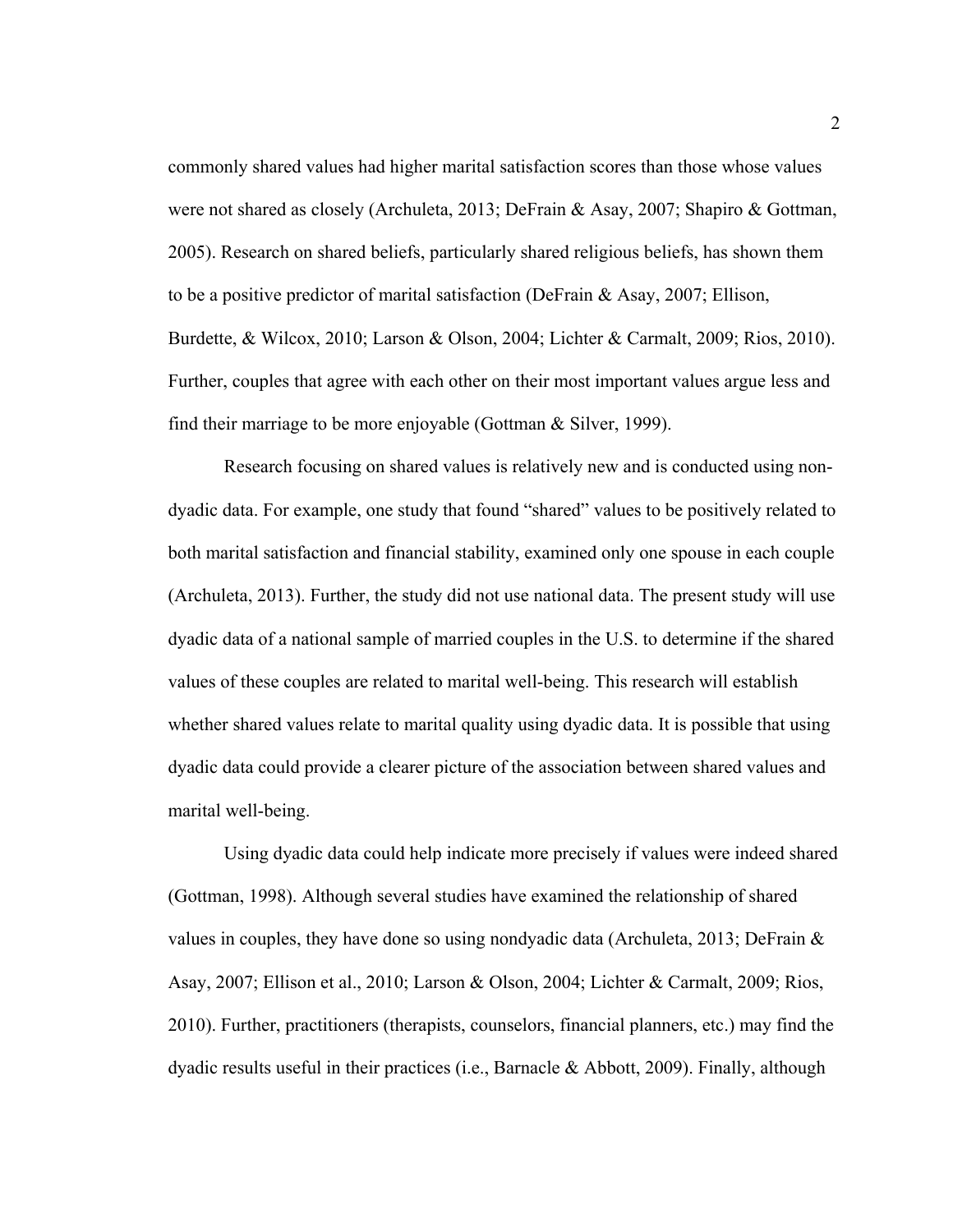this research is correlational, the findings may stimulate additional experimental or evaluational research. This research study could, therefore, influence program development designed around the dyadic shared values of married couples to help improve marital well-being in educational, therapeutic, and other professional interventions.

It is important to define what values are and how this study will use them. According to ecological theory, "values are human appraisals of what is desirable, worthwhile, and proper. Values lend meaning to life and help to shape goals and provide direction" (S. R. Smith & Hamon, 2012, p. 191). In addition, "values are principles that guide behavior. Values are deep-seated psychological constructs that direct individual preferences and strategies for goal achievement" (Goldsmith, 2010, p. 66). Values are broad and may vary according to the value type (e.g., traditional, personal, professional, cultural, familial). Values are sometimes confused with attitudes, but values reflect a more stable preference where attitudes tend to be more transitory (Goldsmith, 2010; Hitlin & Piliavin, 2004). Beliefs are often used synonymously with values throughout the literature (see Hitlin & Piliavin, 2004; Hohmann-Marriott, 2006) and this study will also use these terms interchangeably.

Shared values and beliefs are important to relationship stability and quality for dating, cohabiting, married, and remarried couples (Hohmann-Marriott, 2006). This shared belief system should be co-constructed to establish and maintain healthy marriages and include religious values, parental values, and marital values (Hohmann-Marriott, 2006).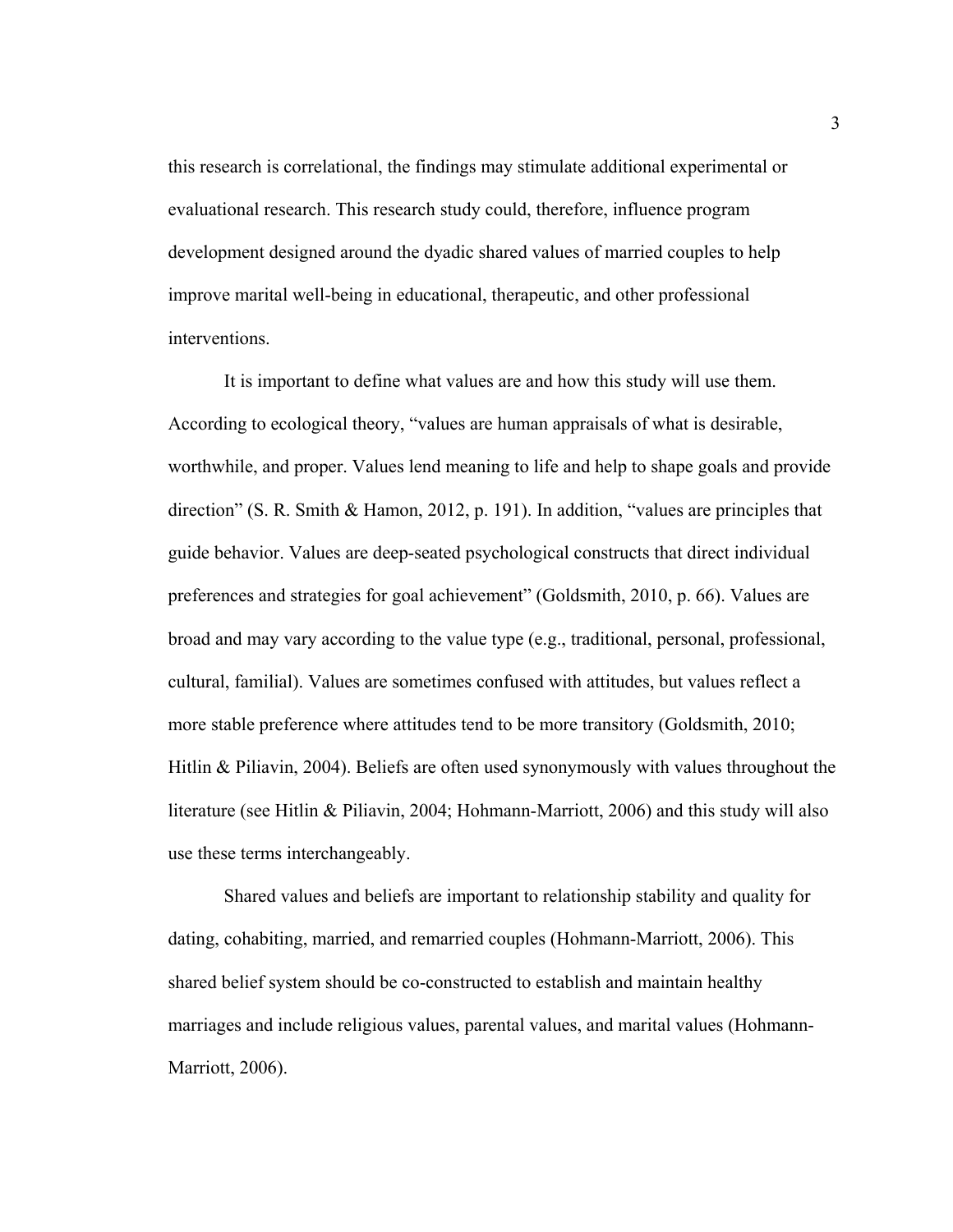#### **Ecological Theory**

Concepts from ecological theory support the idea that a shared belief system may help improve marriage. Ecological theory (Bubolz & Sontag, 1993; Smith & Hamon, 2012) focuses on the interaction and interdependence of individuals as both biological and social creatures. Although individual development includes genetics, ecological theorists suggest that these biological factors depend upon the environment. Additionally, individuals are social creatures and, therefore, are dependent on others. Thus, the quality of individual's lives is interdependent with the quality of their environments and is also directly connected to their achieving goals. Ecological theory describes families as goaldirected and essential for improving the quality of life of individuals. How individuals or families change their environments to achieve their goals is referred to as adaptation (Bubolz & Sontag, 1993; Smith & Hamon, 2012).

Urie Bronfenbrenner was the most prolific contributor to ecological theory and outlined four main systems of influence, which make up the environment (Bronfenbrenner, 1979). The microsystem is defined as the contexts that have a direct influence on the individual (i.e., family, school, church). The mesosystem is the combination of any two microsystems. An example of a mesosystem would be the combination of school and work and how they influence each other. The exosystem is described as any indirect influence on the microsystem (e.g., neighborhood, media, government). The macrosystem is the overall values, beliefs, and culture of the society and has an influence on all the previously mentioned systems. Bronfenbrenner (2005) later added the chronosystem to account for the change in these systems that happen over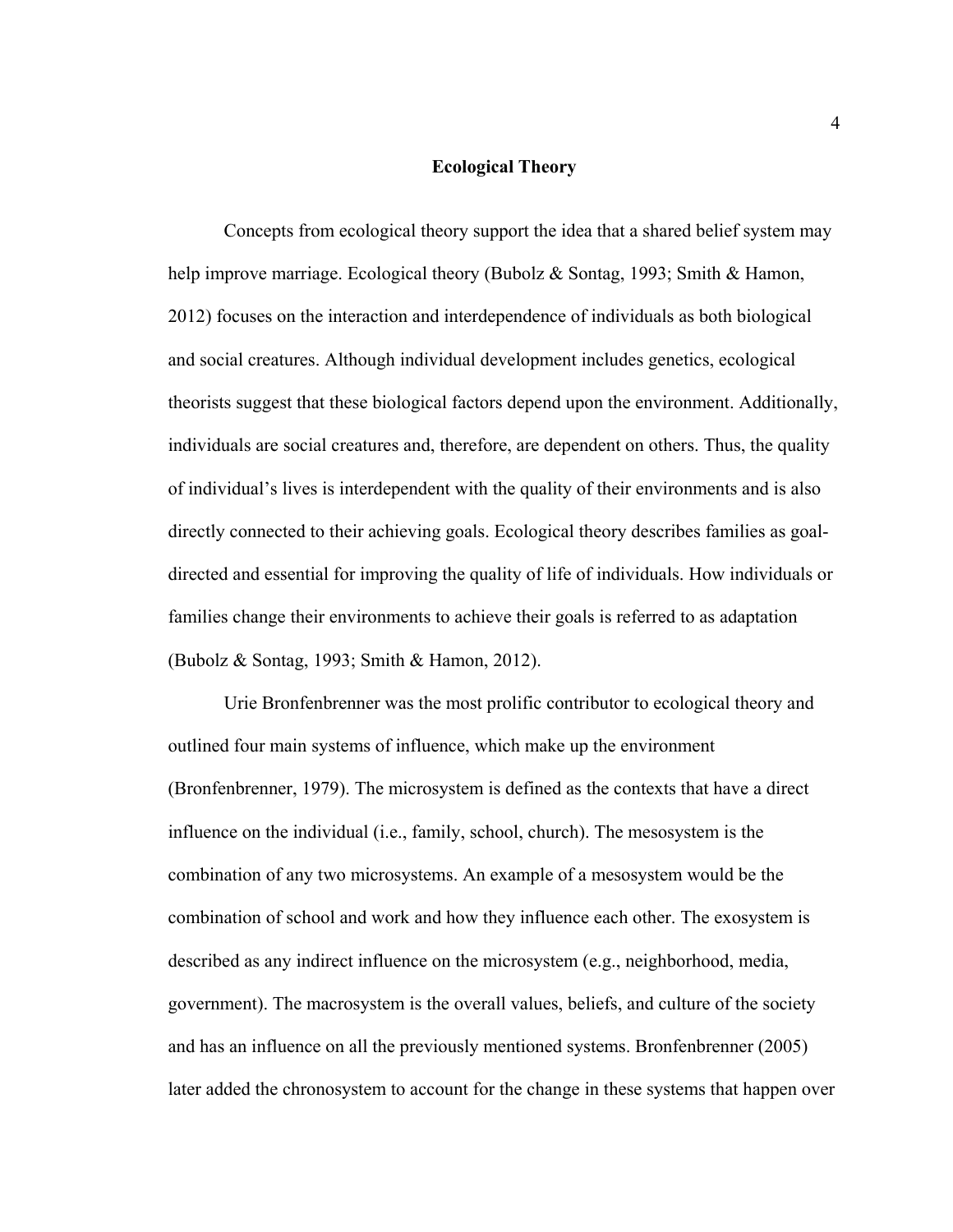time. Ecological theorists suggest these systems have an influence on individual and family adaptation.

Ecological theory also suggests that human values and individual beliefs affect familial adaptation because they lead to individuals satisfying their needs and attaining their goals (Bubolz & Sontag, 1993). Individuals and families have values that give meaning to life and help shape their goals. For married couples, their marriage can become their microsystem and can influence these values and goals that each individual has (Smith & Hamon, 2012).

Individuals who marry share values and goals to give meaning to their new marital microsystem. Creating shared values in marriage has been described by Gottman and Silver (1999) as developing a microculture. This marital microculture is not described as agreeing on everything as a couple, but instead a developing sense of creating mutual goals (Gottman & Silver, 1999). Couples create mutual goals by supporting each other's life dreams while also meshing values and goals for the relationship. Developing this shared microculture is associated with improved marital well-being (Gottman & Silver, 1999). Successful couples are able to create these shared goals for a common purpose and achieve these goals to create a couple identity. Couple identity is a product of two individuals working together for the betterment of the team (Stanley & Markman, 1992).

#### **Strengths-Based Approach to Researching Families**

Research on shared values of married couples has been informed by a strengths-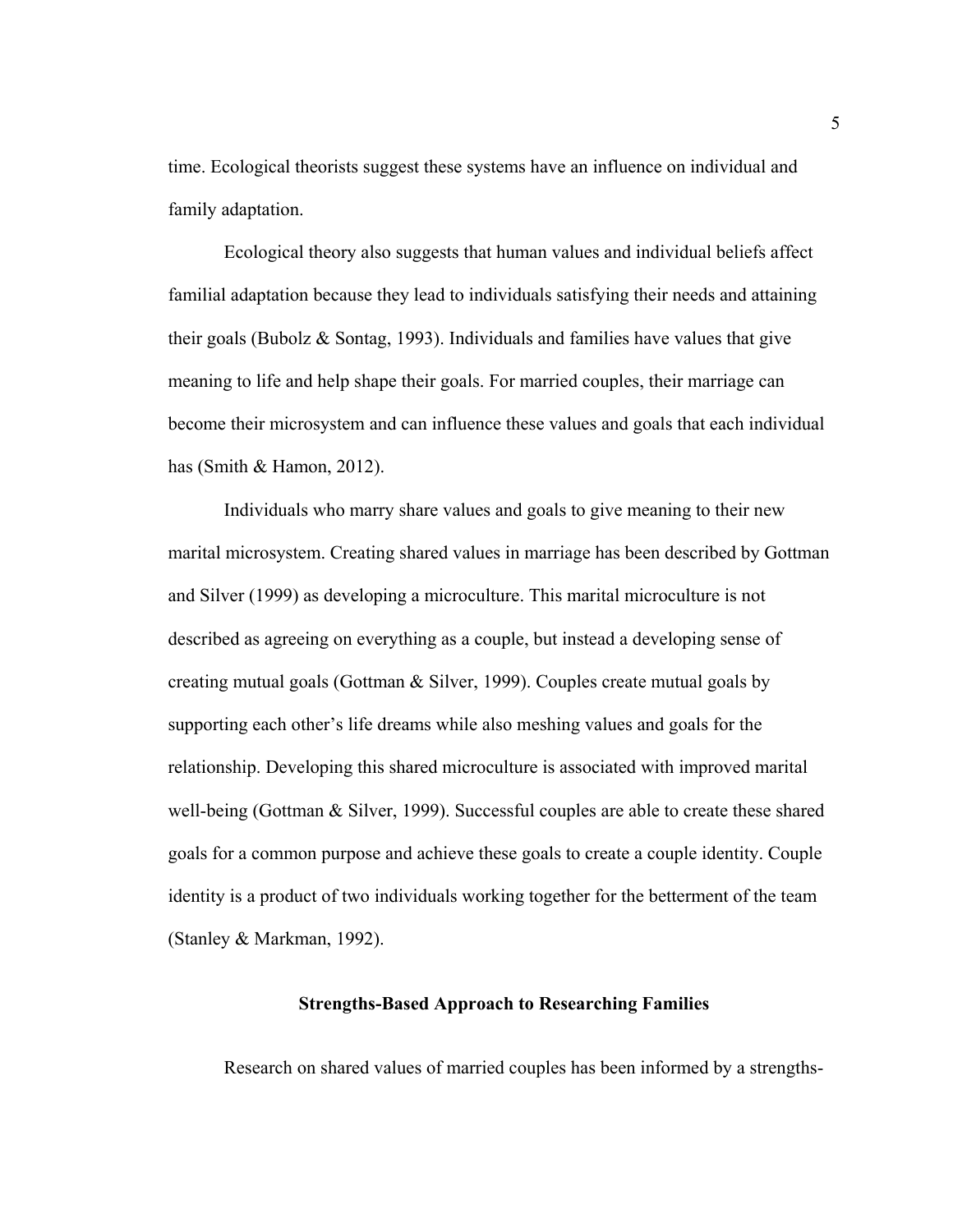based approach to family research. Strength-based family researchers analyze positive outcomes or processes in families and uncover variables that are correlated with those outcomes. Alternatively, they study factors that help couples mitigate problems that are associated with negative processes or outcomes (Olson, DeFrain, & Skogrand, 2011).

Conducting strengths-based research using the concept of shared values would add to the literature in valuable ways. This research could serve as a guide for professionals to help couples with their marital happiness and family financial stability while also analyzing the effects on individual well-being. This strengths-based approach could also be useful for researchers by building additional research using positive processes and dyadic data. This study could help inspire additional research into how shared values may improve the marital well-being of married couples.

In contrast to the strengths-based approach, a deficit approach analyzes negative outcomes in families and seeks to find what variables are correlated with those outcomes. If studies are only conducted from a deficit perspective, family professionals may only be seeing part of the reality, as the lack of dysfunction in a relationship is not the complete definition of relationship health (Fincham & Beach, 2010b). Recently, researchers have begun to study families using a strengths-based approach more frequently (Fincham & Beach, 2010b). This study would further add to the research using a strengths-based approach with married couples. Analyzing shared values through the lens of the ecological microsystem could provide the theoretical support to test the research questions in a strengths-based way.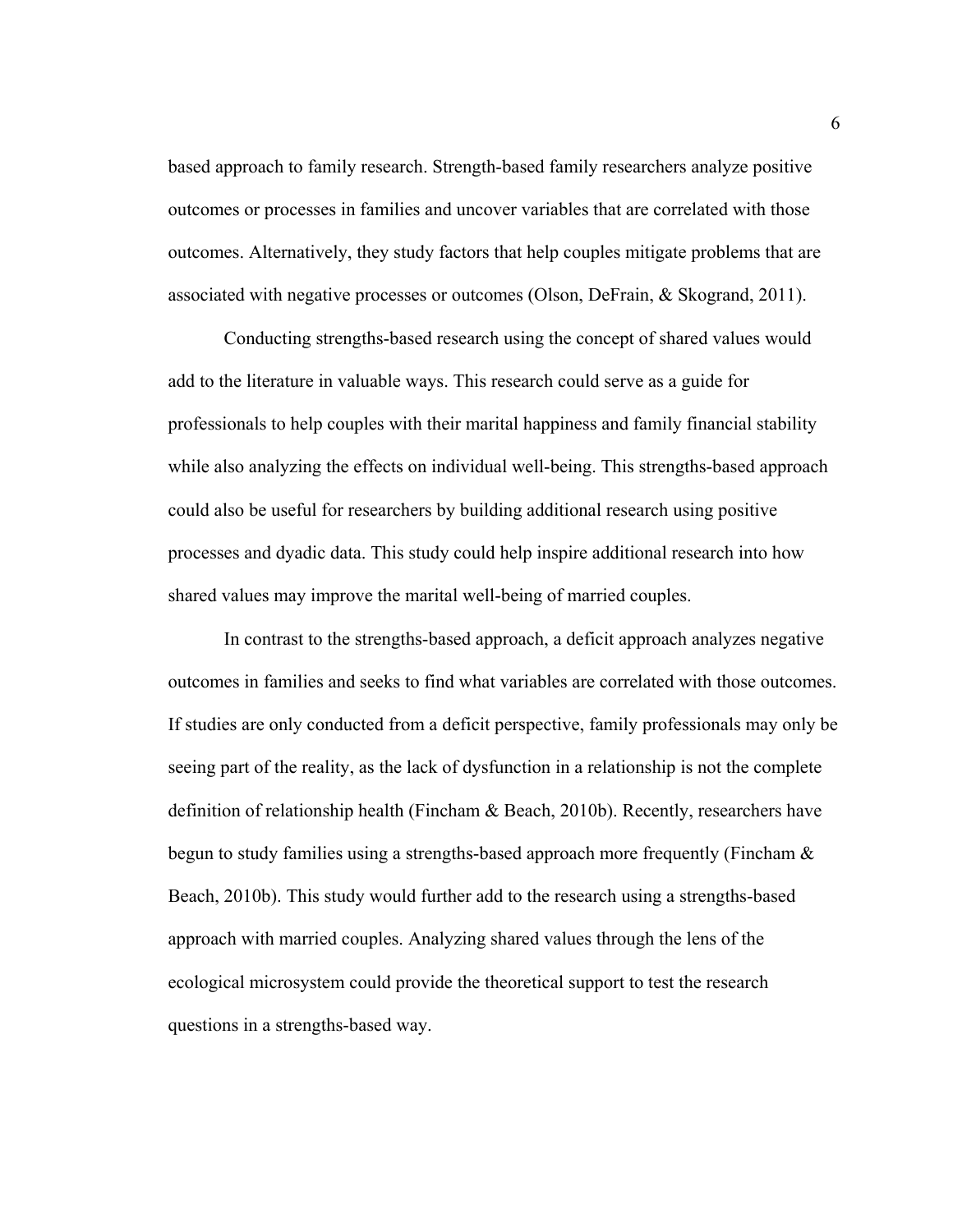#### **Dissertation Questions**

This study will conduct a strengths-based analysis of the association between shared values and marital wellbeing using a national sample and dyadic data. It addresses the following questions.

1. Is the level of a couple's report of shared values related to their marital wellbeing (defined as financial stability, marital happiness, and individual well-being)?

2. Are the three variables that make up couples marital well-being interrelated with each other?

This dissertation includes the following: (a) a literature review that focuses on shared values among married couples using ecological theory; (b) research on the levels of shared values that married couples have related to financial stability, marital happiness, and individual well-being; (c) the methods used to answer the research questions; (d) the findings of the analysis and whether or not they support the hypotheses (e) a discussion of these findings and how they are related to (a) and (b).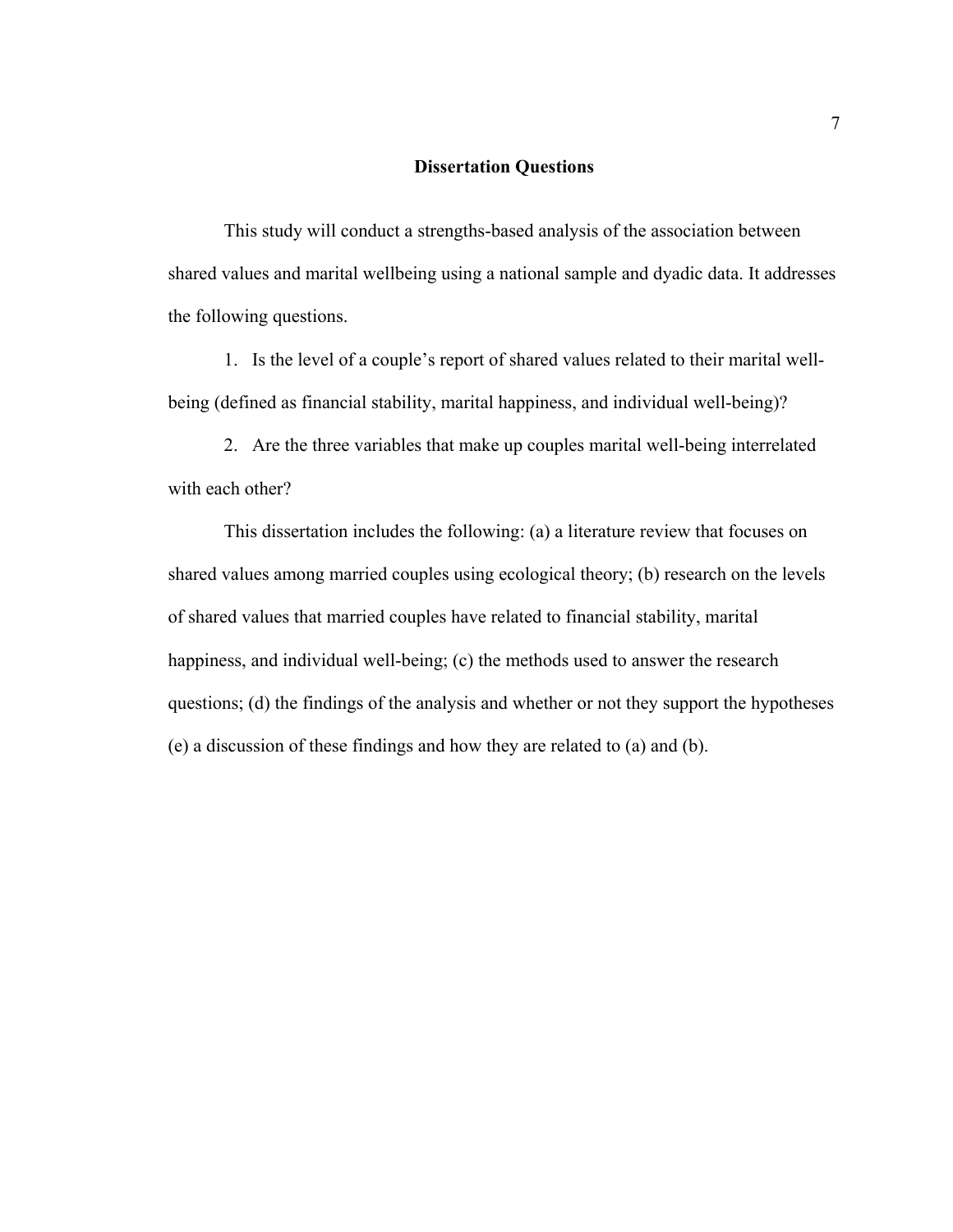#### **CHAPTER II**

#### **LITERATURE REVIEW**

This chapter begins with a review of individualism and marital happiness. It then outlines the literature on shared values in relation to couples' financial stability, marital happiness, and individual well-being. Next, it reviews strength-based relational research. The final section is a review of the current studies about the relationship between financial stability, marital happiness, and individual well-being using literature from both strengths-based and deficit literature.

#### **Individualism and Marriage**

Over the past 300 years, marriage in America has changed in purpose through three models (Burgess & Locke, 1945; Cherlin, 2009). These three models include: (a) a practical (institutional) model from 1700-1850, (b) companionate (romanticized) model from 1850-1965, and (c) a self-expressive (individualistic) model from 1965-present (Cherlin, 2009; Finkel, Hui, Carswell, & Larson, 2014). Progressing through these three models of marriage, Americans have gradually asked more of the institution of marriage while giving less time and resources to its success; this has created an unbalanced expectation of the institution of marriage (Finkel et al., 2014).

Sociologists believe that before the Industrial Revolution marriage was an essential institution for family members and society in general (Finkel et al., 2014). This practical model of marriage directed attention to the physical and safety needs of individuals, which proved to be vital for society. Social groups were typically segregated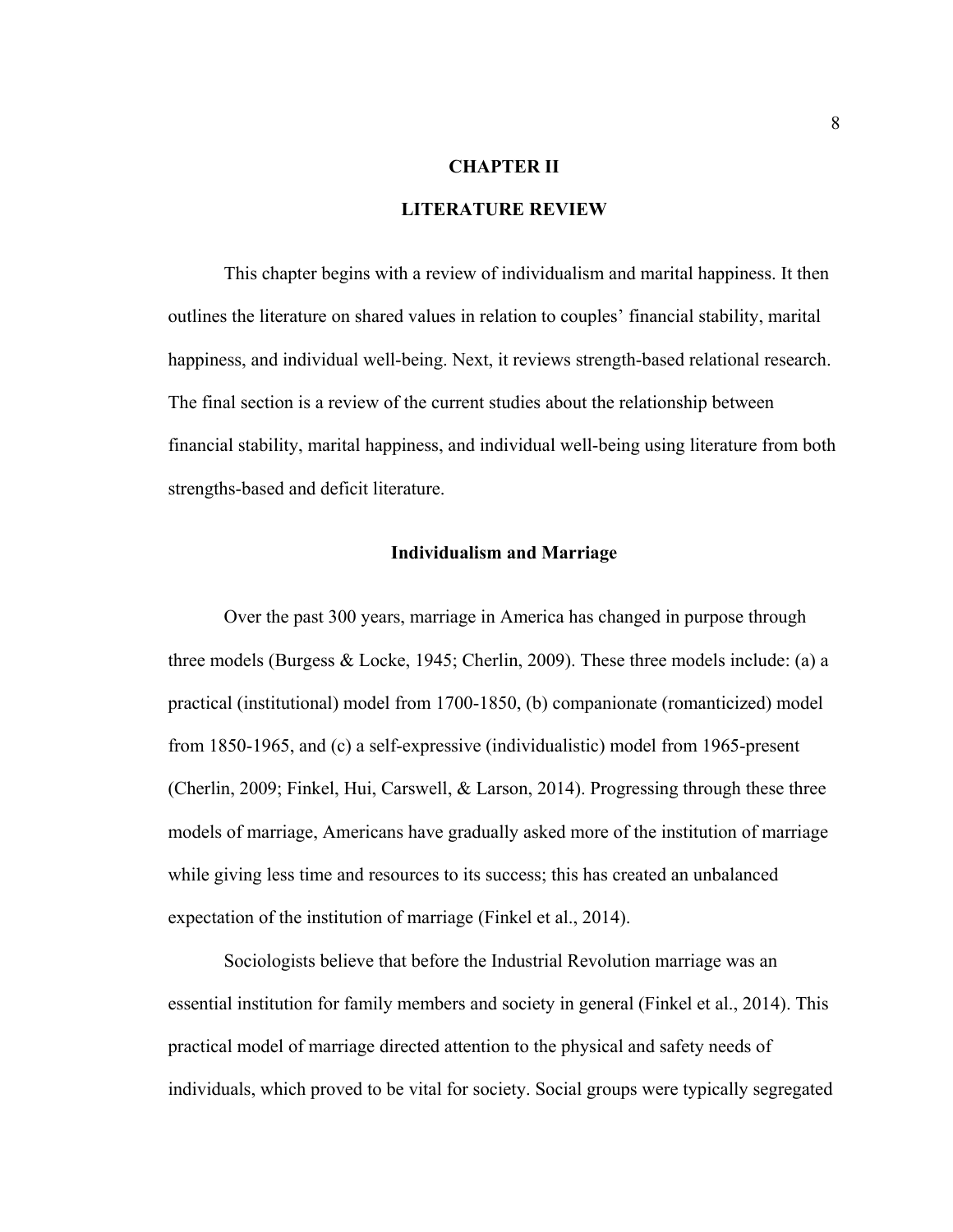by gender as companionship in marriage was not vital to the relationship (Gillis, 1996). Family members relied on each other to provide for basic needs, which created close relationships (Amato, 2012). Ecological theory supports the idea that individuals depend on social interaction (e.g., one's spouse) for survival and development (Bubolz & Sontag, 1993; Smith & Hamon, 2012). Therefore, the practical model was strictly enforced with legal, religious, and social norms.

 After the industrial revolution, the companionate model of marriage emerged. Families increasingly moved to more urban locations, husbands and wives tended to divide labor into breadwinner and homemaker responsibilities, and eventually wives' household work became less critical to the survival of the home (Finkel et al., 2014). These changes romanticized marriage as individuals choosing to marry did so mainly out of love or affection, with the desire for intimacy and companionship (Amato, 2012). Both, men and women instead spent more time with their spouse to create deeper intimate bonds (Gillis, 1996). The marital unit became so important to social life that instead of attending their own sex-segregated social functions, married couples were more likely to socialize with other married couples (Coontz, 2005). This marital model increased the value of marriage as it replaced other social institutions generally fulfilled with friends or other family members. The companionate model is supported by the ecological concept of the marital microsystem, which suggests that married couples create shared meaning and goals (Gottman & Silver, 1999; Smith & Hamon, 2012).

Companionate marriage eventually shifted to a more self-expressive model. Researchers state the countercultural revolution of the 1960s and 70s was responsible for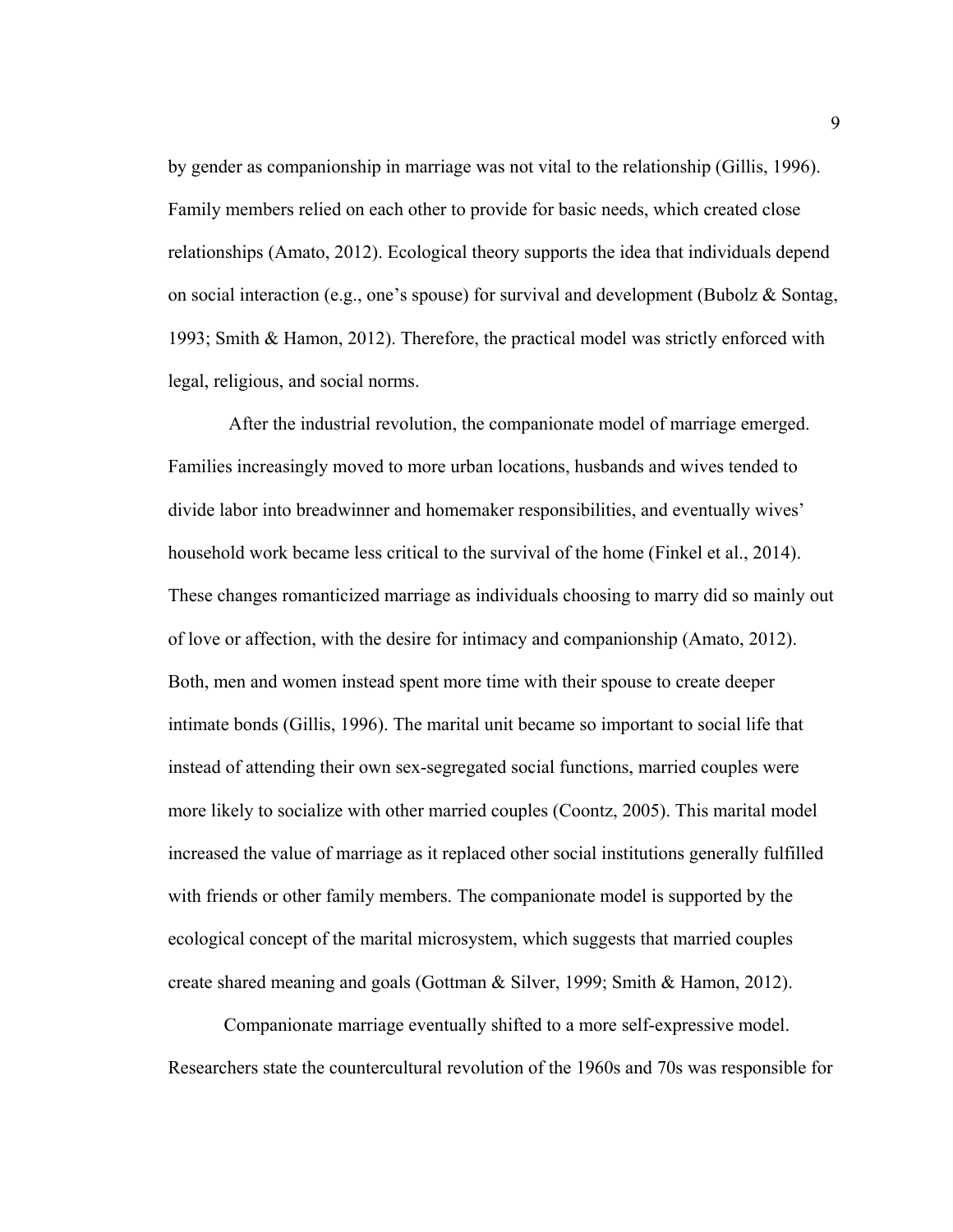changing marriage to a way to pursue free choice and self-expression (Bellah, Madsen, Sullivan, Swidler, & Tipton, 1985). Part of the counterculture movement was the sexual revolution, which began with the invention of the birth control pill. This movement gave women more power over their reproductive activity, separated sex and reproduction, and society, in turn, decreased the social stigma for sex outside of marriage. Women were more likely to achieve their higher educational and career goals while delaying or avoiding both marriage and childbearing. As social norms shifted, men and women let go of traditional obligations and reached instead for liberation and self-expression. These changes morphed marriage from an institution of necessity to a mode of achieving personal growth and fulfillment (Bellah et al., 1985). Ecological theory accounts for these changes in marital purpose. Theorists have pointed out that satisfying individual needs and goals has a reciprocal relationship with family interaction (Bubolz & Sontag, 1993).

With marriage progressing from a practical to a self-expressive union, marriage has become increasingly more important to individual well-being than ever before, (Finkel et al., 2014) especially when personal satisfaction is the principal goal of marriage (Cherlin, 2009). In fact, marital happiness has been found to be the best predictor of individual well-being and the strength of that relationship has increased over time (Proulx, Helms, & Beuhler, 2007). Further, researchers have found that spousal support of their partner's self-fulfillment goals predict higher relationship quality (Drigotas, Rusbult, Wieselquist, & Whitton, 1999; Finkelt et al., 2014; Rusbult, Finkel, & Kumashiro, 2009). However, as more is being required during marriage to gain personal happiness, less is being invested in the union (Finkel et al., 2014).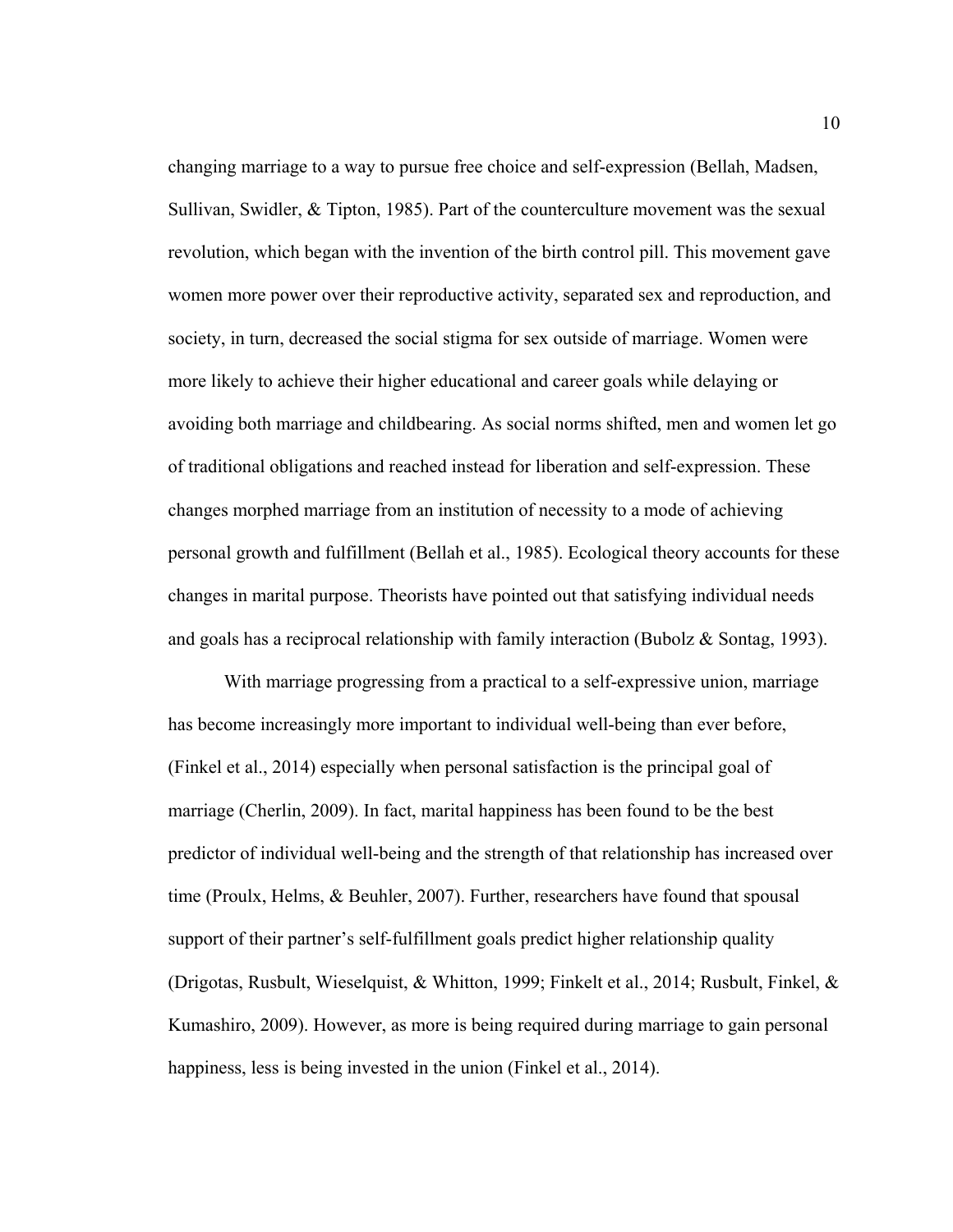Currently, married people spend less time and psychological resources on their spouse than in the past. For example, parents are spending more time with their children now than in the past, and those without children are spending more time at work (Dew, 2009). In addition, married couples spend less time eating meals, going out, visiting friends, and working around the house together than before (Amato, Booth, Johnson, & Rogers, 2009). Psychological resources are dwindling, due to stress, which can negatively affect marital happiness (Finkel et al., 2012; Vohs, 2013). Americans are more stressed than they have previously been, which is in part because of a lack of work-life balance (Finkel et al., 2014). Husbands and wives have both seen increases in the proportion of stress brought home from work and this can potentially be exacerbated when both spouses work (Amato et al., 2009). Researchers have found that it can be difficult for spouses to support one another's goals when both are distressed and low on time and resources (Finkel et al., 2014). This unbalanced expectation of higher anticipated intimacy with less investment in the relationship seems to be hurting unions and has been linked to a decrease in marital happiness (Amato et al., 2009; Marquardt et al., 2012).

The focus on the individual has shifted the attention of marriage from a fundamental unit to a companionate arrangement to the current self-expressive union. Given that the focus on the individual may be partly to blame for this evolution, it may also be that the reverse focus (i.e., on the marriage) may increase marital well-being, and thus produce the desired outcome for individual well-being (Cherlin, 2009; Finkel et al., 2014). Ecological theory suggests that the macrosystem, which includes the overall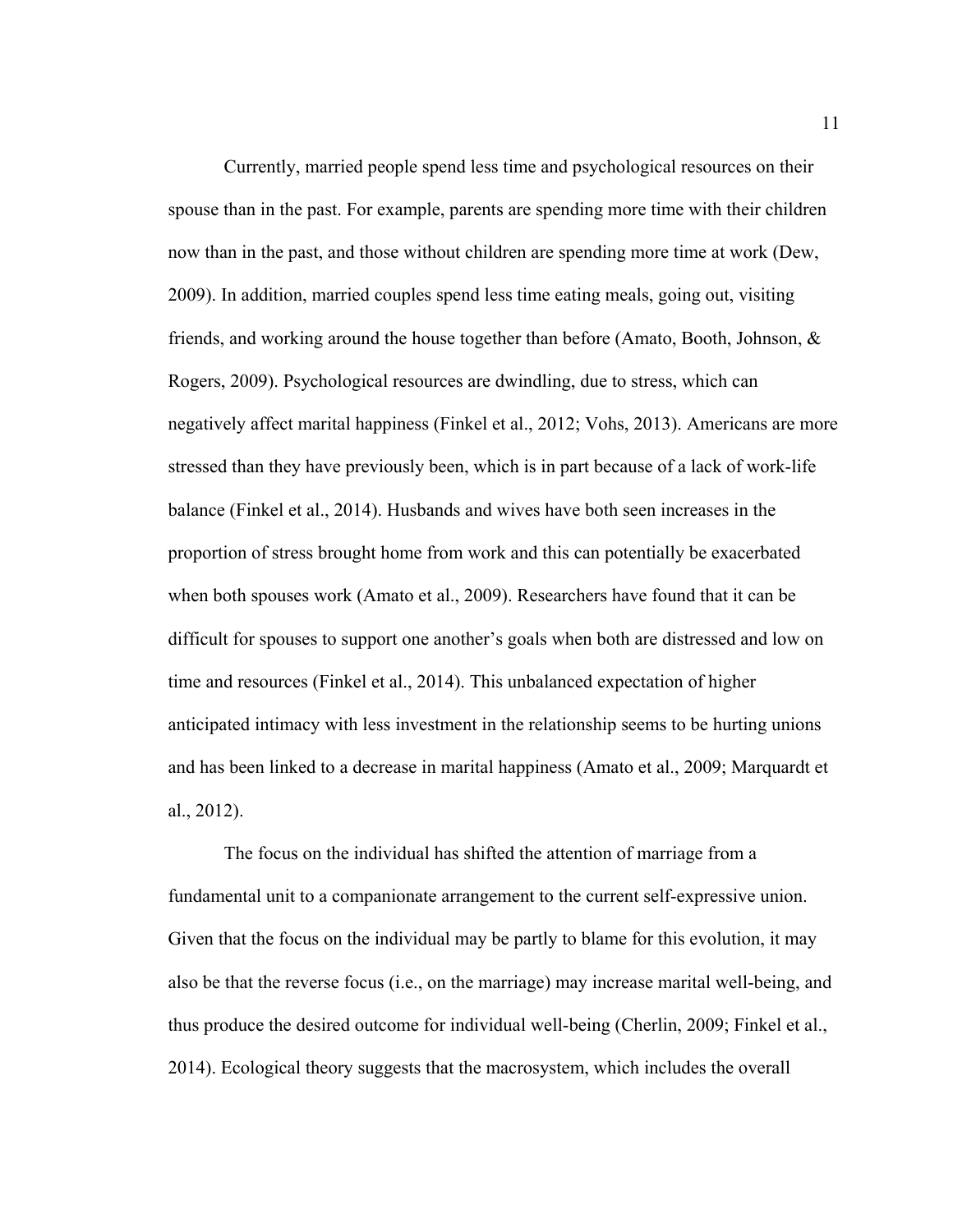values of a society, have an influence on individuals (Bronfenbrenner, 1979). Thus as society has shifted away from focusing on marriage as a vital institution and towards happiness of the individual, individuals and families adapt to the changing environment to achieve their goals (Bubolz & Sontag, 1993; Smith & Hamon, 2012).

#### **Shared Values and Marital Well-Being**

Investing in marriage by maintaining shared values may relate to increased marital well-being in married couples. For this study, I will examine shared religious and family values, the latter of which includes marital and parental values. The following is a review of studies of values and their association with financial stability, marital happiness, and individual well-being. Most studies conducted on values in marriage are typically carried out with individuals, thus not capturing data on shared values among married couples.

#### **Financial Stability and Shared Values**

 The term financial stability is typically used to describe how well a financial system (e.g., institution, economy, etc.) might fare in difficult financial times without failing (Allen & Wood, 2006; Schinasi, 2004). Researchers have suggested that there are both positive and negative factors of financial stability that could either help or hurt an economy. In this review, financial stability will refer to the family's system of finances and its ability to weather adverse financial events (e.g., unemployment, disability, etc.) without bankrupting. I have selected three aspects of family finance to examine both the positive and negative side of a family's financial stability: income, assets (positive), and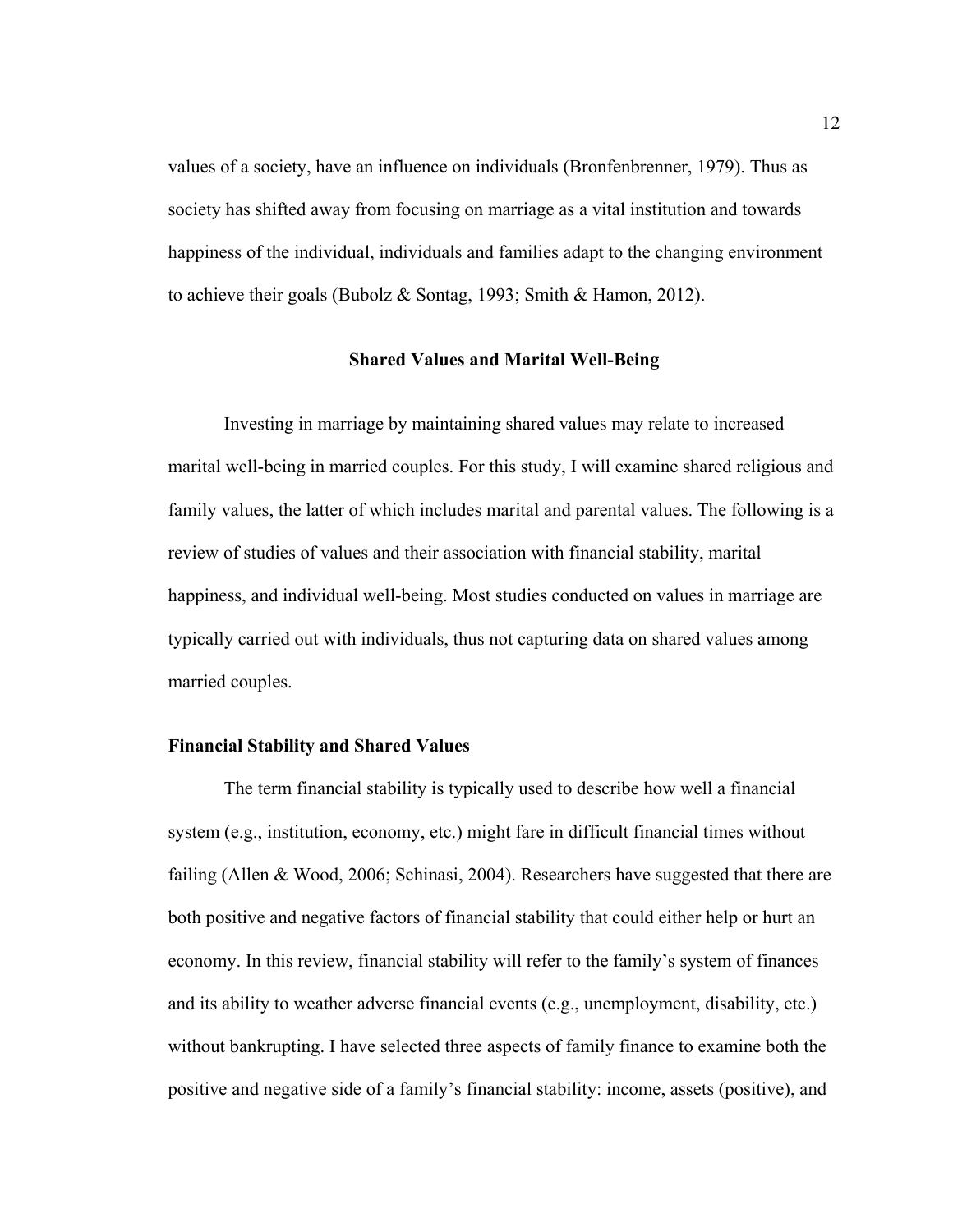debt (negative). Following is a review of the research on shared religious beliefs and marital values in relation to financial stability.

 **Shared religious values.** Religion has been analyzed in its relationship to the economy in general (Iannacone, 1998). Barro and McCleary (2003) found that economic growth was positively related to religious beliefs of individuals in society, but negatively related to actual church attendance. Individual religious beliefs may improve economies by encouraging a strong work ethic, honesty, and thrift (Barro & McCleary, 2003). However, there is little research on the effects that shared religious values have on household finances (Renneboog & Spaenjers, 2009).

According to Renneboog and Spaenjers (2009, 2012) religious households are better at saving money, are more risk averse, and are more concerned about leaving money to their children than nonreligious households. All of these factors can have an influence on the financial stability of individual households (Schinasi, 2004). These studies suggest that couples who share religious values will report stronger financial stability than those who do not share religious values (Renneboog & Spaenjers, 2009, 2012; Schinasi, 2004).

Although the literature does not explicitly link shared religious values with financial stability, the shared microculture concept from ecological theory might help explain why shared religious values could be related to financial stability. Just like religious values can help the ecological macrosystem of society to embrace strong work ethic, honesty, and thrift (Barro & McCleary, 2003), a microsystem of a married couple with shared religious values on a smaller scale could help influence consumer practices.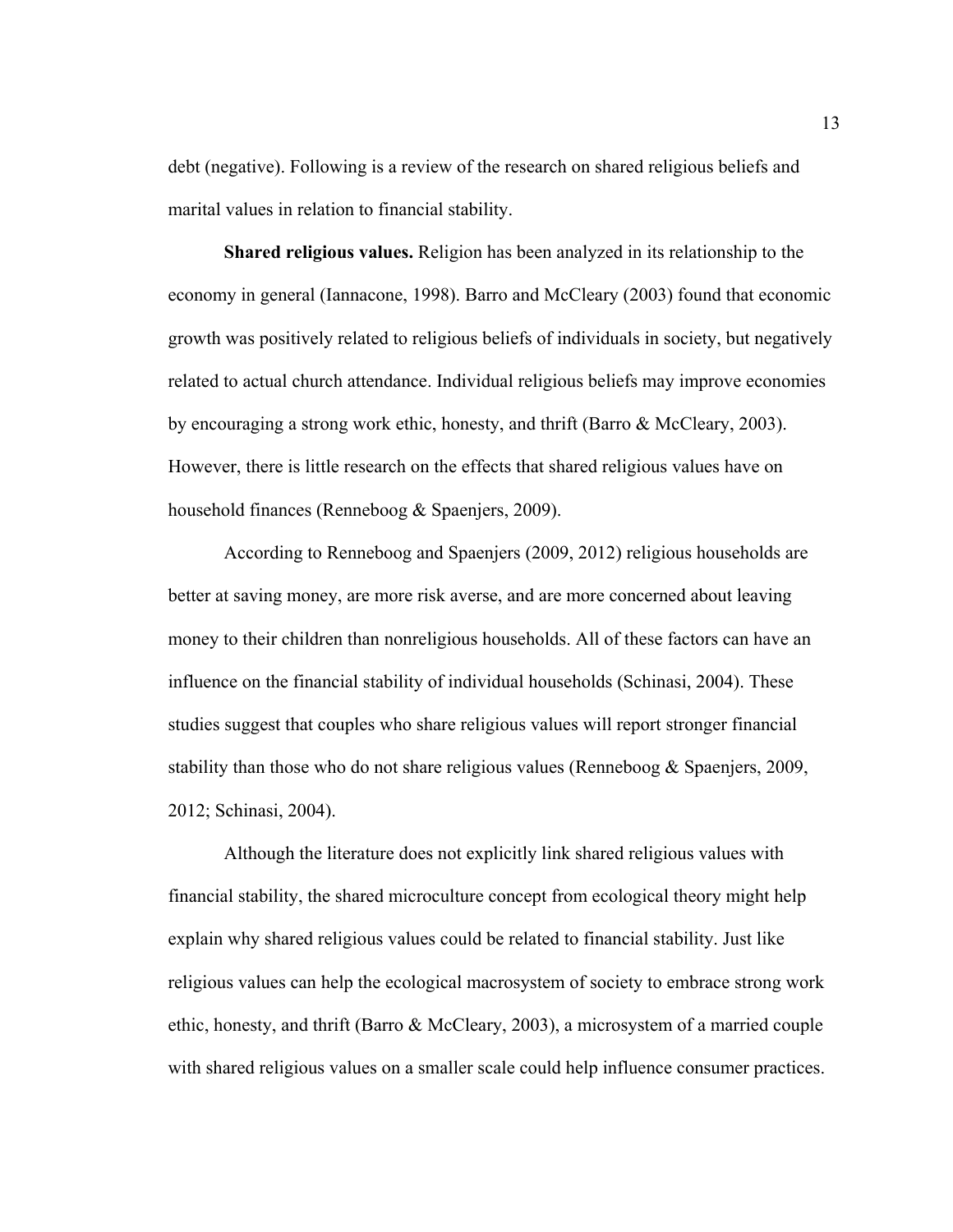**Shared family values**. Studies of family values and financial stability are also limited. However, there were a few recent studies in both marital and parental topics that seem to indicate a positive association.

*Shared marital values*. A few relatively recent studies of financial satisfaction, or an individual's assessment of debt, income, savings, and long-term goals (Joo & Grable, 2004), found that couples that have higher shared goals and values about money also have higher financial satisfaction scores (Archuleta, 2013; Archuleta, Grable, & Britt, 2010, 2013). Although the shared goals and values scale in all three studies that Archuleta and associates used are conceptually similar, shared marital values were not measured. Instead, the scale included measurements of shared financial and autonomy values.

*Shared parental values.* Parenting research related to finances most typically focuses on the costs of children to families rather than on shared parental values and financial stability. There is a dearth of research on shared parenting values and the association with financial stability. However, according to ecological theory, achieving goals (financial, life, etc.) is crucial to family success (Bubolz & Sontag, 1993). Thus, the microsystem of parenting is an influence that could have an indirect or direct relationship on a family's financial stability.

Using ecological theory to explain shared marital values provides a basis to understand better the relationship between shared values and financial stability. The theory's concept of shared microculture explains how it is possible that religious values could influence a financial microculture in a marriage. The concept of goal achievement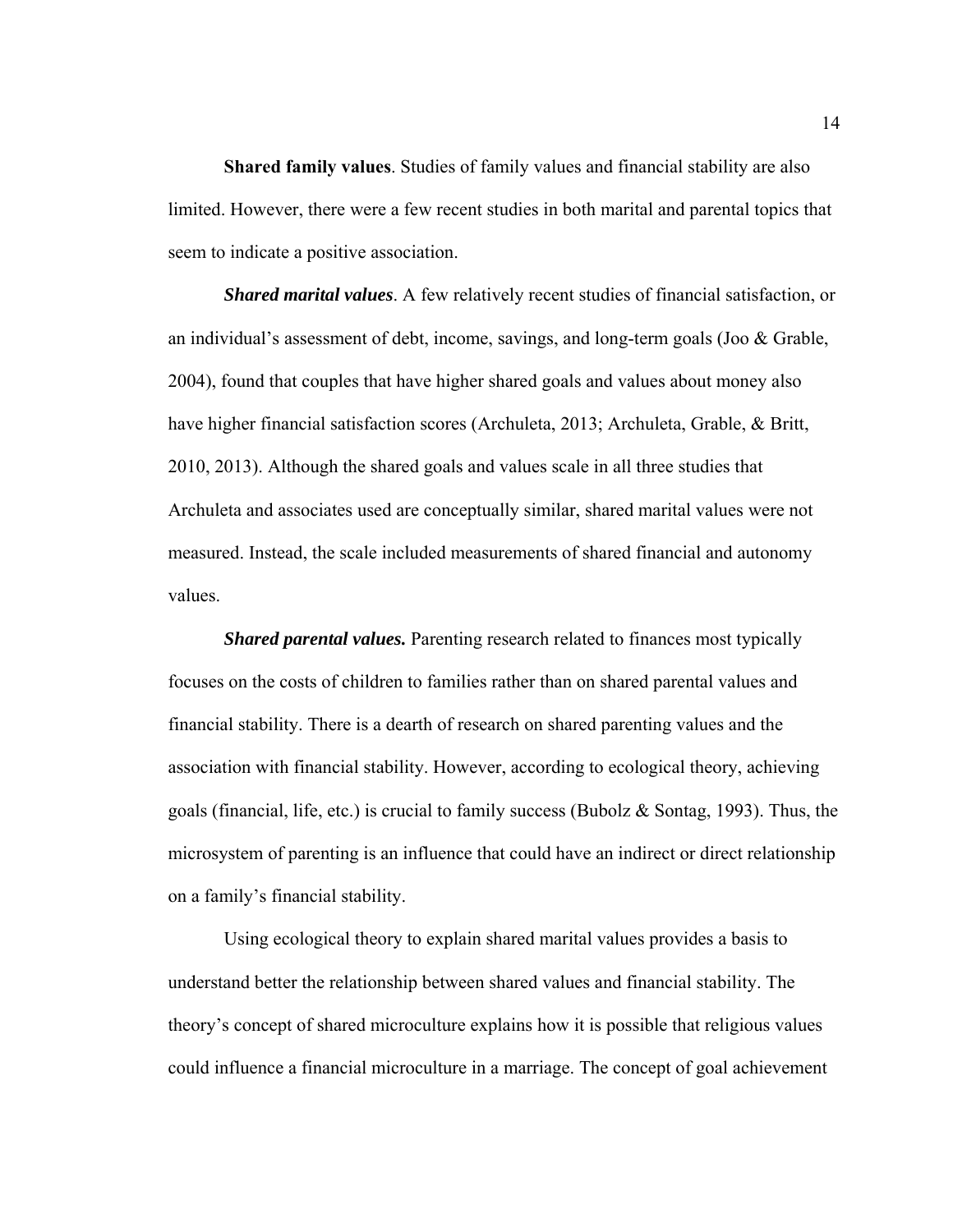might also explain how parents who value and share the same goals of parenting might share similar goals in other aspects of life. These goals might include teaching their children to be frugal and to save their money. Therefore, it is hypothesized that the level of a couple's report of shared values will correlate with a couple's financial stability.

#### **Marital Happiness and Shared Values**

For this study, I will use a single dimension of marital quality called marital happiness, which is the overall assessment of the level of happiness in one's marriage (Kamp Dush, Taylor, & Kroeger, 2008). The term "marital happiness" is used interchangeably with marital satisfaction in the literature. Following is a research review on shared religious and family values related to marital happiness.

**Shared religious values.** Married individuals who express the importance of having God in their relationship report higher marital satisfaction (Mahoney et al., 1999; Wilcox et al., 2011). Additional researchers have shown religious homogeneity to be positively correlated with higher marital success (Allgood, Harris, Skogrand, & Lee, 2008; Ellison et al., 2010; Fincham & Beach 2010a; Marks, 2003; Weaver et al., 2002). Denominational homogamy is positively related to marital harmony because of the common commitment to faith and the marital relationship (Ellison et al., 2010).

One of the reasons that couples who shared religious values enjoy higher levels of marital happiness is a couple's commitment to the relationship (Wilcox et al., 2011). In addition, homogeneous couples also benefit from the help of coreligionists' networks and their similar beliefs about sexuality, gender roles, household organization, child rearing, church attendance, and other activities that create shared bonds (Ellison et al., 2010).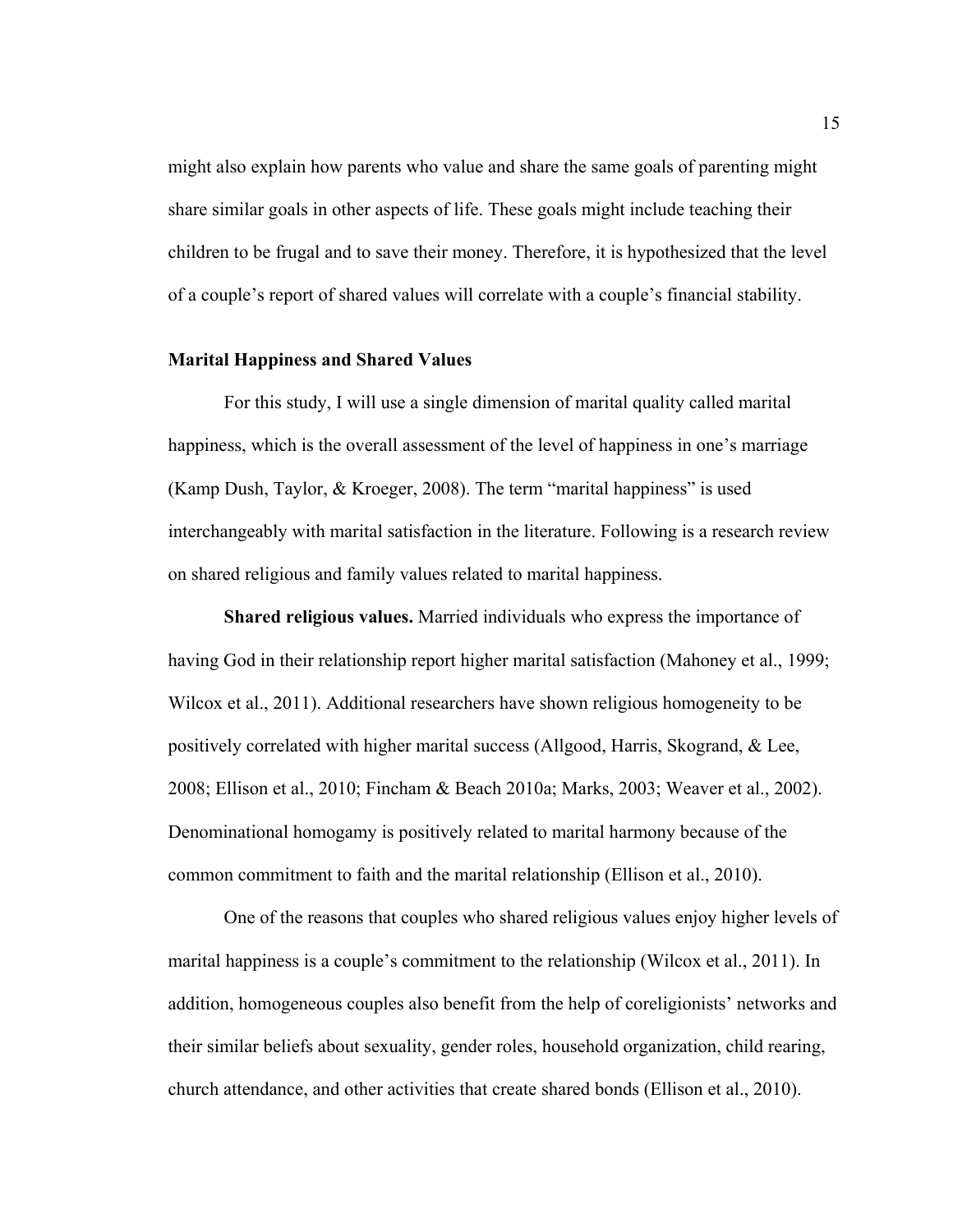Couples that share religious values are also involved in similar religious activities, which was associated with better marital adjustment, less conflict, and better communication than couples that do not share religious beliefs (Mahoney et al., 1999). On the other hand, religiously heterogamous couples report an increased risk of marital conflict and instability (Olson & Olson, 2000).

In general, higher levels of religiosity are associated with increased church attendance (Allgood et al., 2008; Wolfinger & Wilcox, 2008). Shared religious activities, like church attendance, might be a logical byproduct of shared religious values and are identified as one of the most important predictors of marital quality (Lichter & Carmalt, 2009; Wilcox et al., 2011; Wolfinger & Wilcox, 2008). Interestingly, religious denomination homogeneity matters less to reports of a couple's relationship quality when they share similar religious beliefs (Lichter & Carmalt, 2009).

Marital sanctification is a process where an aspect of life, the marriage relationship, is perceived to have a spiritual character (Mahoney, Pargament, Murry-Swank, & Murry-Swank, 2003). Wilcox et al. (2011) found couples who reported higher sanctification in their marriage also reported significantly higher marital happiness scores. In addition, they found that sanctification, or marital spirituality, is one of the top five predictors of marital success. Like denominational homogeneity, the main reason that sanctification is effective in marriage may also be linked with high levels of commitment. Mahoney et al. found that religious institutions could support the sanctification of marriage by helping to instill behaviors and beliefs to help married partners stay committed to each other. Thus, shared religious denomination and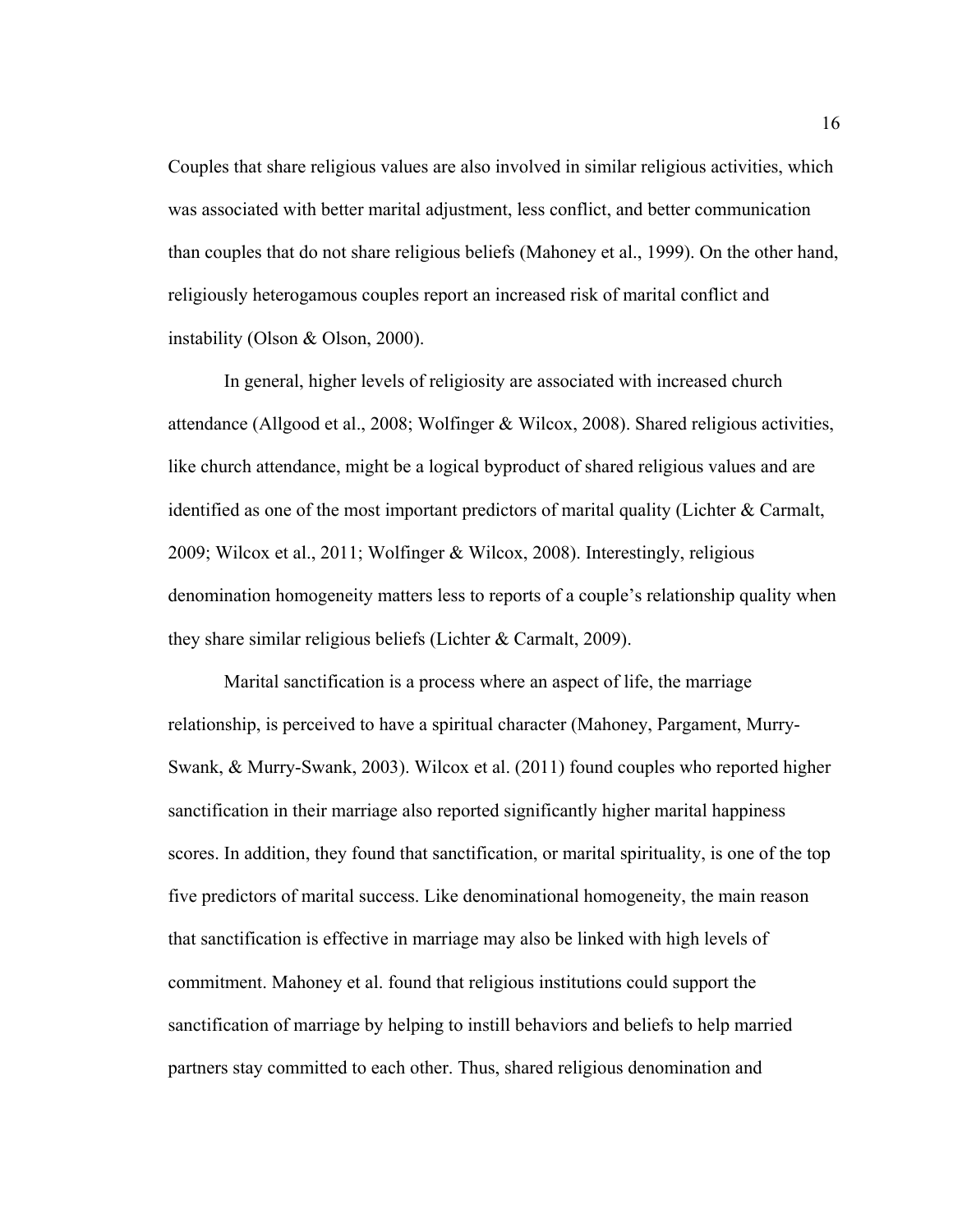sanctification may both be positively related to marital happiness because of shared commitment.

These studies help support the idea that the more a couple shares religious values, the more likely they are to have a happy marriage. The ecological concept of marital microculture, creating shared values for a happier marriage, supports this research (Gottman & Silver, 1999; Smith & Hamon, 2012). However, the majority of the studies used in this review were done with individual reports rather than couple reports. Even though the researchers mention shared values, not a single study paired individual reports with their spouse's report to measure how homogeneous their responses were with each other. Thus, these studies either measured individual religious values or individual reports of shared religious values.

Although there are many studies that illustrate the connection between couples' homogeneous religious affiliations and their marital quality, there is a dearth of knowledge about couples that share a lack of shared religious beliefs. For example, in one study of religious homogeneity among married couples, the researchers analyzed data from 342 married couples  $(N = 684)$  to research the role of an individual relationship with God and a couple's joint religious communication as predictors of marital satisfaction (David & Stafford, 2013). The researchers separated couples into two groups: (a) those who shared the same religious affiliation and (b) those who did not. Among the group who shared the "same religious affiliation," there was a high percentage of couples that identified themselves as not having a religious affiliation (e.g., Atheists, Agnostics). When the researchers compared the two groups, couples with a shared affiliation,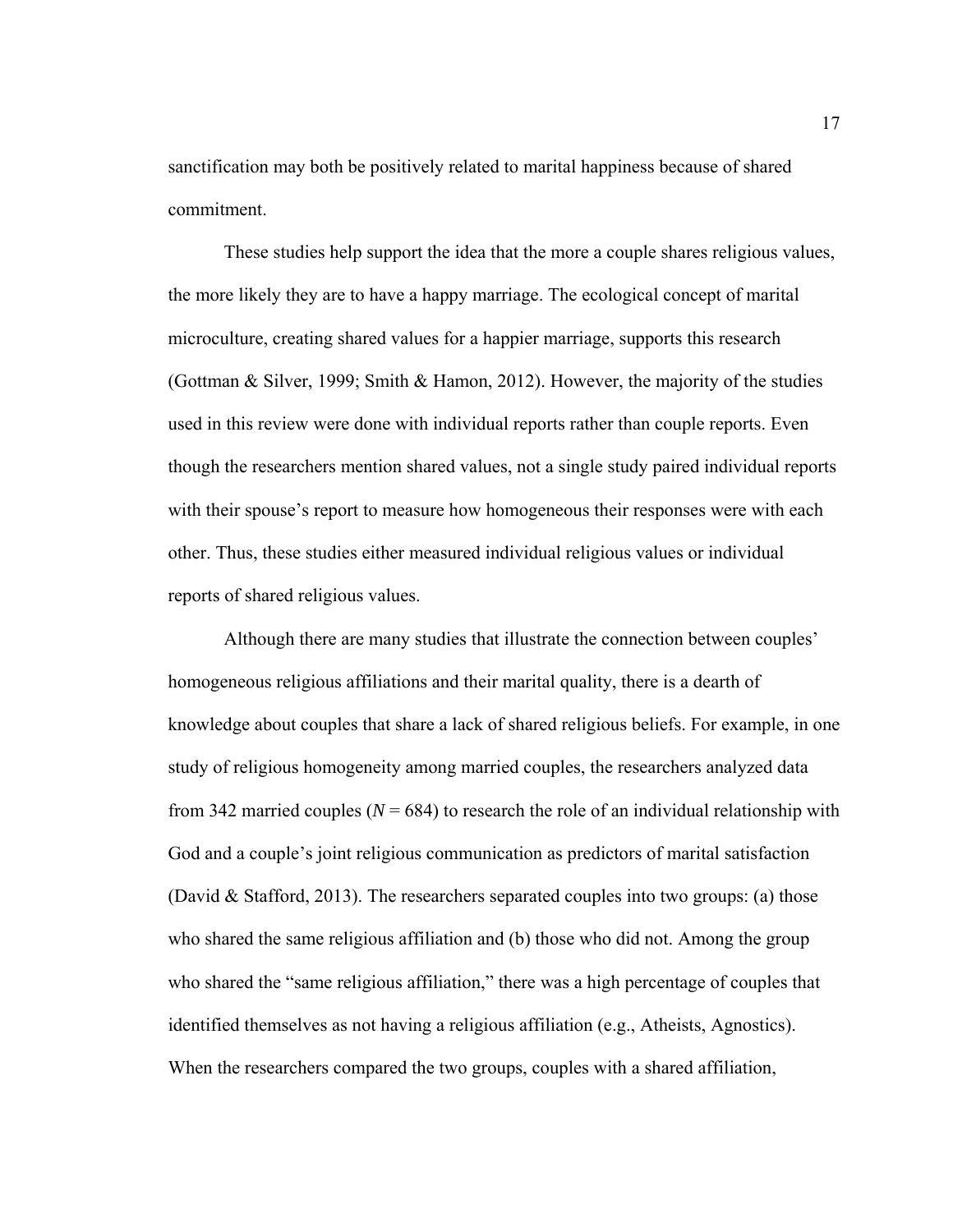regardless if they were religious or not, reported higher marital satisfaction scores than couples that did not share affiliation (David & Stafford, 2013).

**Shared family values.** If the definition of values is principles that guide behavior which leads to goal achievement (Goldsmith, 2010), then family values could be defined as principles that guide couples toward the goal of a successful marriage and family. For this paper, shared family values will be divided into the two categories of shared marital and parental values.

*Shared marital values*. Researchers point out that sharing similar values is essential to creating strong marriages (Stevenson & Wolfers, 2008). John Gottman's research with married couples supports the idea that sharing similar values and goals leads to successful couples (Barnacle & Abbot, 2009). Marital commitment is among one of the values that have been shown to be correlated with marital happiness (e.g., Ellison et al., 2010; Wilcox et al., 2011).

 Marital commitment research shows two separate components: constraint and dedication (Rhoades, Stanley, & Markman, 2006). Constraint commitment refers to the forces that make it difficult for an individual to leave an unhappy relationship (Rhoades et al., 2006). A constraint may include (a) stigma of divorce, (b) financial investments, (c) concern for the well-being of the children involved, or (d) procedures for terminating the relationship (Johnson et al., 2002). For example, a wife may endure living in an unhappy marriage because of fears of what people may say about her if she was to divorce.

Dedication commitment suggests couples turn to each other and work through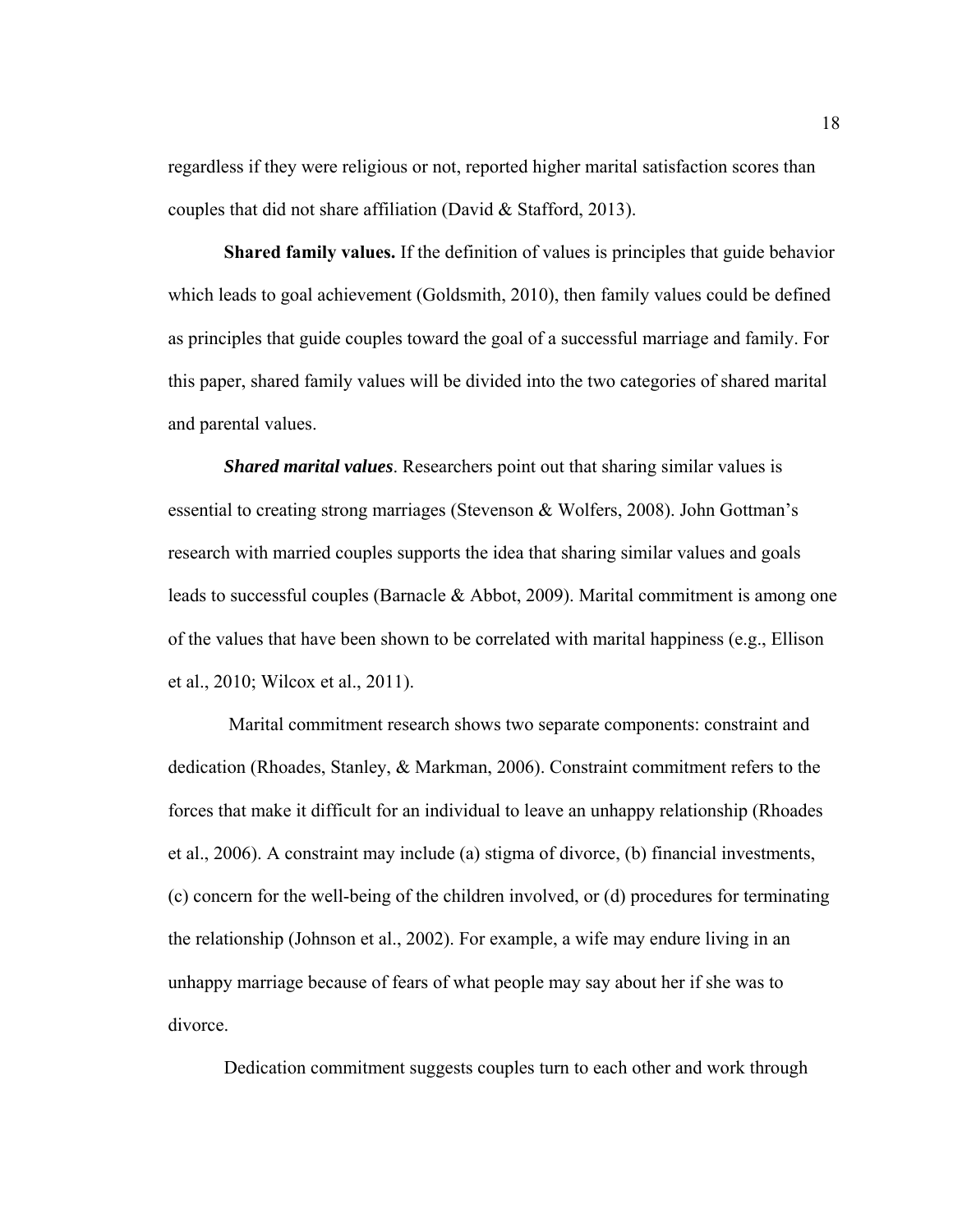their problems as a team (R. Lauer & Lauer, 2012; Rhoades et al., 2006). Married couples that share high levels of dedication also have higher levels of "we-ness," or couple identity. This idea of couple identity is similar to an important concept of ecological theory referred to as shared marital microculture (Rhoades et al., 2006; Smith & Hamon, 2012; White & Klein, 2008). Gottman and Silver (1999) found that successful couples create a strong marital microculture through creating shared goals and supporting each other's life dreams. Couples also reported that a strong marital microculture, or couple identity is positively related to how dedicated couples are (Rhoades et al., 2006).

Most married couples regard dedication commitment as crucial to their enduring relationship (Meier, Hull, & Ortyl, 2009). Researchers have defined dedication commitment as setting the needs of spouse over the needs of self and being willing to sacrifice for each other through teamwork (Stanley & Markman, 1992; Rhoades et al., 2006). Marital dedication is positively correlated with marital satisfaction and negatively correlated with marital problems (Clements & Swensen, 2000). Therefore, married couples who develop a strong marital microculture are likely to be more dedicated to their relationship and enjoy higher levels of marital happiness.

*Shared parental values.* Parental values are the set of beliefs a parent may have on the purpose of being a parent (Wilcox et al., 2011). Research on parental values and marital happiness has focused on the declining levels of marital happiness after the birth of a child (e.g., Umberson, Pudrovska, & Reczek, 2010). However, one study (Wilcox et al., 2011) found a small percentage of couples that reported an increase in their marital happiness after the birth of their child. Researchers asked additional questions to this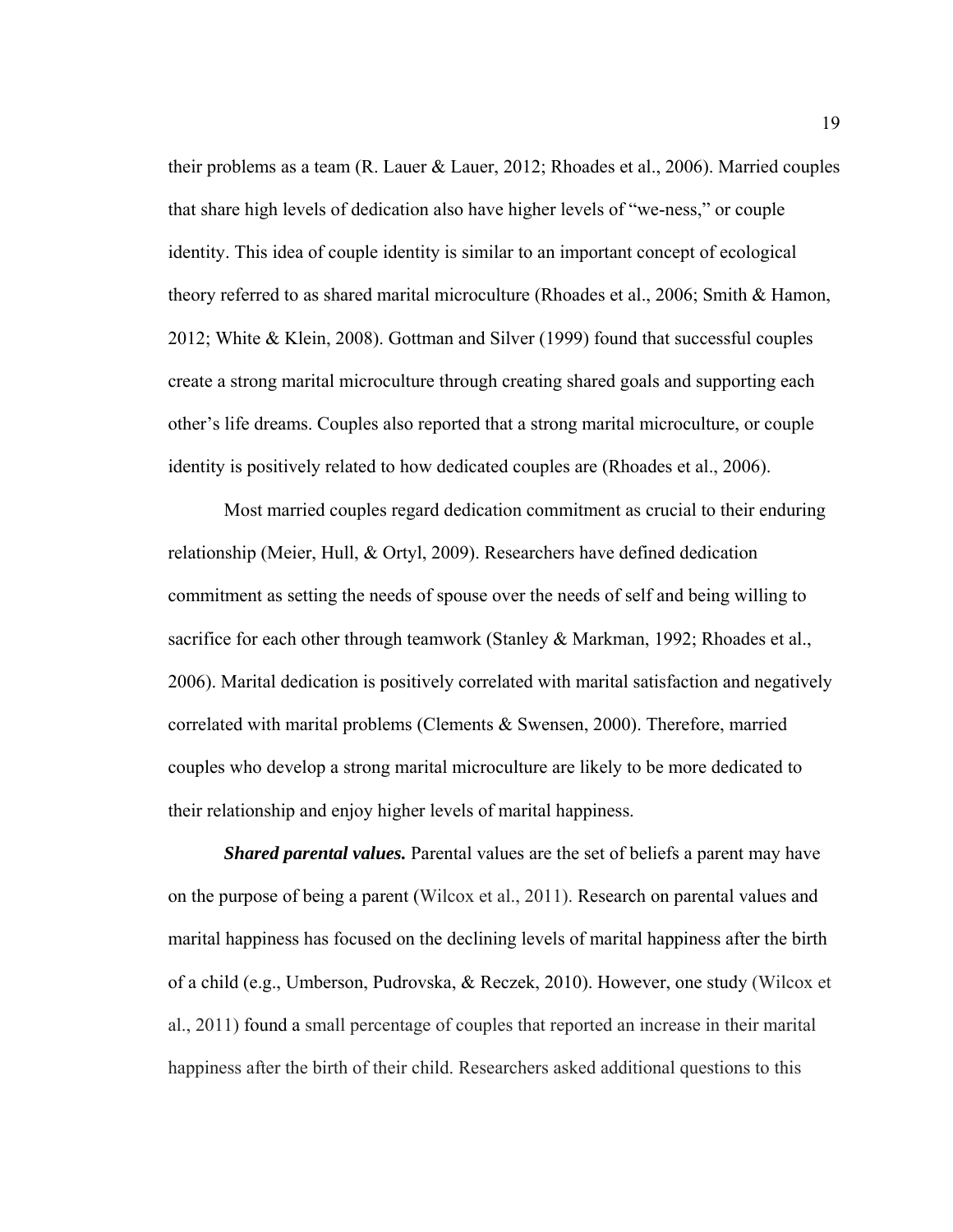small group of parents with higher than average marital satisfaction scores and found several aspects that boosted marital scores in their transition to parenthood. When the researchers asked the couples why they felt their happiness increased they cited their beliefs about parenting to be one of the factors that helped keep their marriage happy (Wilcox et al., 2011). Specifically, parents who reported that they valued raising children reported higher marital happiness than those who did not. These findings support previous strengths-based research of married couples where researchers found that happy couples were twice as likely to agree on how couples discipline and raise their children (Olson et al., 2008).

In summary, shared religious and family values are positively associated with marital happiness. However, much like studies on shared religious values, most studies use individual responses with a minority of studies using both individual and dyadic responses (Fincham & Beach 2010a; Marks, 2003; Olson & Olson, 2000; Weaver et al., 2002). Therefore, it is hypothesized that the level of a couple's report of shared values will correlate with a couple's marital happiness.

#### **Individual Well**-**Being and Shared Values**

Individual well-being is a term used to describe how well a person is reportedly doing on a number of combined factors (Kamp Dush et al., 2008). Individual well-being should include both positive and negative assessments (Williams, 2003), which allows for a better understanding of the individual well-being and other variables (Kamp Dush et al., 2008). Waite, Luo, and Lewin (2009) also supported this idea by including positive (global happiness) and negative (depression) assessments as necessary parts of describing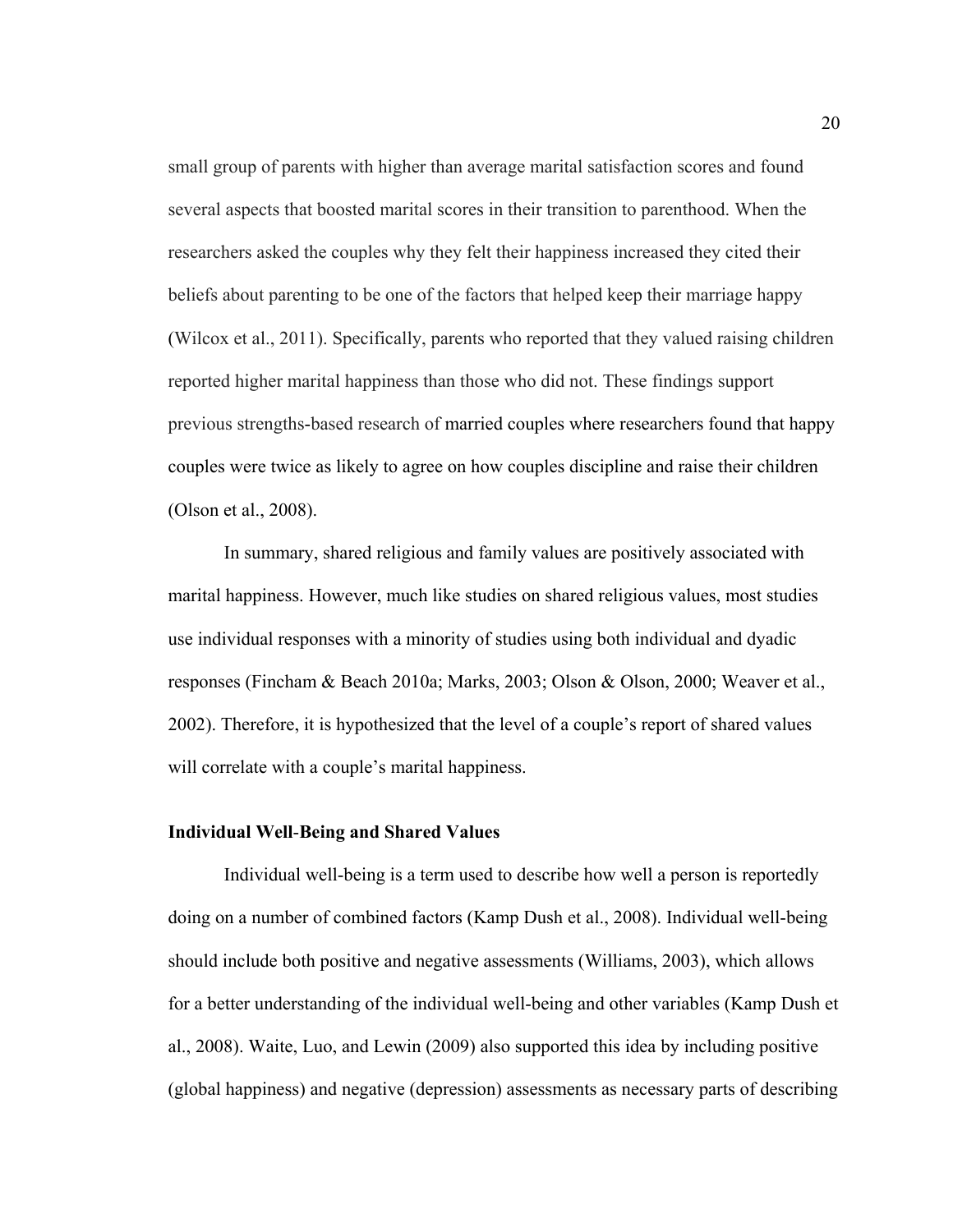individual well-being. The two most examined positive assessments of individual wellbeing include life satisfaction and general happiness, with depression being the most typical negative assessment (Keyes, Shmotkin, & Ryff, 2002). In this study, I will use both positive and negative individual assessments to define individual well-being. Following is a research review on shared religious beliefs and family values related to individual well-being.

 **Shared religious values.** Research relating shared religious values to well-being has been limited to homogeneity among religious affiliation and homogeneous social networks (Lim & Putnam, 2010). Lim and Putnam found a positive correlation between religious homogeneity and life satisfaction because religious people attended church services and built social networks there. There is a lack of research that includes a direct analysis of shared religious values held by couples.

Religion is positively correlated with individual well-being (Greeley & Hout, 2006; Ingelhart, 2010), although the literature is not clear about what creates the relationship between these variables (Lim & Putnam, 2010). McClain-Jacobson et al. (2004) suggested that both intrinsic (e.g., religious practice in one's life) and extrinsic (e.g., social connectedness) are positively related to higher well-being scores. For example, those who regularly attend church report higher individual well-being scores (Clark & Lelkes, 2005). Some researchers pointed out that the shared network of people who attend church is the factor giving individuals who attend church higher well-being scores than those who do not (see Lim & Putnam, 2010). Others have found that intrinsic religiosity is also related to well-being (Greeley & Hout, 2006; McClain-Jacobson et al.,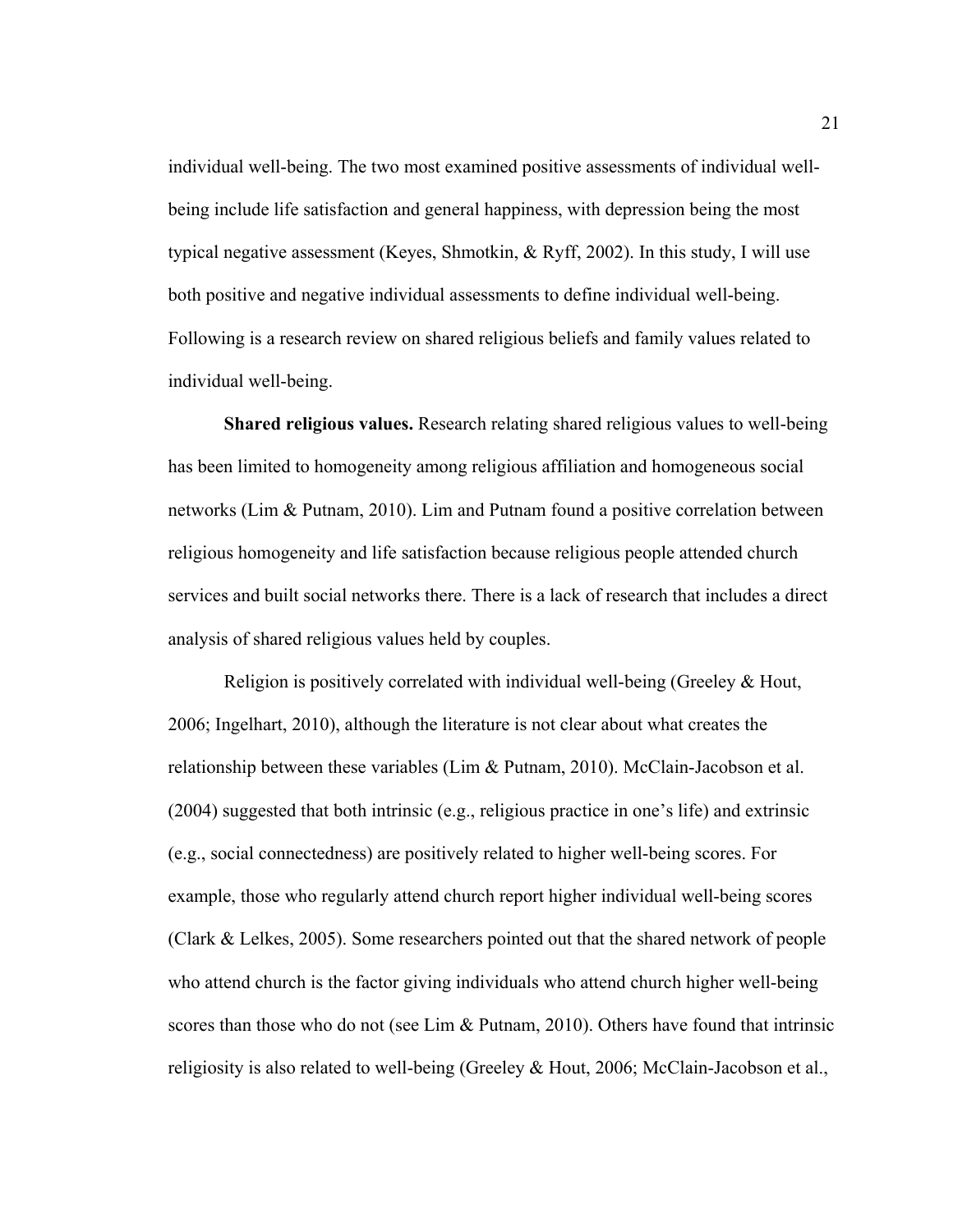2004), but compassionate attitudes and behaviors mediate this relationship (Steffen  $\&$ Masters, 2005).

Most likely, there are several mechanisms that are at work with both intrinsic and extrinsic religiosity, including religious beliefs, but there are virtually no related studies between shared religious values of married individuals and their self-reported individual well-being scores. The concepts of goal achievement and shared marital microculture found in ecological theory may help explain why a couple who shares the same religious values and are therefore seeking for similar religious goals may have higher well-being scores (Bubolz & Sontag, 1993; Smith & Hamon, 2012). Couples who are on similar paths religiously may support each other in intrinsic or extrinsic attitudes and behaviors, which are related to positive individual well-being. Therefore, it is hypothesized that shared religious values of married couples will be positively associated with individual well-being.

**Shared family values.** Researchers that measured the relationship of shared marital values with individual well-being is almost nonexistent in the current literature. The majority of related research is related to parenting with little exploration of marital values.

*Shared marital values*. Although the literature is replete with studies on individual well-being, the review only uncovered one study found involving shared marital values and well-being. Veldorale-Brogan, Bradford, and Vail (2010) found that individual well-being was a strong predictor of marital values and the relationship seemed to be a reciprocal one.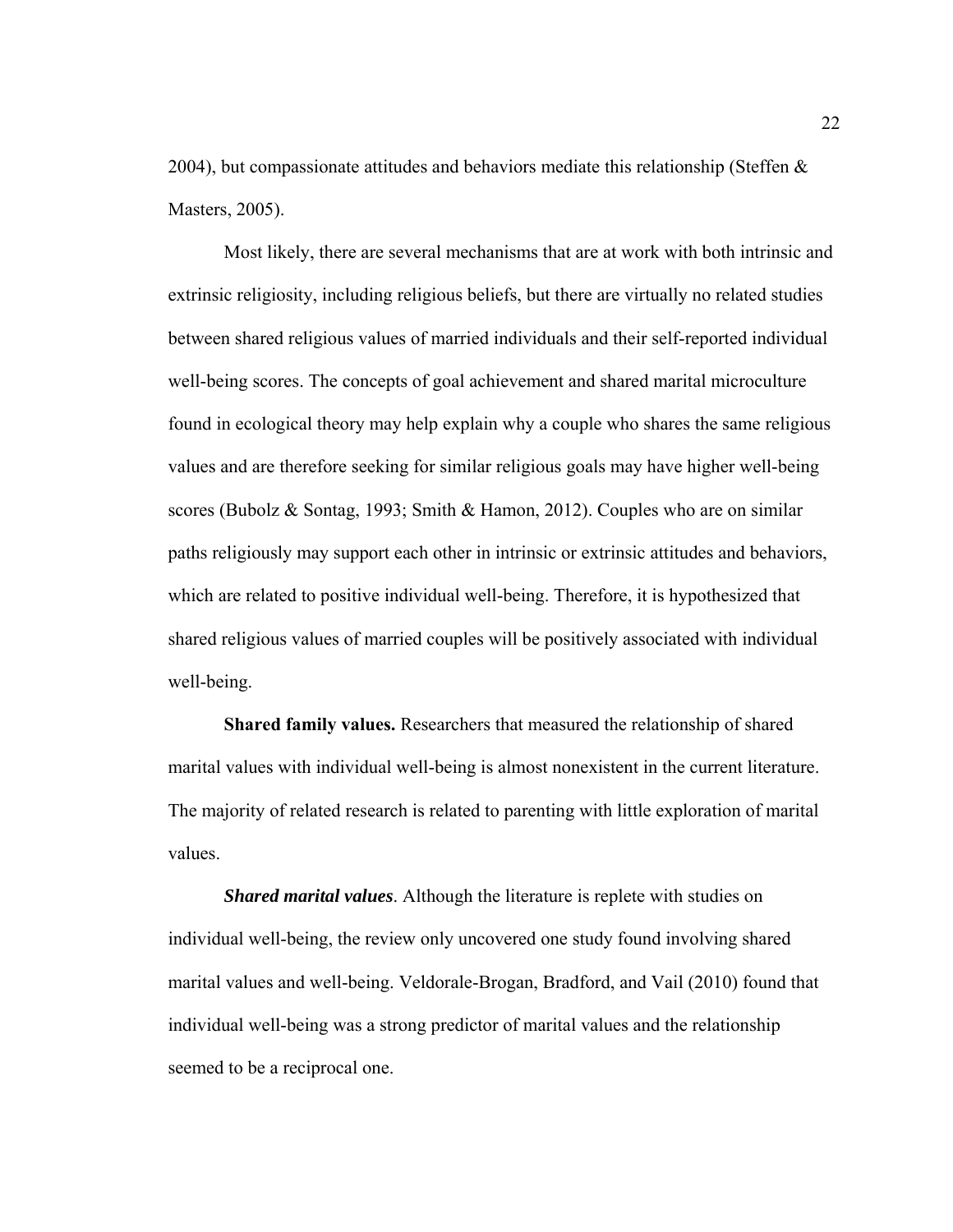*Shared parental values.* When it comes to parenting, there is no mention of shared parental values and individual well-being scores. Instead, the research is focused on the presence of children and the individual's well-being. In one study, married couples with children are more likely to report that their life has purpose than those without children (Wilcox et al., 2011). In the same study, researchers reported that the predicted probability of being "very happy" with life was higher among married parents than cohabiting or single parents (Wilcox et al., 2011).

These findings may not directly show how shared parental values are related to individual well-being, but they do indirectly connect. While the first finding suggests that parenting is associated with higher well-being, the second finding illustrates the difference between the parenting modes (marriage or cohabitation). Indirectly, this may allude to shared marital commitment, thus suggesting shared values of marriage and parenting.

Ecological theory also supports this idea with the concept of the microsystem, or the context that directly influences the individual (Bronfenbrenner, 1979). Shared family values, at the marital or parental subsystem level, could have a direct impact on the individual. Parents who desire to be united with each other in their parenting may find fulfillment in achieving this goal together.

There is a shortage of research that measures shared family values and individual well-being. However, given the findings of Veldorale-Brogan et al. (2010), the known relationship that shared marital values has with marital quality (Barnacle & Abbot, 2009; Stevenson & Wolfers, 2008), the reporting of married parents and well-being scores and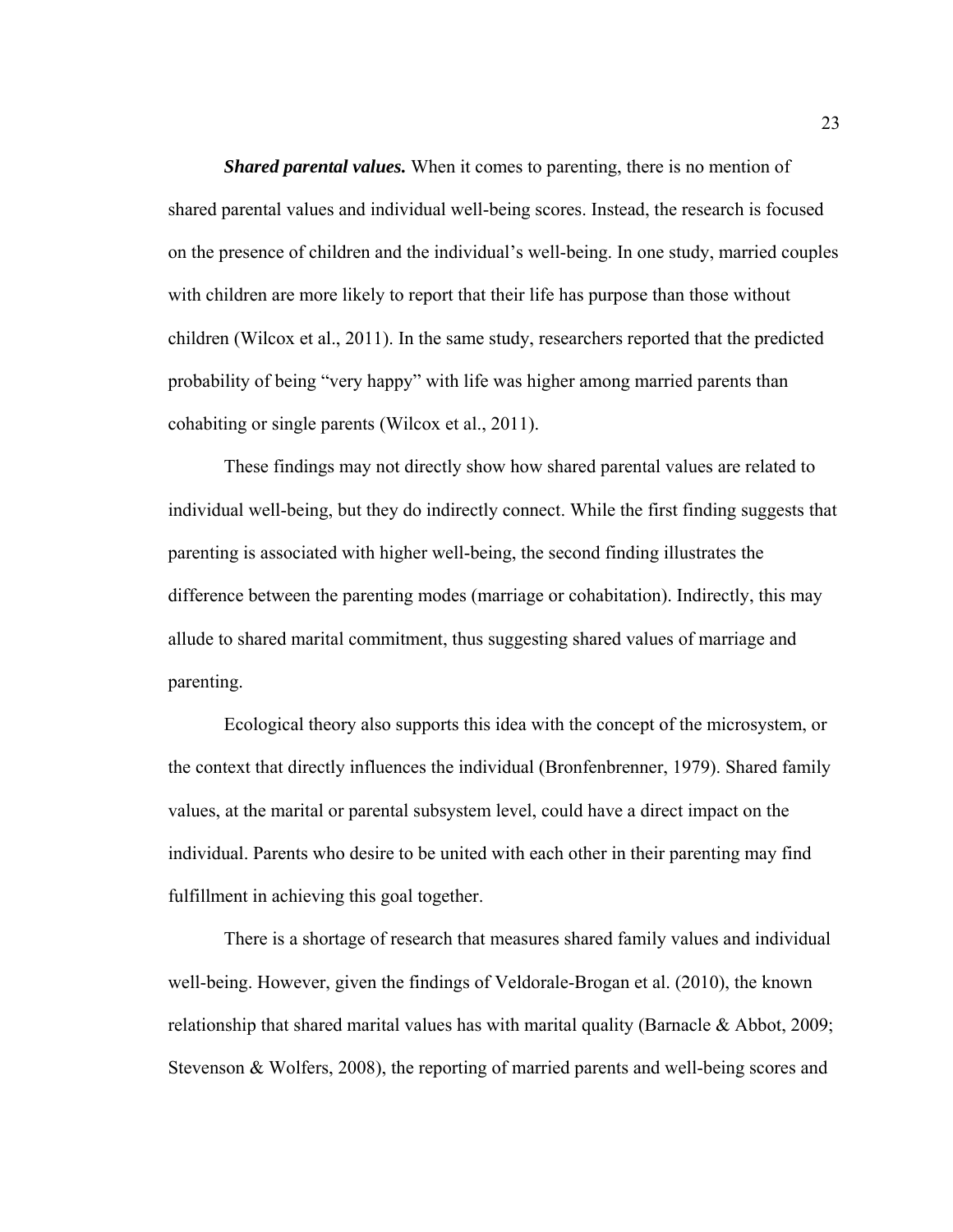theoretical support of ecological theory; it is hypothesized that shared family values is related to individual well-being scores.

Although there is minimal research on the shared religious and family values, what there is seems to show a connection between shared values (religious and family) and individual well-being. It is proposed to analyze the level of a couple's report of shared values to reports of individual well-being and hypothesized that they are positively correlated.

#### **Strengths-Based Research with Married Couples**

One of the reasons why there is little research in the relationship shared values may have with financial stability, marital happiness, and individual well-being is due to the process of how these variables have been researched. Most family research has been conducted using a deficit perspective by studying difficulties in family life and the struggles of individual family members. I propose using a strengths-based process in this research project.

Strength-based research is research focused on the positive outcomes or processes that families possess with the intent to find associated variables. Strengths-based researchers may then use these variables to test for effectiveness and use as examples for ideal outcomes or they may use these variables in an effort to reduce issues that are associated with negative processes or outcomes (Olson et al., 2011).

Although some researchers in the 1930s began to use strengths-based research with families, it was not until the 1960s and 1970s that researchers earnestly began to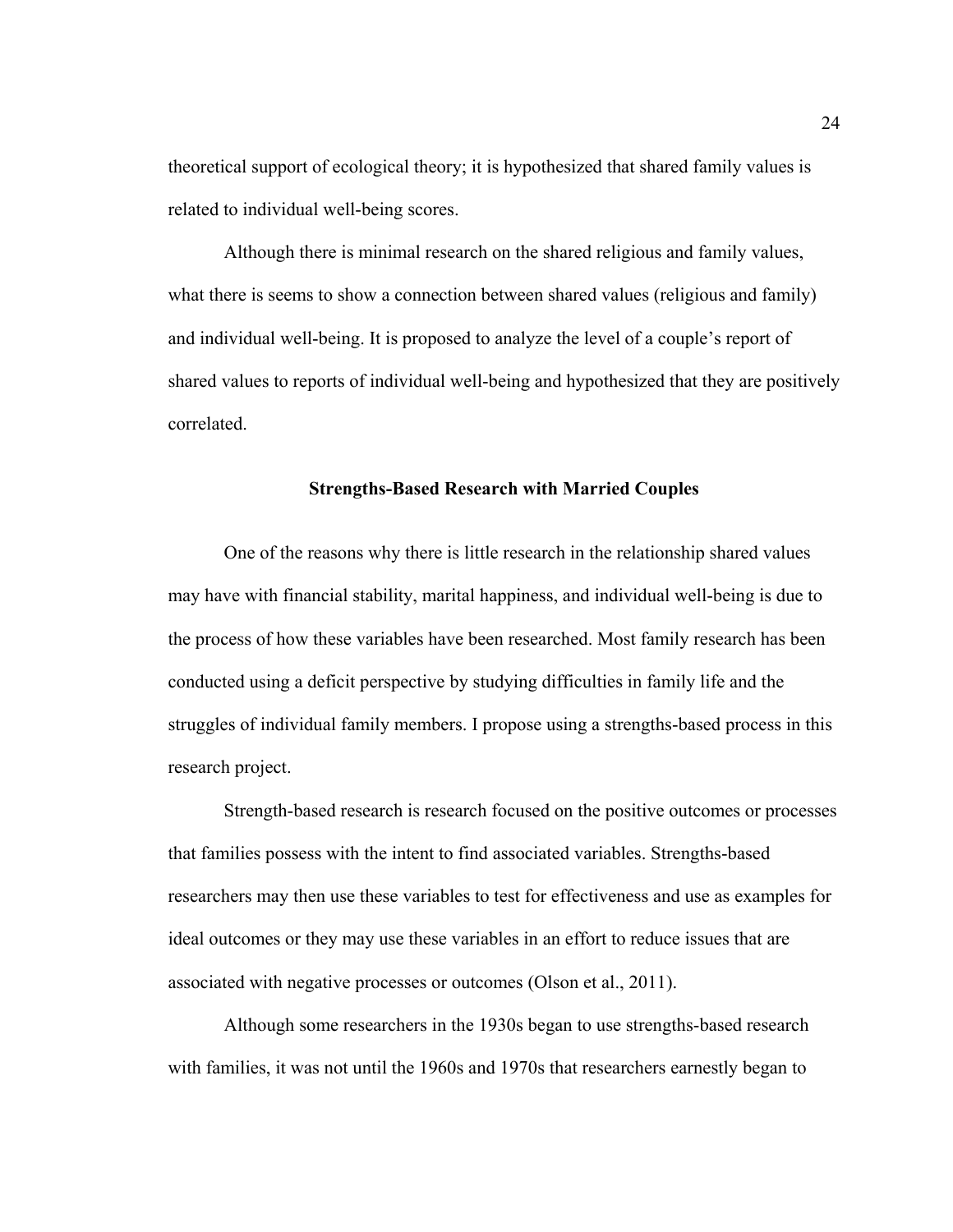study the strengths of successful families (Otto, 1962). When Stinnett and DeFrain (1985) wrote a book entitled *Secrets of Strong Families,* the concept of strengths-based research with families gained national attention and initiated the studying of marriages and families from a strengths perspective. Additional publications and conferences helped garner attention and began to change the approach that family scientists took to studying marriages and families (DeFrain & Asay, 2007). Olsen joined DeFrain and Stinnett (DeFrain & Asay, 2007) and together they have led the field of research with a strengthsbased approach among families throughout the world.

According to strengths-based research, families are the basic foundation of human cultures and all families have strengths. These strengths can be categorized into six main categories: (a) appreciation, (b) commitment, (c) positive communication, (d) enjoyable time together, (e) spiritual well-being, and (f) ability to manage stress and crisis effectively (DeFrain & Asay, 2007). "Strong marriages are the center of many strong families" (DeFrain & Asay, 2007, p. 6), therefore studying strong married couples is an effective way to learn about and replicate what strong couples were doing. Instead of only researching marital problems (e.g., communication, money, sex), family scientists are now studying couples based on their strengths.

Researchers examining married couples from a strengths-based perspective have mainly conducted studies using qualitative methods with small sample sizes. However, these studies do provide insight and guide the research into further topic areas. Following are details and examples of three domains of strengths-based research: (a) couples preparing for marriage, (b) managing money, and (c) African American couples. The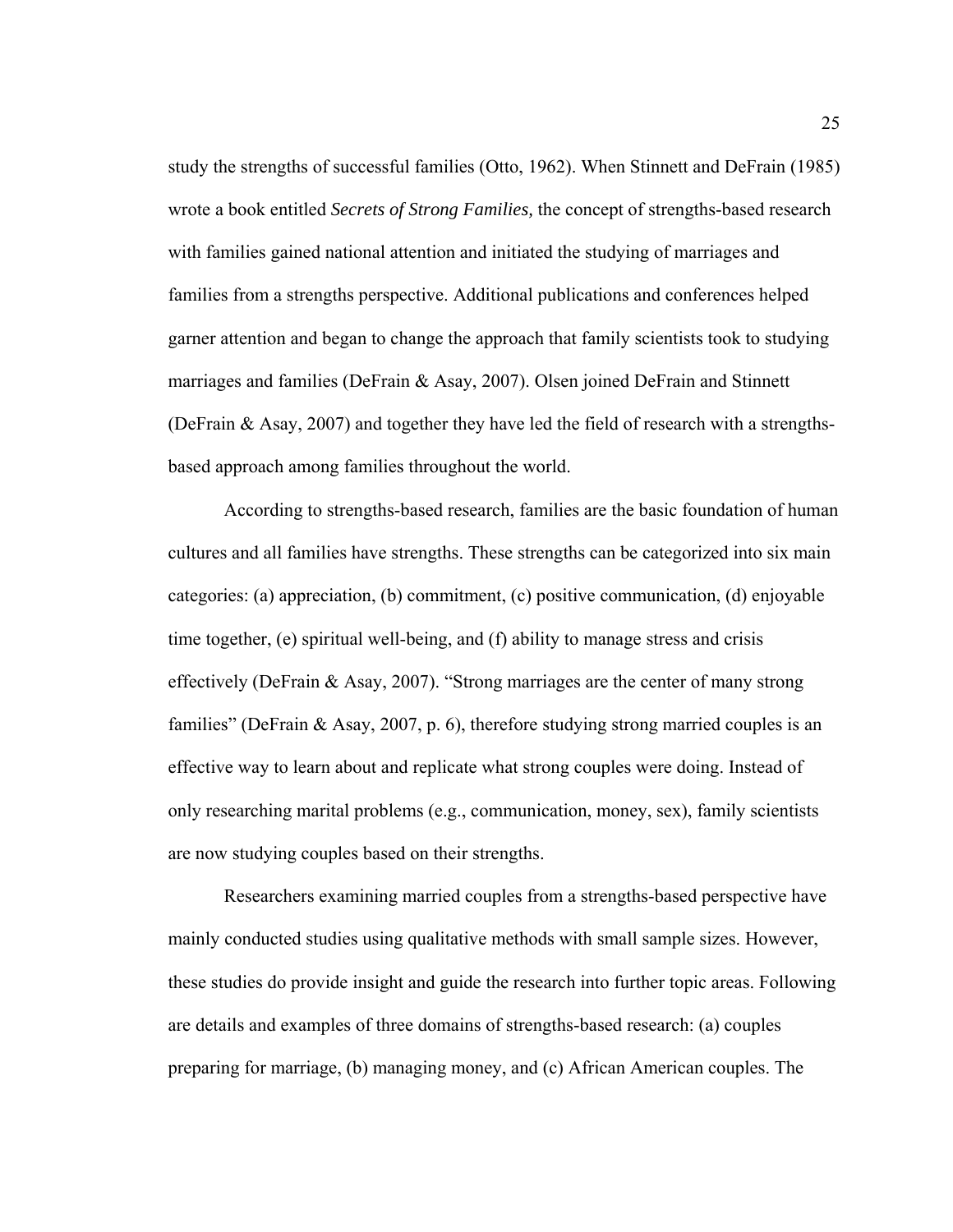review of research in these areas will give insight into how strengths-based research is conducted with married couples and help illustrate the perspective of the proposed study.

# **Marriage Education**

One area of strengths-based research is found in intervention programs designed to improve marriage. Marriage education programs, which include premarital and marital information, that are designed to improve a couple's strengths have been effectively used to help improve marital quality and stability (Carroll & Doherty, 2003; Hawkins, Blanchard, Baldwin, & Fawcett, 2008; Silliman & Schumm, 2000; Stanley, Amato, Johnson, & Markman, 2006). Following is a review of two research articles, one focused on premarital education and the other on marital enhancement, both of which used a strengths-based approach to improving marriage.

In Florida, researchers surveyed a convenience sample  $(N = 962)$  of engaged couples seeking a marriage license to assess the strengths of engaged couples (Hicks, McWey, Benson, & West, 2004). The couples answered the question, "What are the best things that you do in your relationship?" Hicks et al. (2004, p. 100) intended to use the responses to improve marriage education programs. These qualitative responses were coded and measured against Gottman's Sound Marital House theory, which has proved effective in premarital education (Barnacle & Abbot, 2009). Gottman suggested with the Sound Marital House theory that there are seven principles that build a healthy marriage: (a) love maps, (b) fondness and admiration, (c) turning toward vs. turning away, (d) positive sentiment override, (e) regulation of conflict, (f) supporting one another's dreams, and (g) creating shared meaning (Barnacle & Abbot, 2009). Each principle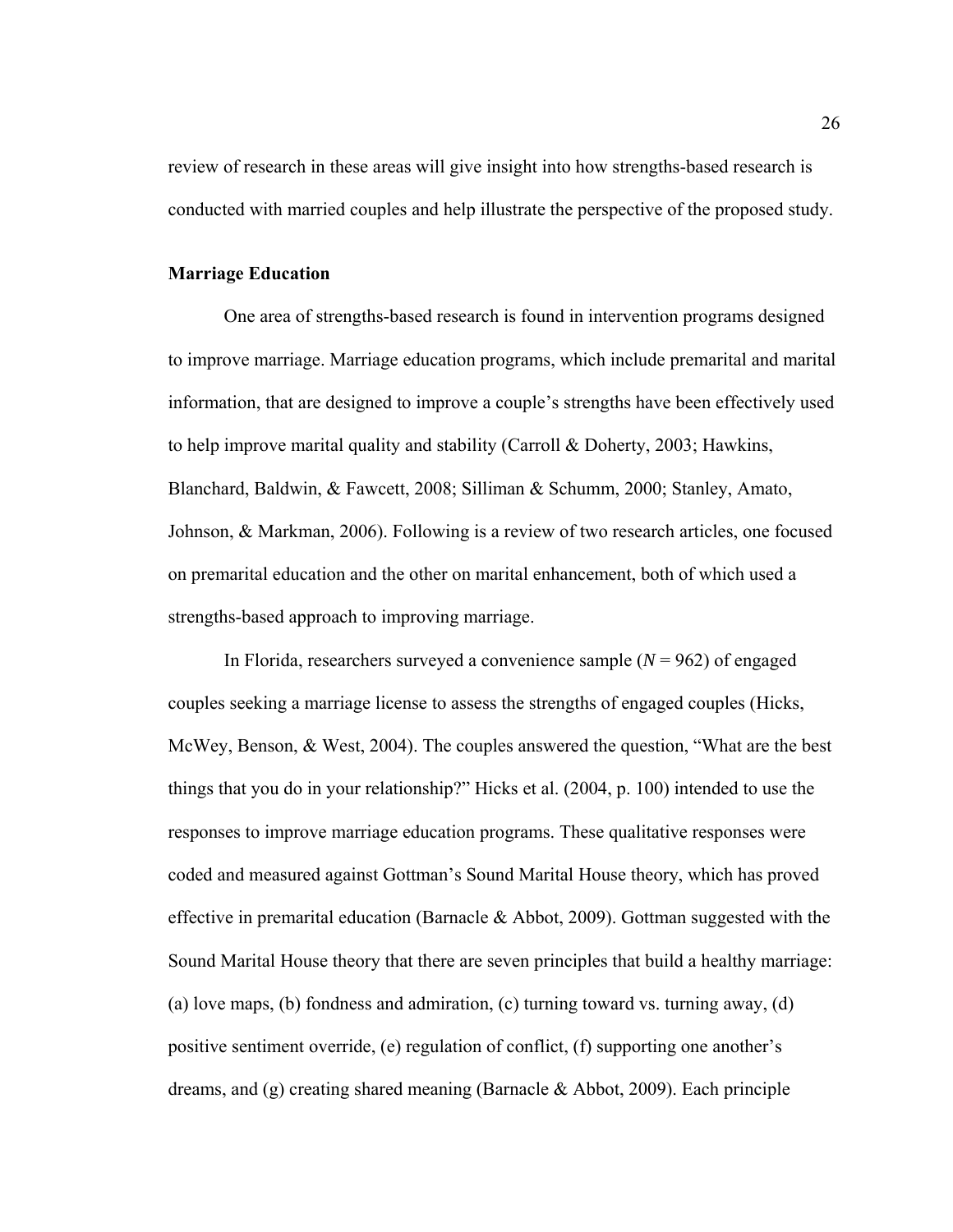builds upon each other like levels of a house, where the foundational levels need to be stable in order to support an additional level on top (Gottman & Silver, 1999).

Survey responses were ranked from most popular to least popular, measured by the frequency of answers, with the following as the three most popular strengths: (a) turning toward vs. turning away, (b) fondness and admiration, and (c) creating shared meaning (Hicks et al., 2004). The responses supported Gottman's Sound Marital House theory and researchers recommended using these self-reported strengths to enhance premarital education programs. The researchers also suggested that understanding what couples consider their relationship strengths can help couples learn about themselves and then apply that information during a marriage education course which will have a greater effective (Hicks et al., 2004). Instead of focusing on the problems that arise for couples which does not seem to help them prepare for marriage, this strengths-based study adds support to existing research by identifying what could be taught to couples planning on marrying.

In a study about improving marriage education programs, Olson, Larson, and Olson-Sigg (2009) emphasized that most marriage education programs use a deficit perspective, or a problems-based view, to create marriage education curriculum. For example, many studies tend to focus on how to avoid marital conflict and distress, instead of identifying a couple's strengths (Olson et al., 2009).

Instead of using the deficit perspective, Olson and colleagues based their intervention on previous research of strengths-based approaches in marital research from their previous research (Olson et al., 2008). Using the major strengths of happily married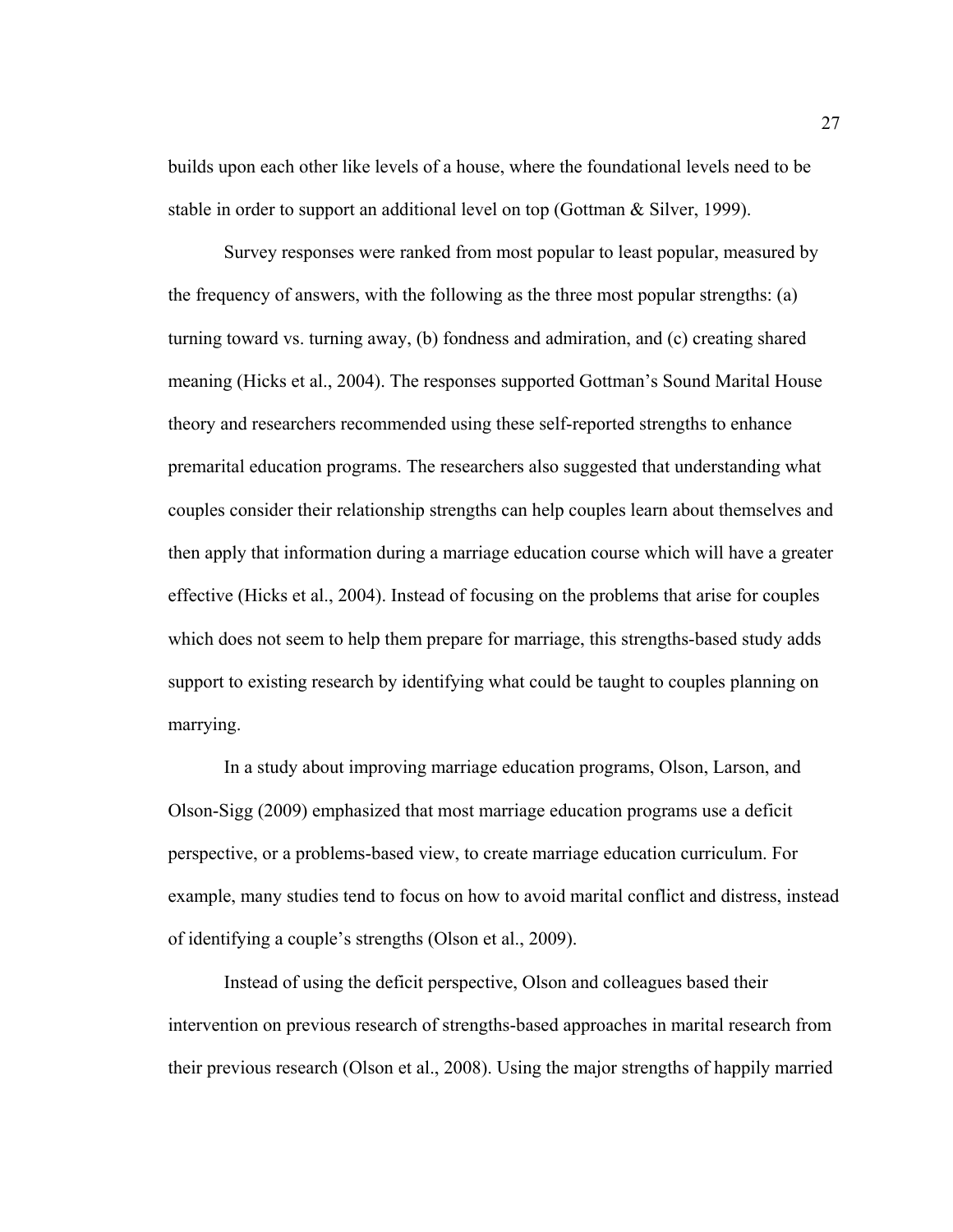couples, they created an online couple check-up designed to analyze what strengths each individual has (Olson et al., 2009). This enabled the couples to emphasize the good they already have in their relationship which can lead to a strengths-based focus and motivate couples to improve their relationship skills (Olson et al., 2008, 2009). The strengthsbased approach can give hope to couples as they realize they possess many tools already to make marital improvement (Olson et al., 2008). Marriage education that is focused on couples working on their strengths allows the couples to go beyond the deficit perspective and could empower the couple to find positive solutions (Olson et al., 2009).

These two examples of strengths-based research illustrate how a positive approach can add to the literature. Both studies used ideas from healthy relationships to duplicate skills or improve abilities of couples. Given that many couples that choose to marry may have never had a positive example of a good relationship, the strengths-based approach may help to provide examples of healthy relationships and enable couples to avoid relationship problems in the future.

#### **Money**

Money is an additional area where family scholars have used a strengths-based approach to improving marriage. The relationship between money and marital relationships has been well-documented, albeit typically from a deficit perspective (e.g., Dew, Britt, & Huston, 2012; Dew & Dakin, 2011; Grable, Britt, & Cantrell, 2007; Oggins, 2003; Papp, Cummings, & Goeke-Morey, 2009; Stanley, Markman, & Whitton, 2002). Contained in this section is a review of two articles that report strengths-based research of married couples and money.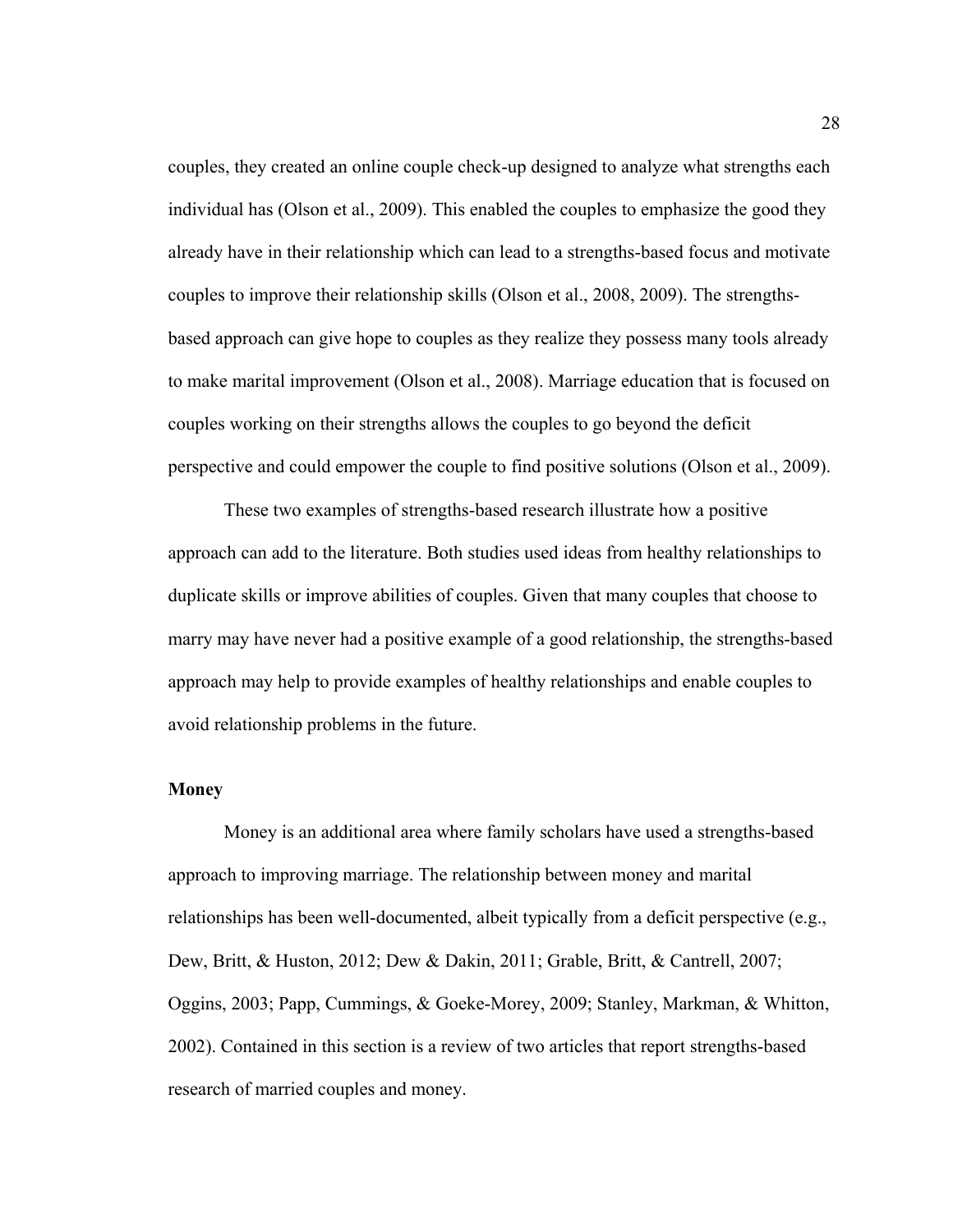Although low-income couples often face challenges, many of them can achieve their objectives, meet basic needs, and overcome odds for failure. Researchers (Orthner, Jones-Sanpei, & Williamson, 2004) surveyed 152 resilient low-income couples to understand the source of their strength in the face of difficult economic challenges. Participants reported that despite their economic situation, personal confidence to work together as a family, time together, family rules, confidence in problem solving, sense of togetherness, and optimism were strengths that helped them overcome financial challenges (Orthner et al., 2004).

Skogrand, Johnson, Horrocks, and DeFrain (2011) surveyed 64 mid-high income earning married couples. These couples answered several questions about their demographics, how they managed their finances, and strength of their relationship. Three main patterns emerged among those couples that described themselves as having great marriages (a) one spouse managed the day-to-day finances, (b) they had little or no debt or a goal to pay it off, and (c) they were frugal. Like the low-income couples that faced economic struggles with resiliency (Orthner et al., 2004), most couples in this study mentioned facing economic struggles in the past (Skogrand et al., 2011). Regardless of age, couples reported that when they faced these types of challenges, it brought them together as a team.

These two strengths-based examples show how couples that faced financial challenges were able to become successful by uniting as a team and working together. Where the majority of the research on couples and finances is deficit-focused, learning specific skill sets that happily married couples identified as helpful when facing financial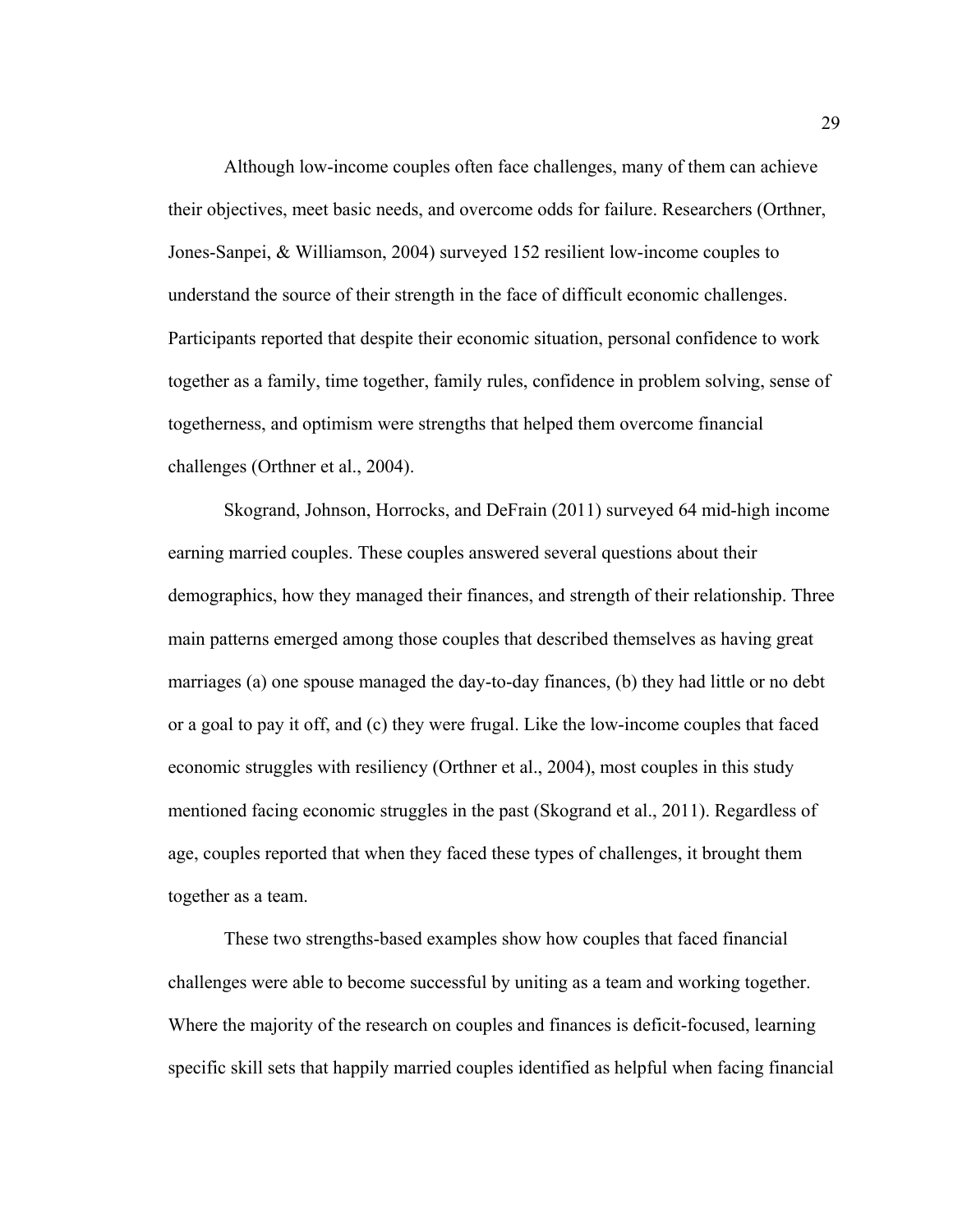difficulty is invaluable to helping couples. Financial and marriage professionals could use these ideas to educate, counsel, and plan with couples with whom they work.

# **African**-**American Couples**

African-American couples have recently been featured in family studies using a strengths-based approach (Marks et al., 2008; Phillips, Wilmoth, & Marks, 2012). Earlier research on African-American married couples that uses a strengths-based approach was difficult to locate (Marks et al., 2008). Most researchers who studied African-American couples did so from a deficit perspective (i.e., by comparing them to white couples) because of the group's relatively high marital dissolution rates (e.g., Connor & White, 2006). A few studies in recent years have provided new insights into their strengths, including teamwork and a strong commitment to God among other things (Marks et al., 2008; Phillips et al., 2012).

A study of African-American couples from inner-city neighborhoods in Boston, Cleveland, Milwaukee, New Orleans, and Portland helped fill the gap of strengths-based research (Marks et al., 2008). Thirty African-American couples  $(N = 60)$  who were considered to be in strong and happy marriages by civic and church leaders, were recruited for this study. African-American couples explained that despite challenges, they were able to build strong relationships by turning to each other and God. The couples managed conflict in their marriage with the understanding that arguments happen, but they were willing to work it out. Additionally, couples mentioned the importance of being united in their marriage through: (a) mutual trust, (b) complimenting each other, and (c) working, eating, and practicing religion together. This running theme that despite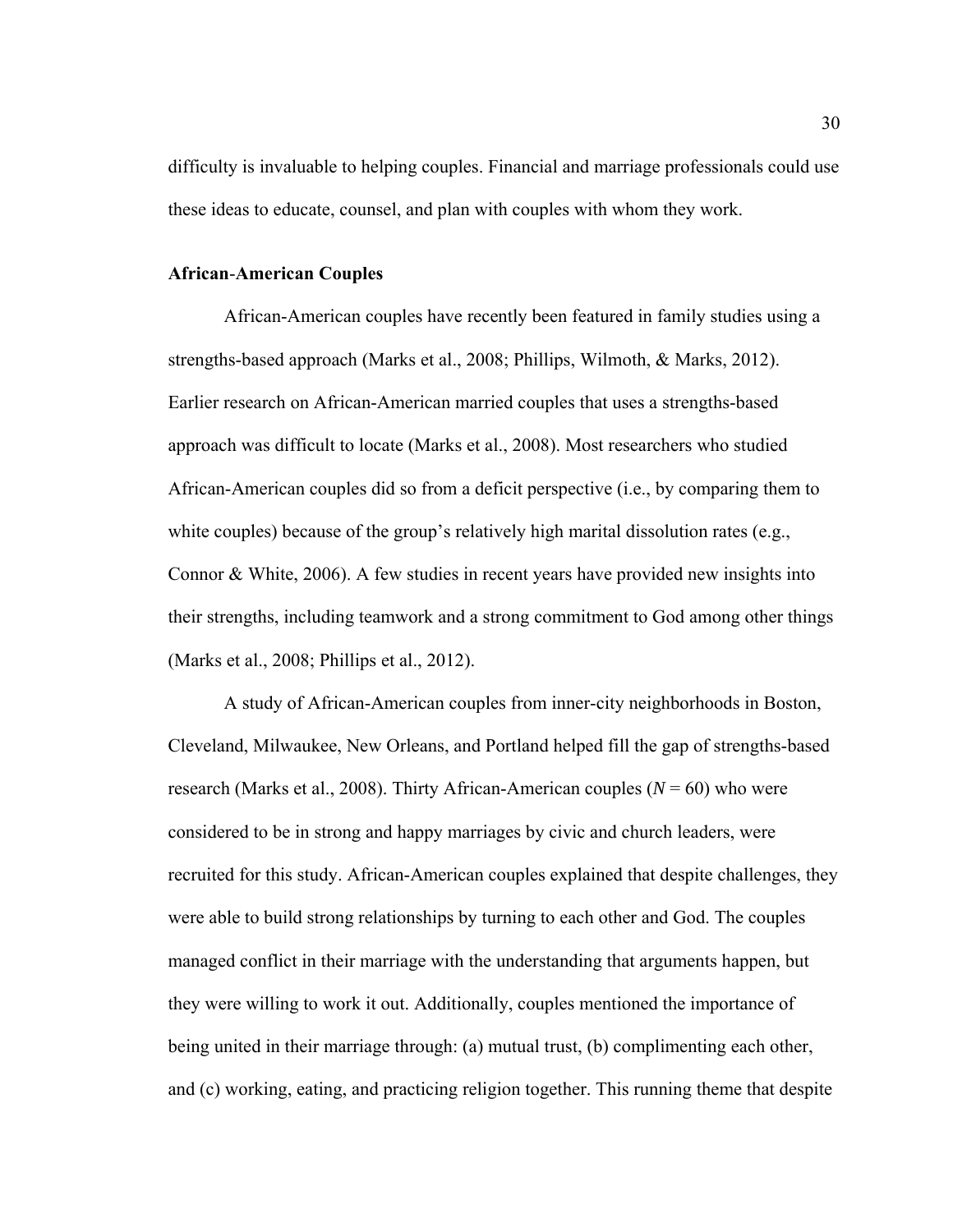flaws and differences, "together we are strong" can be used when creating new marriage education programs (Marks et al., 2008, p. 185).

 Stressing the need for additional strengths-based marriage research among African-American couples, Phillips et al. (2012) surveyed 71 long-married couples in Mississippi ( $N = 142$ ). Couples were recruited through local clergy, similar to the Marks et al. (2008) approach, and had been married on average 15 years. The surveys asked what the top reasons their marriage had lasted. Their top five answers included: "1. God/Jesus, 2. Love, 3. Good communication, 4. Trust and honesty, and 5. Shared religious practices and beliefs" (Phillips et al., 2012, pp. 943-944). These conclusions support previous research by Marks et al. and give an idea into how strengths-based research among African-American couples has been conducted. Although there are relatively few studies of strong marriages found in the research, what examples there are provides a strengths-based insight into making the transition to marriage, managing money better, and what successful African American couples do.

Studying married couples from a strengths-based approach could help to identify assets that happy couples possess in their relationship and duplicate these skills or abilities through education and intervention. This new information could be used to help guide married couples in practices that they could do, rather than only warn them of those things they should avoid. Additional strengths-based research could help married couples navigate a healthier path for their relationship, improve their finances, and increase individual well-being.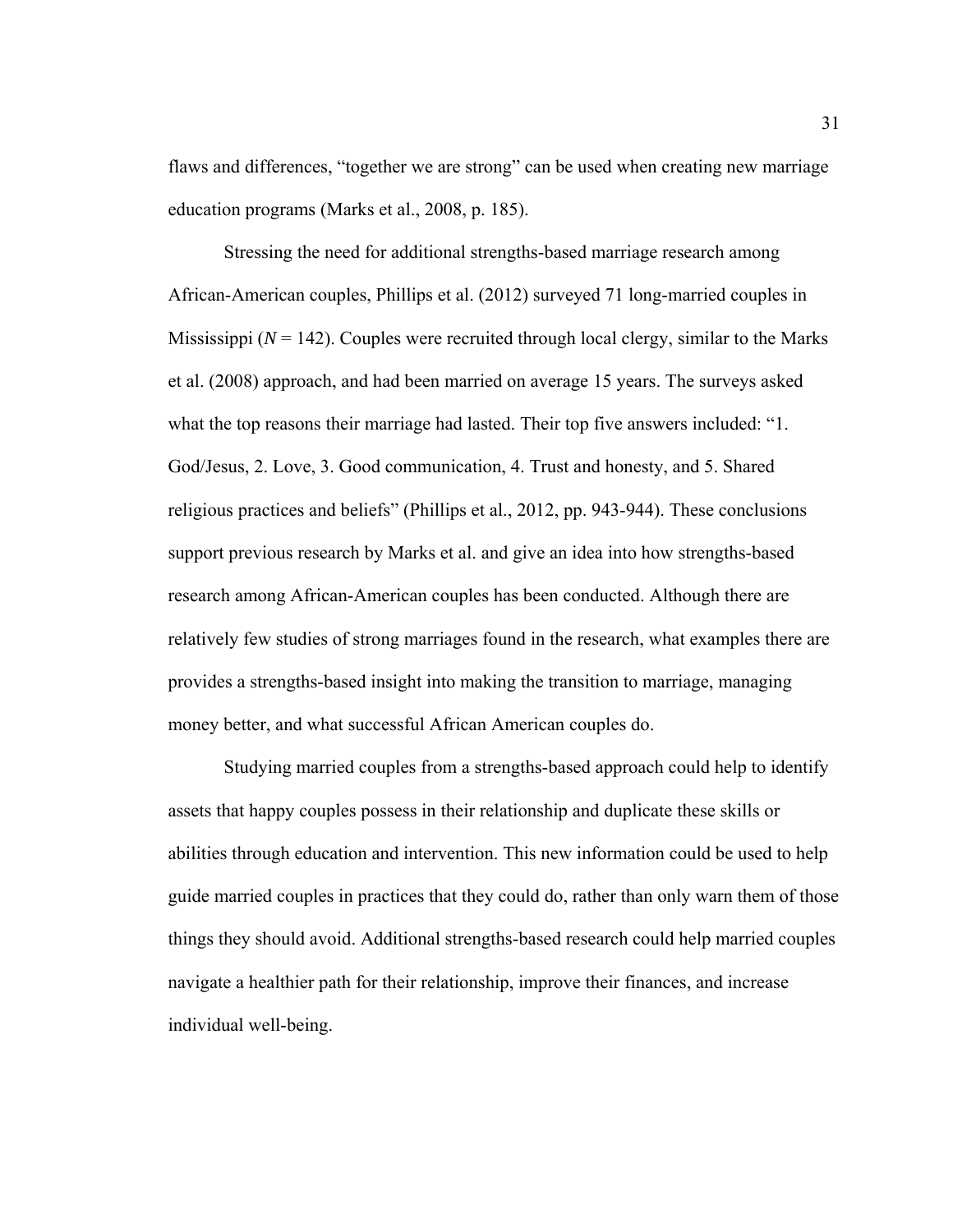# **The Association Between Financial Stability, Marital Happiness, and Individual Well-Being**

In addition to finding research on how shared values are related to financial stability, marital happiness, and an individual's well-being, there is research that suggests relationships among these variables. Following is a review of the current literature on existing relationships among the variables of financial stability, marital happiness, and individual well-being. This review will include research from both the deficit and strengths perspectives in order to provide a balanced approach to the variable relationships. This review will provide a more thorough understanding of these variables than is in the current literature and insight into how the combination of these interactions may subsequently affect the hypothesis.

#### **Marital Happiness and Individual Well**-**Being**

**Deficit perspective.** Although much research shows positive outcomes of marriage, there is a body of work that shows a distressed marriage can lead to negative individual well-being outcomes. Marital conflict has been found to predict depression symptoms in spouses (Beach, Katz, Kim, & Brody, 2003; Choi & Marks, 2008; Williams, 2003). Fincham and Beach's decade review of marriage research backs previous research on marital conflict as a predictor of poor mental health but called for additional research to examine the context in which marital conflict is taking place (2010a). In general, marital satisfaction is found to be lower among those with mental health disorders (Whisman, 2007).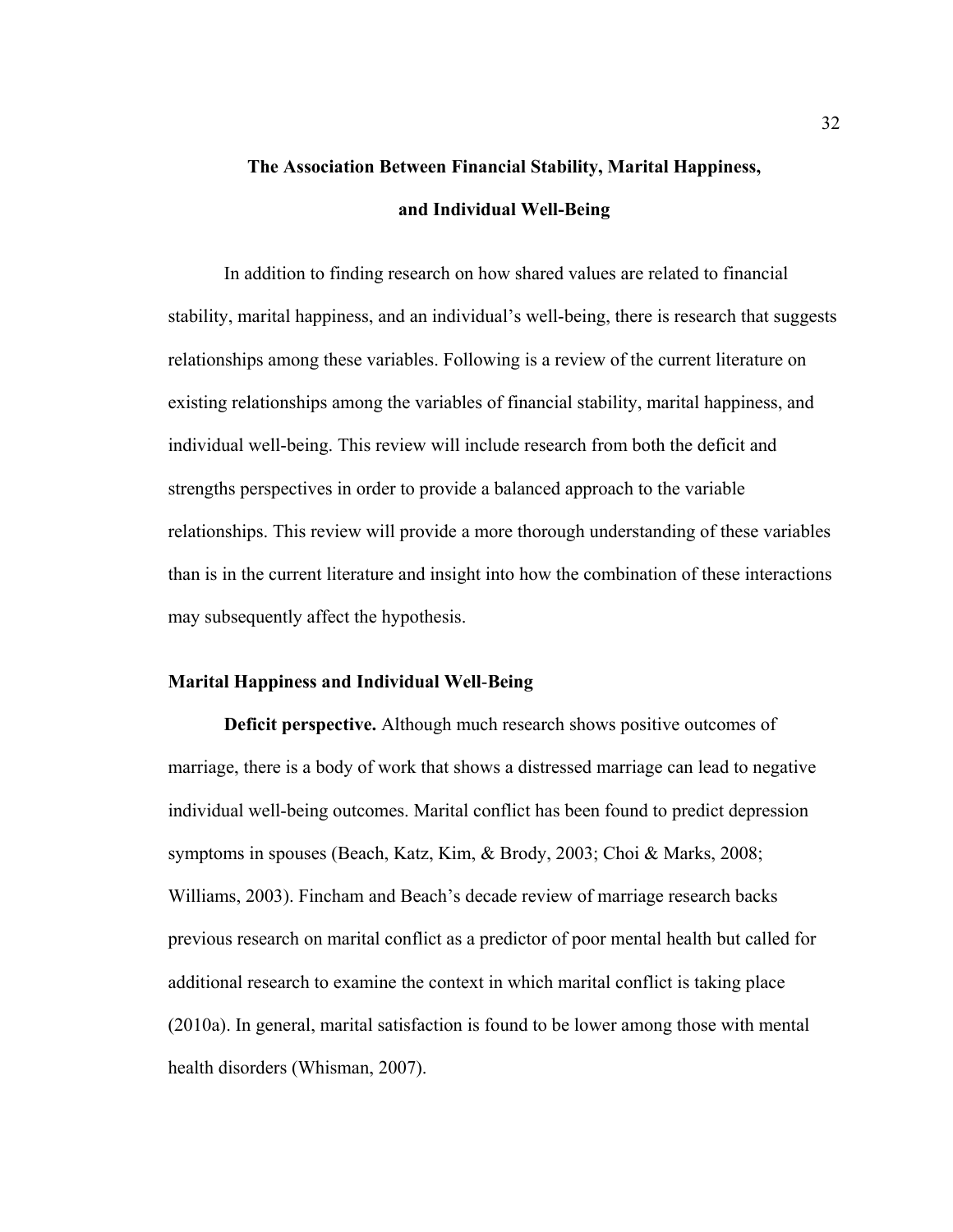Although researchers have found that marital quality precedes mental health disorders, selection might also play a role. In a longitudinal study using nine waves of data collection, individuals with poorer mental health were more likely to separate or divorce. In addition, the couples that eventually transitioned out of marriage through either separation or divorce reported mental health scores that had declined even more (Wade & Pevalin, 2004). Thus, a selection effect might be a factor when linking marital happiness and individual well-being and should be controlled for in future studies.

**Strengths-based perspective**. The previous discussion of the evolution of marriage has made mention of marital happiness being the best predictor of individual well-being (Headey et al., 1991; Proulx et al., 2007). Marital happiness and individual well-being are found to be positively correlated in other studies (Kamp Dush et al., 2008; U.S. Department of Health and Human Services, [U.S. DHHS] 2005; Wilson & Oswald, 2005). The U.S. DHHS studied healthy marriages and found several benefits for married individuals (U.S. DHHS, 2005). Among the benefits of having a healthy marriage, being emotionally healthier was found for both men and women (U.S. DHHS, 2005). Emotional health is an aspect of individual well-being (Keyes et al., 2002); therefore, this finding seems to also support the positive relationship that marital happiness has with individual well-being. The other benefits for men and women include being physically healthier and wealthier (U.S. DHHS, 2005).

Ecological theory supports a connection between marital happiness and individual well-being. Marital happiness is directly related to a married couple's microculture (Gottman & Silver, 1999) and the shared values found in this microculture influence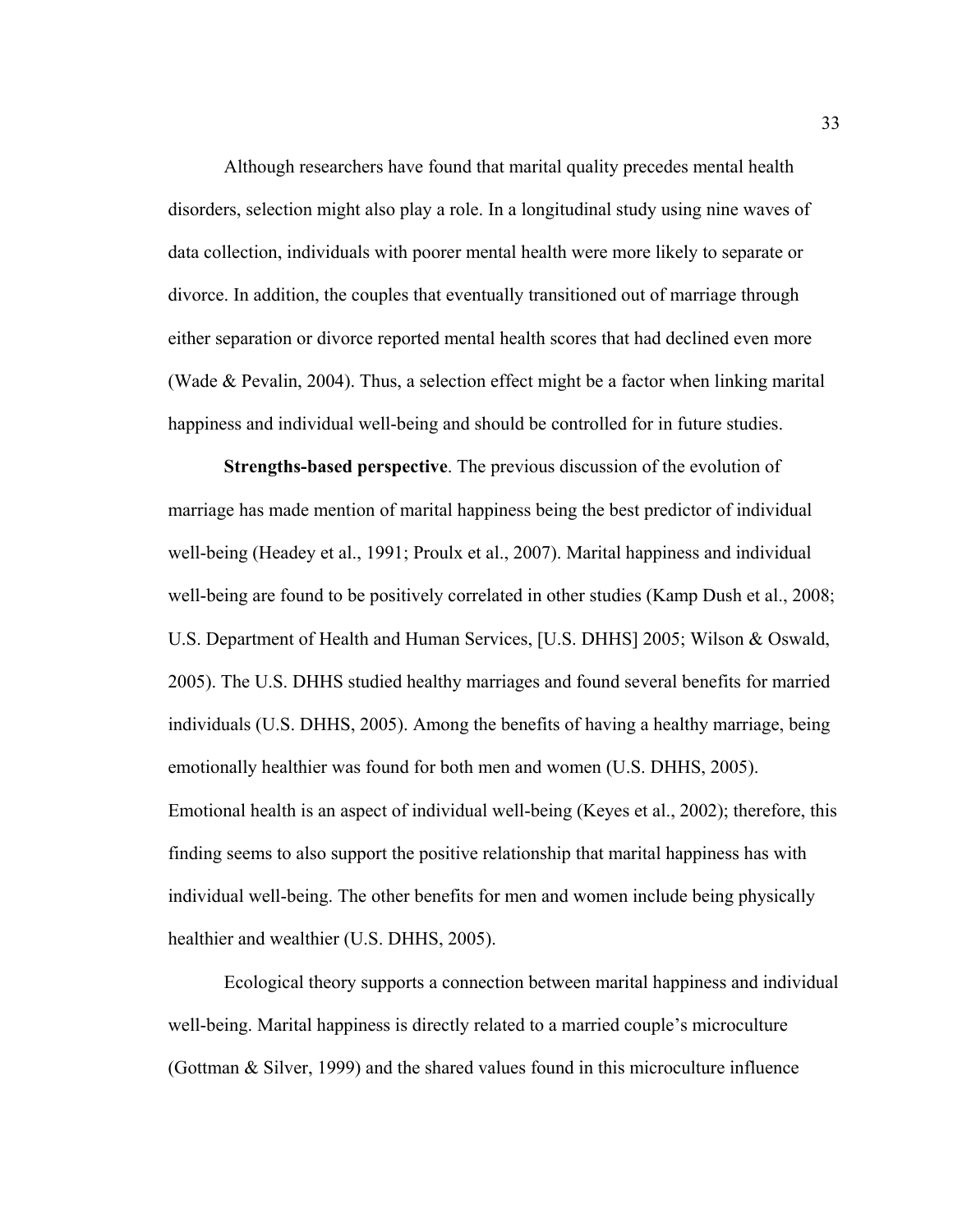individual development (Bubolz & Sontag, 1993). Therefore, shared values connect marital happiness to individual well-being. Based on prior research and concepts from ecological theory, it is expected that those who are experiencing higher marital happiness will have higher well-being scores.

## **Marital Happiness and Financial Stability**

**Deficit perspective.** From a deficit perspective, arguments and mismanagement of family finances are predictors of decreasing marital quality (Dew et al., 2012; Dew & Dakin, 2011; Papp et al., 2009; Schramm, Marshall, Harris, & Lee, 2005). Financial arguments are also the most likely type of disagreement to occur in marriage (Grable et al., 2007). Mismanagement of family finances, as shown increases in consumer debt, found in newlywed couples was related to a decrease in marital happiness (Dew, 2008) and an increase in marital conflict for couples in general (Dew, 2007). The Great Recession impacted the way many families manage money, especially as resources have diminished in general for most families (Dew & Stewart, 2012). Wilcox, Marquardt, Popenoe, and Whitehead (2009) found that as income levels decrease in American families, marital happiness also decreases.

**Directionality**. Although there are studies that show a negative relationship with financial mismanagement, debt, economic stress, and income, family and financial scholars seem to differ on which aspect is at fault. Is it the relationship that affects the family's finances, the other way around, or a combination of the two?

In an effort to answer this question, Dew and Stewart (2012) analyzed a nationally representative data set of married couples to assess the relationship. They discovered that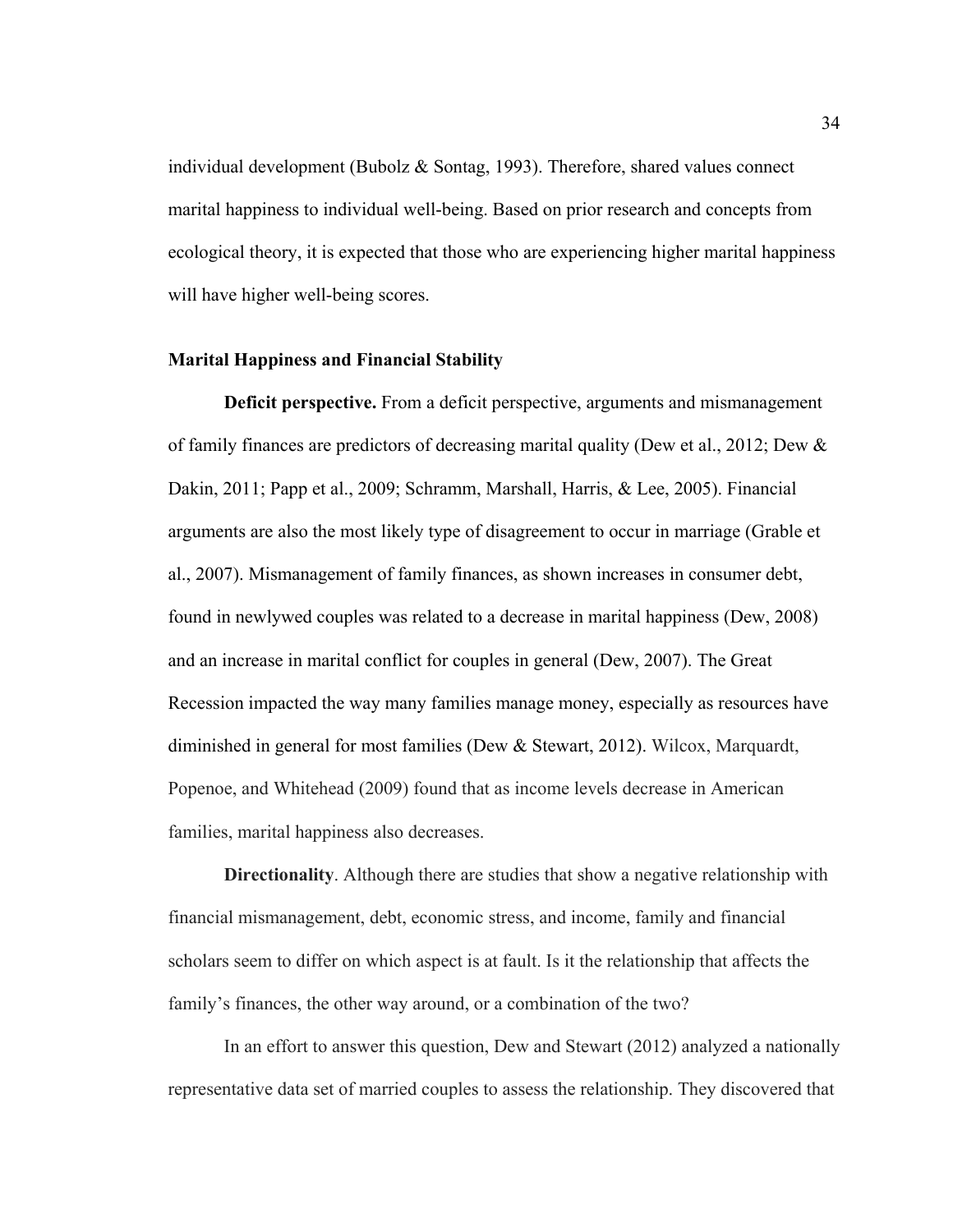unseen marital issues like power, commitment, respect, and fairness were all positively related to financial conflict (Dew & Stewart, 2012). However, gender differences, economic stress, net-worth, and perception of financial stress all seemed to complicate the findings. Although previous studies show income levels to be positively related to marital happiness (see Wilcox et al., 2009), Dew and Stewart found that regardless of income, "the less financially stable a couple feels, the more they will fight about their finances" (p. 56). Also, the level of commitment that a spouse has for their partner is negatively associated with the number of reported arguments about money (Dew & Stewart, 2012). With both financial issues relating to relationship concerns and vice versa, the researchers cautioned that causality should not be suggested as the study was not a longitudinal design. They did suggest, however, that both financial and family professionals work together to help couples improve both their finances and relationship (Dew & Stewart, 2012).

These suggestions of interdisciplinary work are supported by research (see Zimmerman, 2010) as others have suggested that financial counselors and family therapists to either refer clients to each other, become better cross-trained professionals in either finance or relationships, or work together with their clients. Small sample data show that financial education courses are associated with increases in relationship quality (Zimmerman, 2010). Although this study is not nationally representative nor a true experiment, it does provide qualitative follow-up responses of couples that completed a financial education course. Researchers found that among the responses of couples that report increases in their marital quality, they cite feelings of stronger teamwork and being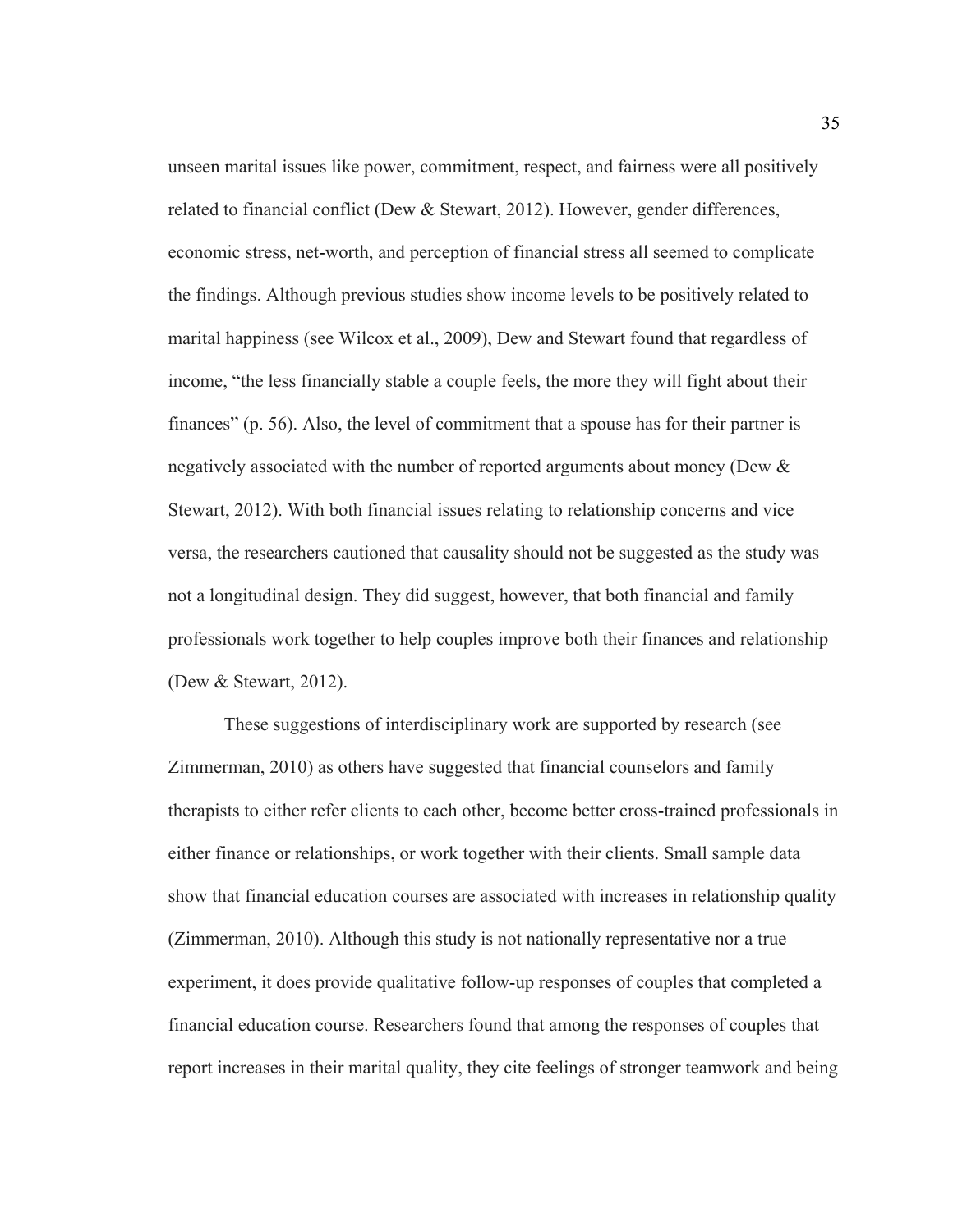on the same page (Zimmerman, 2010). The researchers posit that because couples learn about each other's beliefs and attitudes about money and begin acting more like a team, it helps to increase the relational scores (Zimmerman, 2010). This gives additional support for the idea that shared values indeed lead to both greater financial stability and marital happiness scores.

**Strengths-based perspective.** On the positive process side, couples that have high financial stability also tend to have higher reports of marital happiness (Olson et al., 2008; Skogrand et al., 2011). Olson et al. found the degree to which couples agree on how they manage their finances influences how happy their marriage is (Olson et al., 2008). Couples that wisely manage their finances report higher financial and relational stability scores (Dew, 2011). In addition, couples that employ healthy financial habits during times of economic distress report higher relational happiness scores than those who cut back on healthy financial habits (Dew & Xiao, 2013).

The ecological concept of the marital microculture, which supports working together as a team, was illustrated in the review of both the deficit and strengths-base perspectives (Gottman & Silver, 1999; Smith & Hamon, 2012). When couples worked together financially, they were able to withstand difficult economic times and positively impact their marriage. Ecological theory suggests that shared marital values found in the microculture could directly impact a couple's ability to achieve their goals (Smith & Hamon, 2012). Therefore, obtaining financial stability through achieving financial goals could be directly impacted through the shared values the marital microculture (Gottman & Silver, 1999; Smith & Hamon, 2012).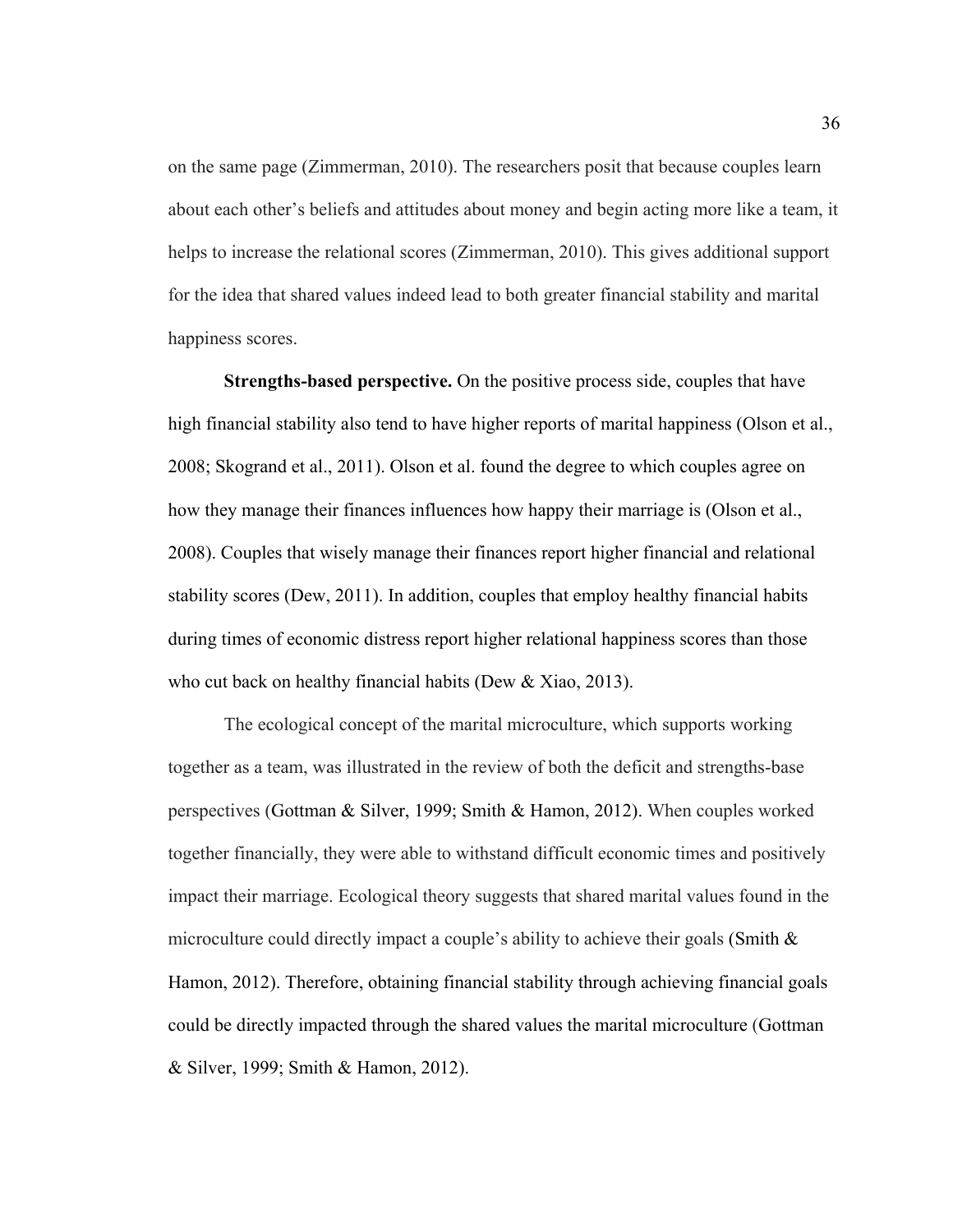This examination of the research on both marital and financial issues helps to understand the associations between these variables. Although the relationship is somewhat complex, the review supports the association and the idea of shared values as a root variable.

## **Financial Stability and Individual Well**-**being**

**Deficit perspective.** Two components that are found to reduce financial stability are household debt and low incomes. Household debt is found to be negatively related to the individual well-being reports of heads of household in Britain (Brown, Taylor, & Wheatley Price, 2005; M. P. Taylor, Pevalin, & Todd, 2007). Bridges and Disney (2010), using representative data from the United Kingdom's Families and Children Survey, found a positive association between subjective measures of individual well-being and debt with an indirect effect of debt on individual well-being when measured more objectively. Wilcox et al. (2009) laid out the impact that the recession had on families and individuals and reported that when incomes for families decrease, individual wellbeing also decreases. M. P. Taylor, Jenkins, and Sacker (2011) found that not only are low income and debt predictors of lower individual well-being but during times of financial distress, men and women with poor money management skills report lower individual well-being scores. M. P. Taylor et al. suggested that improving financial skills could boost individual well-being levels among individuals.

**Strengths-based perspective.** Financial stability is found to be directly responsible for increases in measures of well-being, especially when examining income levels and wealth accumulation (Diener & Biswas-Diener, 2002; Diener & Seligman,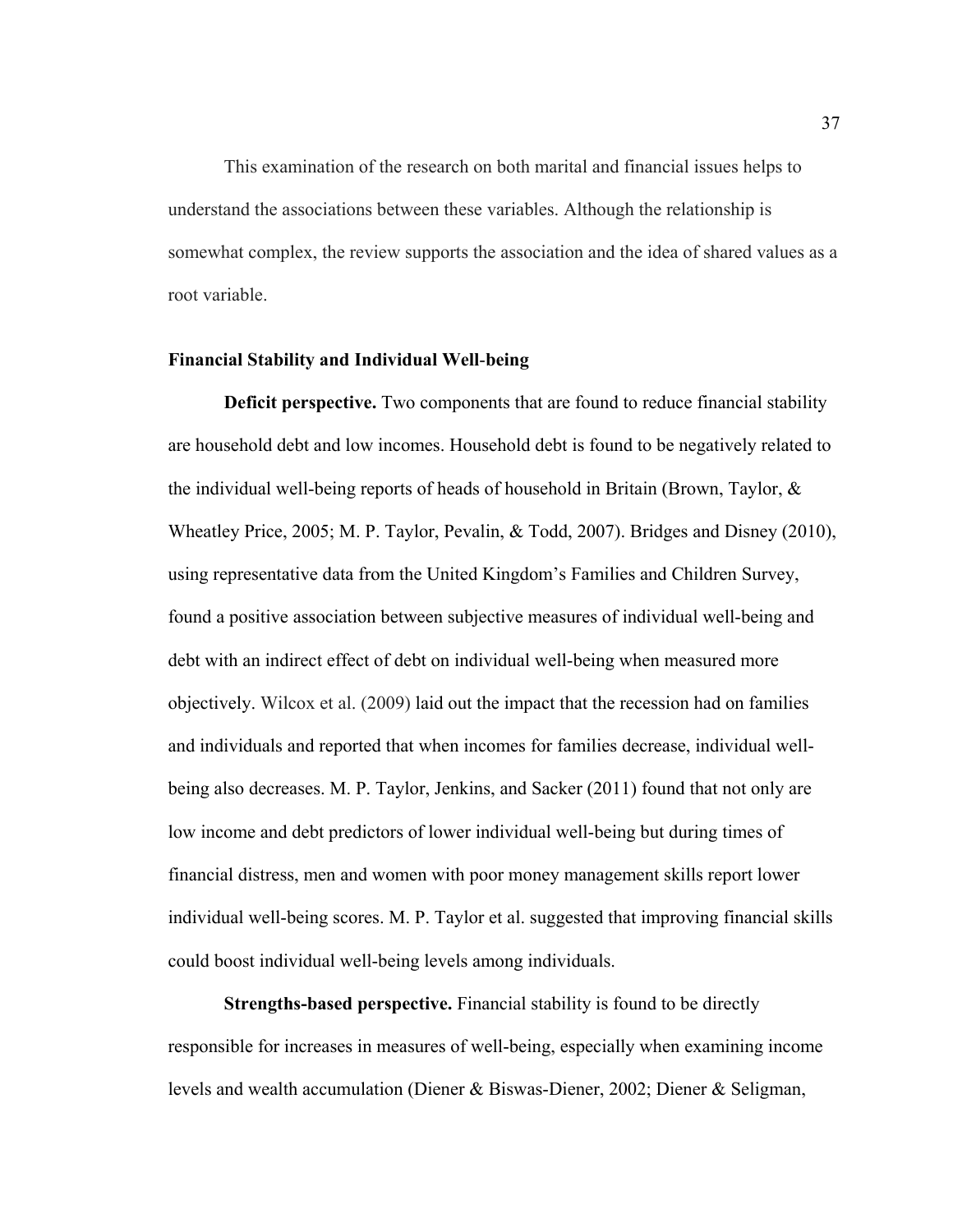2004; Johnson & Krueger, 2006; Schwartz, 2003). Income has been found to have positive correlations with individual general well-being (Clark, Frijters, & Shields, 2008; Dolan, Peasgood, & White, 2008). For example, Taylor, Funk, and Craighill (2006) found that as income levels increase among families so do the percentage of families who report that they are very happy. Scholars have also measured the influence that wellbeing has on income. For example, Diener and Seligman (2004) found that individuals who report higher well-being scores eventually earn higher incomes later in their life compared with individuals who have lower well-being scores.

It appears that the more money one makes, the higher one's individual well-being is; however, in a seminal work and literature review on this idea, scholars only assert this finding for poverty-stricken groups (Diener  $\&$  Biswas-Diener, 2002). In fact, for middleor upper-classes, the increasing of income does not necessarily augment individual wellbeing, at least not long-term. In a similar study of wealth and individual well-being, researchers noticed that although there is a relationship between financial stability and individual well-being, it does not promote continual increases in happiness (Smith, Langa, Kabeto, & Ubel, 2005). Instead, Smith et al. researched a possible buffering effect of wealth on individuals. They studied individuals who were at or close to retiring and found that if a participant suffered a disability, those in the middle-class were less likely to report decreases in individual well-being than participants in the lower-class (Smith et al., 2005).

Several concepts of ecological theory would support the positive relationship of financial stability and individual well-being. Ecological theory suggests that individuals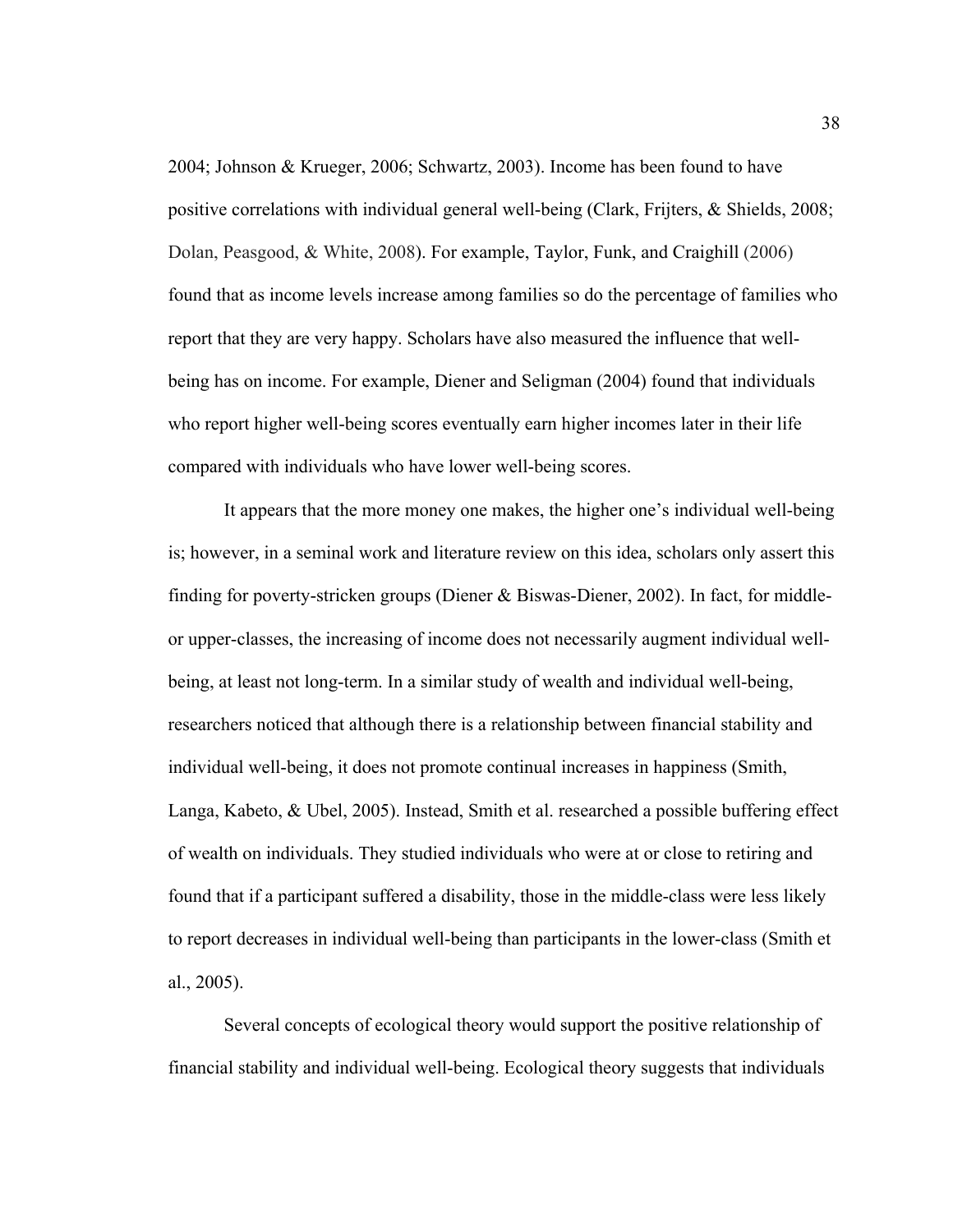are goal-based and their quality of life is directly affected through goal achievement (Bubolz & Sontag, 1993; Smith & Hamon, 2012). Individuals who are able to achieve financial related goals that improve their financial stability would see improved wellbeing. Adaptation, or how individuals change their environment to achieve their goals, is another important aspect of ecological theory (Bubolz & Sontag, 1993; Smith & Hamon, 2012). Those who meet financial challenges but are able to adapt to find new solutions to meet their financial goals might report feeling better about this accomplishment than if they had failed in trying to reach their goals. Based on concepts from ecological theory and prior research, it is expected that there will be a positive association between financial stability and individual well-being scores.

# **Combination**

 From both the deficit and strengths perspectives that all three variables of financial stability, marital happiness, and individual well-being are interrelated with each other. No current research has looked at the combined relationship of these three variables together, especially including both the positive and negative perspectives. Is it possible that when measured simultaneously, shared religious and family values would be related to all three dependent variables of (a) marital happiness, (b) financial stability, and (c) individual well-being? It is proposed that the level that a couple reports their shared values is positively related to financial stability, marital happiness, and individual well-being. Shared values is a common variable found in the literature that relates to each dependent variable. Concepts from ecological theory, including microculture, goal achievement, and adaptation, would also support a positive relationship with all three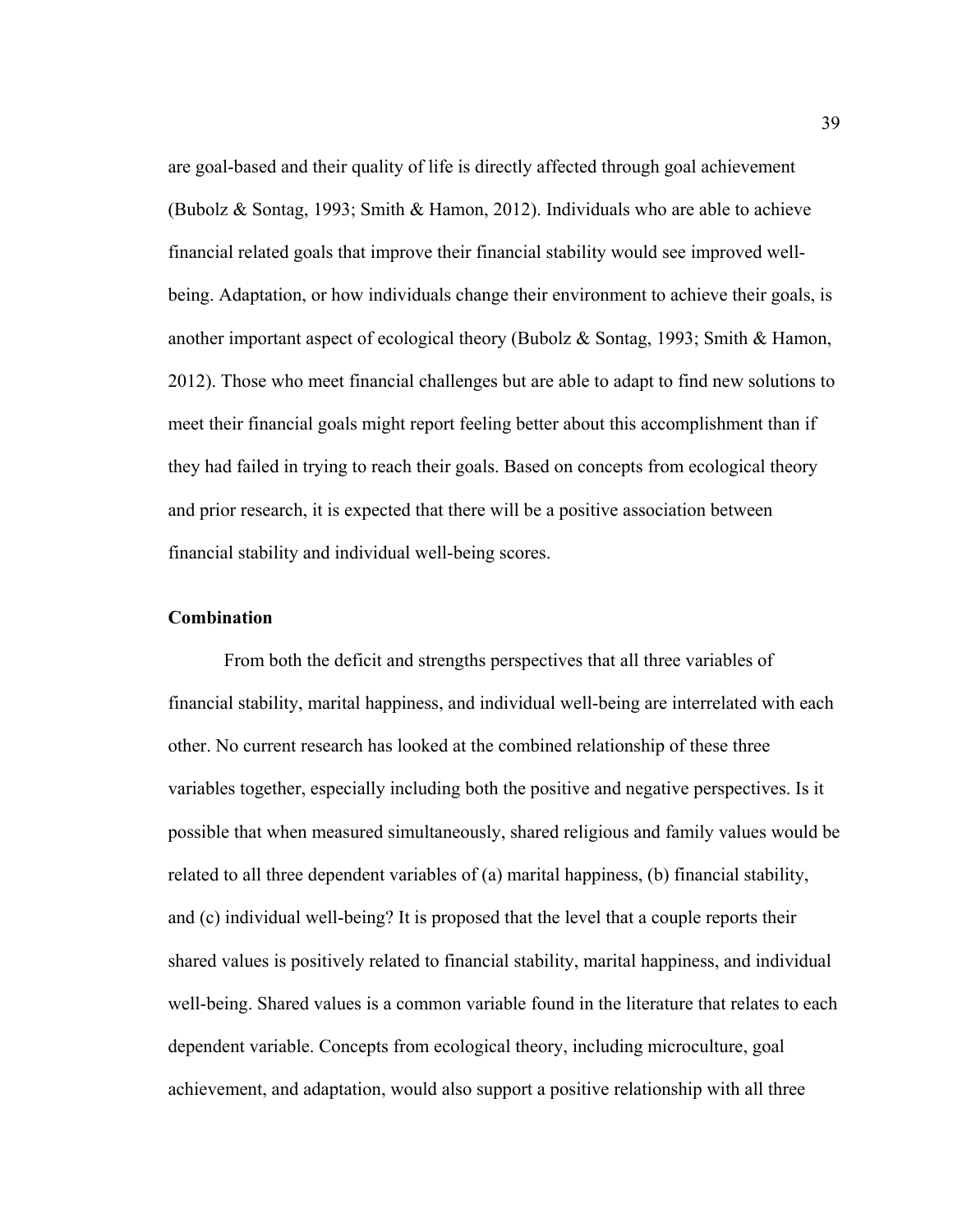dependent variables.

## **Hypotheses**

*Hypothesis 1:* Couples who report higher shared values will report higher financial stability scores among wives.

*Hypothesis 2:* Couples who report higher shared values will report higher financial stability scores among husbands.

*Hypothesis 3:* Couples who report higher shared values will report higher marital happiness scores among wives.

*Hypothesis 4:* Couples who report higher shared values will report higher marital happiness scores among husbands.

*Hypothesis 5:* Couples who report higher shared values will report higher wellbeing scores among wives.

*Hypothesis 6:* Couples who report higher shared values will report higher wellbeing scores among husbands.

*Hypothesis 7:* Husbands' report of financial stability will be positively correlated with wives' report of financial stability.

*Hypothesis 8:* Husbands' report of marital happiness will be positively correlated with wives' report of marital happiness.

*Hypothesis 9:* Husbands' report of well-being will be positively correlated with wives' report of well-being.

*Hypothesis 10:* Husbands' and wives' report of marital happiness will be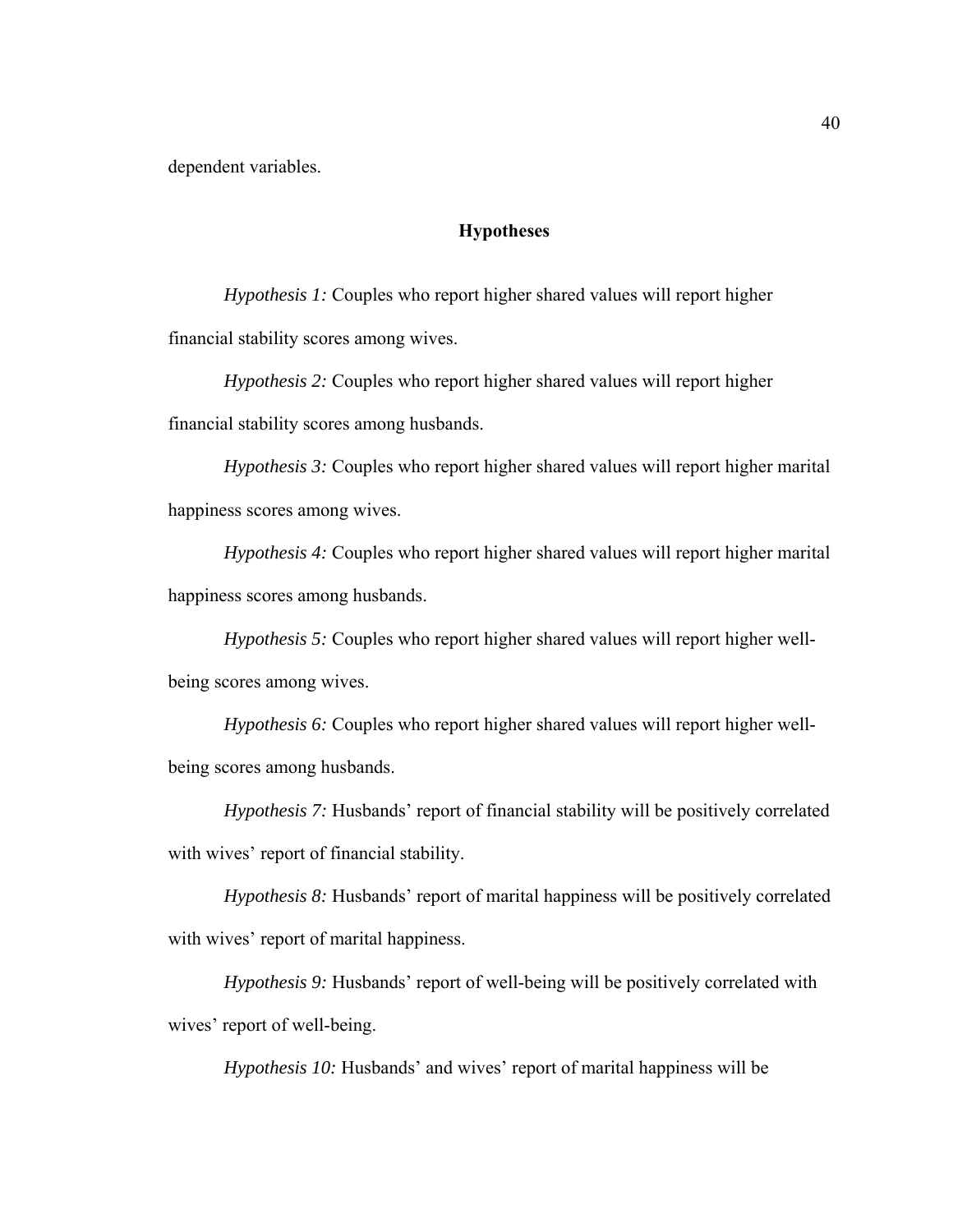positively correlated with husbands' and wives' report of financial stability.

*Hypothesis 11:* Husbands' and wives' report of well-being will be positively correlated with husbands' and wives' report of financial stability.

*Hypothesis 12:* Husbands' and wives' report of well-being will be positively correlated with husbands' and wives' report of marital happiness.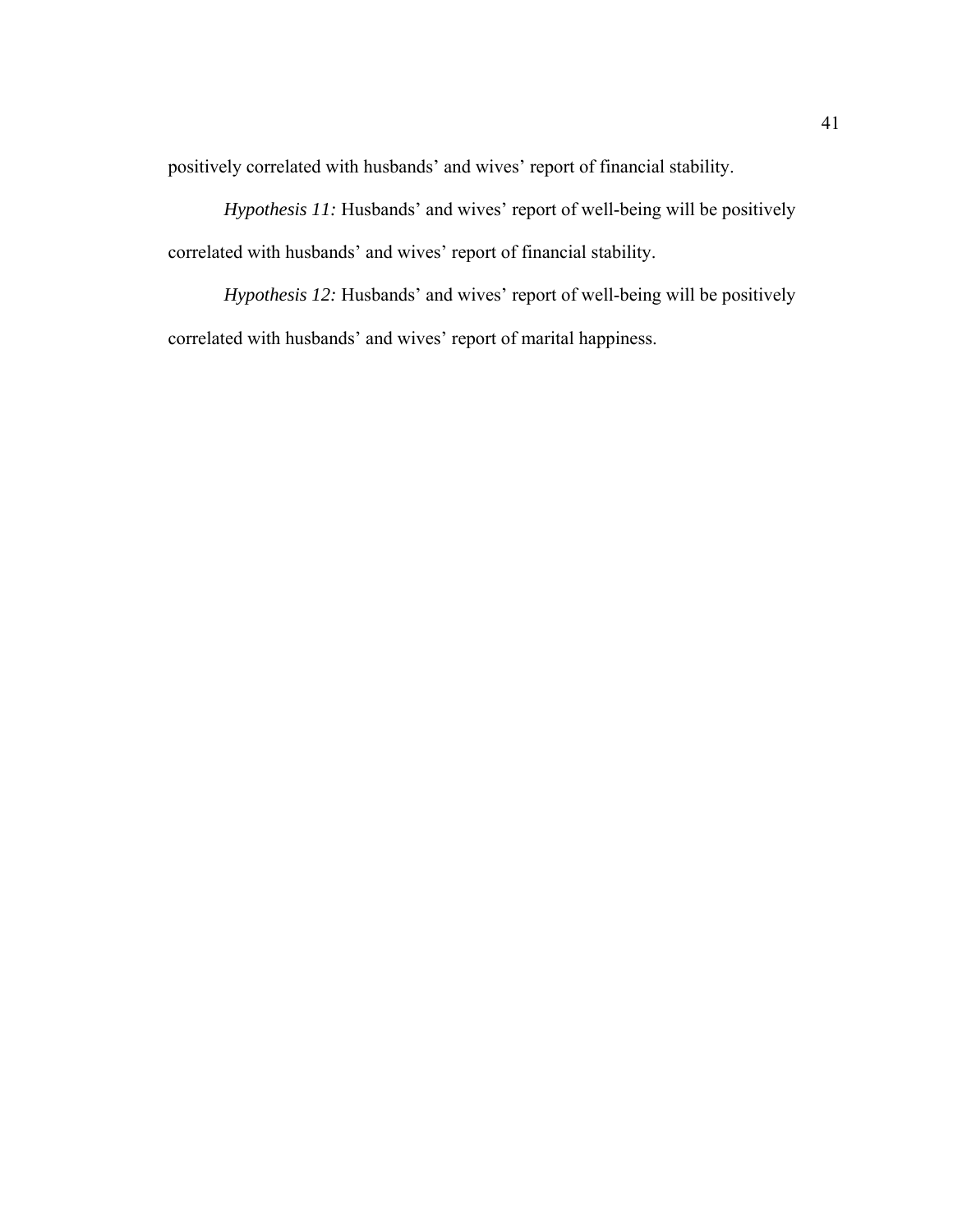# **CHAPTER III**

# **METHODS**

# **Data Collection**

Data for this study were taken from the Survey of Marital Generosity (SMG) (Knowledge Networks, 2014). The research firm, Knowledge Networks, conducted the SMG for the University of Virginia. The SMG was created to study participants' marital relationships. Knowledge Networks sampled households from a pre-existing database called the Knowledge Panel.

In 1999 the Knowledge Panel began recruiting participants in the first online research panel in the U.S. The Knowledge Panel is a probability-based panel designed to be statistically representative of the U.S. population. It used random-digit dialing from a stratified random sample as well as randomized address-based sampling techniques to obtain participants.

Knowledge Networks used random digit dialing from a sample based on the U.S. residential landline telephone universe with an oversampling of African American and Hispanic households. The researchers tested these telephone numbers to see if they matched a valid postal address, which occurred 67% for this sample, and mailed an invitation to join the Knowledge Panel to each match.

Knowledge Networks began recruiting in 1999, when 96% of the U.S. population had a landline, which made random digit dialing an acceptable form of sampling. However, because landlines are less used and because declining respondent rates are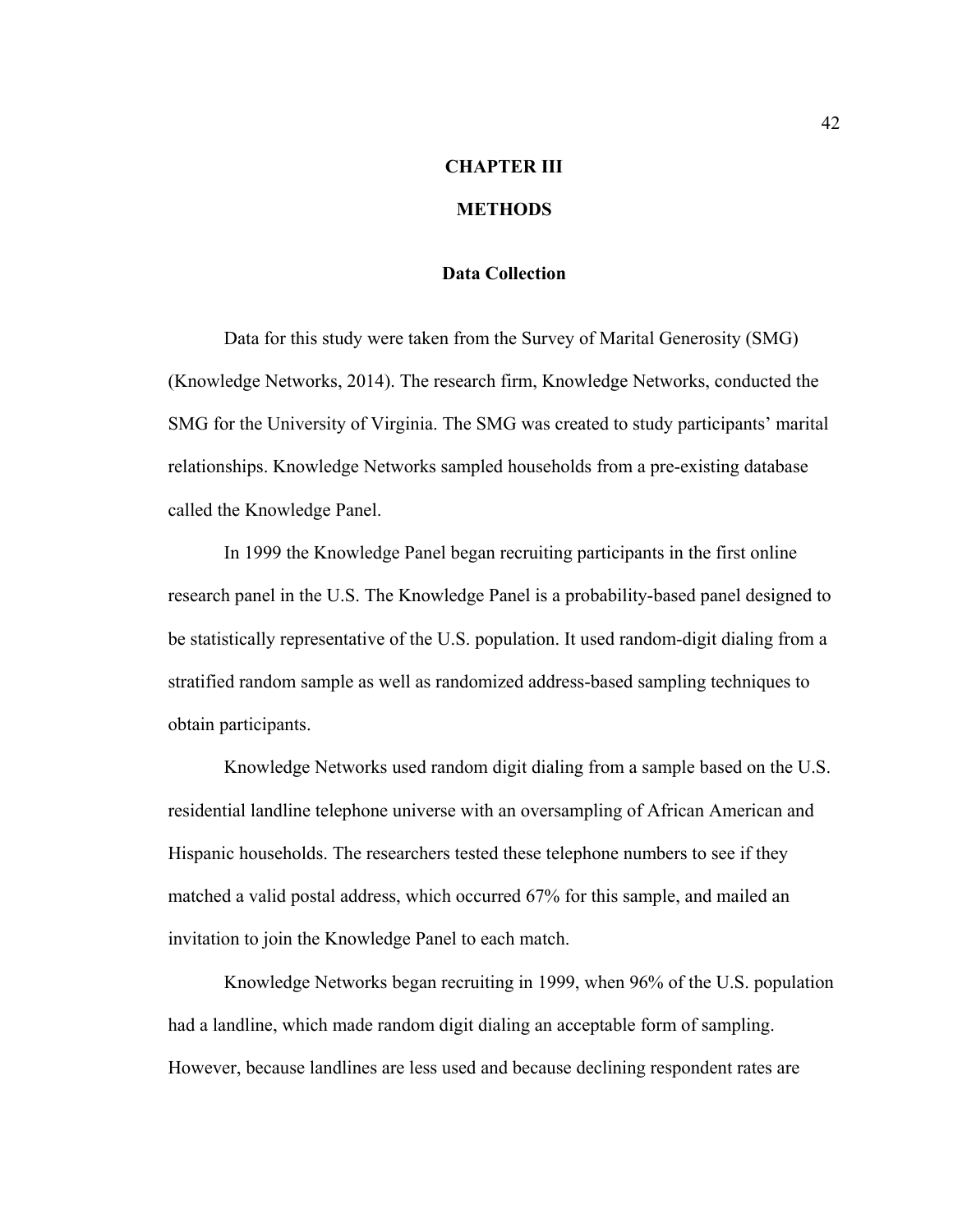occurring (due to caller-ID, call screening, answering machines, and the growing number of cell-phone only households), random digit dialing is less effective in scientific sampling efforts.

Consequently, Knowledge Networks has also included address-based sampling in collecting participants for the Knowledge Panel to increase the effectiveness of their sampling efforts since 2009. Knowledge Networks knew that 97% of American households could be reached through postal mail. They used the U.S. Postal Services' Delivery Sequence File to randomly select addresses to which they sent invitations to join the Knowledge Panel. Those who chose to take part in the panel completed a paper form sent back in a pre-paid postage envelope, called a toll-free number maintained by Knowledge Networks, or went to the Knowledge Networks website and completed the online form.

## **Sample**

Knowledge Networks invited members of the Knowledge Panel who were heterosexual, noninstitutionalized, married adults living in the U.S., and between the ages of 18-45 to participate in the SMG. Further, spouses could be no more than 10 years apart from each other in age with the goal of 1,500 pairs of married individuals. A total of 4,510 individuals were invited to join the SMG.

Knowledge Networks sent out the first survey to one of the two selected panelists in each household in December of 2010. In February 2011, Knowledge Networks sent an additional survey to the household where the first survey was completed for the partner to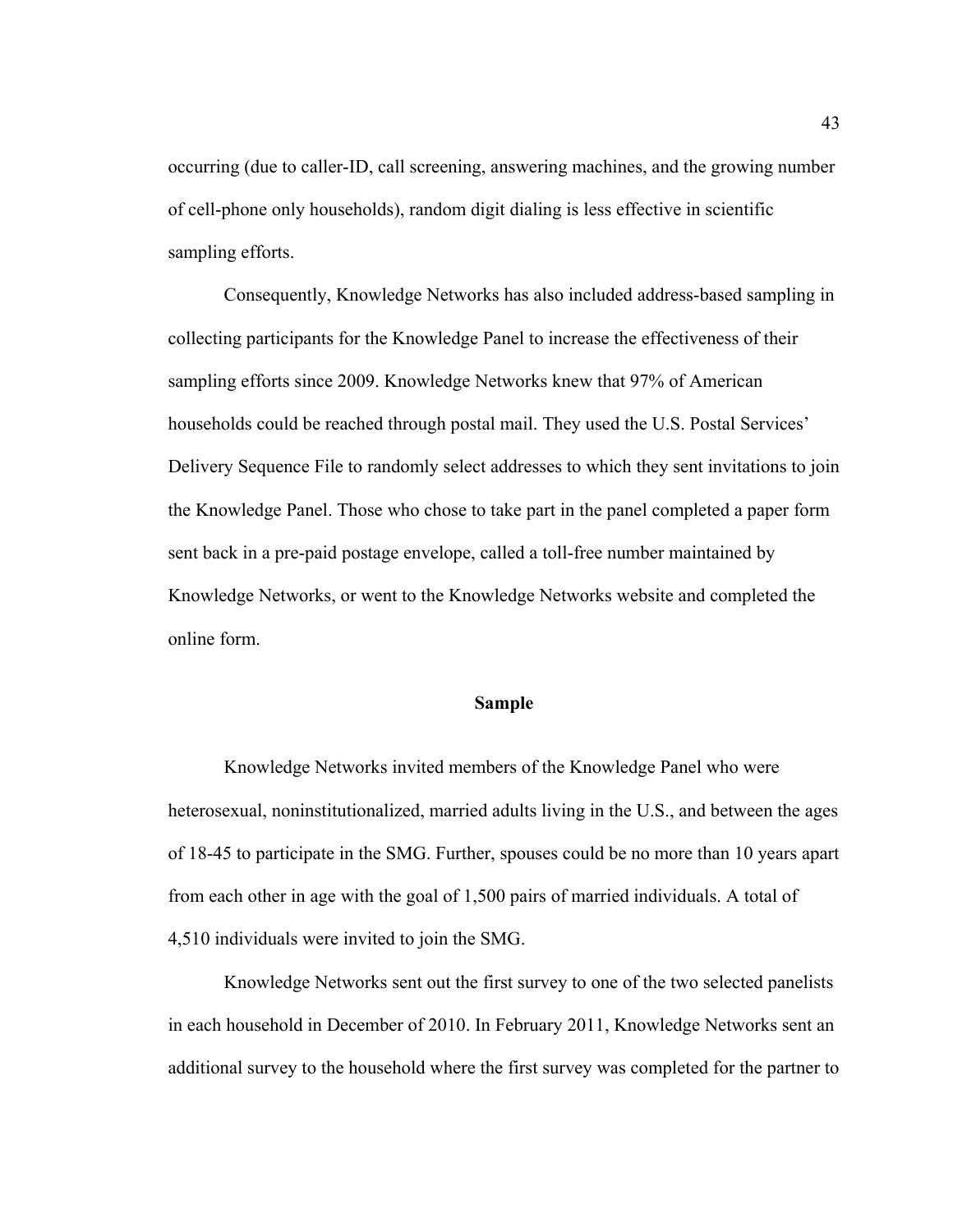complete. In addition to the sampling steps taken, Knowledge Networks also used email reminders to non-responders, gave participants up to \$20 for participating (\$5 for Knowledge Panel members and \$20 for nonmembers), and entered participants to win an in-kind prize through a monthly Knowledge Networks sweepstakes. Both surveys contained a confirmation field to indicate that the participants were married to each other. The SMG had 89% of the participants whose spouses also participated out of the retained 1496 husbands and 1698 wives.

Each of the participants received a 49-question survey that asked questions on (a) parenting, (b) global happiness, (c) marriage, (d) religion, (e) money, (f) role division, (g) generosity, (h) general relationship history, and (i) media use. All Knowledge Network participants completed a separate profile survey where demographic information was gathered including (a) gender, (b) age, (c) race, (d) income, and (e) education.

To test shared values of married couples, I only used data from couples who had both spouses participate and who responded to each of the questions that make up the variables for this study. I used SPSS to check for missing husbands' or and wives' responses. After cleaning each variable for missing data I had 1237 married couples for this study.

## **Measures**

#### **Dependent Variables**

**Financial stability.** The variable of financial stability was created using three questions about income, financial assets, and financial liabilities. Income was measured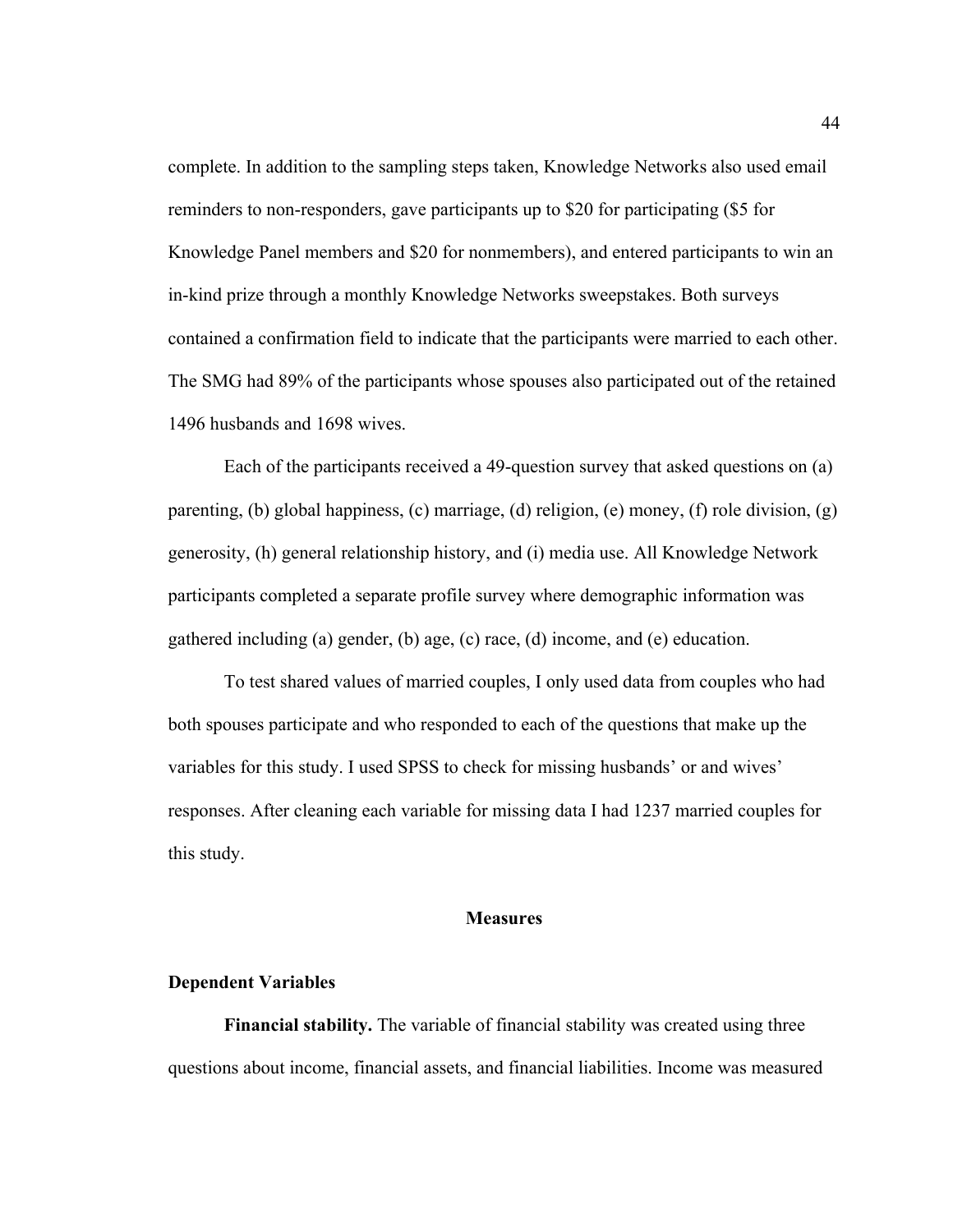on a 19-point scale that asked respondents to include the total household income in the last 12 months in the following ranges: (a) Less than \$5,000, (b) \$5,000 to \$7,499, (c) \$7,500 to \$9,999, (d) \$10,000 to \$12,499, (e) \$12,500 to \$14,999, (f) \$15,000 to \$19,999, (g) \$20,000 to \$24,999, (h) \$25,000 to \$29,999, (i) \$30,000 to \$34,999, (h) \$35,000 to \$39,999, (i) \$40,000 to \$49,999, (j) \$50,000 to \$59,999, (k) \$60,000 to \$74,999, (l) \$75,000 to \$84,999, (m) \$85,000 to \$99,999, (o) \$100,000 to \$124,999, (p) \$125,000 to \$149,999, (q) \$150,000 to \$174,999, (r) \$175,000 or more.

Assets were assessed by asking respondents what their total approximate value of their savings, including things like savings account, money market shares, and CDs. The answers included the following responses: (a) None, (b) \$1 to under \$1,500, (c) \$1,500 to under \$3,000, (d) \$3,000 to under \$5,000, (e) \$5,000-under \$10,000, (f) \$10,000 to under \$20,000, (g) \$20,000 to under \$50,000, (h) \$50,000 to under \$100,000, (i) \$100,000 to under \$150,000, (j) \$150,000 to under \$200,000, (k) \$200,000 to under \$250,000, or (l) \$250,000 or more.

Using the same scale of responses as used for measuring assets, liabilities were measured by asking, "How much debt do you owe on credit card or charge accounts, installment loans, or bills that you've owed for over two months? Do not include vehicle loans or home mortgage debt."

To create the scaled variable, I first used SPSS to reverse code the liability variable. Then I z-scored these three variables (income, assets, and liabilities) and then used mean scaling. The Cronbach's alpha score for husbands was .53 and for wives, it was .53. Although these scores are not within the ideal ranges of reliability (Gall, Gall, &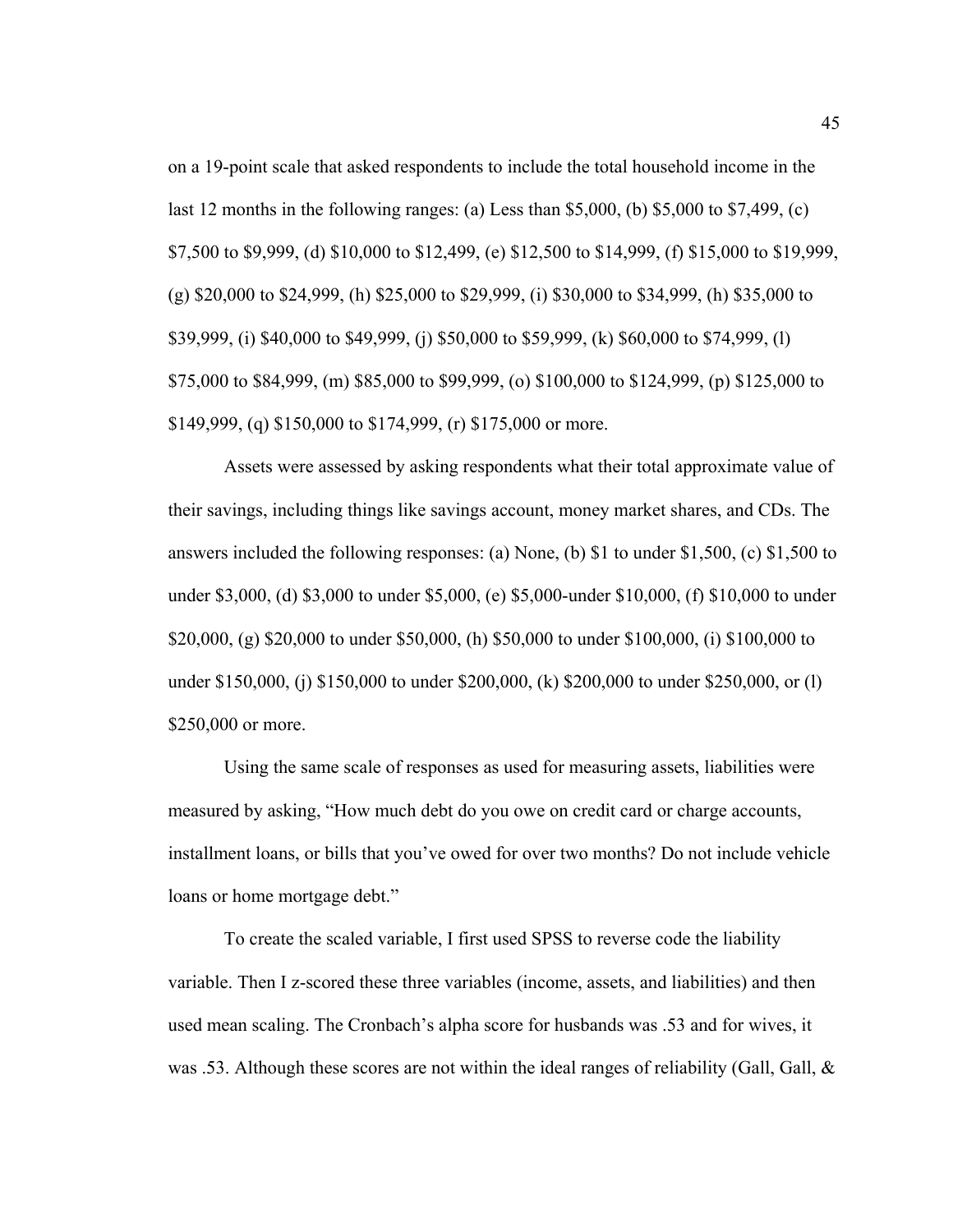Borg, 2007) the scale is useful, provided it is a valid scale.

Validity of this scale could be assessed using content and construct validity. The financial stability scale consists of both positive and negative indicators, that researchers suggest it should contain (Allen & Wood, 2006; Schinasi, 2004). The term "financial stability," as applied to family finances, has both a positive side (income and financial assets) and a negative side (accumulated family debt). Researchers have found that household earnings and assets serve as preventative factors of bankruptcy while debt increases the likelihood of bankruptcy (Chatterjee, Corbae, Nakajima, & Rios-Rull, 2007). Thus, the financial stability scale that I have created does use measures that are directly related to the financial stability of a household and supports content validity.

Construct validity is also important in ascertaining the validity of the financial stability score. To measure construct validity, I correlated individuals' income, financial assets, and financial liabilities with subjective measures of financial or economic stressors. If there were negative correlations between the positive variables (income, assets) and positive relationships with negative variable (debt), then this should give support to the construct validity of this scale.

The subjective financial and economic stressors that were selected consisted of home default, financial worry, and money arguments. The home default variable came from a question on the survey that asked respondents, "Have you been through a foreclosure or had problems making mortgage payments since the recession began?" Respondents answered 1 (*Yes*) or 2 (*No*). The financial worry variable consisted of the following question for participants, "How often do you worry that your total family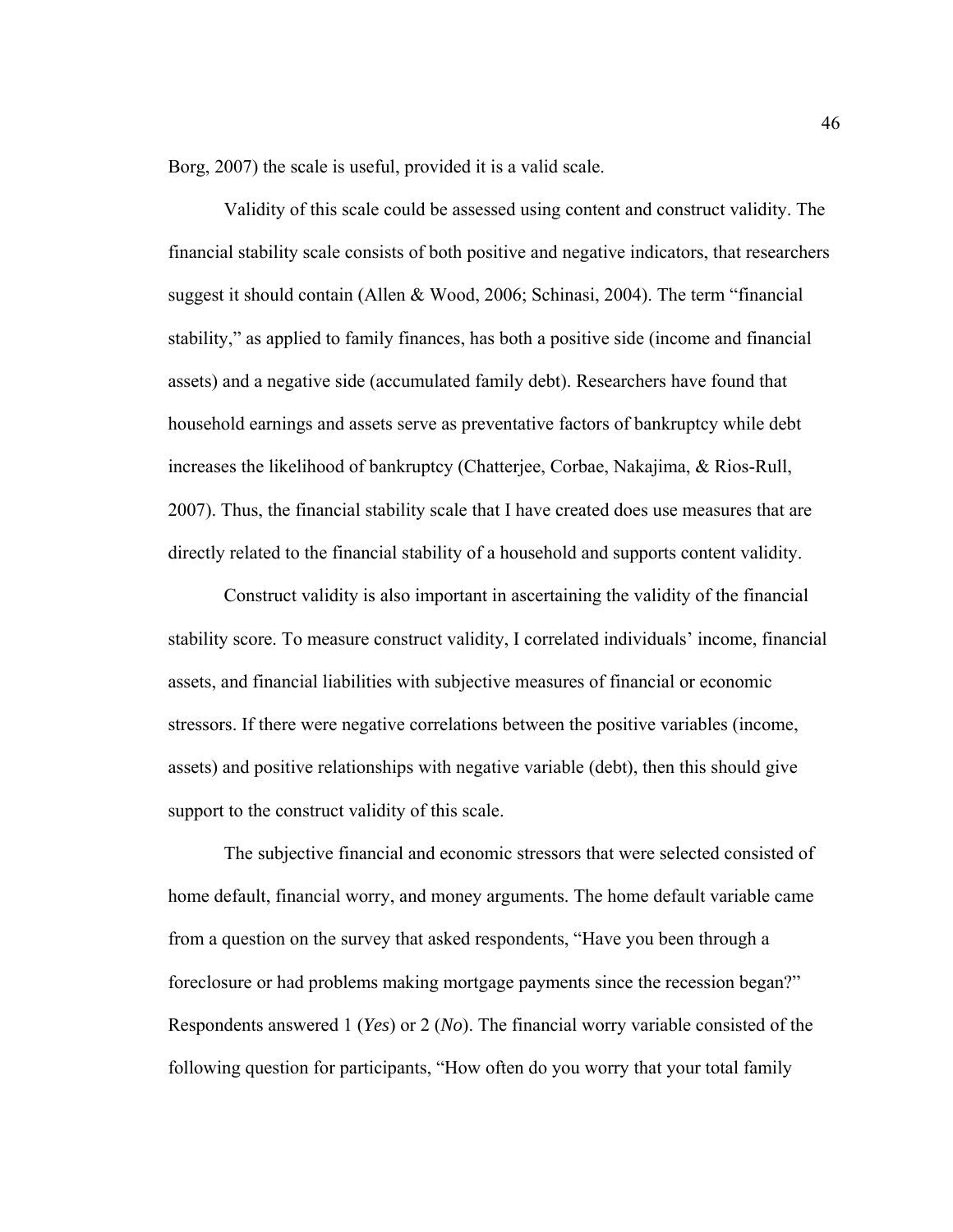income will not be enough to meet your family's expenses and bills?" Respondents used a five scale response that ranged from 1 (*Never*) to 5 (*Almost all the time*). The variable titled money arguments came from the survey question that asked, "How often, if at all, in the last year have you had open disagreements about money?" Respondents chose from a 6-point scale that ranged from 1 (*Never*) to 6 (*Almost every day*).

Before analyzing the data, I reverse coded the home default variable. I used SPSS to analyze a correlation between these variables (see Table 1 for husbands and Table 2 for wives).

The financial stressors (home default, financial worry, and money arguments) all showed negative relationships with the positive financial stability variables (income and assets) and a positive relationship with the negative variable (liabilities). Husbands' home default was negatively related to income  $(r = -.10, p < .001)$  and assets  $(r = -.18, p < .001)$ and positively related to liabilities ( $r = .12$ ,  $p < .001$ ). Husbands' financial worry was negatively related to income  $(r = -.32, p < .001)$  and assets  $(r = -.35, p < .001)$  and positively related to liabilities ( $r = .28$ ,  $p < .001$ ). Husbands' report of money arguments was negatively related to income  $(r = -.15, p < .001)$  and assets  $(r = -.18, p < .001)$  and positively related to liabilities ( $r = .18$ ,  $p < .001$ ).

Table 1

*Husbands' Subjective Financial Stressors and Financial Stability* 

| Variables        | Income $R$ | Assets $R$ | Liabilities $R$ |
|------------------|------------|------------|-----------------|
| Home default     | $-10***$   | $-18***$   | $12***$         |
| Financial worry  | $-32***$   | $-35***$   | $.28***$        |
| Money arguments  | $-15***$   | $-18***$   | $.18***$        |
| *** $p < .001$ . |            |            |                 |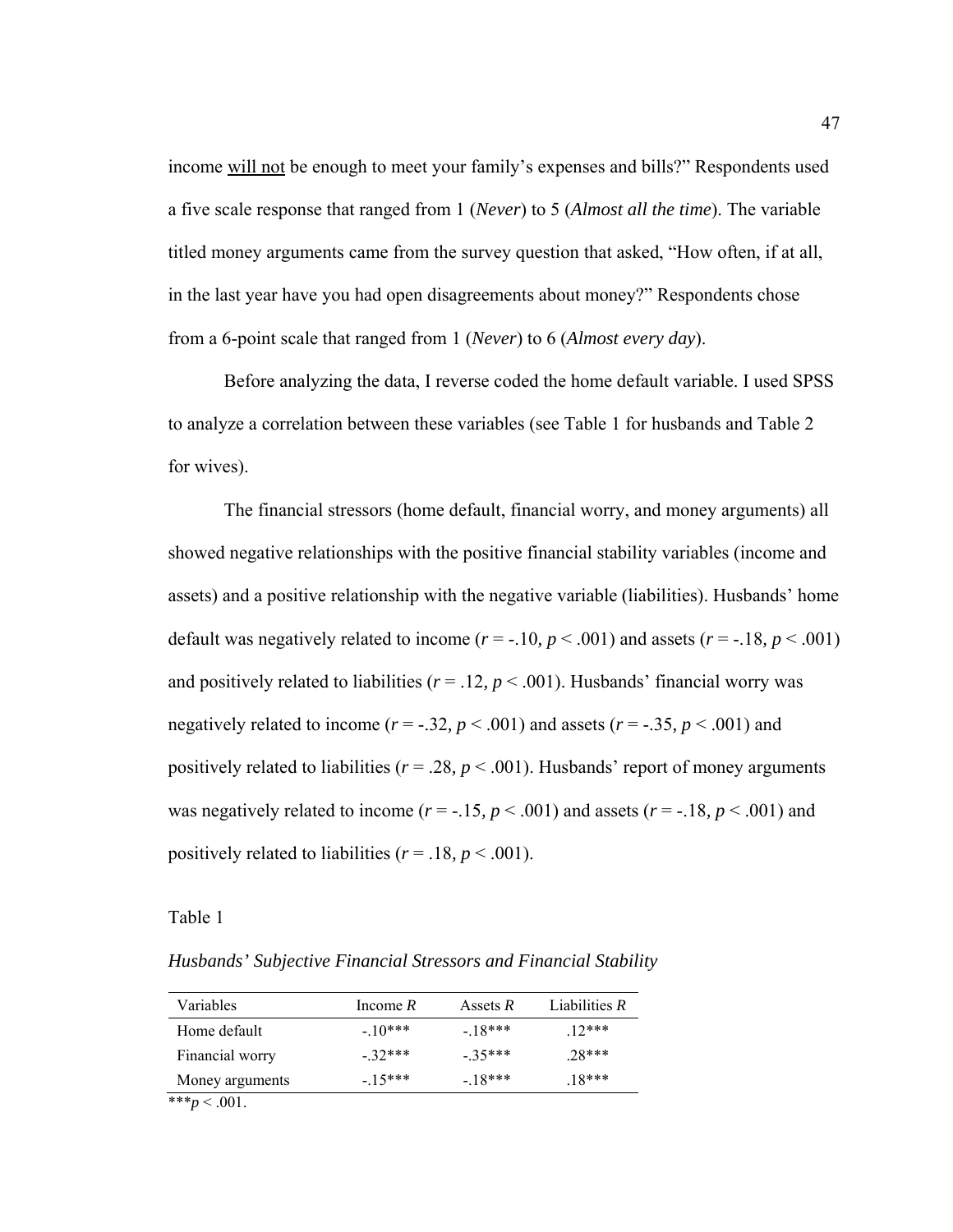*Wives' Subjective Financial Stressors and Financial Stability* 

| Income $R$ | Assets $R$ | Liabilities $R$ |
|------------|------------|-----------------|
| $-12***$   | $-20***$   | $14***$         |
| $-34***$   | $-38***$   | $.36***$        |
| $-15***$   | $-16***$   | $10***$         |
|            |            |                 |

\*\*\* $p < .001$ .

Wives' financial worry was negatively related to income  $(r = -.12, p < .001)$  and assets ( $r = -0.20$ ,  $p < .001$ ) and positively related to liabilities ( $r = .14$ ,  $p < .001$ ). Wives' report of money arguments was negatively related to income (*r* = -.34*, p* < .001) and assets ( $r = -0.38$ ,  $p < .001$ ) and positively related to liabilities ( $r = 0.36$ ,  $p < .001$ ). Wives' report of money arguments was negatively related to income  $(r = -.15, p < .001)$  and assets ( $r = -16$ ,  $p < .001$ ) and positively related to liabilities ( $r = .19$ ,  $p < .001$ ).

**Marital happiness.** The variable of marital happiness was created using a six-part question asking respondents:

In every marriage, there are some things that are very good and other things that could use some improvement. Right now, how satisfied would you say you are with each of the following aspects of your marriage? (a) The love and affection you receive from your spouse, (b) The degree of fairness in your marriage, (c) The respect and admiration you receive from your spouse, (d) The quality of communication between you and your spouse, (e) Your sexual intimacy, and (f) Your overall relationship with your spouse.

Respondents were asked to rate each part of the question on a Likert-type scale from 1

(*Very unhappy*) to 5 (*Very happy*). For this study, these questions were mean scaled. The

Cronbach's alpha score of reliability for husbands was .92 and for wives, it was .93.

These scores are acceptable ranges of reliability (Gall et al., 2007).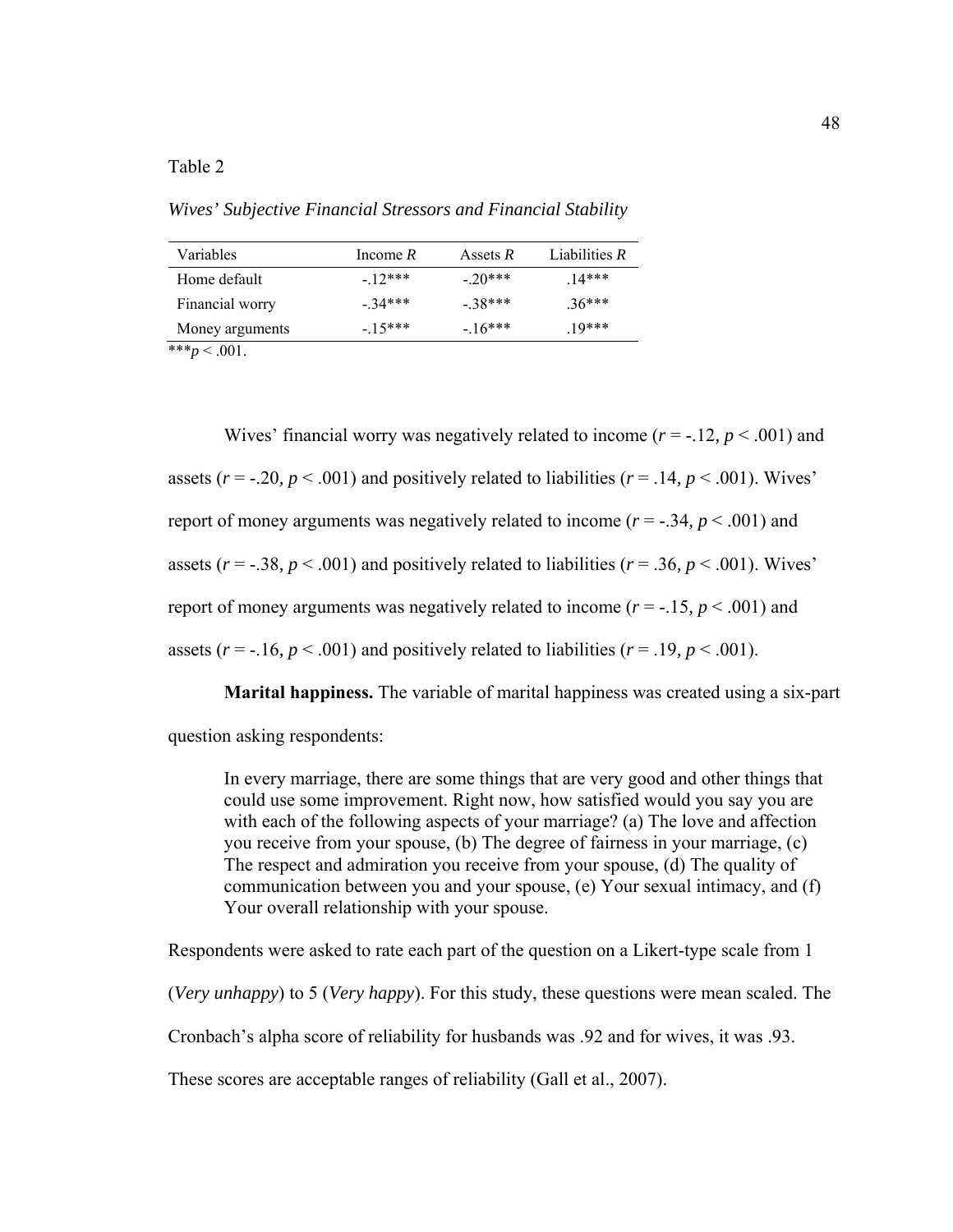I used content and construct validity to check the validity of the marital happiness scale. Content validity is the extent to which an item that is measured, correctly represents the content it is proposing to measure (Gall et al., 2007). The marital happiness scale includes six questions that are typically found in many other scales that measure marital satisfaction or quality. Four of the six questions were almost the same as the 5 point marital happiness scale used by Kamp Dush et al. (2008, p. 18), who reported an alpha = .86. These similar questions included asking about love and affection, respect and admiration, sexual intimacy, and the relationship overall.

 Construct validity measures the extent to which a measure operationalizes the concept being studied (Gall et al., 2007). Thus if marital happiness should be negatively correlated with its conceptual opposite divorce proneness (Rhoades et al., 2006). In the SMG survey, respondents were asked, "It is always difficult to predict what will happen in a marriage, but realistically, what do you think the chances are that you and your partner will eventually separate or divorce?" Respondents chose from a 10-point scale that ranged from 1 (*Very low*) to 10 (*Very high*).

To measure this, I used SPSS to test the correlation between divorce proneness and marital happiness (see Table 3). To support construct validity of these variables, the associations should be negatively correlated. Husbands' divorce proneness was negatively related to husbands' (*r* = -.58*, p* < .001) and wives' (*r* = -.46*, p* < .001) marital happiness, while wives' divorce proneness was negatively related to husbands' (*r* = -.45*,*   $p < .001$ ) and wives' ( $r = -.57$ ,  $p < .001$ ) marital happiness. Thus, helping to support construct validity of the marital happiness variable.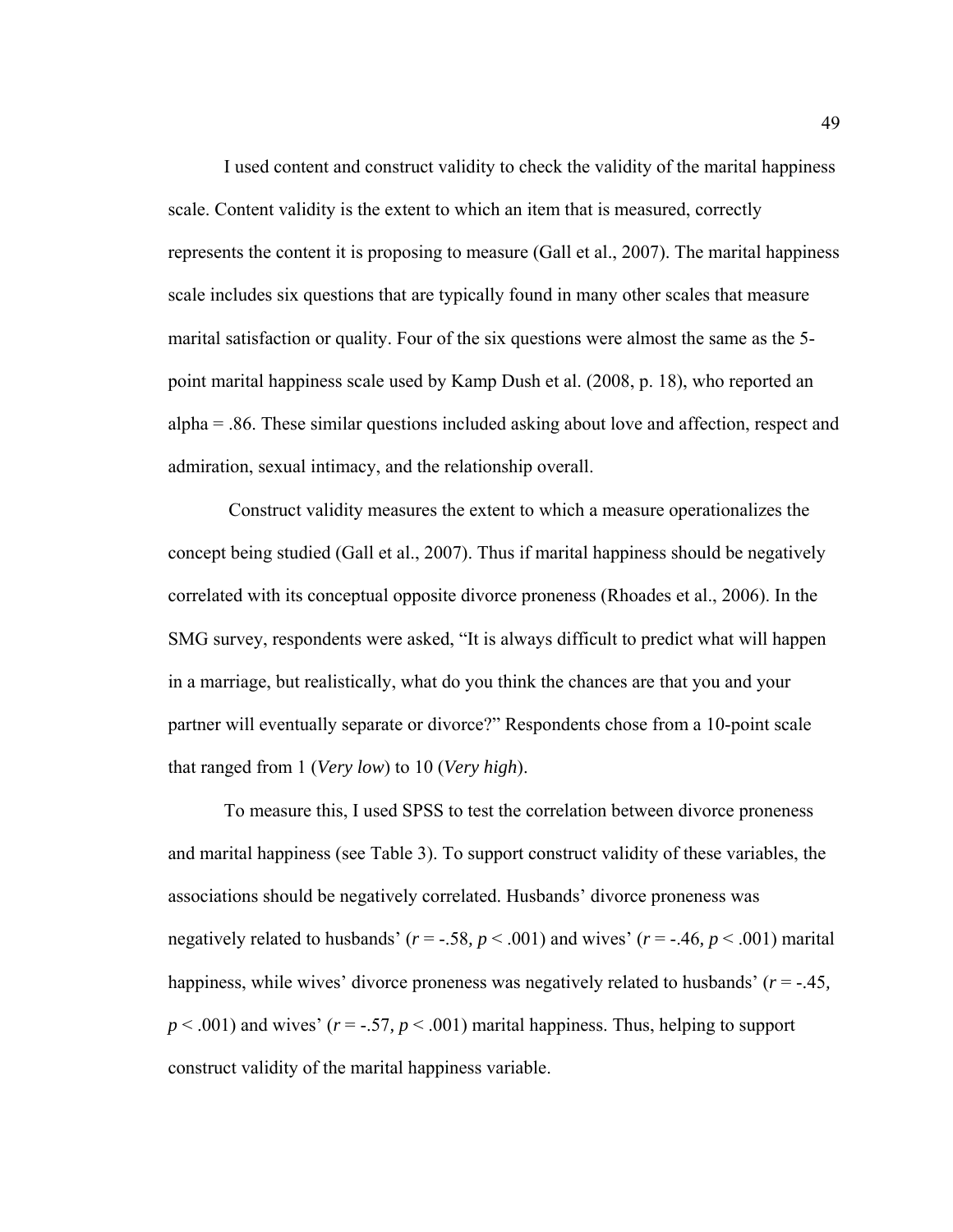# Table 3

*Divorce Proneness and Marital Happiness* 

| Variables                  | Husband's divorce proneness $R$ | Wives' divorce proneness $R$ |
|----------------------------|---------------------------------|------------------------------|
| Husband marital happiness  | $-58***$                        | $-45***$                     |
| Wives' martial happiness   | $-46***$                        | $-57***$                     |
| مله مله مله<br>$\sim$ 0.01 |                                 |                              |

\*\*\* $p < .001$ .

**Individual well**-**being**. I created an individual well-being variable using three questions asking participants about their: (a) overall happiness, (b) depression, and (c) how meaningful their life is. Overall happiness was measured by asking, the following question. "Taken all together, how would you say things are these days? On a scale from 1 to 5 would you say that you are '1' very unhappy to '5' very happy?" Depression was measured by posing the question. "How often have you felt sad or depressed in the last month? (a) Never, (b) Rarely, (c) Sometimes, (d) Often, or (e) Almost all the time." The last question was simply, "How much do you agree or disagree with the following statement: 'My life has an important purpose'? (a) Strongly disagree, (b) Somewhat disagree, (c) Neither agree nor disagree, (d) Somewhat agree, or (e) Strongly agree. To create this variable, I first reverse coded the depression question, then I *z*-scored these three measures, and took the mean of the variable. The Cronbach's alpha score for husbands was .60 and for wives, it was .60. Although these scores are not within the ideal ranges of reliability (Gall et al., 2007), the scale is useful, provided it is valid.

Although reliability is not found to be within acceptable ranges, validity for this scale could be justified using content and construct validity. Using both positive (happiness and purpose of life) and negative elements (depression) supports the Waite et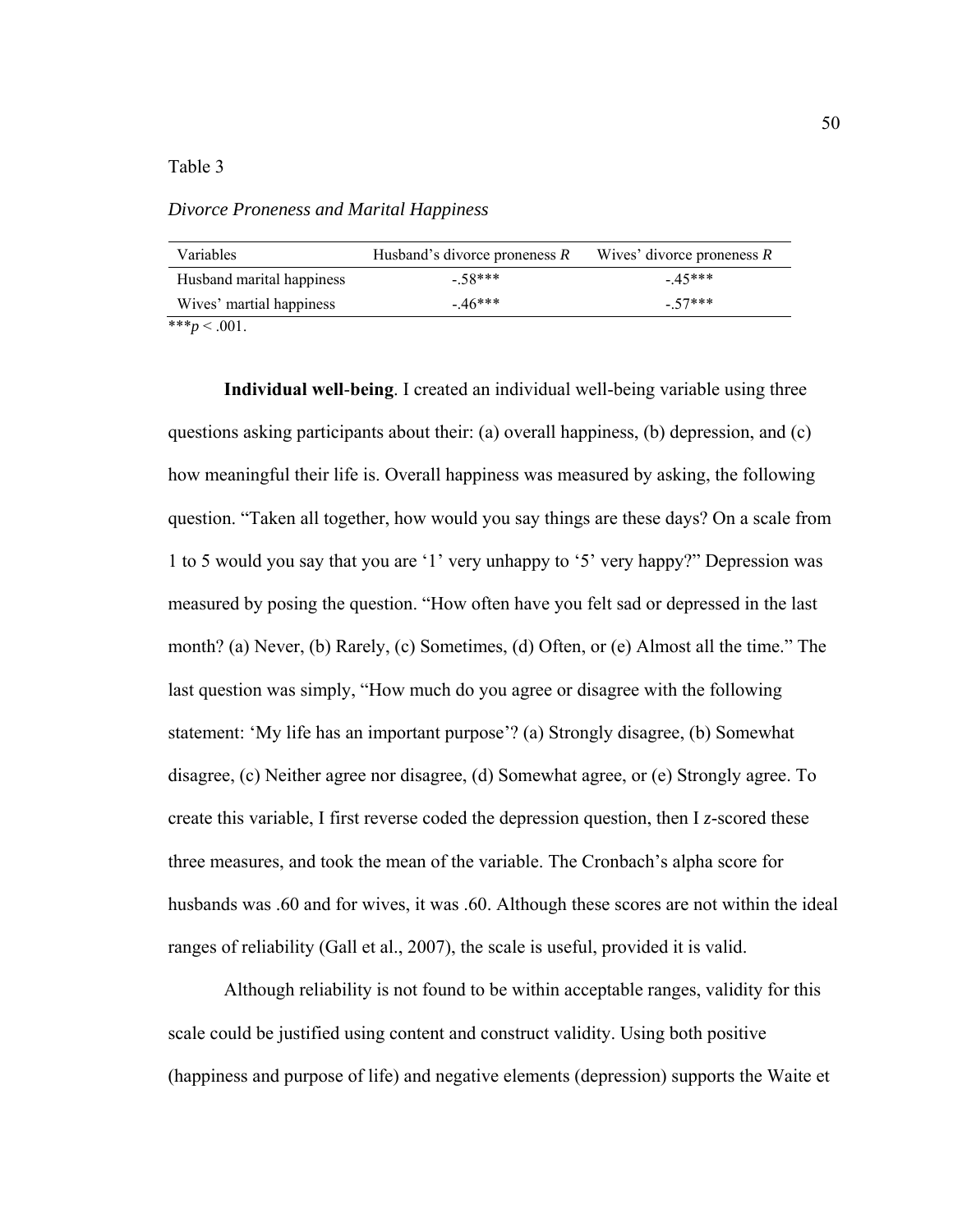al. (2009) recommendations of analyzing individual well-being. In addition, Keyes et al. (2002) reported that the two most used positive constructs of individual well-being were satisfaction with life and general happiness, while the most used negative construct was depression. This supports content validity of the individual well-being variable.

Construct validity is also important in determining the validity of the individual well-being variable. I used all the questions in the SMG that were originally used to measure global happiness. To measure construct validity of this variable, I correlated these questions with each other. If the two positive variables (life satisfaction and happiness) are negatively correlated with the negative variable (depression) and positively correlated with each other, then this should support the construct validity of the individual well-being variable.

I used SPSS to analyze the data (see Tables 4 and 5 for husband's and wife's happiness, respectively). Life importance and happiness were both negatively correlated with depression and positively correlated with each other, for both husbands and wives. Husbands' happiness was positively related to husbands' life importance ( $r = .30$ ,  $p <$ .001). Husbands' happiness (*r* = -.48*, p* < .001) and life importance (*r* = -.23*, p* < .001) were both negatively correlated with depression.

#### Table 4

## *Husbands' Individual Well-Being Constructs*

| Variables                 | Husband's happiness $R$ | Husband's life importance $R$ |
|---------------------------|-------------------------|-------------------------------|
| Husband's life importance | $30***$                 |                               |
| Husbands' depression      | $-48***$                | $-23***$                      |
| *** $p < .001$ .          |                         |                               |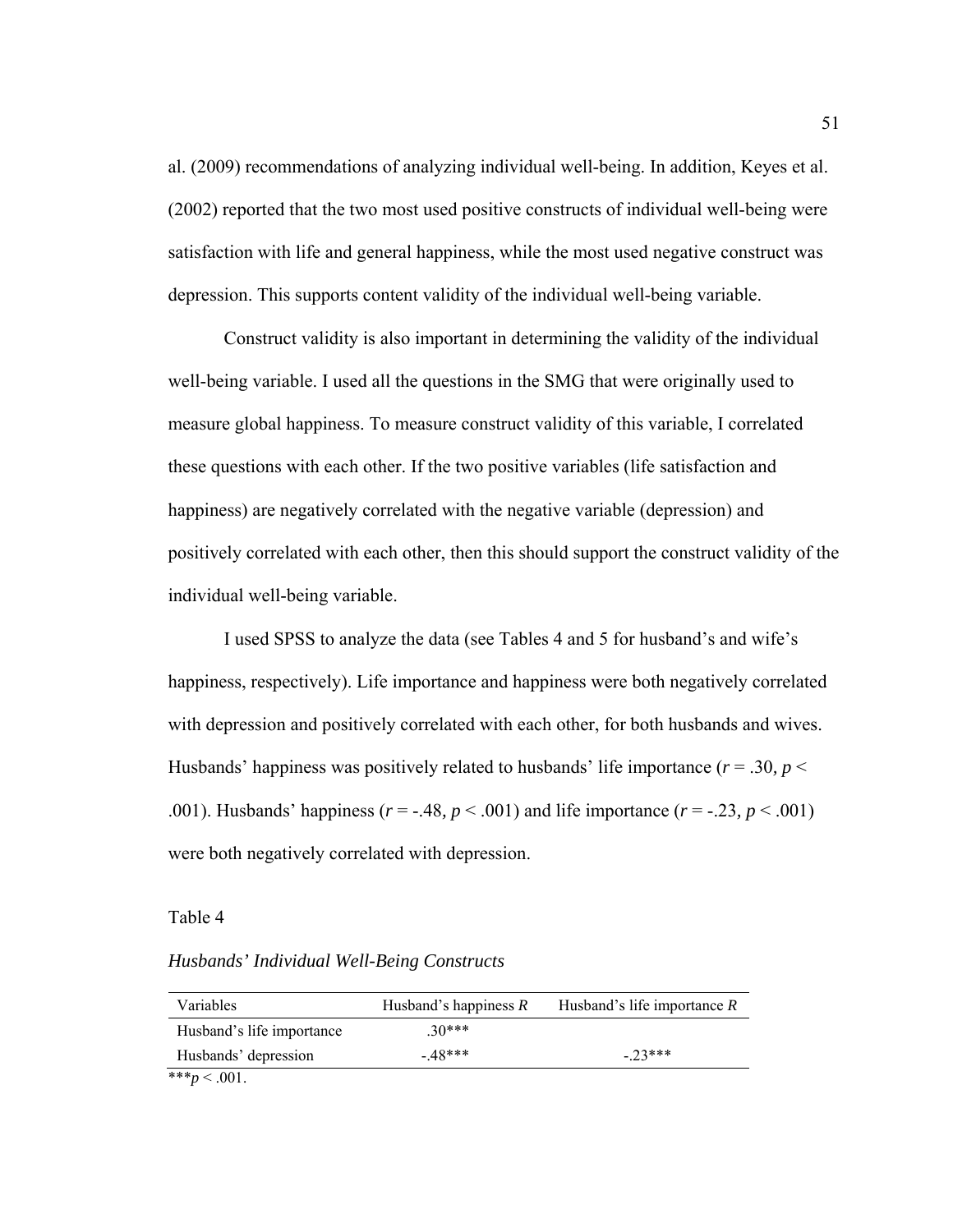## Table 5

*Wives' Individual Well-Being Constructs* 

| Variables              | Wives' happiness $R$ | Wives' life importance $R$ |
|------------------------|----------------------|----------------------------|
| Wives' life importance | $29***$              |                            |
| Wives' depression      | $-50***$             | $-23***$                   |
| *** $p < .001$ .       |                      |                            |

Wives' happiness was positively related to wives' life importance ( $r = .29$ ,  $p <$ .001). Wives' happiness ( $r = -0.50$ ,  $p < 0.001$ ) and life importance ( $r = -0.23$ ,  $p < 0.001$ ) were both negatively correlated with depression. These findings support construct validity of the individual well-being variable.

## **Independent Variables**

The independent variables are shared values, or the level of shared religious and family values. These variables came from 10 questions: two about religious values and eight about family values. The family values are further broken down into two subcategories: (a) six questions about marital values and (b) two questions about parental values.

**Religious values.** The first question about religion asked, "Do you and your spouse share the same religious tradition/denomination?" Responses included either (a) Yes or (b) No. I dummy coded the variable with a 1 if both husband and wife agreed that they shared the same religious denomination. If they did not indicate that they shared the same religious denomination, they received a 0. I named it "shared religious denomination."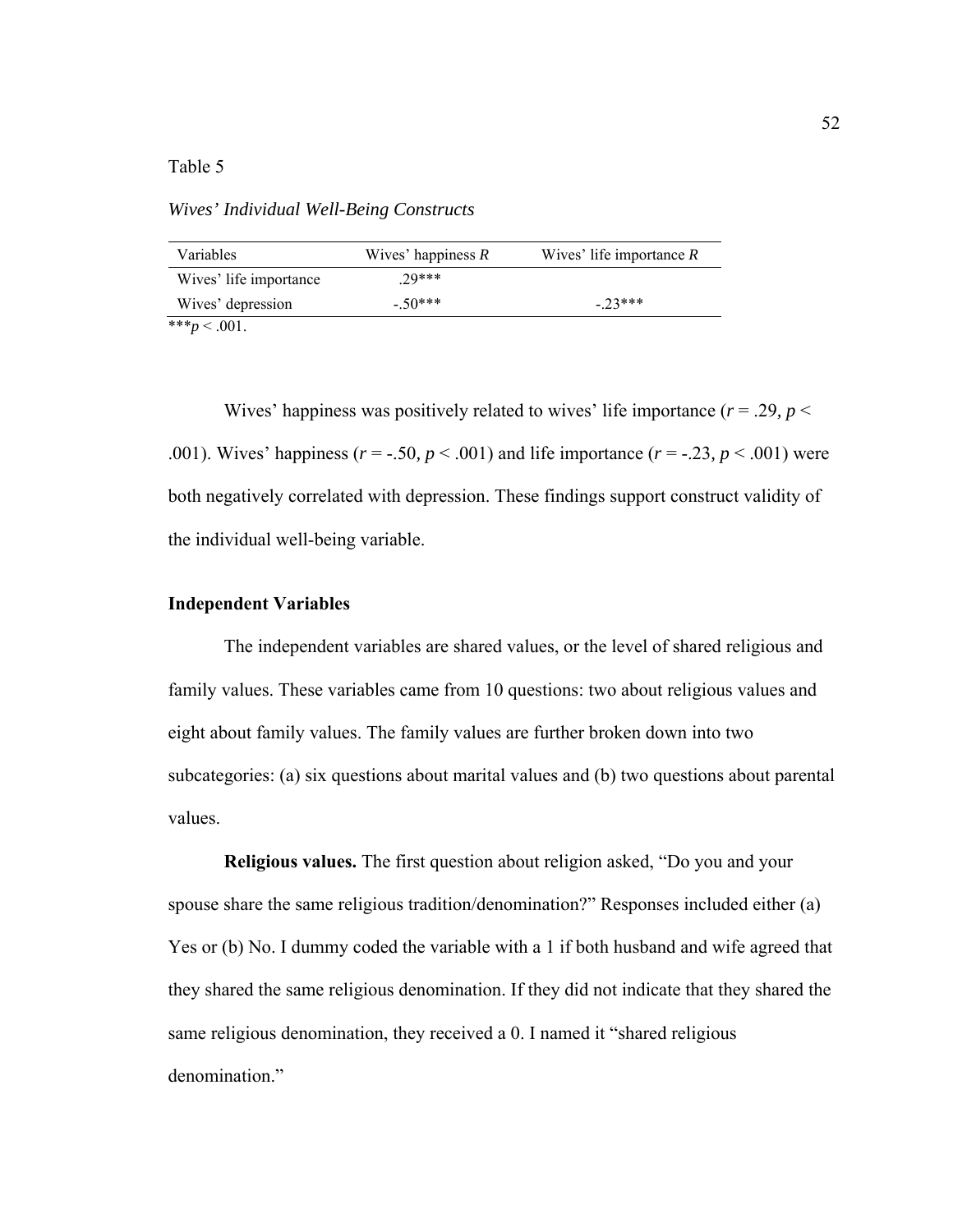The second question asked respondents to "Please indicate how much you agree or disagree with the following statements: God is at the center of our marriage." Responses were: (a) Strongly disagree, (b) Disagree, (c) Somewhat disagree, (d) Somewhat agree, (e) Agree, (f) Strongly agree. I used difference scores, by subtracting wives' scores from husbands' scores to determine how shared this variable was among spouses. With difference scores, the closer to 0 the more shared this variable was. I named the variable "marital sanctification differences."

This single item scale cannot be checked for reliability, but it can be checked for validity using content and construct validity. Mahoney et al. (1999), created a sanctification of marriage scale to see how much couples agreed with God being a part of their marriage. They created a set of 14 questions with answers on a 7-point Likert-type scale ranging from strongly agree to strongly disagree. Some of the questions were "God is present in my marriage and God is part of my marriage." The question I use in this study ("God is at the center of our marriage") carries a similar meaning. The researchers found that their scale of the sanctification of marriage was positively correlated with marital satisfaction (Mahoney et al., 1999).

To test construct validity of this variable I used the question "How often do you pray or do religious activities with your spouse" with a 6-point response scale ranging from 1 (*Never*) to 6 (*Several times a day*). I named this variable "joint religious activities," and although this is not the same as a feeling of God being at the center of the marriage, this would be the actions to show that God is at the center. I took the question "God is at the center of our marriage" and created the individual variable of marital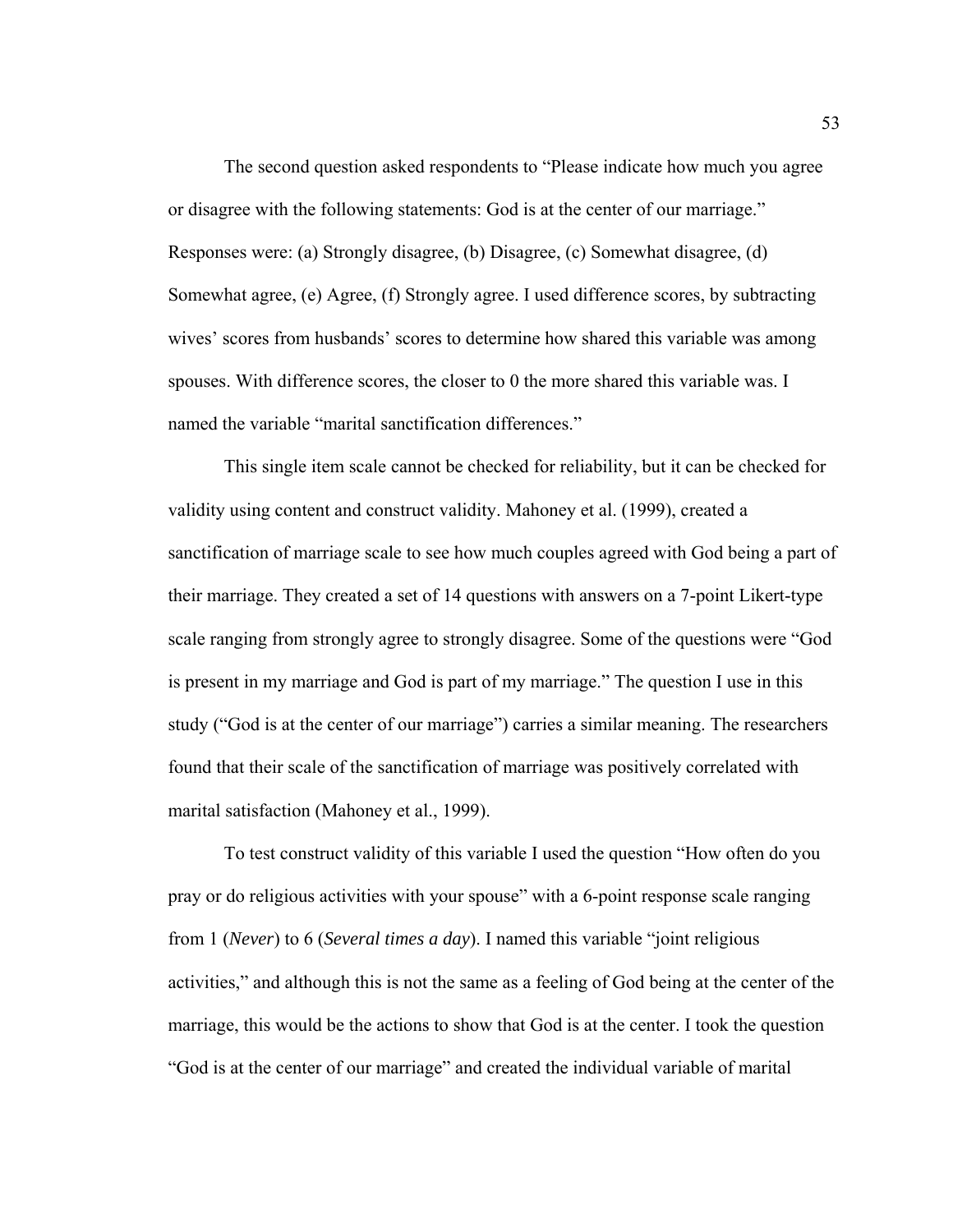sanctification. I used SPSS to analyze a correlation between joint religious activities and marital sanctification for both husbands and wives (see Table 6).

Husbands' marital sanctification was positively related to husbands' ( $r = .64$ ,  $p <$ .001) and wives'  $(r = .57, p < .001)$  joint religious activities, while wives' marital sanctification was positively related to husbands' ( $r = .57$ ,  $p < .001$ ) and wives' ( $r = .59$ , *p* < .001) joint religious activities. Thus, helping to support construct validity of the marital sanctification differences variable.

**Family values.** The following paragraphs will outline both marital and parental aspects of the shared family values variable. Specifically, they will outline the shared marital purpose, marital constraint differences, marital dedication differences, shared parental purpose, and parental joy differences variables.

*Marital values.* The first construct was based on a question of shared marital purpose. Respondents were asked to select the statement that they agree with the most: (a) Marriage is a relationship between two "soulmates" meant to bring mutual happiness and fulfillment to each partner, or (b) Marriage is a loving relationship that is also about forming a financial partnership and raising children together. I dummy coded the variable with a 1 if both husband and wife shared the same answer of what marriage is about. If

## Table 6

## *Marital Sanction and Joint Religious Activities*

| Variables                            | Husband's marital satisfaction $R$ | Wives' marital satisfaction $R$ |
|--------------------------------------|------------------------------------|---------------------------------|
| Husbands' joint religious activities | $64***$                            | 57***                           |
| Wives' joint religious activities    | 57***                              | 50***                           |
| *** $p < .001$ .                     |                                    |                                 |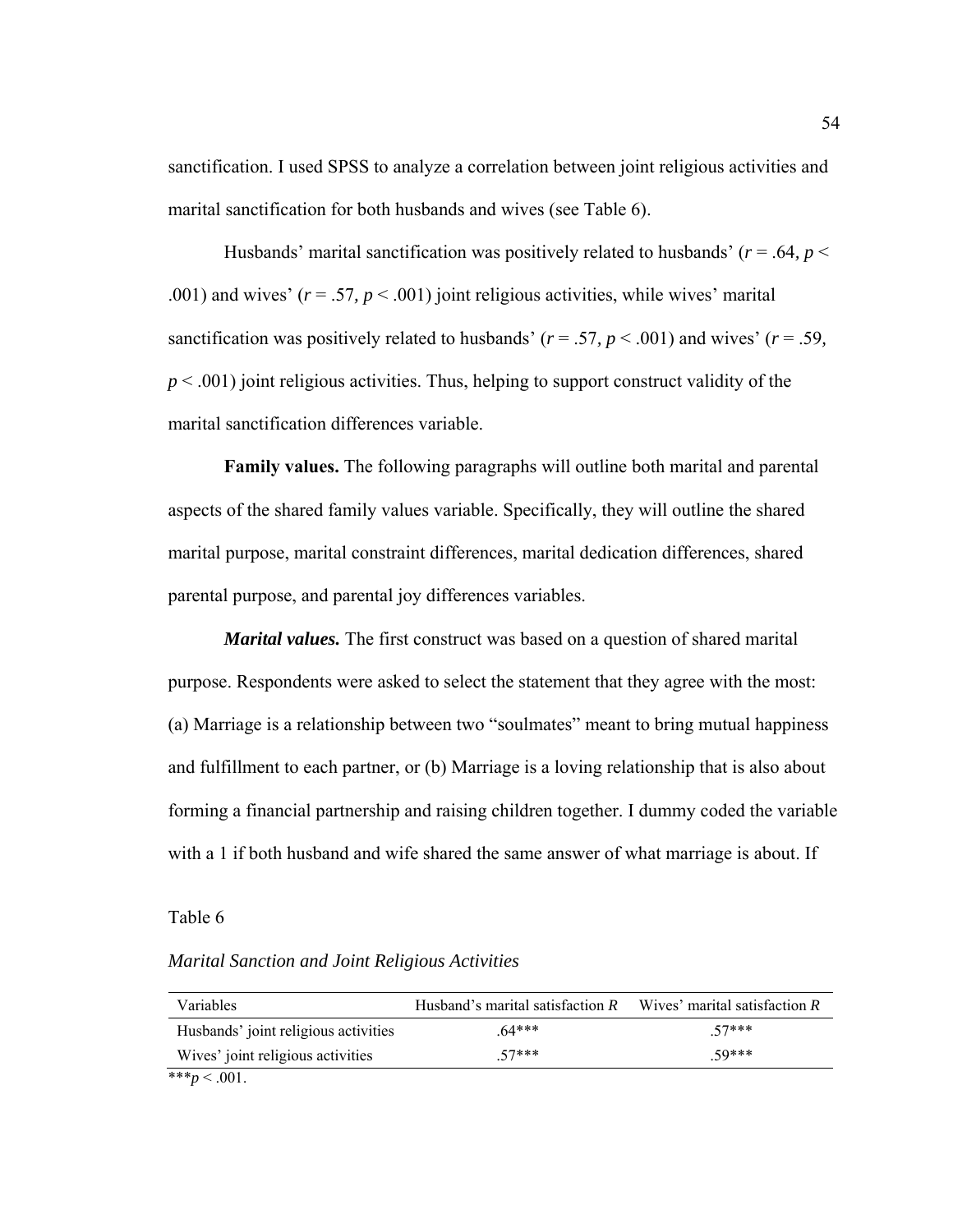they did not indicate that they share the idea of what marriage is about they received a 0. I named this variable "shared marital purpose."

This single item scale cannot be checked for reliability but it can be checked for validity using content and construct validity. The purpose of marriage has been often linked to the quality of the relationship (Carroll & Doherty, 2003; Hawkins et al., 2008; Stanley et al., 2006) and is correlated with personal happiness (Cherlin, 2009; Finkel et al., 2014), which supports (a) "Marriage is a relationship between two "soulmates" meant to bring mutual happiness and fulfillment to each partner." Other researchers have found evidence that marriage is also about partnership creation through mutual support (Barnacle & Abbot, 2009; Drigotas, et al., 1999; Finkel et al., 2014; Rusbult, et al., 2009) which supports (b) "Marriage is a loving relationship that is also about forming a financial partnership and raising children together." Both aspects of the question are supported by research and support content validity.

Construct validity can be tested by correlating variables related to this deciding question that marriage is either a relationship between two "soulmates" meant to bring mutual happiness and fulfillment to each partner or it is a loving relationship that is also about forming a financial partnership and raising children together. I named this variable marital purpose.

I analyzed the correlation of the marital purpose variable with a construct that is similar to choice a) of the marital purpose variable. The question asks how satisfied are you with the love and affection you receive from your spouse? I named this variable spousal affection. Respondents answered using a 5-point Likert-style scale that ranged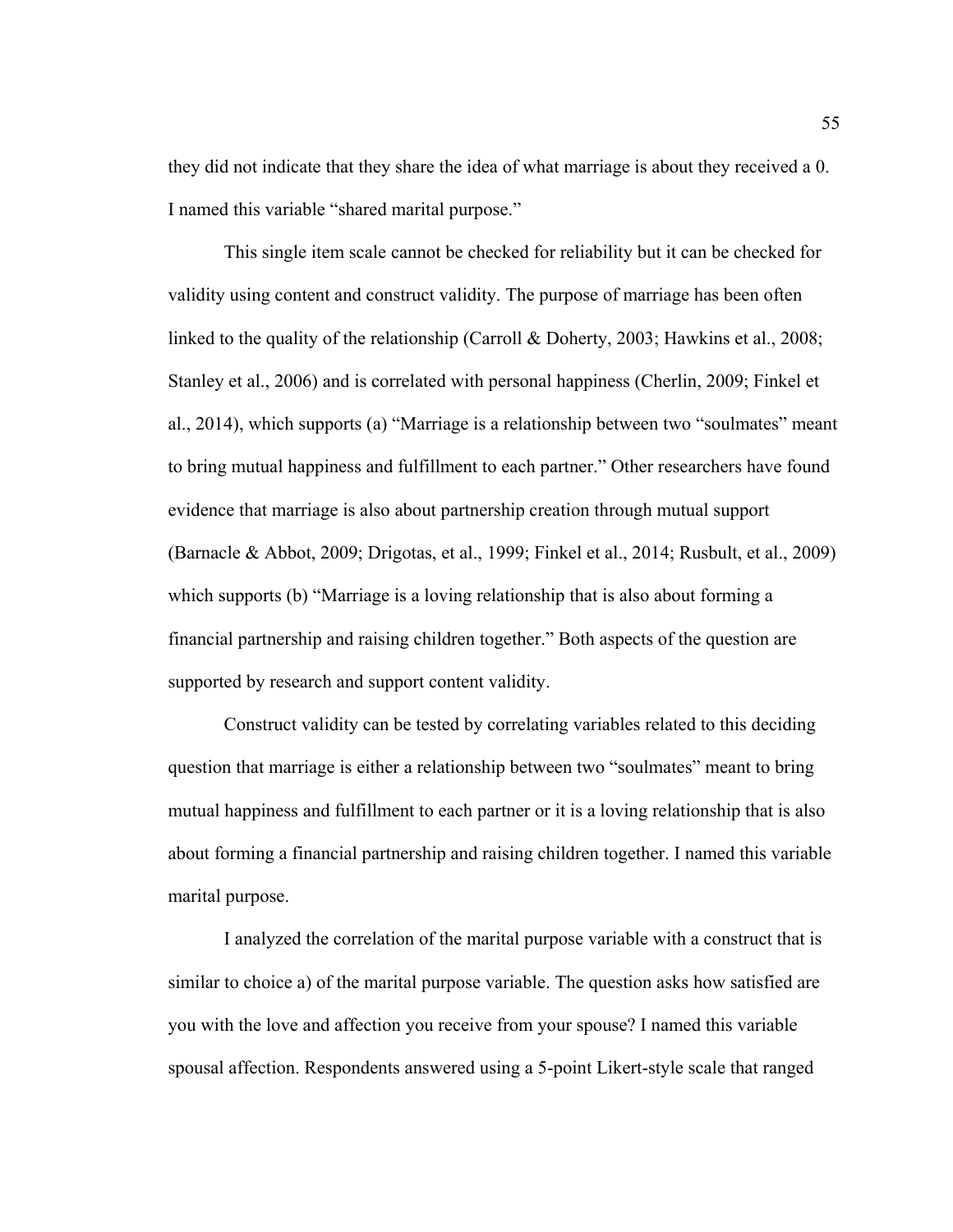from 1 (*Very unhappy*) to 5 (*Very happy*). I used SPSS to analyze the correlation between the marital purpose variable and the spousal affection variable to check construct validity. The correlation should be negatively correlated because of the coding of the variables (see Table 7).

Husbands' marital purpose was negatively related to husbands'  $(r = -.09, p <$ .001) and wives'  $(r = -.07, p < .05)$  spousal affection, while wives' marital purpose was negatively related to husbands' (*r* = -.12*, p* < .001) and wives' (*r* = -.14*, p* < .001) spousal affection. Thus, helping to support construct validity of the shared marital purpose variable.

To measure the construct validity of choice b) of the marital purpose variable I analyzed the correlation of the marital purpose variable with a similar construct that measures child raising, "Raising children is one of life's greatest joys." Participants responded on a 5-point Likert-type scale from 1 (*Strongly Disagree*) to 5 (*Strongly Agree*). I named this variable child raising and I used SPSS to correlate it with the marital purpose variable. The correlation should be positive due to the coding of the variables (see Table 8).

Table 7

*Marital Purpose and Spousal Affection* 

| Variables                   | Husband's marital purpose $R$ | Wives' marital purpose $R$ |
|-----------------------------|-------------------------------|----------------------------|
| Husbands' spousal affection | $-09***$                      | $-12***$                   |
| Wives' spousal affection    | $-07*$                        | $-14***$                   |

 $p < .05$ .

\*\*\*  $p < .001$ .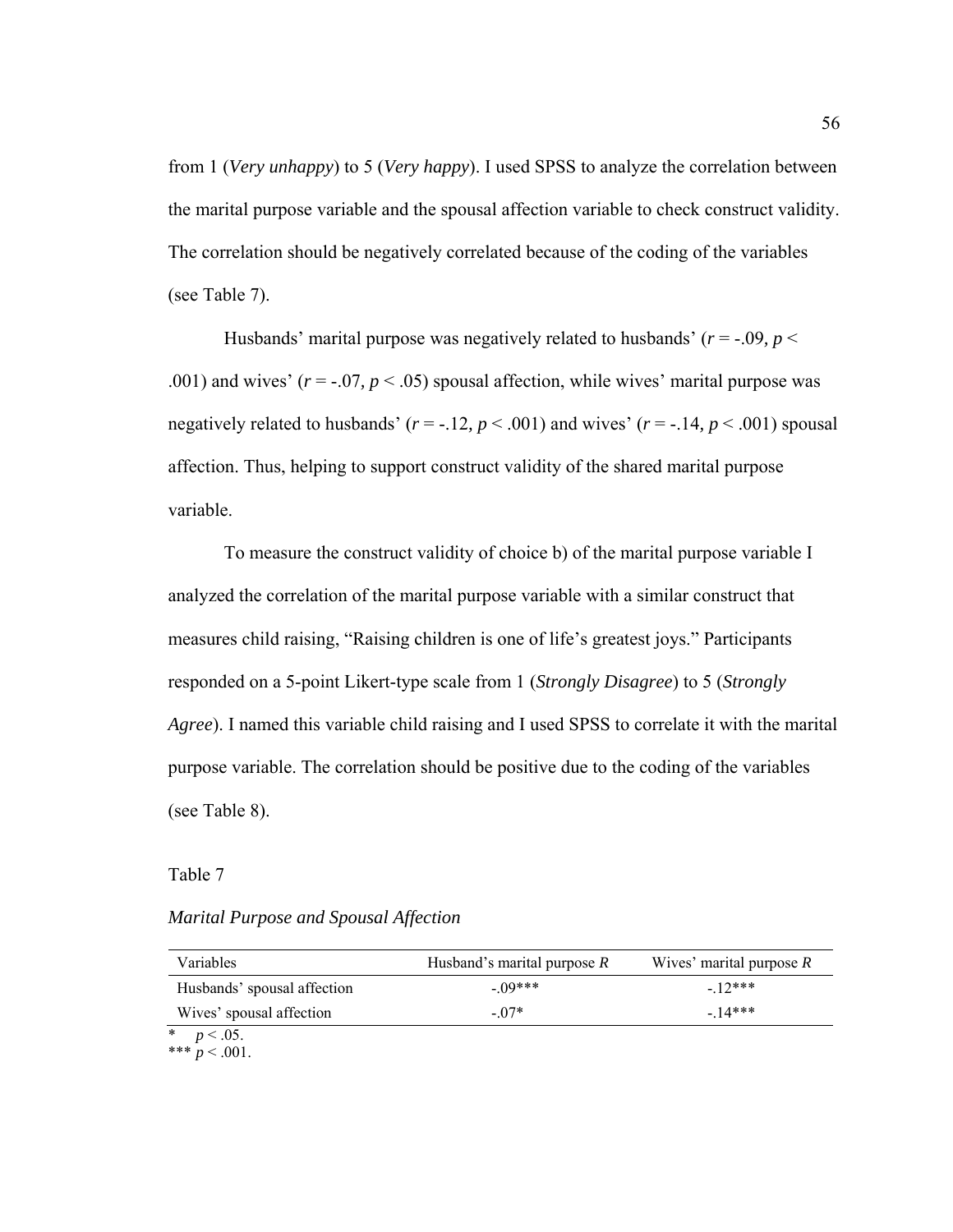## Table 8

*Marital Purpose and Child Raising* 

| Variables               | Husband's marital purpose $R$ | Wives' marital purpose $R$ |
|-------------------------|-------------------------------|----------------------------|
| Husbands' child raising | $11***$                       | .04                        |
| Wives' child raising    | .05                           | $.10**$                    |
| ** $p < .01$ .          |                               |                            |

\*\*\*  $p < .001$ .

Husbands' marital purpose was positively related to husbands'  $(r = .11, p < .001)$ child raising, while wives' marital purpose was positively related to wives'  $(r = .10, p <$ .01) child raising. Thus, helping to support construct validity of the shared marital purpose variable.

The second construct was created to examine the differences in marital commitment. Respondents answered using a 5-point Likert-type scale with responses ranging from Strongly disagree to Strongly agree to respond to these two questions: "(a) If a couple has children, they should stay married unless there is physical or emotional abuse; (b) Divorce is painful, but preferable to maintaining an unhappy marriage." The responses to the latter question was reverse coded and then mean scaled to analyze the variable further.

I used difference scores, by subtracting wives' scores from husbands' scores to determine how shared this variable is among spouses. With difference scores the closer to 0 the more shared this variable is. I named this the "marital constraint differences" variable. The Cronbach's alpha score for husbands was .64 and for wives, it was .66. Although these scores are not within ideal ranges of reliability (Gall et al., 2007), the scale is useful, provided it is valid.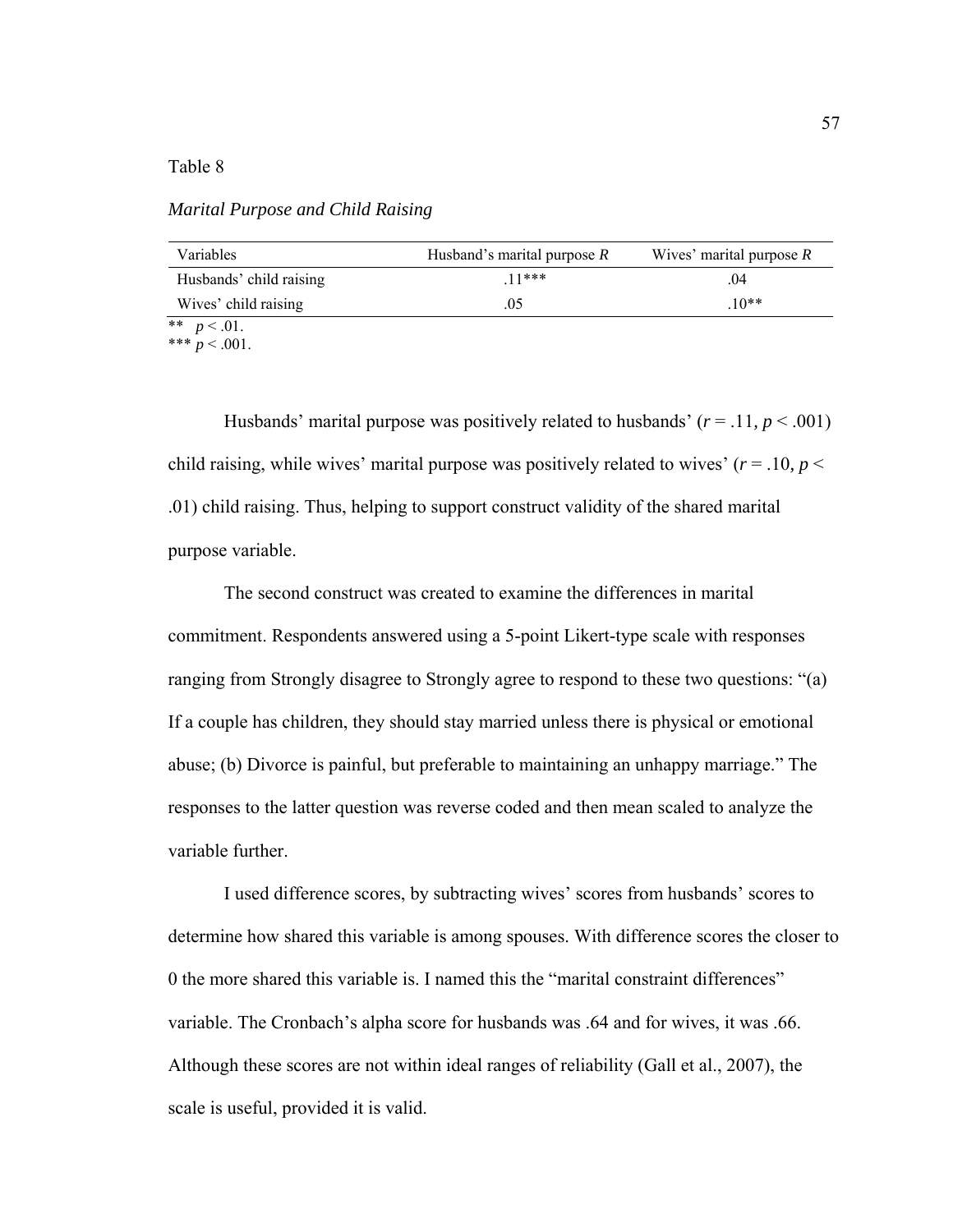Validity can be supported by using both content and construct validity. The marital constraint variable question focuses on reasons why couples might stay together in an unhappy marriage. The question suggests couples might stay together for the children or because of the pain that comes from divorce itself. Johnson et al. (2002) suggested among other things that a concern for the well-being of the children or stigma and difficult procedures of divorce may prevent unhappy individuals from ending the marriage.

Construct validity of this question could be measured using the assumption that unhappy individuals might not divorce because they are concerned about the well-being of their children. To measure this, I used SPSS to correlate part a) of the marital constraint differences variable "If a couple has children, they should stay married unless there is physical or emotional abuse" with a question that asks about having children within marriage, "Having a child outside of marriage is not a good idea" and named this the wedlock birth variable. Both of these questions use a 5-point Likert-type scale with responses ranging from Strongly disagree to Strongly agree. Thus, the correlation should be positive to support construct validity (see Table 9).

Table 9

# *Marital Constraint and Wedlock Birth*

| Variables                       | Husband's marital constraint $R$ | Wives' marital constraint $R$ |
|---------------------------------|----------------------------------|-------------------------------|
| Husbands' wedlock birth         | $.08**$                          | $.06*$                        |
| Wives' wedlock birth            | $07**$                           | $12***$                       |
| * $p < .05$ .<br>** $p < .01$ . |                                  |                               |

\*\*\*  $p < .001$ .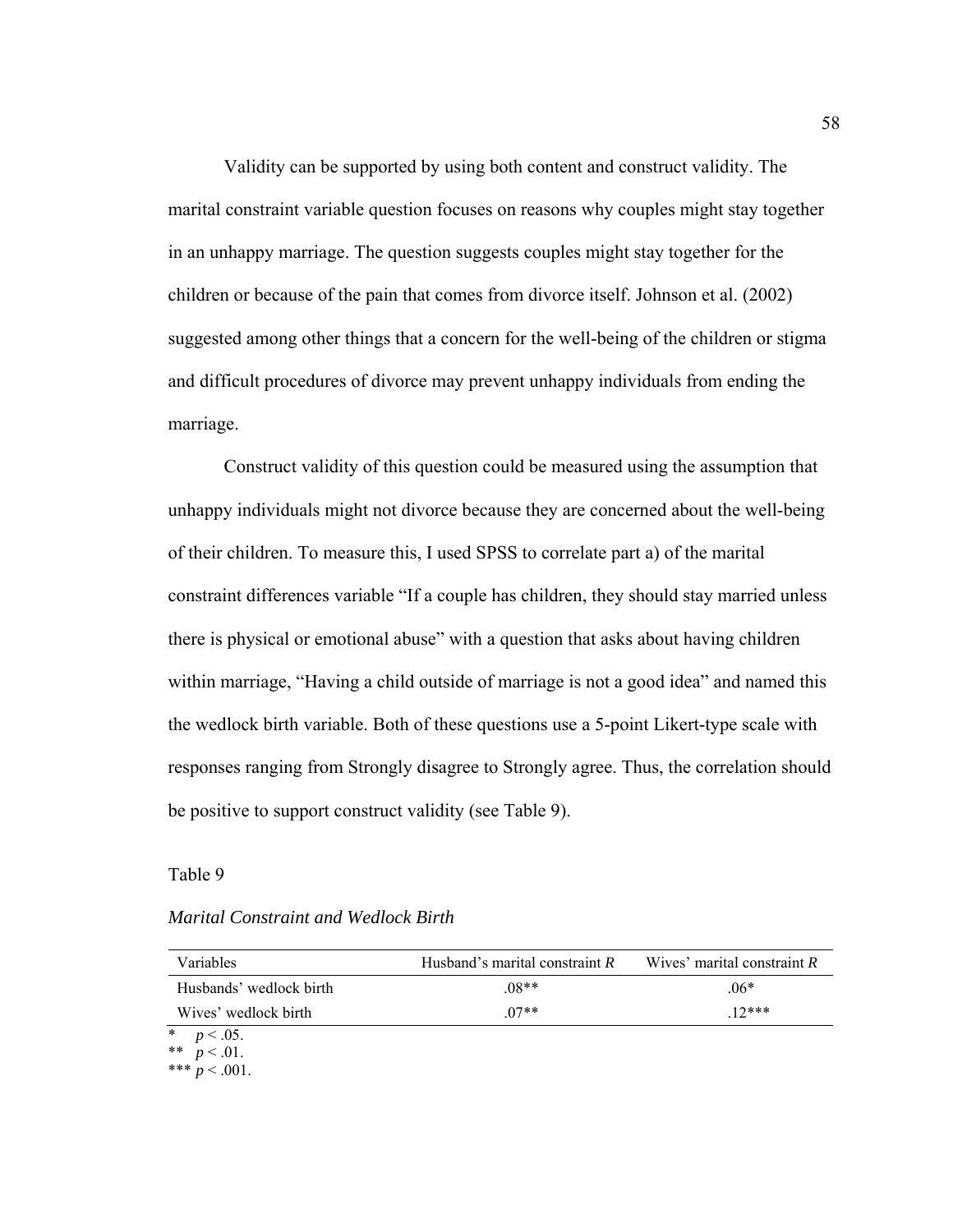Husbands' marital constraint was positively related to husbands'  $(r = .08, p < .01)$ and wives'  $(r = .07, p < .01)$  marital purpose, while wives' marital constraint was positively related to wives'  $(r = .06, p < .05)$  and husbands'  $(r = .12, p < .001)$  marital purpose. Thus, helping to support construct validity of the marital constraint differences variable.

The third construct of marital values, participants were asked to respond to the three questions that come partly from Stanley and Markman's (1992) marital commitment construct. Using a 5-point Likert scale from 1 (*Strongly Disagree*) to 5 (*Strongly Agree*), respondents answered the following: (a) My relationship with my partner is more important to me than almost anything else in my life; (b) I like to think of my partner and me more in terms of "us" and "we" than "him/her"; and (c) I want this relationship to stay strong no matter what rough times we encounter. The responses to these questions were mean scaled to analyze the variable further.

I used difference scores, by subtracting wives' scores from husbands' scores to determine how shared this variable is among spouses. With difference scores the closer to 0 the more shared this variable is. I will call this the marital dedication differences variable. The Cronbach's alpha score for husbands was .78 and for wives, it was .78. These scores are acceptable ranges of reliability (Gall et al., 2007).

Validity of the marital dedication differences can be analyzed using construct and concurrent validity. According to Stanley and Markman's (1992) testing of the larger scale that this subscale originates, it did indeed measure marital dedication. In addition, the researchers found measures of concurrent validity did well against other benchmark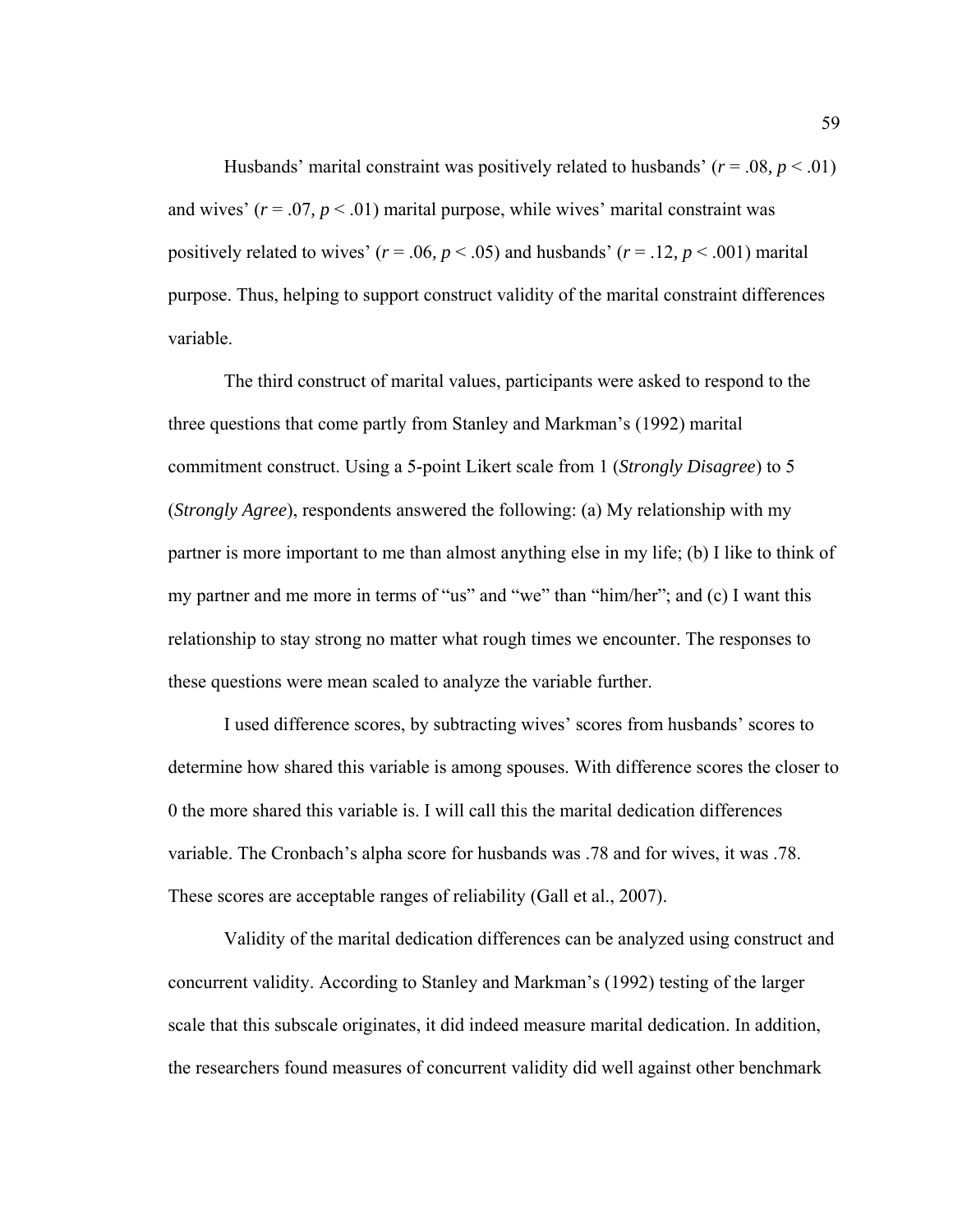tests (Stanley & Markman, 1992).

*Parental values.* To analyze the parental aspect of shared family values, two questions were posed. The first question asked, "As a parent, which is more important…that your children learn: (1) To be obedient or (2) To think for themselves." I dummy coded the variable with a 1 if both husband and wife share the same answer about what is most important about parenting. If they did not indicate that they shared the idea of what is most important about parenting they received a 0. I named this variable "shared parental purpose."

This single item scale cannot be checked for reliability but it can be checked for validity using content and construct validity. Baumrind (2012) suggested that there are four main parenting styles with specific outcomes of each style. The authoritarian style of parenting is focused on teaching obedience and might do so with more demanding verbal behavior and be less affectionate toward the child. The authoritative style of parenting is focused on teaching a child to think independently and will typically allow for more verbal discussion and increased affection (Baumrind, 2012). The authoritarian style of parenting matches up with parents first choice to this question "to be obedient" and the authoritative style with the second choice "to think for themselves." This supports content validity of this question.

 Construct validity could be measured by comparing the amount of love and affection that is being shown with the kind of parent that an individual suggests he or she is. I used the following question from the SMG to best represent this construct, "How often do you show your children love and affection?" Respondents used a 4-point Likert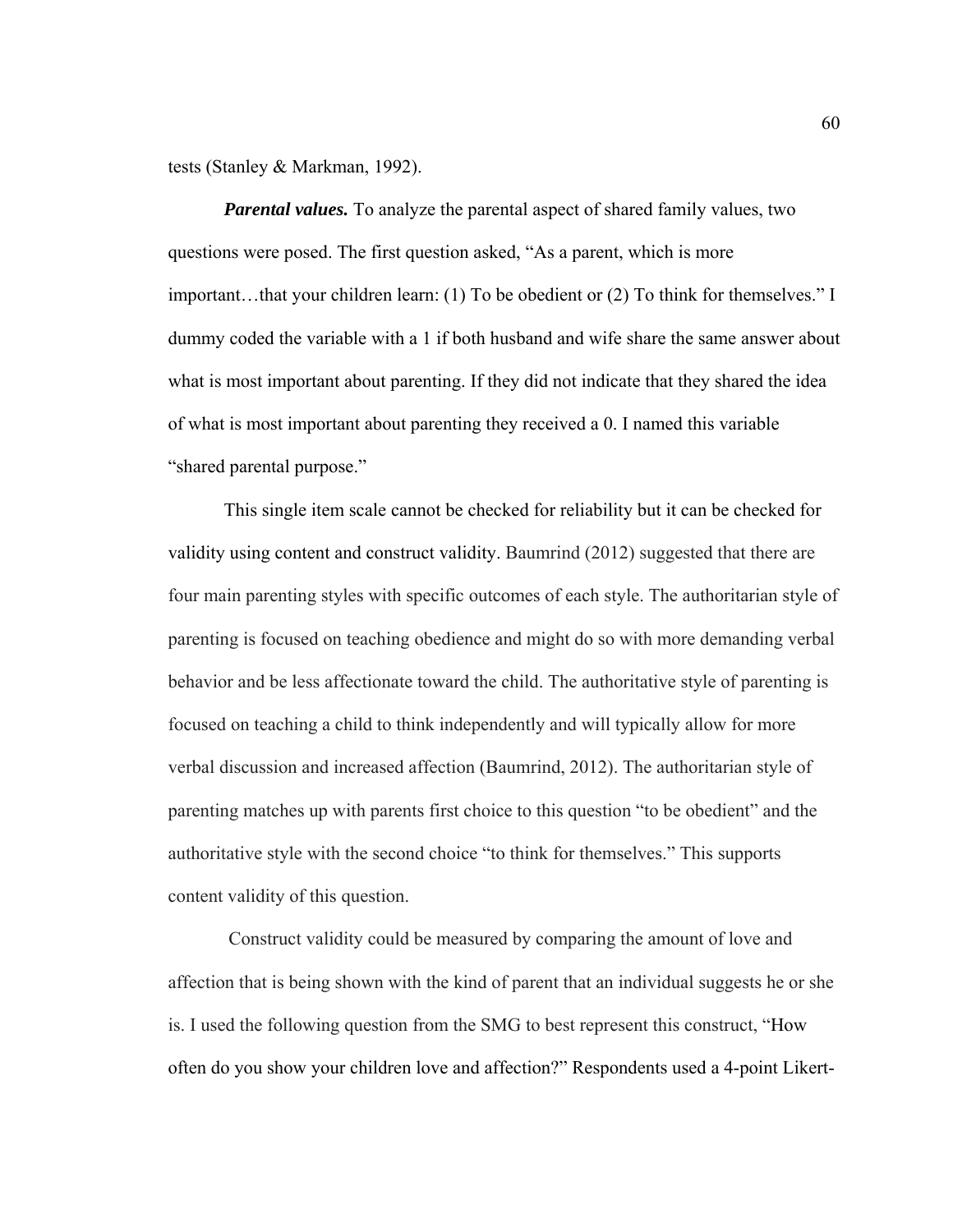type scale to answer the question with responses ranging from 1 (*Never or rarely*) to 4 (*Very often*). I named this variable parental affection and used SPSS to analyze correlation between parental affection and parental purpose. Positive correlations would support construct validity (see Table 10).

Wives' parental affection was positively related to wives' parental purpose (*r* = .08*, p* < .01). Thus, only partially supporting construct validity of the shared parental purposes variable. It is possible that the reported scores reflect a socioeconomic difference of husbands and wives, as parents from lower socioeconomic status have historically reported caring more about teaching children obedience over independence (Rokeach, 2000; Vaterlaus, Bradford, Skogrand, & Higginbotham, 2012).

For the second question, participants were given the following instructions, "The following are some statements about marriage and family life in general. These do not refer to your current family situation but your views in general. Please indicate whether you (1) Strongly disagree, (2) Somewhat disagree, (3) Neither agree nor disagree, (4) Somewhat agree, or (5) Strongly agree." To which respondents were then asked to answer the following statement on the Likert-type scale instructed previously, "Raising children is one of life's greatest joys." I used difference scores, by subtracting wives'

## Table 10

# *Parental Affection and Parental Purpose*

| Variables                  | Husband's parental affection $R$ | Wives' parental affection $R$ |
|----------------------------|----------------------------------|-------------------------------|
| Husbands' parental purpose | .03                              |                               |
| Wives' parental purpose    | $-.02$                           | $.08**$                       |
| ** $p < .01$ .             |                                  |                               |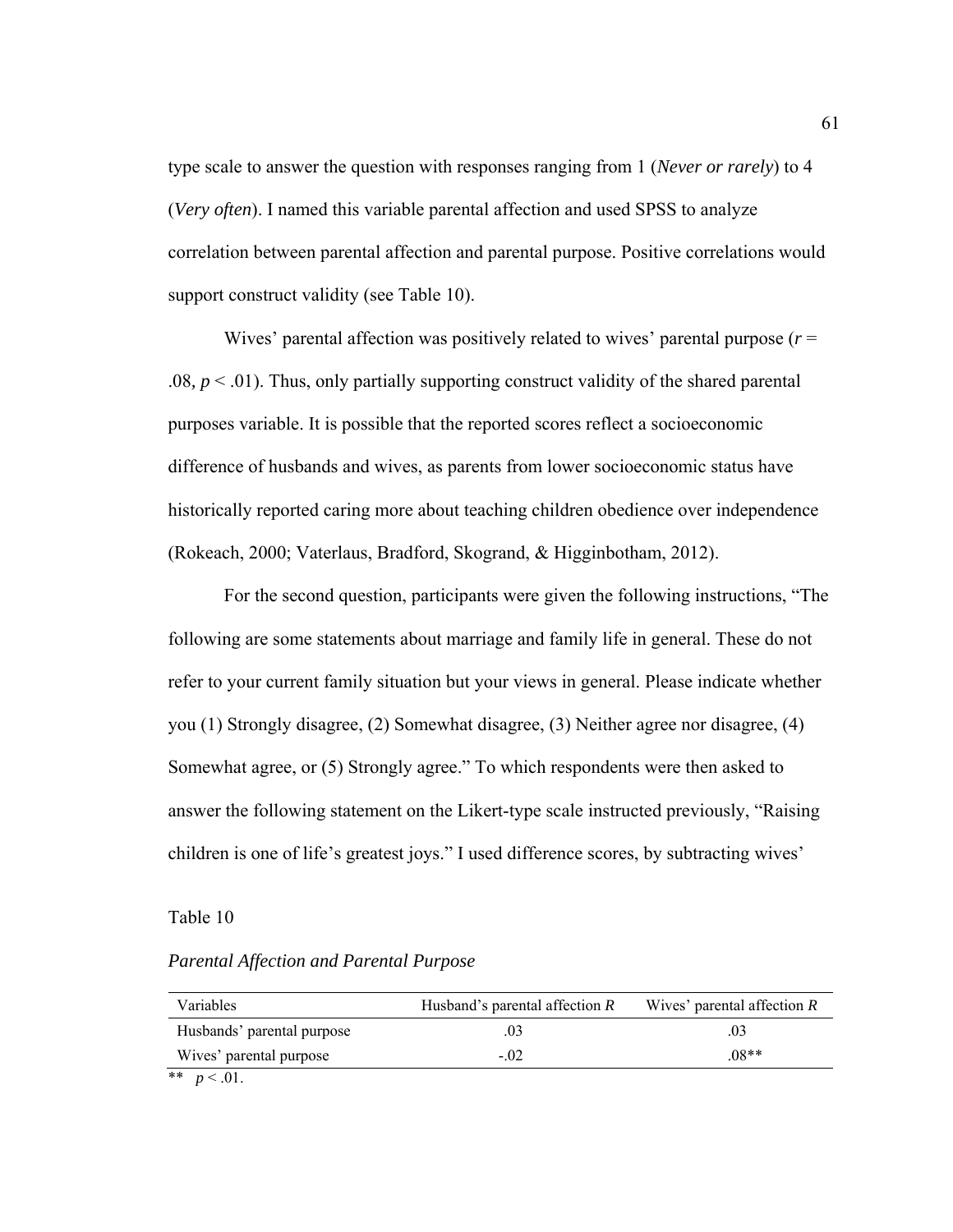scores from husbands' scores to determine how shared this variable is among spouses. With difference scores the closer to 0 the more shared this variable is. I named this variable "parental joy differences."

This single-item scale cannot be checked for reliability but it can be checked for validity using content and construct validity. Parents who reported higher parental purpose scores were more likely to report higher individual happiness scores than those who did not (Wilcox et al., 2011). The goal of becoming a parent is one of the highest priorities of adolescents today and with most Americans still desiring to have two or more children (Wilcox et al., 2011). Although parenthood is desirable, according to Wilcox et al., married parenting is on the decline. However, the researchers found that when parents were married, they reported higher happiness and lower depression scores than those who were not married. These findings support content validity of the parental joy differences.

Construct validity could be measured by comparing the reports of individual happiness and parental joy. Individual happiness was measured by asking, the following question on the SMG. "Taken all together, how would you say things are these days? On a scale from 1 to 5 would you say that you are "1" very unhappy to "5" very happy?" I named this variable individual happiness and used SPSS to analyze correlation between parental affection and parental joy of both husbands and wives. Positive correlations would support construct validity (see Table 11).

Husbands' individual happiness was positively related to husbands' (*r* = .18*, p* < .001) and wives'  $(r = .16, p < .001)$  parental joy, while wives' individual happiness was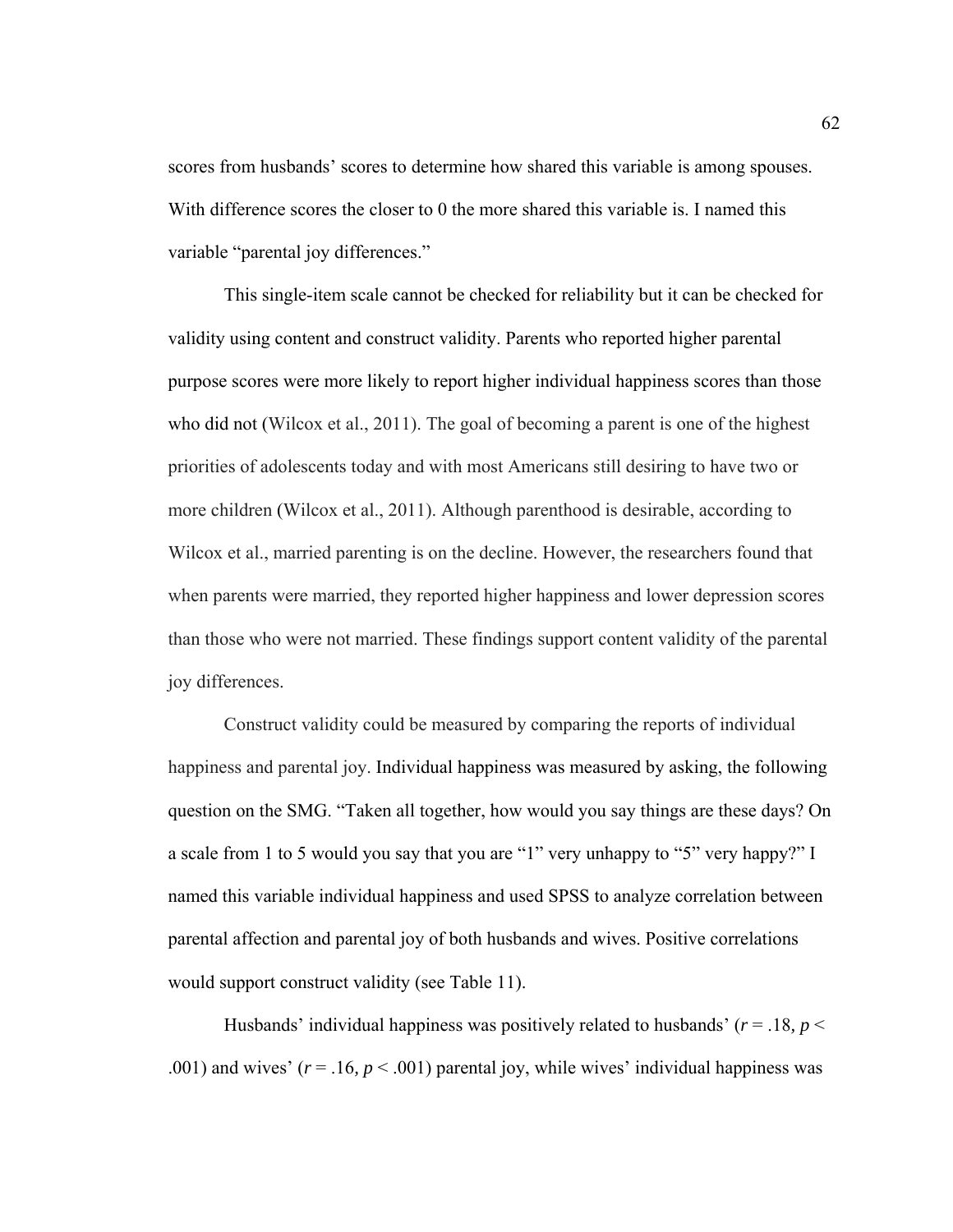Table 11

*Individual Happiness and Parental Joy* 

| Variables              | Husband's individual happiness $R$ | Wives' individual happiness $R$ |
|------------------------|------------------------------------|---------------------------------|
| Husbands' parental joy | $18***$                            | $18***$                         |
| Wives' parental joy    | $16***$                            | $28***$                         |
| *** $p < .001$ .       |                                    |                                 |

positively related to husbands' ( $r = .18$ ,  $p < .001$ ) and wives' ( $r = .28$ ,  $p < .001$ ) parental joy. Thus, helping to support construct validity of the parental joy differences variable.

## **Data Analysis**

I used path analysis to examine the association between shared values, financial stability, marital happiness, and individual well-being. Path analysis is defined as a statistical method for testing the validity of a theory about a relationship that may exist between three or more measured variables that are studied using a correlational research design (Gall et al., 2007). Path analysis is a pattern of interpretation and is used in "making explicit the rationale for a set of regression calculations" (Duncan, 1966, p. 7). The purpose of path analysis, according to its developer is to "determine whether a proposed set of interpretations is consistent throughout" (Wright, 1960, p. 15). Path analysis is not designed for discovering causes, but can be valuable in better understanding correlational relationships (Duncan, 1966).

 Path analysis has three main steps, formulating the hypothesis that links the variables of interest, developing measures of the variables, and then running statistical testing showing the strength of the relationships between each pair of linked variables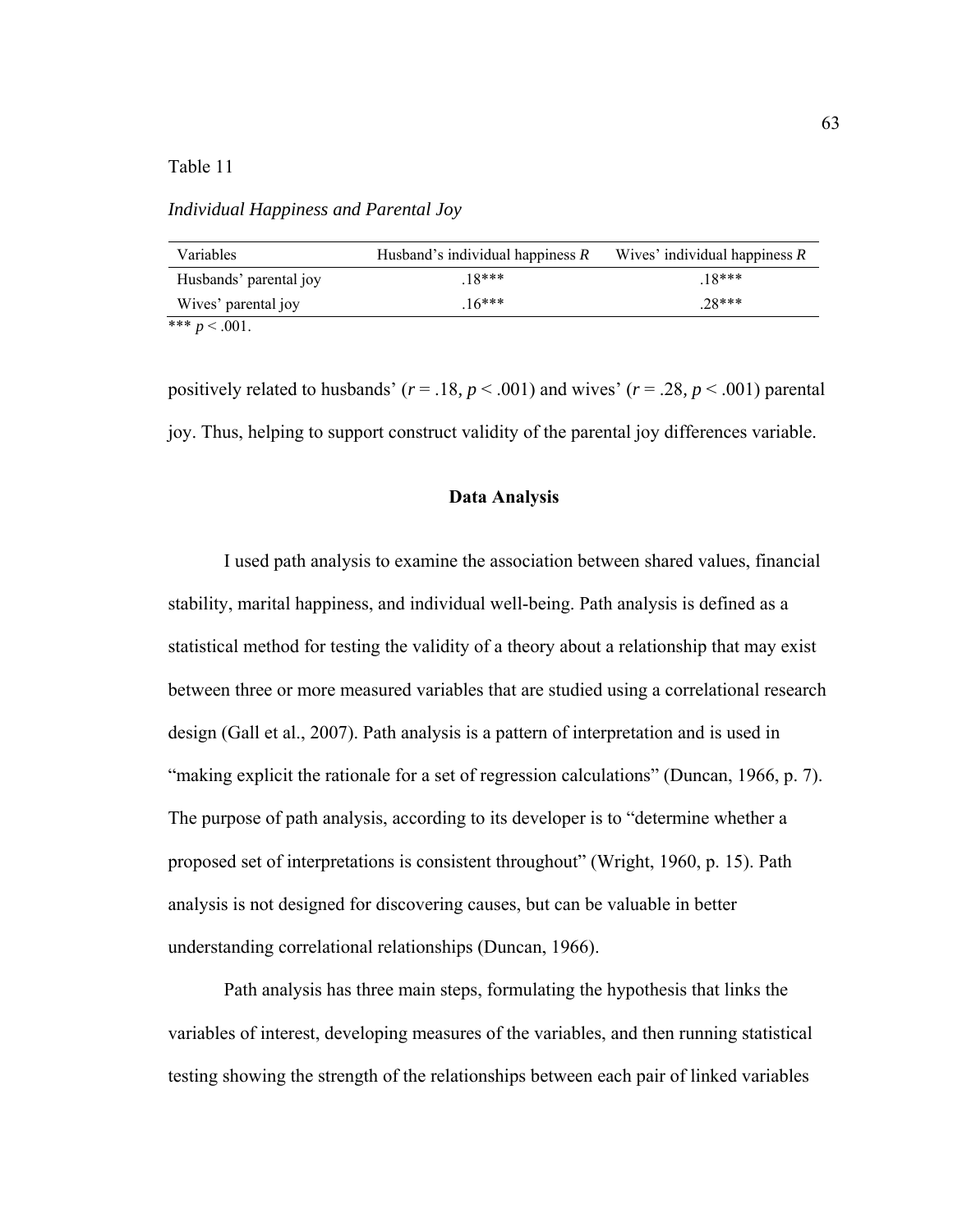(Gall et al., 2007). The statistical analysis allows one to interpret the findings to determine whether or not the theory or idea is supported (Gall et al., 2007). Figure 1 shows the specific model I used in the path analysis.

I chose to use path analysis to test this model over running multiple regression analyses to keep results consistent (Wright, 1960) and to reduce the risk of misleading results and weakened accuracy issues that come with running multiple regressions (Frost, 2013).

## **Hypothesis Testing**

The first set of Hypotheses (1-6; Figure 1) predicted that couples with higher shared value scores would be positively associated with financial stability, marital



*Figure 1.* Interaction of shared values and marital well-being.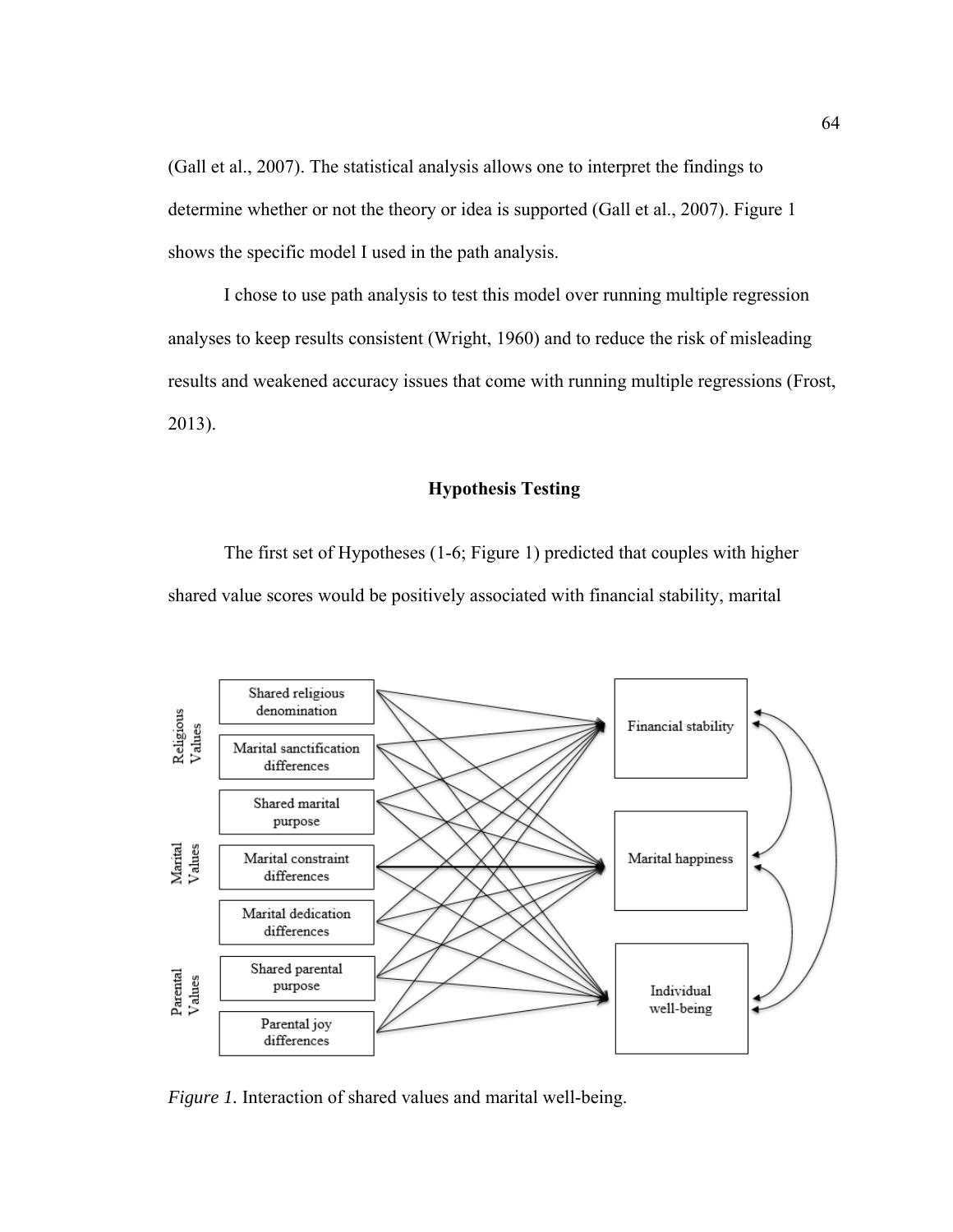happiness, and individual well-being scores among husbands and wives. The shared values included in the analysis included: shared religious denomination, marital sanctification differences, shared marital purpose, marital constraint differences, marital dedication differences, shared parental purpose, and parental joy differences. I controlled for education, race, income, number of marriages, and cohabitation (those who previously cohabitated with someone other than their spouse). This set of hypotheses included 30 different regressions that were tested.

 The next set of Hypotheses (7-9; Figure 1) predicted that husbands' individual reports of financial stability, marital happiness, and individual well-being would be positively associated with wives' scores of the same variables. I controlled for the same variables as in the first set of hypotheses and tested three different regressions.

The remaining Hypotheses (10-12; Figure 1) predicted that couples combined scores of the dependent variables (financial stability, marital happiness, and individual well-being) would all be positively related to each other. I controlled for the same variables as in previous hypotheses and tested 15 different regressions.

All regressions were run simultaneously while controlling for the same variables. I used path analysis to test these regressions simultaneously and obtained results on this model with much lower error than what would have been obtained using multiple regression.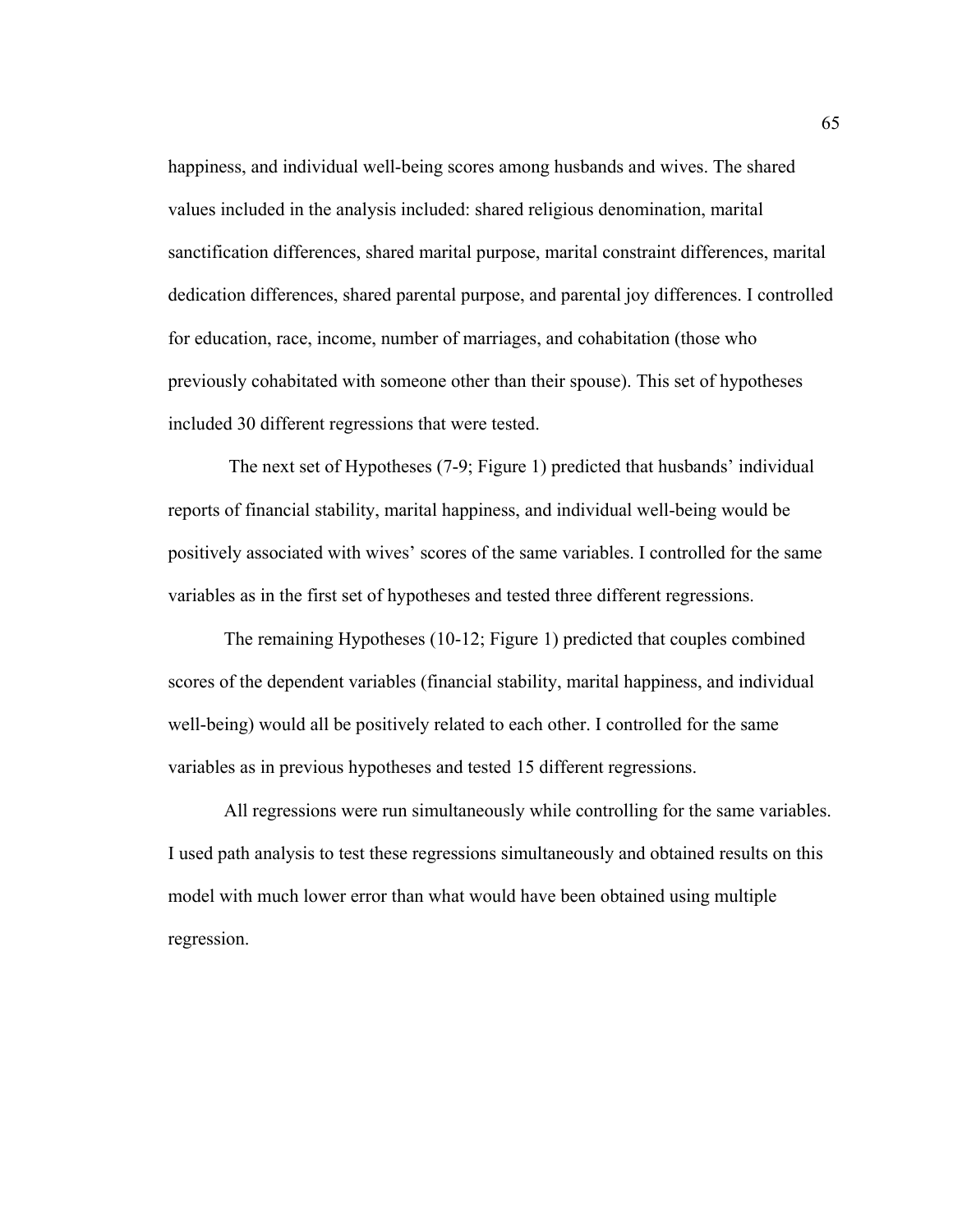# **CHAPTER IV**

## **RESULTS**

 This chapter reports the results from the analysis of each of the 12 hypotheses from Chapter II. The results are organized into four main sections titled descriptive statistics, path analysis, shared values relationship with marital well-being, and marital well-being correlations. The section on shared values relationship with marital well-being section reports results from Hypotheses 1-6 and the section on marital well-being correlations section reports results from Hypotheses 7-12.

## **Descriptive Statistics**

 Table 12 lists the study's variables with their means, standard deviations, and minimums and maximums. The dependent variables were financial stability, marital happiness, and individual well-being. Marital happiness was measured on a 5-point scale. The mean score was 3.9 for wives and 3.9 for husbands, suggesting that the married couples were quite happy on average. The mean scores for the financial stability variable was .02 for wives and .01 for husbands. Also, the mean scores for the individual wellbeing variable were .01 for wives and .01 for husbands. The means are close to 0 because the variables that made up these scales were *z*-scored prior to creating the scales.

 The descriptive statistics for the independent variables are also shown in Table 12. Wives reported a mean of .78 for shared religious denomination while husbands reported a mean of .79, indicating that 78-79% of couples shared the same religious denomination. For the shared marital purpose variables, wives reported .46 while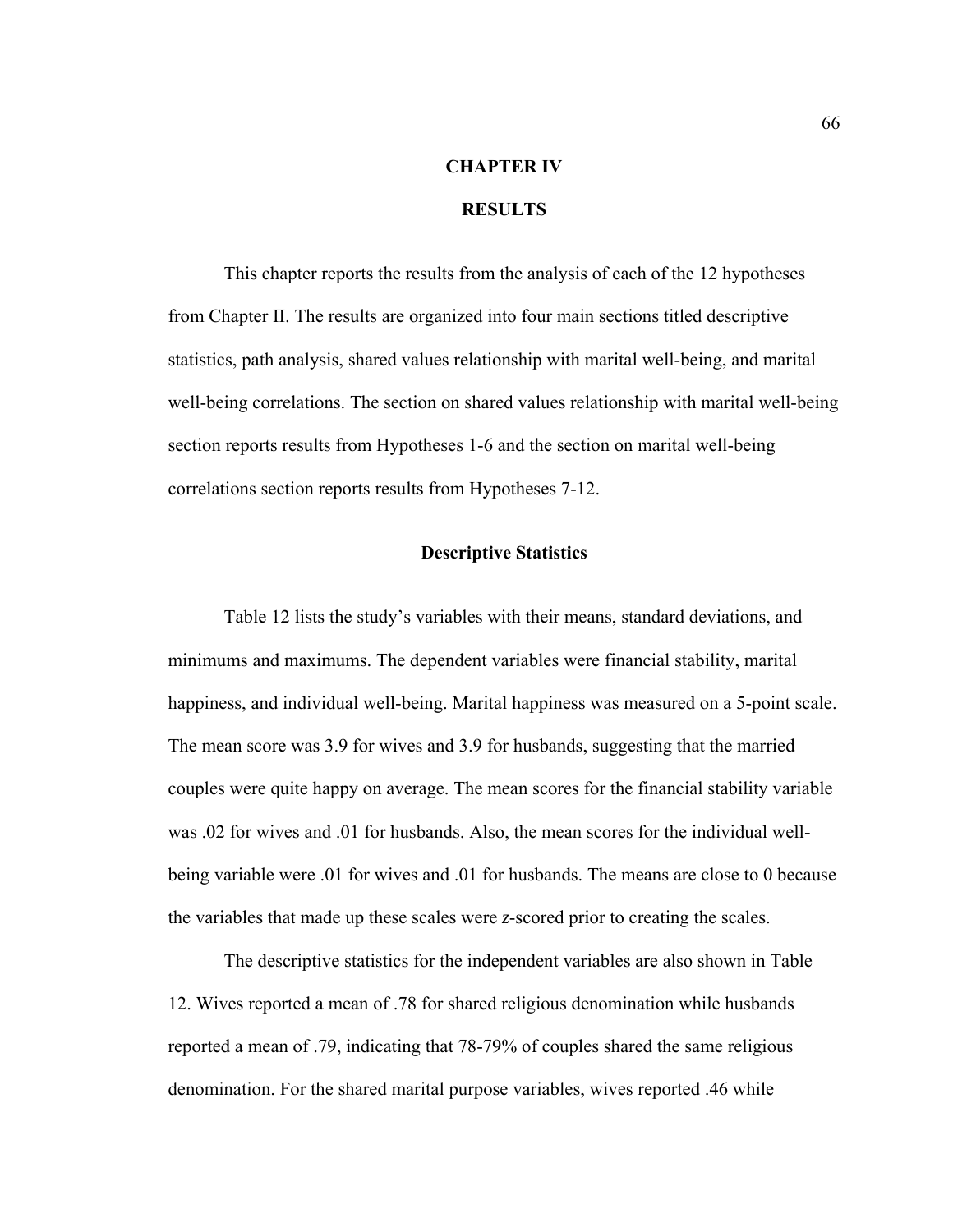# Table 12

## *Descriptive Statistics*

|                               |      | Wives            |                | Husbands |                 |                |  |  |
|-------------------------------|------|------------------|----------------|----------|-----------------|----------------|--|--|
| Variables                     | M    | <i>SD</i>        | Range          | M        | SD <sub>-</sub> | Range          |  |  |
| Marital happiness             | 3.90 | .87              | $1 - 5$        | 3.90     | .84             | $1 - 5$        |  |  |
| Financial stability           | .02  | .73              | $-2.76 - 1.93$ | .01      | .73             | $-2.32 - 1.62$ |  |  |
| Individual well-being         | .01  | .74              | $-3.27 - 1.13$ | .01      | .74             | $-3.28 - 1.08$ |  |  |
| Shared religious denomination | .78  | .41              | $0 - 1$        | .79      | .41             | $0 - 1$        |  |  |
| Shared marital purpose        | .46  | .50              | $0 - 1$        | .51      | .50             | $0 - 1$        |  |  |
| Shared parental purpose       | .34  | .47              | $0 - 1$        | .38      | .48             | $0 - 1$        |  |  |
| Marital sanctification        | 3.68 | 1.80             | $1 - 6$        | 3.57     | 3.50            | $1 - 6$        |  |  |
| Marital constraint            | 2.88 | .99              | $1 - 5$        | 3.02     | .98             | $1 - 5$        |  |  |
| Marital dedication            | 4.26 | .66              | $1 - 5$        | 4.28     | .64             | $1 - 5$        |  |  |
| Parental joy                  | 4.64 | .66              | $1 - 5$        | 4.50     | .70             | $1 - 5$        |  |  |
| At least bachelor degree      | .51  | .50 <sub>1</sub> | $0 - 1$        | .48      | .50             | $0 - 1$        |  |  |
| At least high school diploma  | .15  | .35              | $0 - 1$        | .16      | .37             | $0 - 1$        |  |  |
| Less than high school diploma | .02  | .15              | $0 - 1$        | .03      | .17             | $0-1$          |  |  |
| <b>Black</b>                  | .03  | .16              | $0 - 1$        | .04      | .21             | $0 - 1$        |  |  |
| Hispanic                      | .09  | .28              | $0 - 1$        | .08      | .28             | $0 - 1$        |  |  |
| Other                         | .08  | .28              | $0 - 1$        | .07      | .25             | $0 - 1$        |  |  |
| # of marriages                | 1.13 | .41              | $1 - 3$        | 1.14     | .41             | $1 - 3$        |  |  |

|                                    | Wives and husbands |                  |            |  |  |
|------------------------------------|--------------------|------------------|------------|--|--|
| Marital sanctification differences |                    | 72. 93           | $0-5$      |  |  |
| Marital constraint differences     | .47                | .50 <sub>1</sub> | $0 - 2.5$  |  |  |
| Marital dedication differences     | - 48               | .68              | $0 - 3.33$ |  |  |
| Parental joy differences           | .53                | .63              | $0 - 4$    |  |  |

*Note.* Omitted categories are White, Non-Hispanic, and some college.

\*  $p < .05$ . \*\*  $p < .01$ .

\*\*\*  $p < .001$ .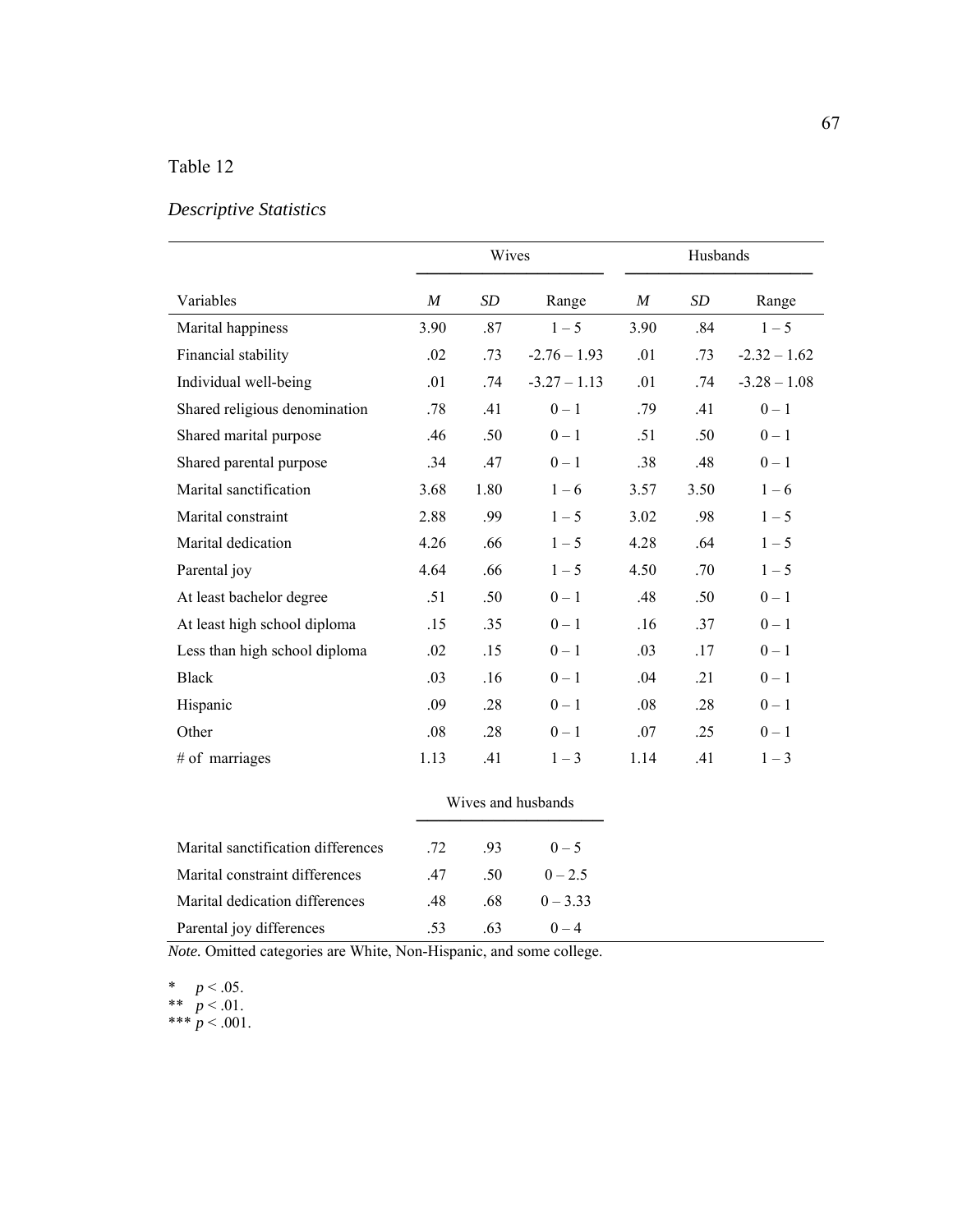husbands reported .51, indicating that a slim majority of both men and women in this sample reported a shared marital purpose with their spouse. Shared parental purpose means scores were .34 for wives and .38 for husbands, suggesting that only 34-38% of married couples reported that they have a shared purpose in their parenting.

Marital sanctification was measured on a 6-point scale with wives reporting a mean of 3.68 and husbands reporting a mean of 3.57. This indicates that wives and husbands had similar report of sanctification and that these scores were relatively high. Marital constraint was measured on a 5-point scale with wives reporting a mean score of 2.88 and husbands reported a mean score of 3.02. This indicates that most individuals reported a higher sense of constraint in their marriage, with men reporting higher constraint than marriage. Marital dedication scores were also measured on a 5-point scale with mean scores that were also very similar. Wives reported a mean score of 4.26 and husbands reported a mean score of 4.28. This implies an extremely high report of how dedicated the married couples in this sample were. The last independent variable, parental joy, was also reported using a 5-point scale with mean scores very similar for both husbands and wives. Mean scores for wives were reported at 4.26 and for husbands at 4.28. These scores were even higher than the extremely high reported dedication scores and higher than the shared religious denomination scores. This suggests that this sample of married couples had extremely high reports of happiness through parenting their children.

 The control variables were also included in Table 12. Fifty-one percent of wives had at least completed a bachelor degree and 48% of husbands completed at least a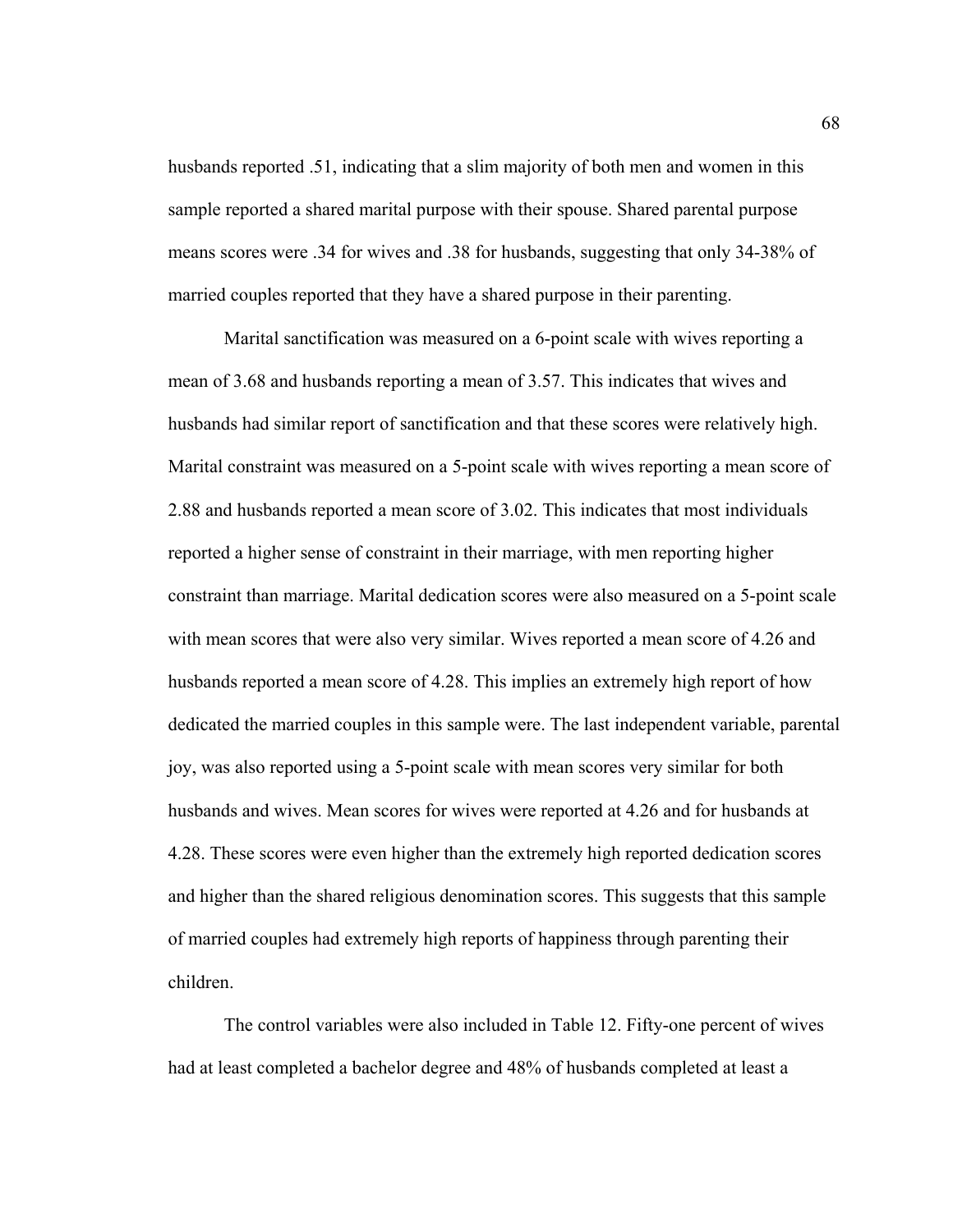bachelor degree. Fifteen percent of wives and 16% of husbands of participants had simply a high school diploma. Two percent of wives had not received a high school diploma and 3% of husbands had not received a diploma. This leaves 32% of wives and 33% of husbands who finished some college.

Three percent of wives reported their ethnic identity as Black, 9% of wives reported their identity as Hispanic, 8% of wives identified as Other, and the remaining 80% of wives were non-Hispanic-White. Four percent of husbands reported their ethnic identity as Black, 8% of husbands reported their identity as Hispanic, 7% of husbands identified as Other, and the remaining 81% of husbands were non-Hispanic-White.

With a range of 1-3 for the number of marriages, wives reported a mean score of 1.13 where husbands reported 1.14. Thus the majority of individuals had only been married once. However, 21% of wives and 25% of husbands had previously cohabited with someone other than their spouse.

Table 12 also shows the descriptive statistics for the difference score variables. Marital sanctification difference scores had a mean score of .72. This means that husbands' and wives' marital sanctification scores were about  $\frac{3}{4}$  of a point on average away from each other. Marital constraint difference scores had a mean of .47 and marital dedication scores had a mean score of .48. This means that husbands' and wives' marital constraint and dedication scores were about  $\frac{1}{2}$  of a point on average away from each other. Parental joy difference scores had a mean score of .53. This means that husbands' and wives' parental joy difference scores were slightly more than a  $\frac{1}{2}$  of a point on average away from each other.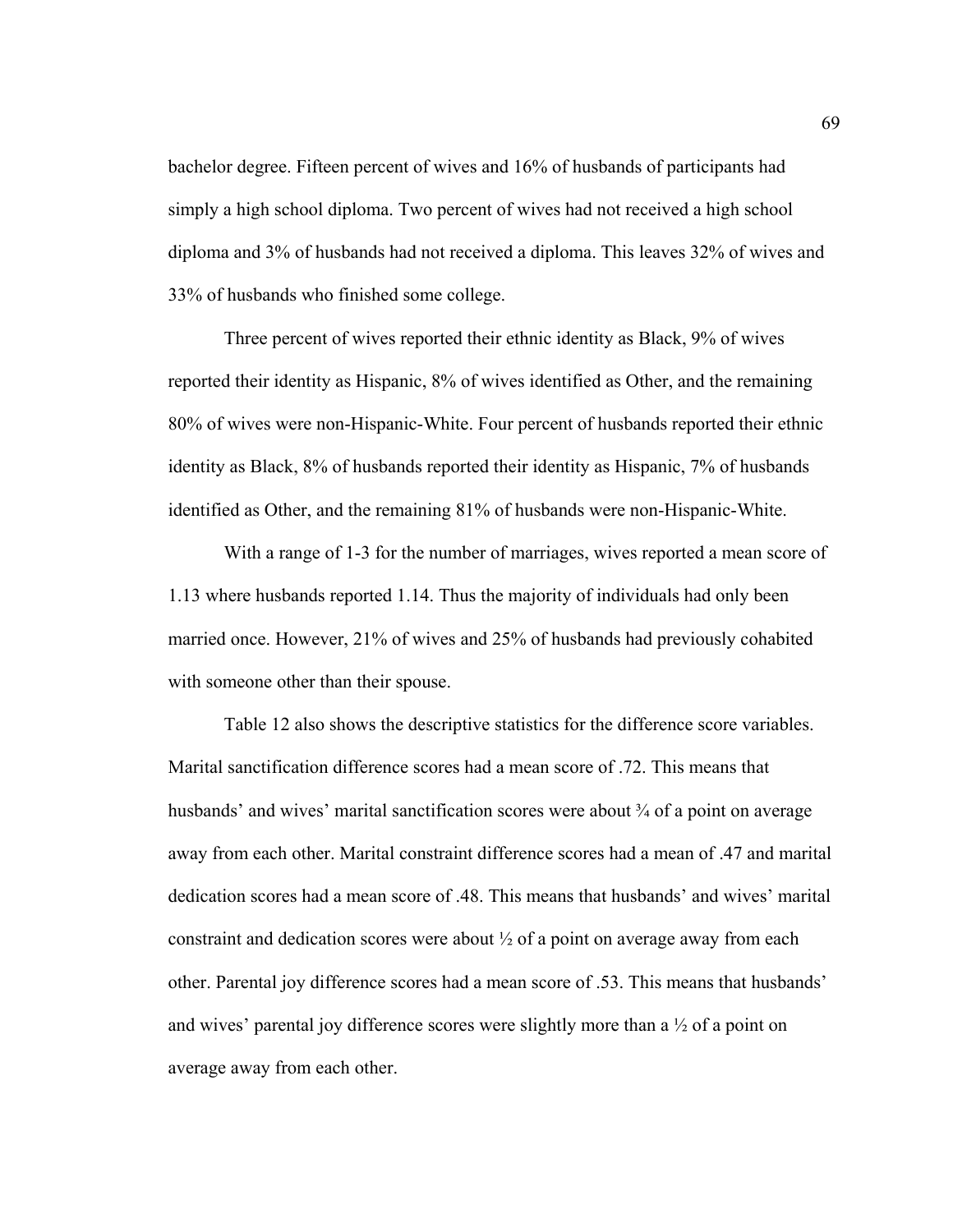## **Path Analysis**

 Goodness of fit is important to understanding if the model that is used is indeed a good measure of the variables being analyzed (Bentler & Bonett, 1980). A chi-square goodness-of-fit test is one that is commonly used for comparing a model against an alternative model based on the correlated variables. The chi-square test was run in Amos with a score of 809.401 and was found to be statistically significant  $(p < .001)$  A good model of fit would have produced an insignificant chi-square test at the 0.05 threshold (Barrett, 2007). However, Bentler and Bonett acknowledged that in large samples most models are rejected.

Additional good-of-fit tests, more appropriate for large samples, were run. These included confirmatory fit index (CFI) and root mean square error of approximation (RMSEA; Rigdon, 1996). To pass as a good fit, scores for CFI should be > .95 and RMSEA  $\leq$  .05 (Rigdon, 1996). For this model, CFI = .97 and RMSEA = .07. The CFI score passed the goodness-of-fit score by two percentage points. However, the RMSEA score was only two percentage points away from passing. MacCallum, Browne, and Sugawara (1996) suggested a range of goodness-of-fit from .01 as excellent, .05 as good, and .08 as mediocre. Therefore, the RMSEA value would be considered to be mediocre.

#### **Shared Values Relationship with Marital Well-Being**

## **Wives' Financial Stability**

Table 13 shows the correlations between the shared values variables and the variables that make up marital well-being. No independent variables were found to be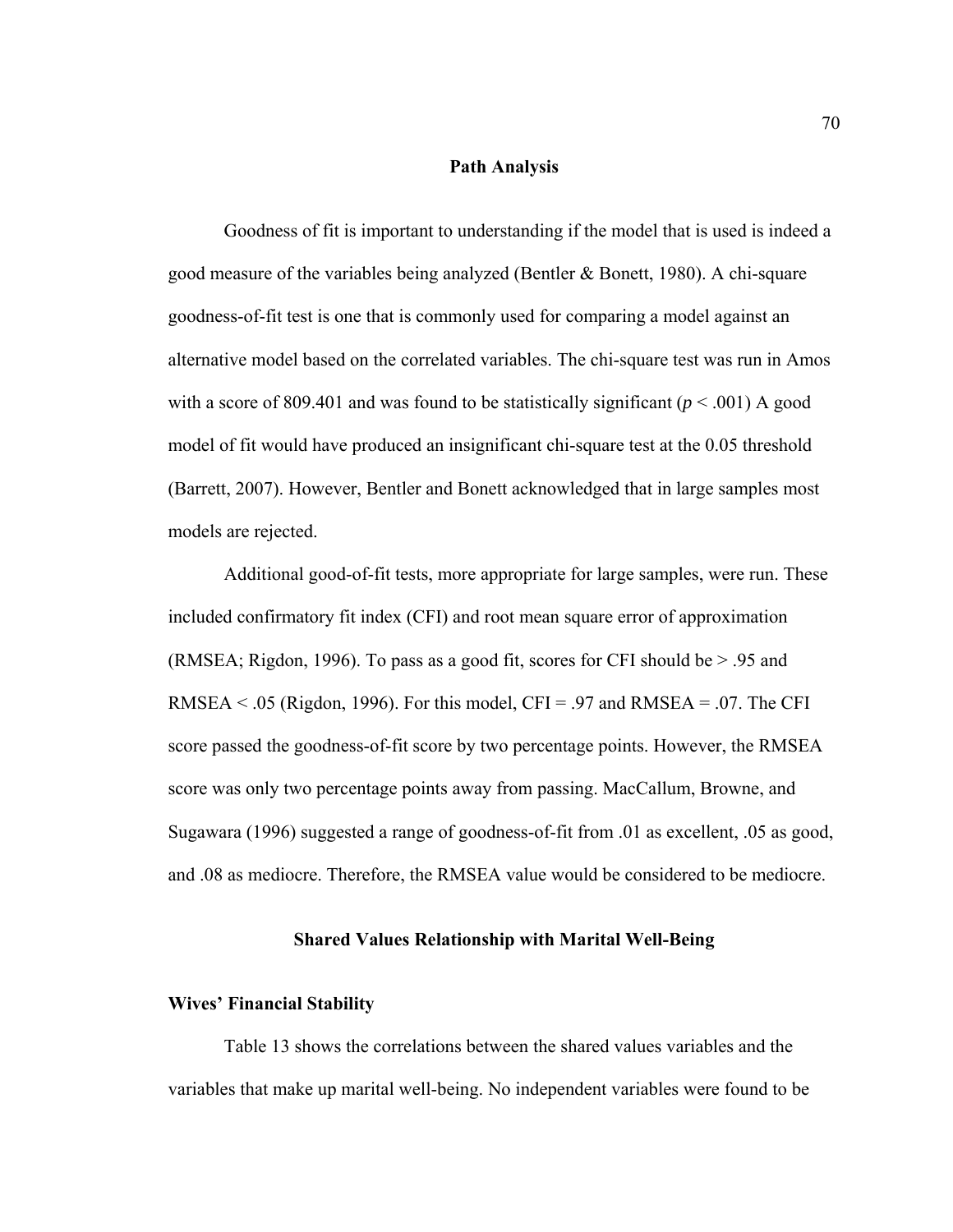## Table 13

## *Shared Values and Marital Well-Being*

|                                    |                     |           | Wives     |                      |           |            | Husbands |                     |           |                   |           |            |
|------------------------------------|---------------------|-----------|-----------|----------------------|-----------|------------|----------|---------------------|-----------|-------------------|-----------|------------|
|                                    | Financial stability |           |           | Marital happiness    |           | Well-being |          | Financial stability |           | Marital happiness |           | Well-being |
| Variables                          | b                   | $\cal SE$ | b         | $S\hspace{-0.08em}E$ | b         | $\cal SE$  | b        | $\cal SE$           | b         | $\cal SE$         | b         | SE         |
| Intercept                          | .03                 | .08       | $4.05***$ | .11                  | .09       | .10        | .03      | .08                 | $3.87***$ | .10               | $-.01$    | .10        |
| Shared religious denomination      | $-.05$              | .06       | $.17*$    | .08                  | $.13*$    | .04        | $-.09$   | .06                 | .09       | .07               | .13       | .07        |
| Marital sanctification differences | $-.02$              | .02       | $-.01$    | .02                  | $-.01$    | .02        | $-.02$   | .02                 | $-.04$    | .02               | $-.06***$ | .02        |
| Shared marital purpose             | .02                 | .04       | .05       | .04                  | .05       | .04        | $-.01$   | .04                 | .06       | .04               | .04       | .04        |
| Marital constraint differences     | .01                 | .04       | $-.02$    | .04                  | .00       | .102       | $-.06$   | .04                 | .05       | .04               | $-.01$    | .04        |
| Marital dedication differences     | $-.02$              | .04       | $-.45***$ | .04                  | $-.22***$ | .04        | .01      | .04                 | $-.34***$ | .04               | $-18***$  | .04        |
| Shared parental purpose            | .08                 | .05       | $-.04$    | .05                  | $-.03$    | .05        | .07      | .05                 | .05       | .05               | .02       | .05        |
| Parental joy differences           | .01                 | .02       | $-.10***$ | .03                  | $-12***$  | .02        | $-.01$   | .02                 | $-14***$  | .03               | $-16***$  | .02        |
| At least bachelor degree           | $.10***$            | .02       | .06       | .04                  | .04       | .04        | $.09***$ | .02                 | .00       | .04               | .07       | .04        |
| At least high school diploma       | $-.05$              | .03       | $-.03$    | .05                  | .02       | .05        | $-.03$   | .02                 | .03       | .05               | .01       | .05        |
| Less than high school diploma      | $-.02$              | .05       | .02       | .11                  | .00       | .10        | $-.09**$ | .05                 | $.21*$    | .09               | $-.06$    | .09        |
| Black                              | $-.17**$            | .06       | $-.02$    | .10                  | .04       | .09        | $-.09$   | .05                 | $-.03$    | .08               | .06       | .08        |
| Hispanic                           | $-.09**$            | .03       | $-.04$    | .06                  | .08       | .06        | $-.06$   | .03                 | .05       | .06               | $.14*$    | .06        |
| Other                              | $-.01$              | .03       | $-.81$    | .06                  | $-.01$    | .06        | $-.01$   | .03                 | $.12*$    | .06               | .09       | .06        |
| Number of marriages                | $-27$               | .02       | $-.02$    | .04                  | .03       | .42        | .02      | .02                 | $.11*$    | .04               | .04       | .03        |
| Cohabitation                       | $-.04*$             | .02       | $-.08$    | .04                  | $-.16***$ | .04        | $-.03$   | .02                 | $-15***$  | .04               | $-.08*$   | .04        |
| $R^2$                              | .02                 |           | .08       |                      | .03       |            | .02      |                     | .07       |                   | .05       |            |

*Note.* An omitted category is White, Non-Hispanic.

\*  $p < .05$ .

\*\*  $p < .01$ .

\*\*\*  $p < .001$ .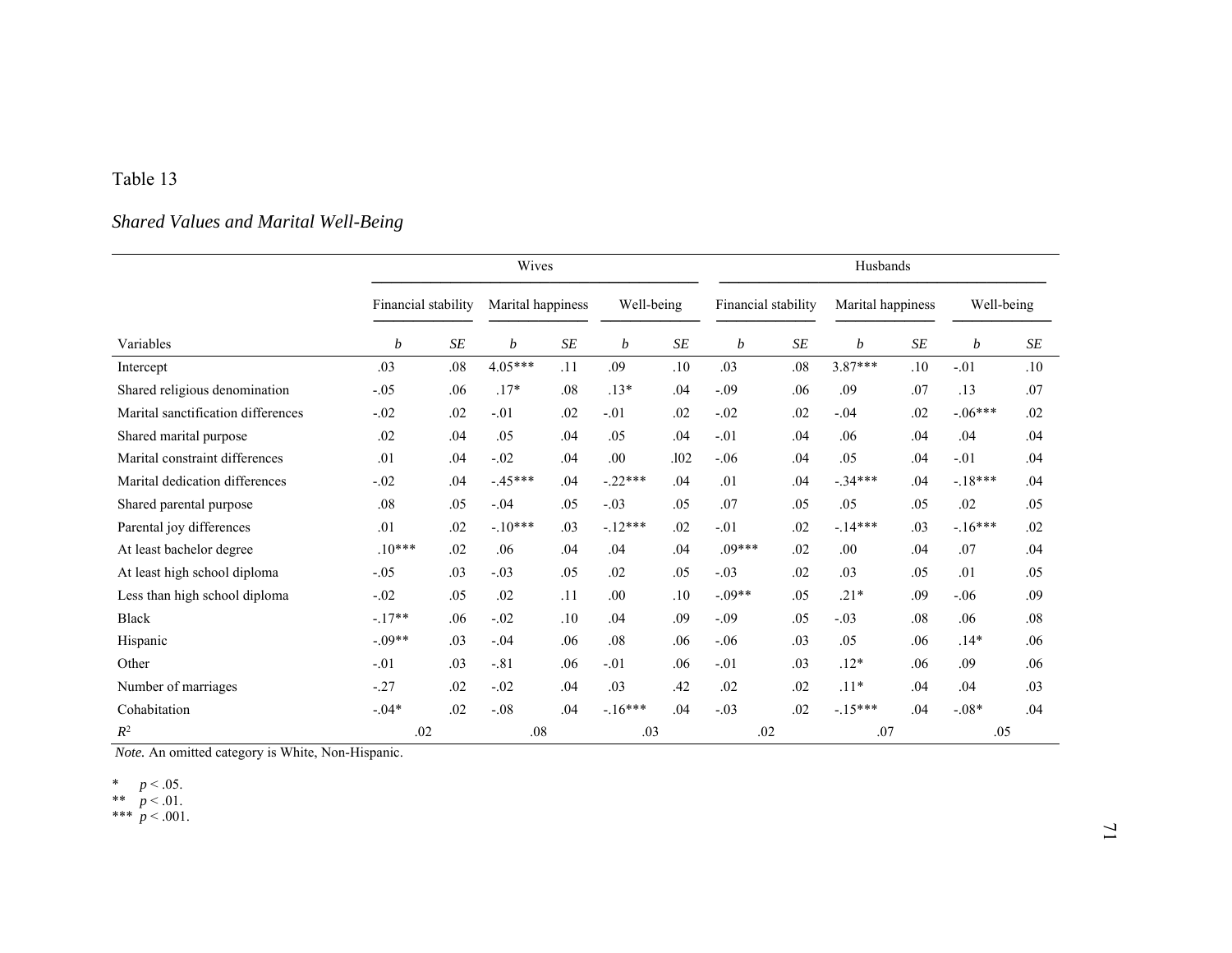statistically correlated with wife's financial stability. This finding fails to support Hypothesis 1. However, several control variables were correlated with wife's financial stability. Wives' with bachelor's degrees reported greater financial stability ( $b = .10$ ,  $p <$ .001), when compared with wives who attended some college. Wives who identified themselves as Black ( $b = -.17$ ,  $p < .01$ ), or Hispanic ( $b = -.09$ ,  $p < .01$ ), reported lower financial stability when compared to wives who identified as White. Wives who cohabited before marriage ( $b = -0.04$ ,  $p < 0.05$ ) also reported lower financial stability. The independent variables explained 2% of the variance in wives' financial stability.

## **Wives' Marital Happiness**

Several independent variables were found to have statistically significant correlations with wife's marital happiness. Shared religious denomination ( $b = .17$ ,  $p <$ .05) was positively correlated with wife's marital happiness. Marital dedication differences ( $b = -0.45$ ,  $p < 0.001$ ) and parental joy differences ( $b = -0.10$ ,  $p < 0.001$ ) were both negatively related to wife's marital happiness. None of the control variables were found to be associated with wives' marital happiness scores. These findings partially support Hypothesis 3. The independent variables explained 3% of the variance in wives' marital happiness.

## **Wives' Well-Being**

Several independent variables were found to be statistically correlated to wife's well-being. Shared religious denomination ( $b = .13$ ,  $p < .05$ ) had a positive correlation with wife's well-being. Marital dedication differences ( $b = -22$ ,  $p < .001$ ) and parental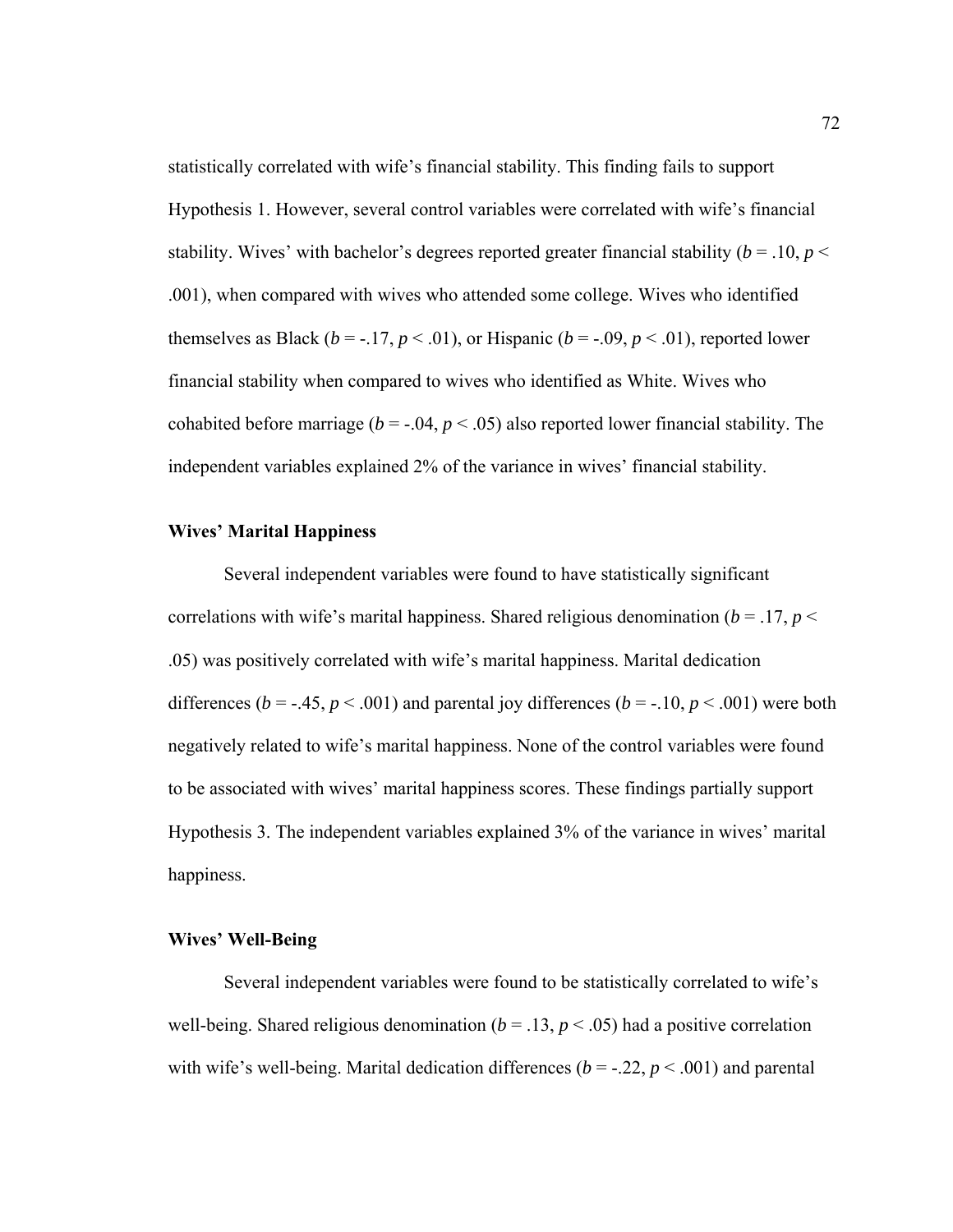joy differences ( $b = -.12$ ,  $p < .001$ ) had negative correlations with wife's well-being. These findings partially support Hypothesis 5. Wives who cohabited before marriage  $(b =$ -.16, *p* < .001) were found to have a negative correlation with wives' well-being scores. The independent variables explained 3% of the variance in wives' well-being.

## **Husband's Financial Stability**

No statistically significant relationships existed between independent variables and husband's financial stability, which failed to support Hypothesis 2. However, several control variables had statistically significant correlations. Compared with husbands who attended some college, husbands who obtained at least a bachelor's degree ( $b = .09$ ,  $p <$ .001) reported greater financial stability. Those with less than a high school diploma ( $b =$ -.09, *p* = .01) reported less financial stability. The independent variables explained 2% of the variance in husbands' financial stability.

#### **Husband's Marital Happiness**

Two of the independent variables were correlated with husbands' marital happiness. Marital dedication differences ( $b = -.34$ ,  $p < .001$ ) and parental joy differences  $(b = -.14, p < .001)$  were both negatively correlated with husband's marital happiness. These findings partially support Hypothesis 4. Several of the control variables were also correlated with husbands' marital happiness. Those with less than a high school diploma  $(b = .21, p = .05)$  reported higher marital happiness than those with some college. Those who were in the group identified as Other  $(b = .12, p = .05)$  were positively related to marital happiness. The number of marriages were positively related to husbands' marital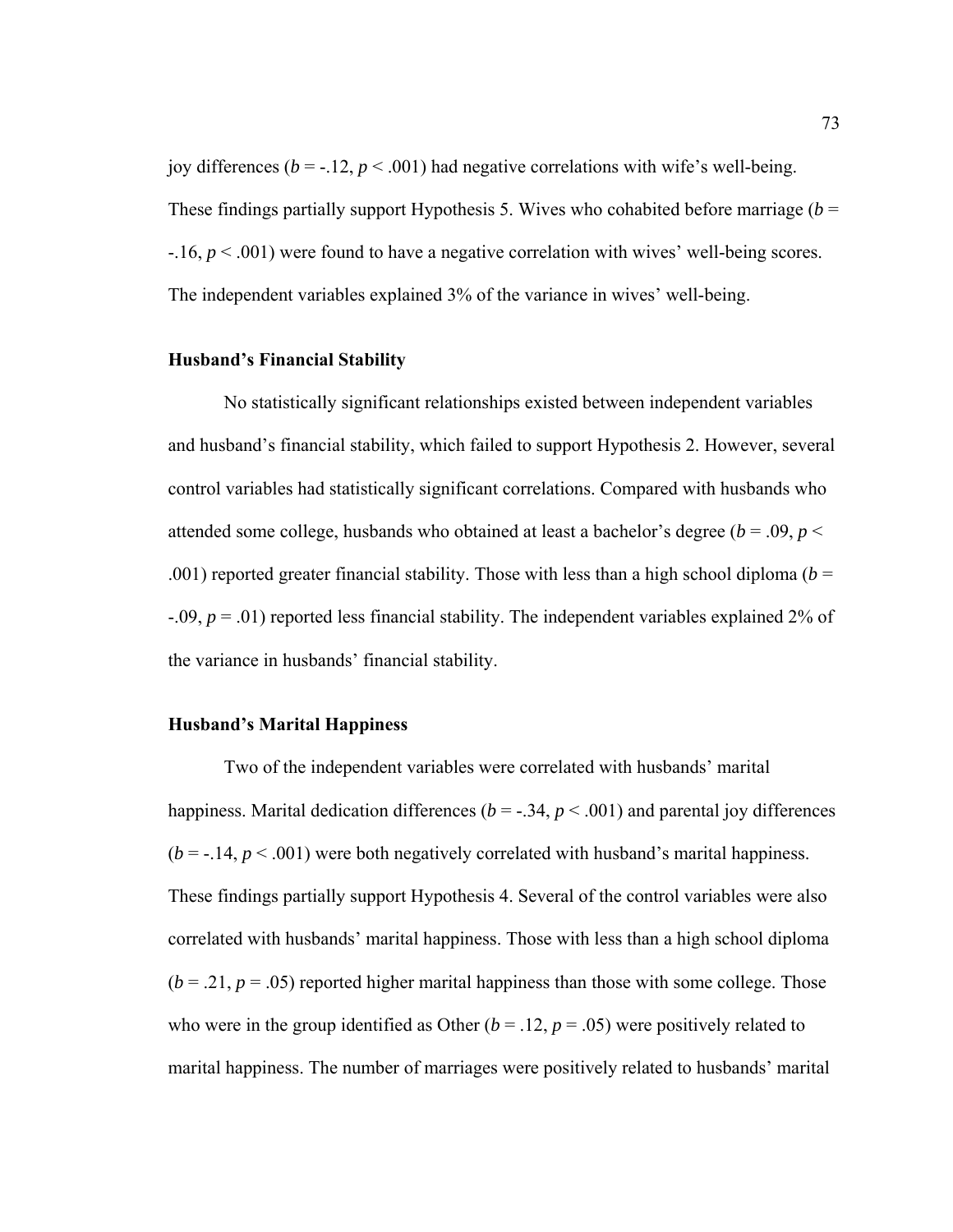happiness ( $b = .11$ ,  $p < .05$ ). Those husbands who cohabited before marriage ( $b = .15$ ,  $p$ < .001) reported lower marital happiness scores. The independent variables explained 7% of the variance in husbands' marital happiness.

## **Husband's Well-being**

There were several independent variables that correlated with husbands' wellbeing. Marital sanctification differences ( $b = -.06$ ,  $p < .001$ ), marital dedication differences ( $b = -18$ ,  $p < .001$ ), and parental joy differences ( $b = -16$ ,  $p < .001$ ) were negatively correlated with husband's well-being. This partially supports Hypothesis 6. Husbands who identified themselves as Hispanic ( $b = .14$ ,  $p < .05$ ) had a positive relationship with husbands well-being, whereas husbands who cohabited before marriage  $(b = -0.08, p < 0.05)$  reported low well-being scores. The independent variables explained 5% of the variance in husbands' well-being.

## **Marital Well-Being Correlations**

Table 14 shows the relationships between the marital well-being variables. They include husbands' and wives' financial stability, marital happiness, and well-being. All of the dependent variables were found to have correlations with each other.

## **Financial Stability**

Husbands' and wives' financial stability were correlated with each other  $(r = .43, )$ *p* < .001). This supports Hypothesis 7.

Both husbands' and wives' financial stability scores were positively related to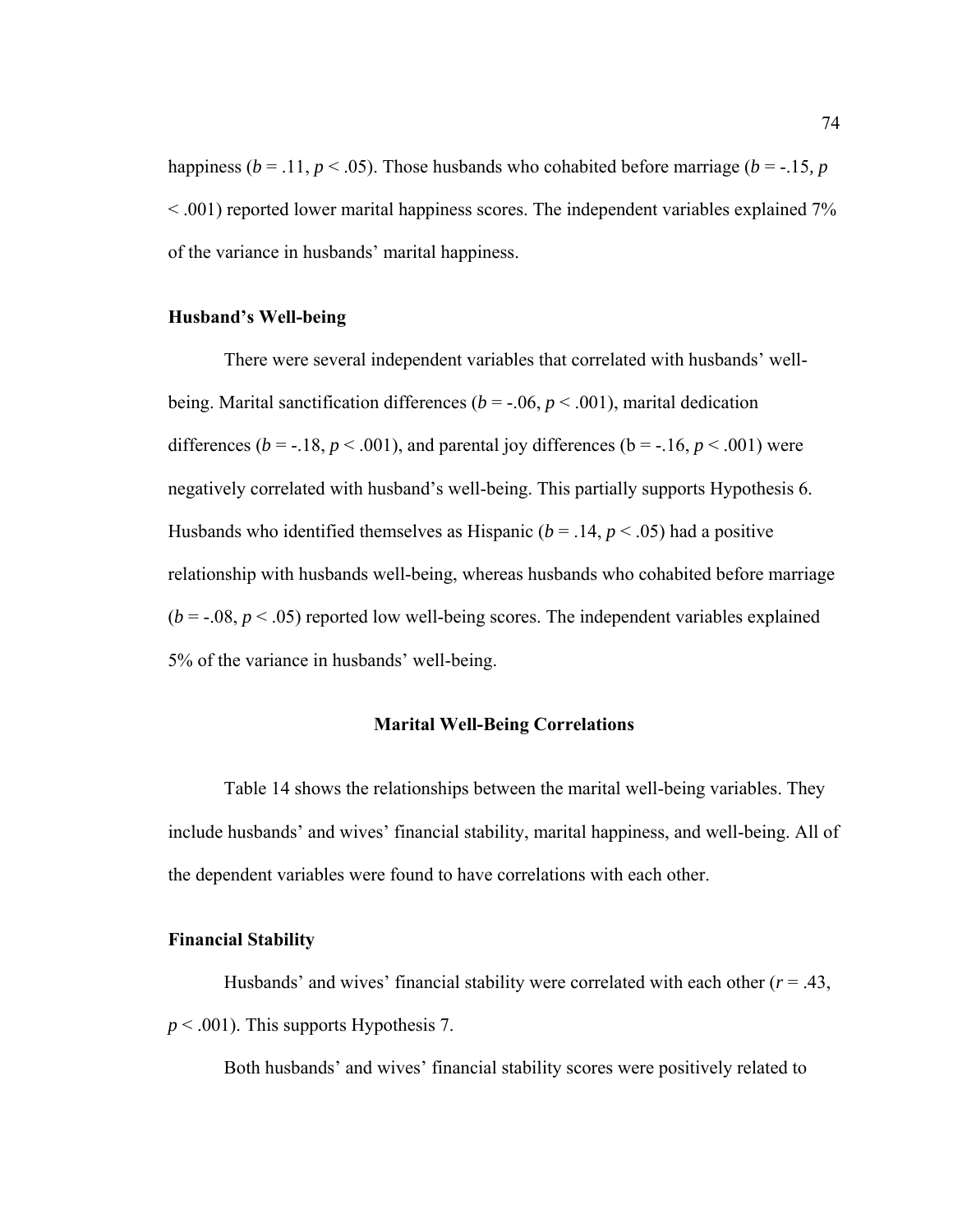## Table 14

# *Financial Stability, Marital Happiness, and Individual Well-Being*

|                             |          |          | Financial stability |       |          | Marital happiness | Well-being   |       |          |          |   |       |  |
|-----------------------------|----------|----------|---------------------|-------|----------|-------------------|--------------|-------|----------|----------|---|-------|--|
| Variables                   |          | Husbands |                     | Wives |          | Husbands          |              | Wives |          | Husbands |   | Wives |  |
|                             | r        | SE       | r                   | SE    | r        | SE                | $\mathbf{r}$ | SE    | r        | SE       | r | SE    |  |
| Wives' financial stability  | $.43***$ | .02      |                     |       |          |                   |              |       |          |          |   |       |  |
| Husbands' marital happiness | $.06***$ | .01      | $.07***$            | .01   |          |                   |              |       |          |          |   |       |  |
| Wives' marital happiness    | $.04**$  | .01      | $.05***$            | .01   | $.41***$ | .02               |              |       |          |          |   |       |  |
| Husbands' well-being        | $.08***$ | .01      | $.08***$            | .01   | $.30***$ | .20               | $.23***$     | .02   |          |          |   |       |  |
| Wives' well-being           | $.06***$ | .01      | $.06***$            | .01   | $.23***$ | .02               | $.30***$     | .02   | $.21***$ | .01      |   |       |  |

\*\*  $p < .01$ . \*\*\*  $p < .001$ .

75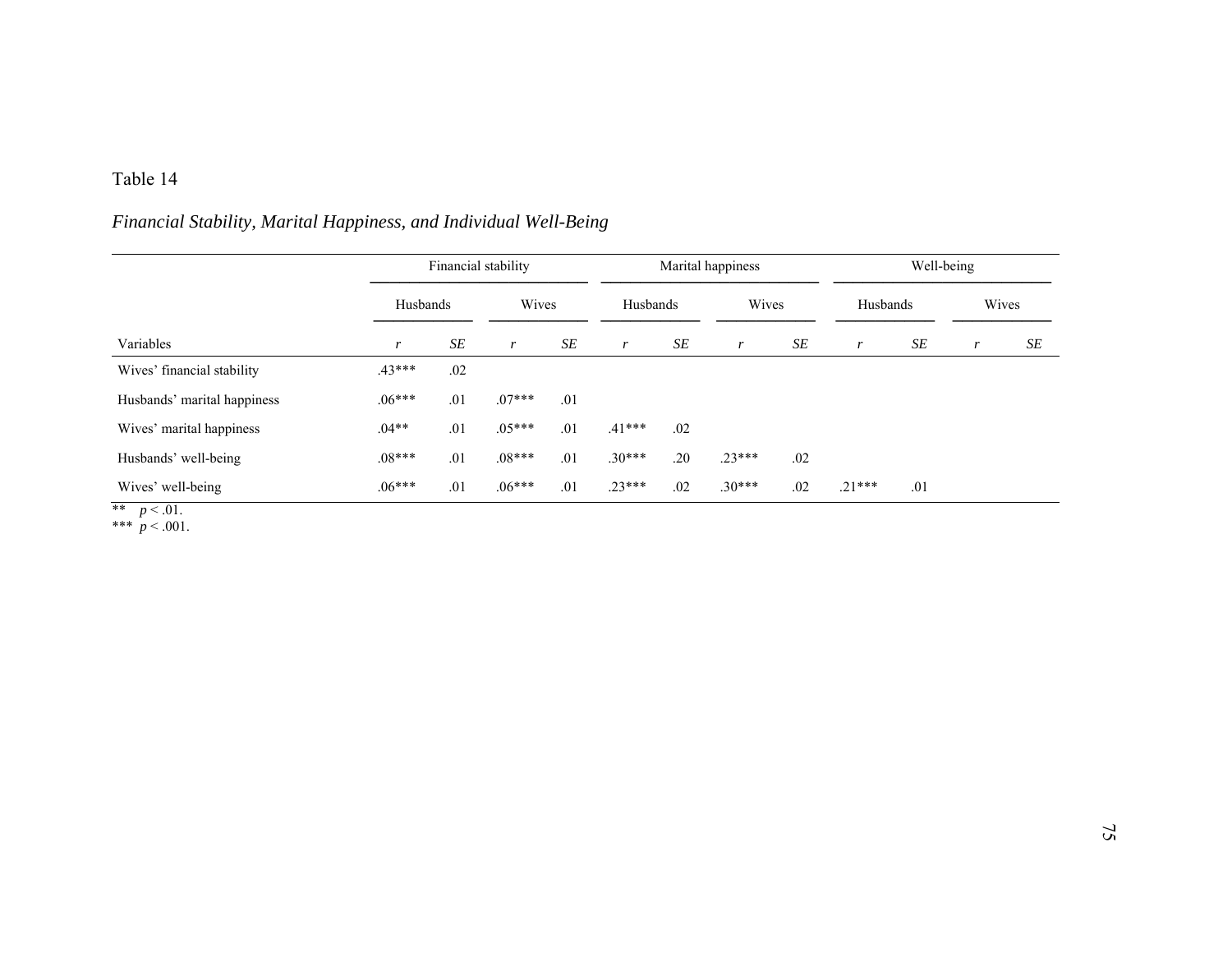husbands' and wives' marital happiness. Husbands' financial stability was found to be related to husbands' marital happiness ( $r = .06$ ,  $p < .001$ ) and wives' marital happiness ( $r$  $= .04, p < .01$ ). Wives' financial stability was found to be related to husbands' marital happiness ( $r = .07$ ,  $p < .001$ ) and wives' marital happiness ( $r = .05$ ,  $p < .001$ ). This fully supports Hypotheses 10.

Both husbands' and wives' financial stability scores were positively related to husbands' and wives' well-being. Husbands' financial stability was found to be related to husbands' well-being  $(r = .08, p < .001)$  and wives' well-being  $(r = .06, p < .001)$ . Wives' financial stability was found to be related to husbands' marital happiness ( $r = .08$ ,  $p <$ .001) and wives' marital happiness  $(r = .06, p < .001)$ . This fully supports Hypotheses 11.

## **Marital Happiness**

Husbands' and wives' marital happiness was found to have a statistically significant relationship to each other  $(r = .41, p < .001)$ . This supports Hypothesis 8.

Both husbands' and wives' marital happiness scores were positively related to husbands' and wives' well-being. Husbands' marital happiness was positively related to husband's well-being  $(r = .30, p < .001)$  and to wives' well-being  $(r = .23, p < .001)$ . Wives' marital happiness was positively correlated to husbands' well-being  $(r = .23, p <$ .001) and to wives' well-being  $(r = .30, p < .001)$ . This fully supports Hypothesis 12.

#### **Individual Well-Being**

Husbands' and wives' report of individual well-being was found to be positive correlated with each other ( $r = .21$ ,  $p < .001$ ). This supports Hypothesis 9.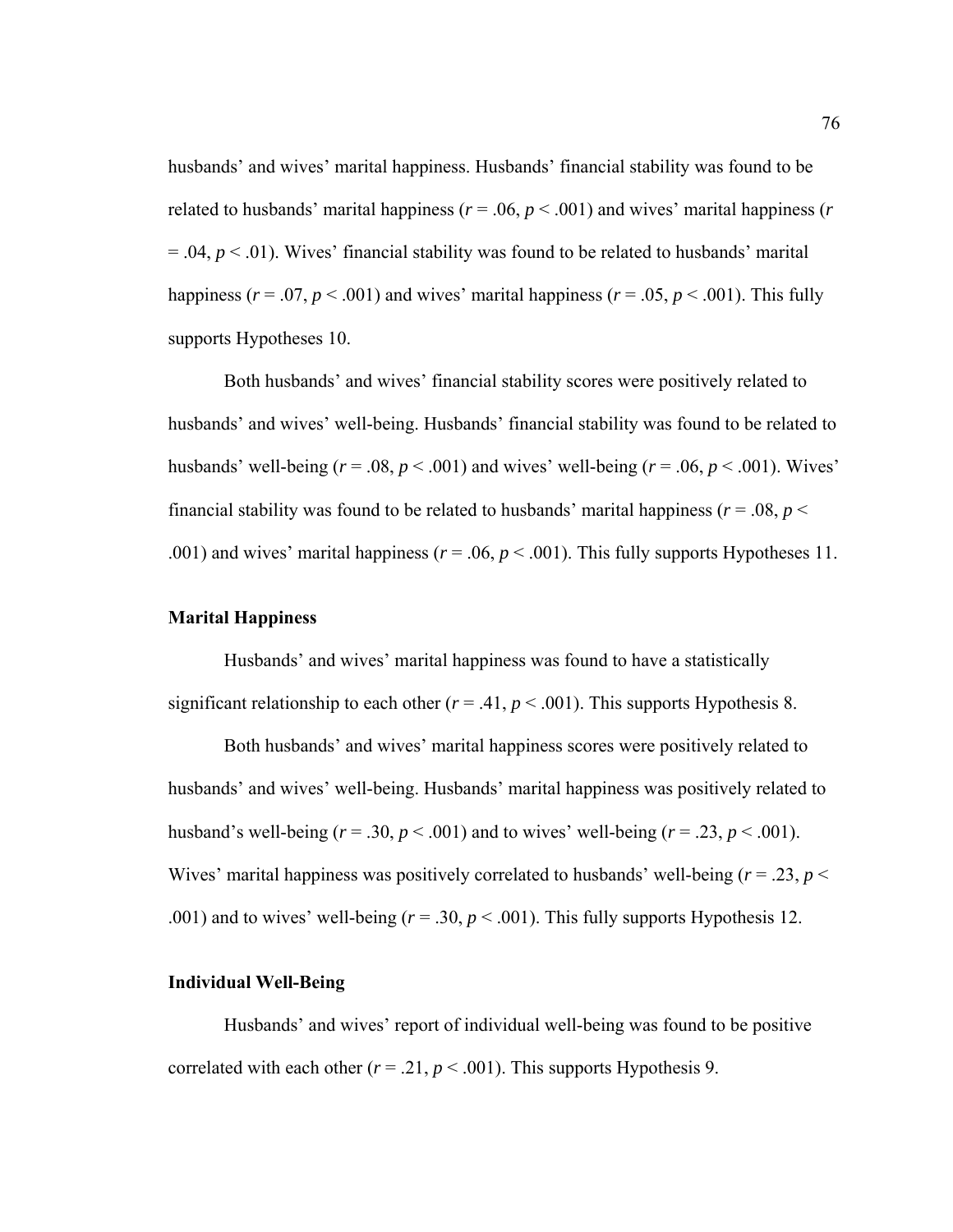## **Shared Values and Marital Well-Being Relationships**

Figure 2 shows the significant relationships between the shared values variables and the variables that make up marital well-being. It also shows shared values and marital well-being interaction results.



*Figure 2.* Shared values and marital well-being interaction results.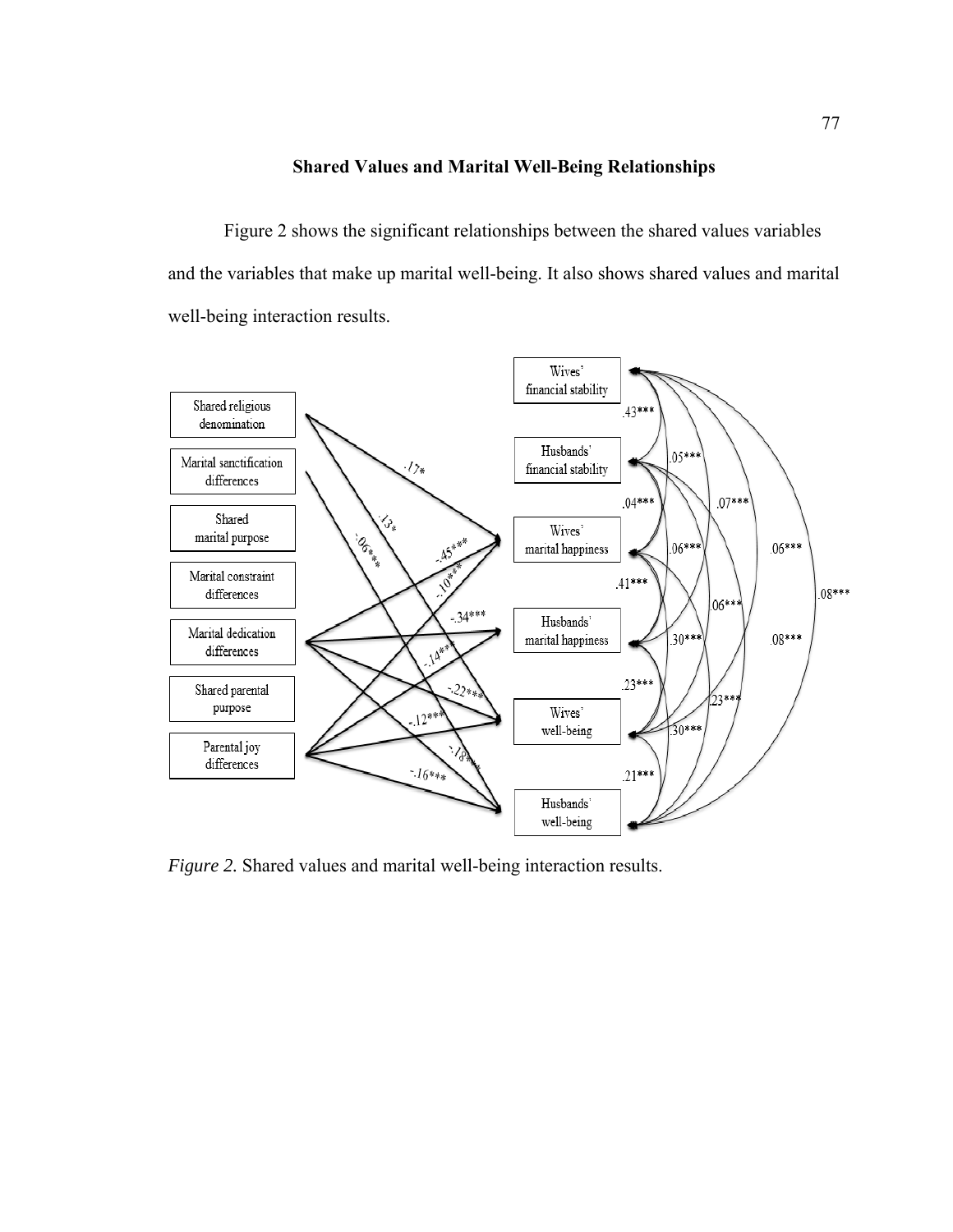## **CHAPTER V**

## **SUMMARY AND DISCUSSION**

 The main purpose of this study was to examine the association between married couples' shared values, and their financial stability, marital happiness, and individual well-being. A secondary purpose was to examine the relationship between financial stability, marital happiness, and individual well-being. This study is one of the first to analyze these relationships using a strengths-based approach and dyadic data. In this chapter, the results of the hypotheses are discussed in chronological order, with attention given to how the results fit with ecological theory, and add to the literature. This section concludes with limitations of the current study and recommendations for future research.

#### **Primary Purpose**

Hypotheses 1 and 2 (that shared values would relate to financial stability) were not supported, but Hypotheses 3-6 (shared values would relate to marital happiness and individual well-being) were at least partially supported. The shared values variables that were found to relate to marital happiness and individual well-being included shared religious denomination, marital sanctification differences, marital dedication differences, and parental joy differences. I will separate theses values into the categories of shared religious values, shared marital values, and shared parental values and discuss them in that order.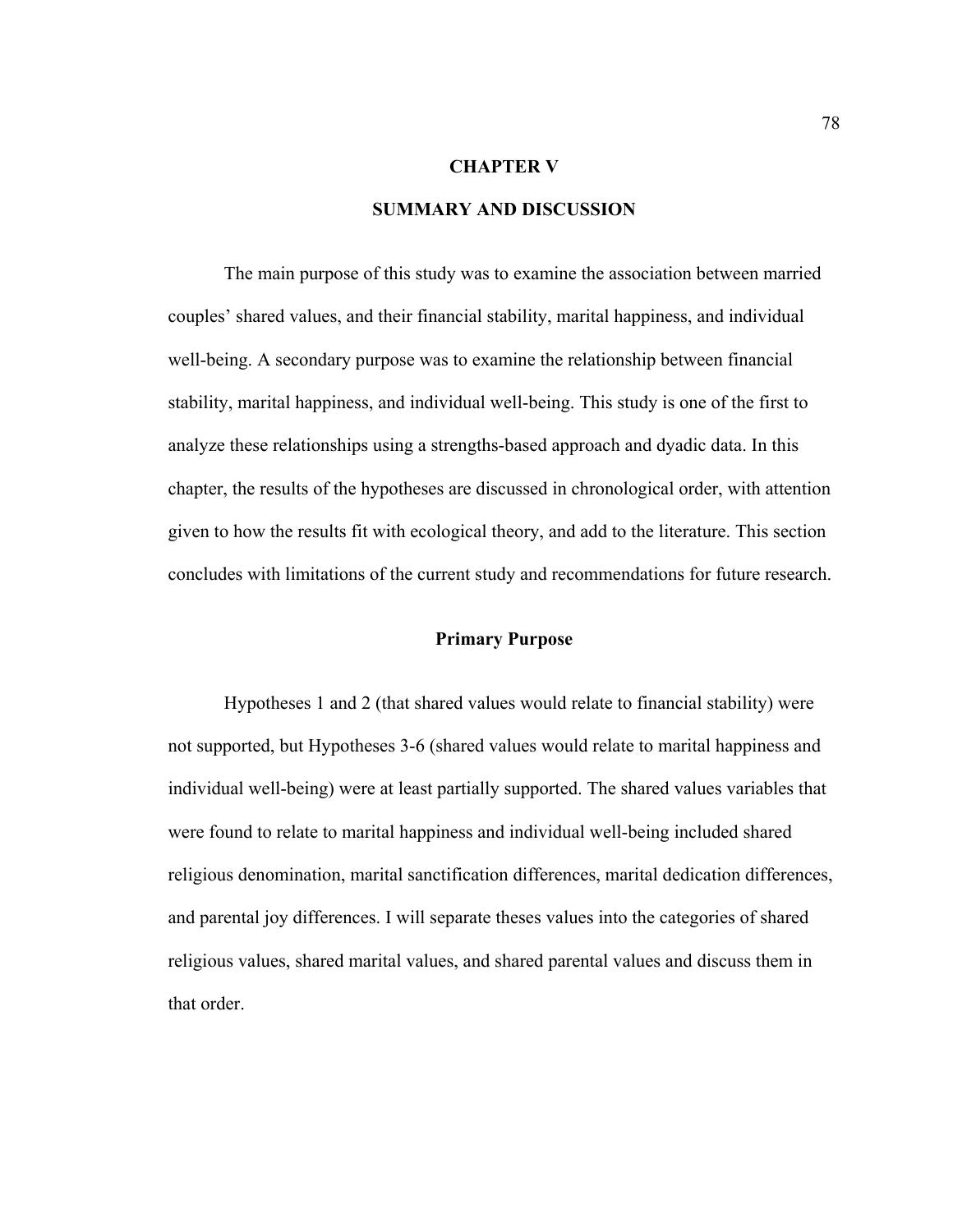## **Shared Religious Values**

Shared religious denomination and marital sanctification differences had at least one or two relationships with dependent variables. Shared religious denomination had a low positive relationship with wives' marital happiness and individual well-being. Marital sanctification differences had a relatively small association with husbands' individual well-being. However, neither of these independent variables had other significant relationships with other dependent variables.

These findings suggest that there may be a gender difference in the relationship between shared religious values and the dependent variables. Wives' seemed to prefer the sharing of the same religion (extrinsic religious activities), whereas husbands' seemed to prefer sharing the knowledge that God was part of their relationship (intrinsic religious activities). Wives tend to be more religious than men (Clark  $&$  Lelkes, 2005), which may explain wives' higher marital happiness and well-being scores. When husbands are involved in religious activity with their spouse, this may trigger feelings of support for wives and improve marital happiness scores (Mahoney et al., 2003; Wilcox et al., 2011).

Husbands seemed to prefer the intrinsic measure of religious homogamy than the extrinsic measure. Husbands' marital happiness and individual well-being scores were not related to denomination homogamy. However, when shared sanctification difference scores were higher, husbands reported lower individual well-being scores. These findings support previous research that men value the intrinsic religious activities more than the extrinsic (McClain-Jacobson et al., 2004).

To summarize the findings for shared religious values, both wives' and husbands'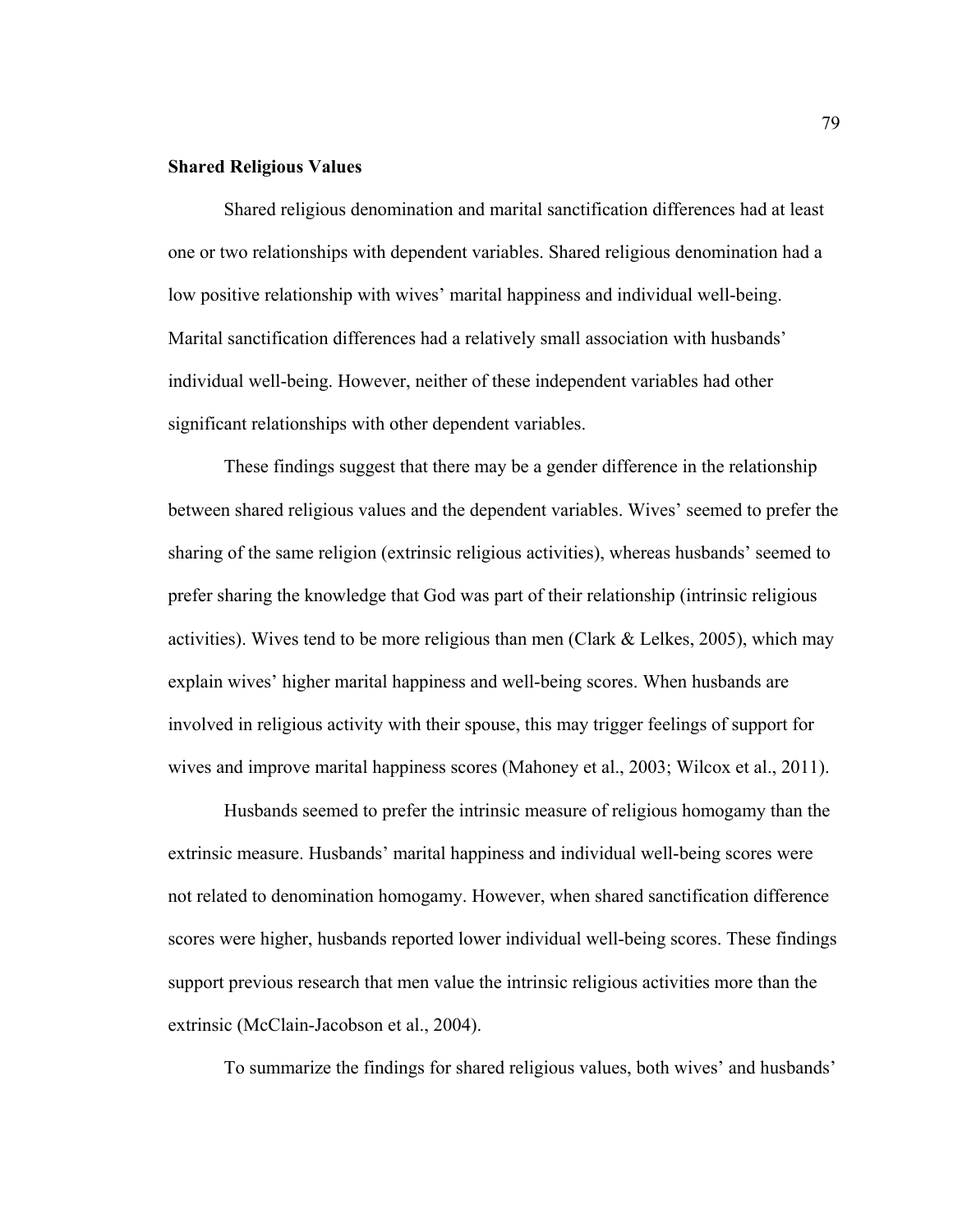benefitted somewhat from having shared religious values, although there was a gender difference. Wives' preference of having shared religious denomination and husbands' desire to have God at the center of their marital relationship, reinforce the ecological concept of a shared marital microculture (Gottman & Silver, 1999). Sharing religious values allows couples to build shared religious goals and work together toward a common purpose (Gottman & Silver, 1999; Smith & Hamon, 2012; White & Klein, 2008).

## **Shared Marital Values**

Marital dedication differences had relatively strong associations with both marital happiness and individual well-being for wives and husbands. In fact, these findings had the highest reported coefficients. These findings were consistent with previous research that showed that individual marital dedication was highly positively related to marital scores (Clements & Swenson, 2000; Mitchell, Edwards, Hunt, & Poelstra, 2015; Stanley & Markman, 1992). Although there are no previous studies about shared dedication, Veldorale et al. (2010) suggested that shared marital values had a positive relationship with individual well-being.

Dedication commitment has been defined by Lauer and Lauer (1986) as "a promise of dedication to a relationship in which there is an emotional attachment to another person who has made the same promise" (p. 50). Married couples who have higher dedication commitment report fewer marital problems, have higher marital satisfaction scores, and express love for each other more often than those with lower dedication scores (Clements & Swenson, 2000). Researchers suggested that dedication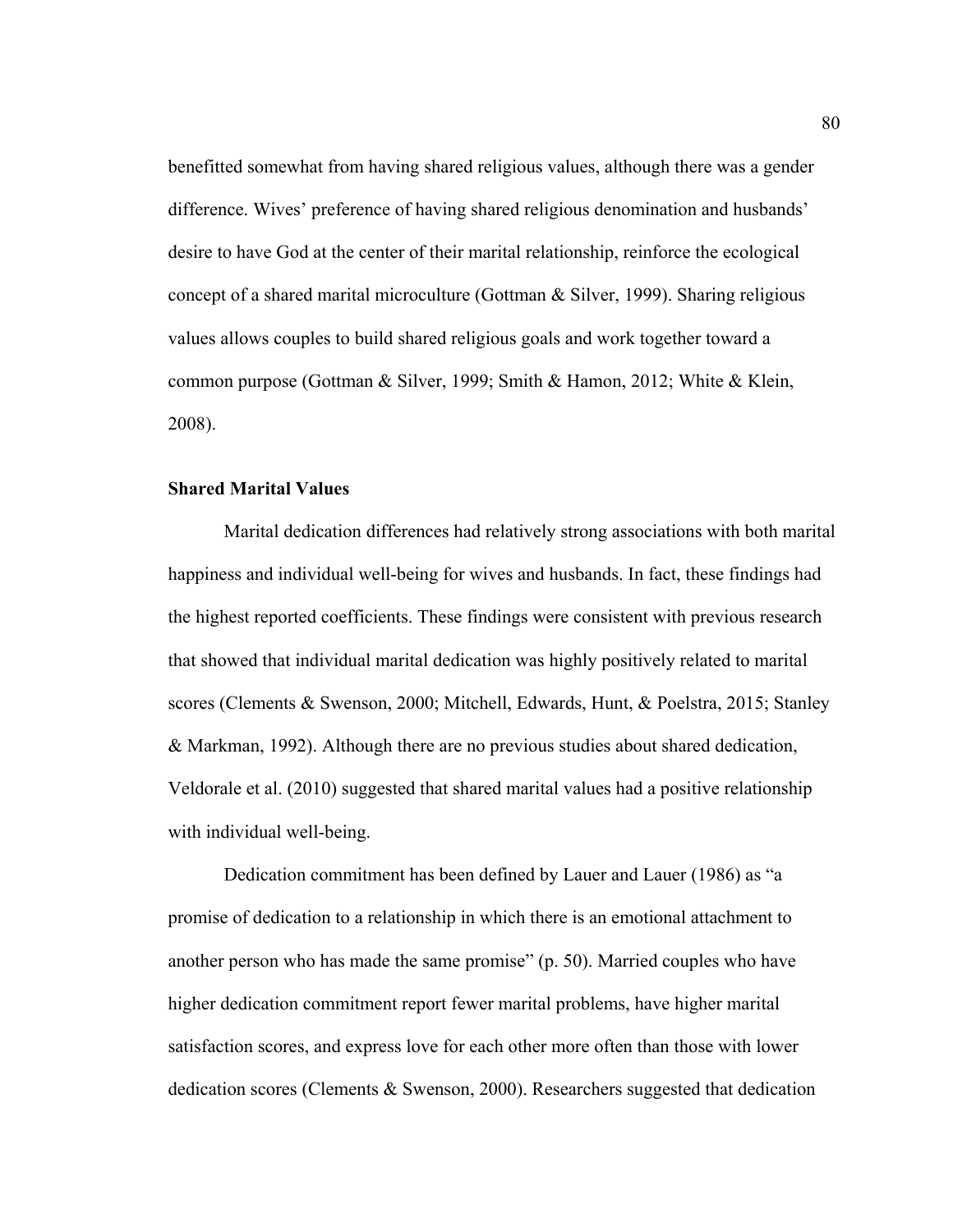commitment gives the married couple a sense of security in which married partners can depend on in times of stress (Lauer & Lauer, 2012). Therefore, a shared value of dedication commitment to marriage appears to be beneficial for the marriage.

These results associate shared dedication commitment with marital happiness and individual well-being. Ecological theory suggests that high dedication is related to a high sense of couple identity or marital microculture. Marital microculture is created when spouses agree upon goals and work together for a common purpose (Gottman & Silver, 1999; Smith & Hamon, 2012; White & Klein, 2008). Teamwork and shared purpose implies that couples are committed to the outcome or goal that they are both striving for. In previous studies, couples who reported higher levels of dedication reported higher levels of marital microculture (Gottman & Silver, 1999; Rhoades et al., 2006). In this study, sharing dedication commitment creates a stronger sense of marital microculture and higher commitment level to the goals of the individual and the relationship.

## **Shared Parental Values**

Parental joy differences, like shared dedication commitment, also had multiple correlations with several dependent variables. Parental joy differences had a small negative association with wives' and husbands' marital happiness. These differences also had a small and negative association with individual well-being.

 Researchers have found that parents who reported higher parental purpose scores were more likely to report higher marital happiness and individual happiness scores than those who did not (Wilcox et al., 2011). Ecological theorists have suggested that goal achievement is a key aspect of this theory. Thus, if a married couple shared the same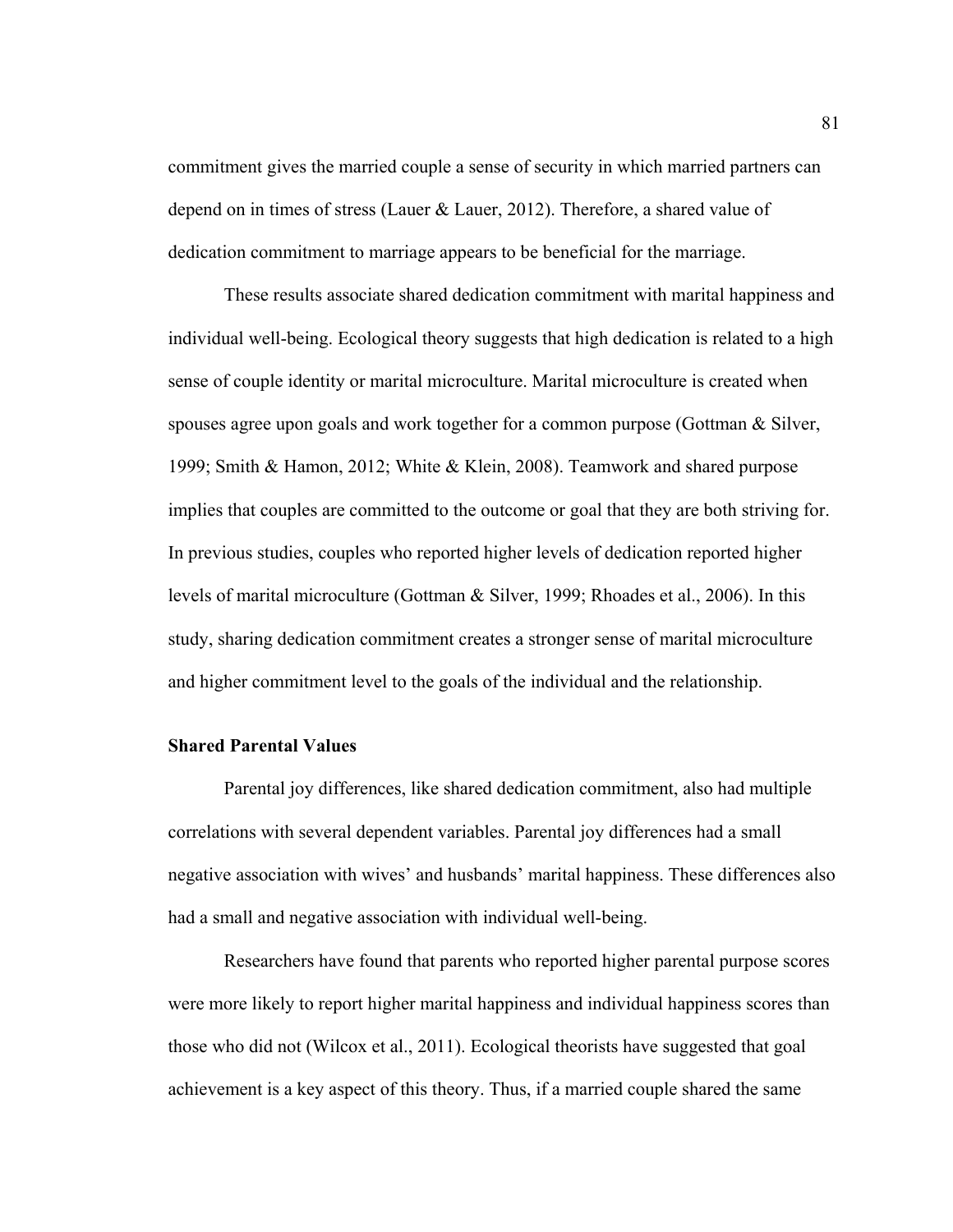parenting goals, it is likely that they would help increase well-being through goal achievement (Bubolz & Sontag, 1993; Smith & Hamon, 2012). While married individuals are working together to achieve their parenting goals, their sense of marital microculture might benefit from the joint effort and consequently improve marital happiness scores (Gottman & Silver, 1999).

Although parental joy differences did not account for the same level of differences as shared dedication differences, it did have the same pattern of significant findings as shared dedication differences. Thus, shared dedication differences and parental joy differences were the most exceptional shared values variables in this study.

It is possible that couples in this study who reported high shared dedication commitment are also the same kind of people who are dedicated to their parenting roles and responsibilities. Couples who dedicate themselves to their marriage may see their parenting role as a subsystem of that marriage and be just as dedicated to this aspect of their marriage as the couple relationship itself.

## **Control Variables**

**Education.** Although no shared variables were found to be associated with financial stability, several control variables were found to have associations. Education levels were found to have associations with wives' and husbands' financial stability. Wives and husbands who reported completing a bachelor degree reported higher financial stability scores than individuals who only completed some college. Further, husbands with less than a high school diploma reported lower financial stability scores than those who completed some college. Thus, the level of education was associated with both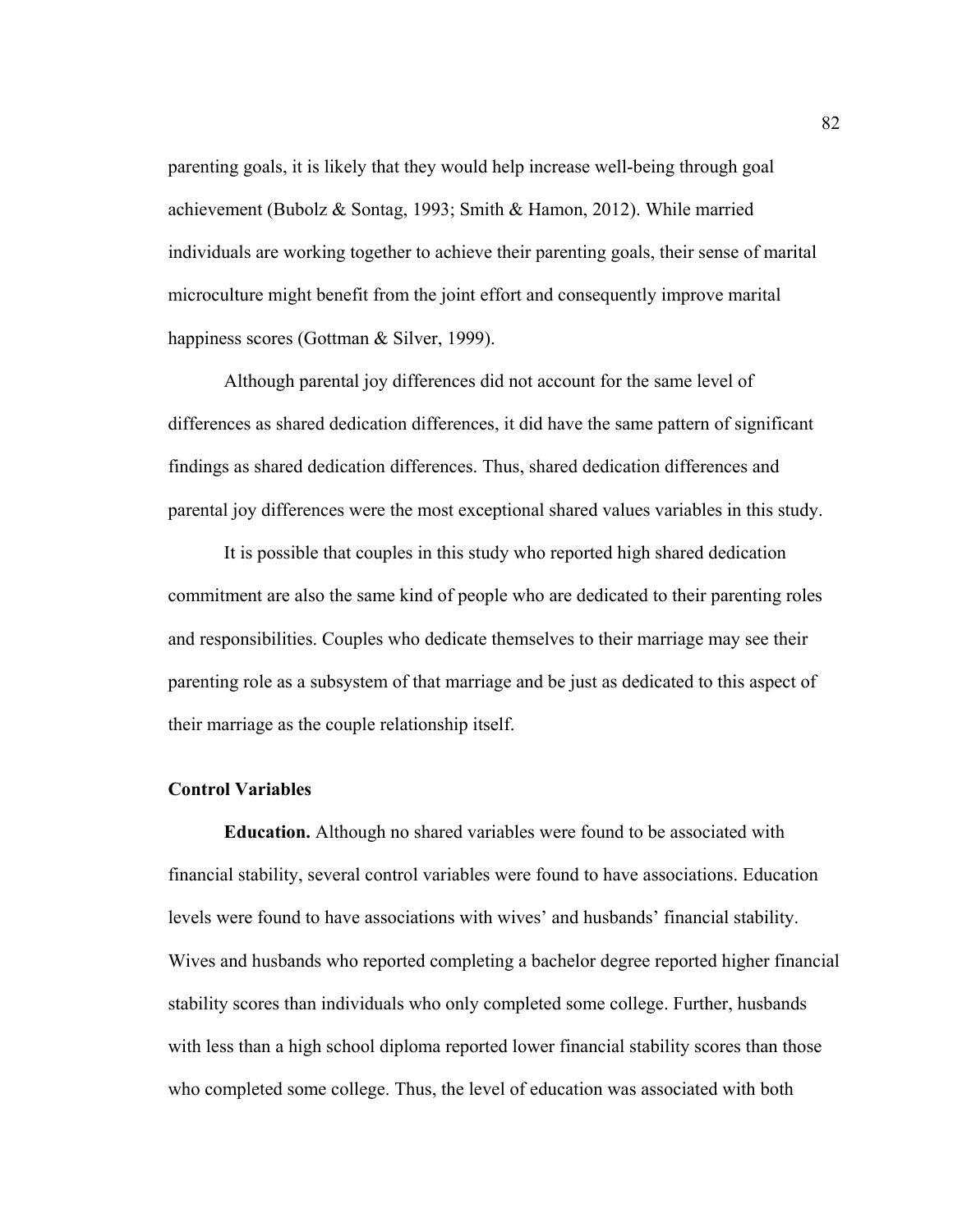husbands' and wives' financial stability.

These findings support previously noted studies of education's relationship with financial stability (income, assets, debts). Sirin (2005) found a positive relationship between academic achievement and higher income levels, while Dushi, Munnell, Sanzenbacher, Webb, and Chen (2015) found those with higher education levels saved more for retirement. Education level was among several variables that were associated with lower credit card debt (Soll, Keeney, & Larrick, 2013). Thus, educational achievement is related to all three aspects of the financial stability scale (income, assets, and debt).

Interestingly, having less than a high school diploma was found to be positively related to husband's marital happiness. At first glance, this finding might seem to be at odds to previous literature that reported higher levels of educational attainment being associated with promarital factors (e.g., better communication, higher income, and better self-control) that promote higher marital happiness scores (Amato, Johnson, Booth, & Rogers, 2003). However, only a small portion (2-3%) of the study's participants reported having earned less than a high school diploma. This may just be a selection effect of those who married with lower educational levels but remained married and were included with this study. Therefore, this study may only be analyzing husbands with less than a high school diploma who despite the statistics (Amato et al., 2003) have made their marriage work and are, therefore, reporting higher than normal marital happiness scores.

**Ethnicity.** Ethnicity was also correlated with wives' report of financial stability. Black and Hispanic wives reported lower financial stability scores. This is consistent with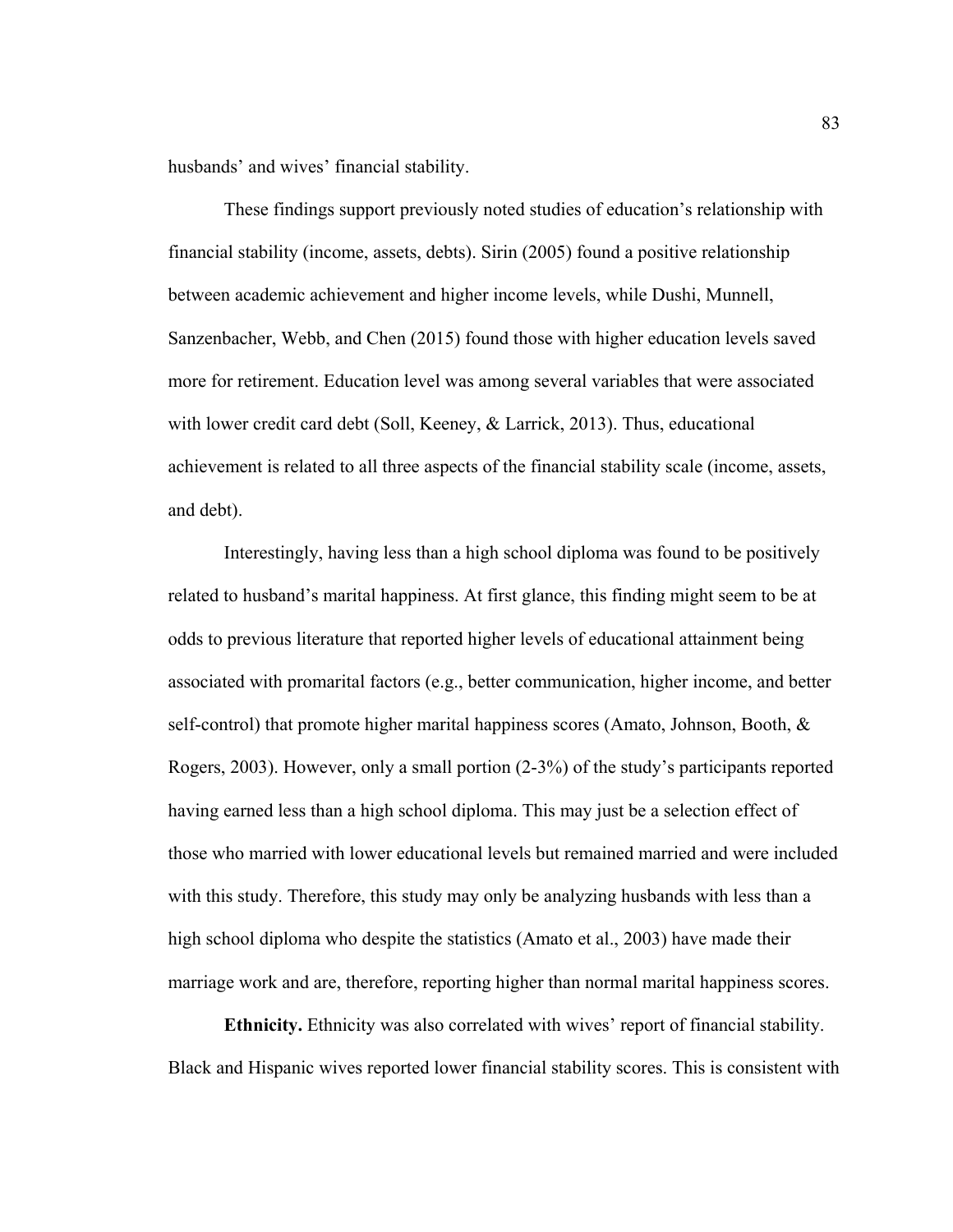other findings. For example, the U.S. Census Bureau (2014) found that Blacks were the ethnic group with the highest percentage of poverty at 27% followed by Hispanics at 24%. There was however, a positive association between husband's marital happiness and identifying as Other, which was only 7-8% of the participants in the study. Although the SMG codebook does not specify the breakdown of the Other category, it is safe to assume that a large part of this category is made up of Asian Americans. According to Pew Research (2016) Asian Americans are now the largest immigrant population in the USA. They were more likely to be satisfied with life than the general public and they place higher value on marriage than did the average American (Pew Research, 2016). This may be why husbands' marital happiness scores were higher in the Other category.

**Number of marriages.** Number of marriages was found to be positively related to husband's marital happiness. This finding also contradicts previous research that has found the opposite (Amato, 2010). This may be a comparison effect with husbands' who have had higher number of marriages. It is possible that as husbands have tried several times before for a happy union and finally achieved one that they may be reporting a comparison of previously failed unions to the currently relatively happy marriage.

**Cohabitation.** Premarital cohabitation with someone other than one's spouse was the control variable that had the most associations with the dependent variables. Wives' financial stability, husbands' marital happiness, and wives' and husbands' well-being scores were all negatively correlated with cohabitation (with someone other than their current spouse).

As cohabitation has become more the norm for couples as an alternative to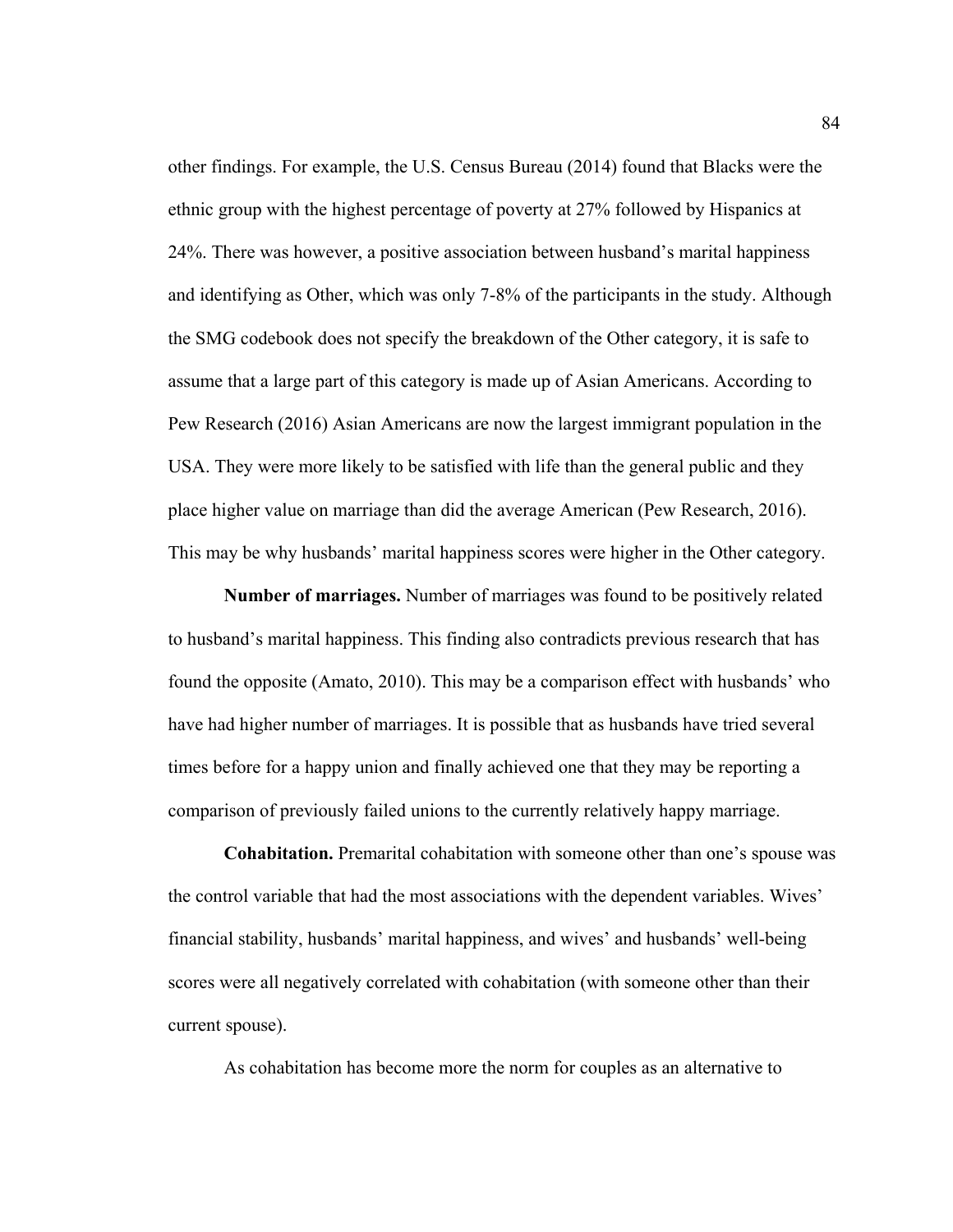marriage (Jose, O'Leary, & Moyer, 2010), more research has been conducted on the intersection of finances and cohabitation. Recent research has found cohabitation processes to be associated with financial issues (Dew & Price, 2010; Oppenheimer, 2003). More specifically, financial arguments and perceived financial unfairness were both positively associated with union dissolution among cohabiting couples (Dew, 2011). Dew suggested that although financial stability is important, "actual relationship behavior seems to be more proximal to the decision to dissolve or maintain the relationship" (p. 186). In this current study, wives' financial stability was negatively associated with cohabitation which supports previous research. It is possible that couples who have cohabited before marriage bring relational problems (e.g., financial difficulties) to the marital arrangement. Further, previous research shows cohabiting couples are less likely than married couples to pool financial resources (DeLeire  $\&$  Kalil, 2005), which may indicate a lack of commitment. Thus, it is possible that couples who cohabit before marriage may be less inclined to work together financially.

Marital happiness' association with cohabitation has also been researched, specifically as it relates to serial cohabitation. Serial cohabitation (Lichter & Qian, 2008), cohabiting with more than one partner, has been associated with several negative effects for marriage. Researchers found that if serial cohabiters married they were more than twice as likely to end in divorce than single-instance cohabiters (Lichter & Qian, 2008). In addition, the high dissolution rates seen with serial cohabiters implied lower marital happiness (Lichter & Qian, 2008). Several researchers have pointed out that commitment is what is lacking in these relationships (Lichter & Qian, 2008; Rhoades et al., 2006;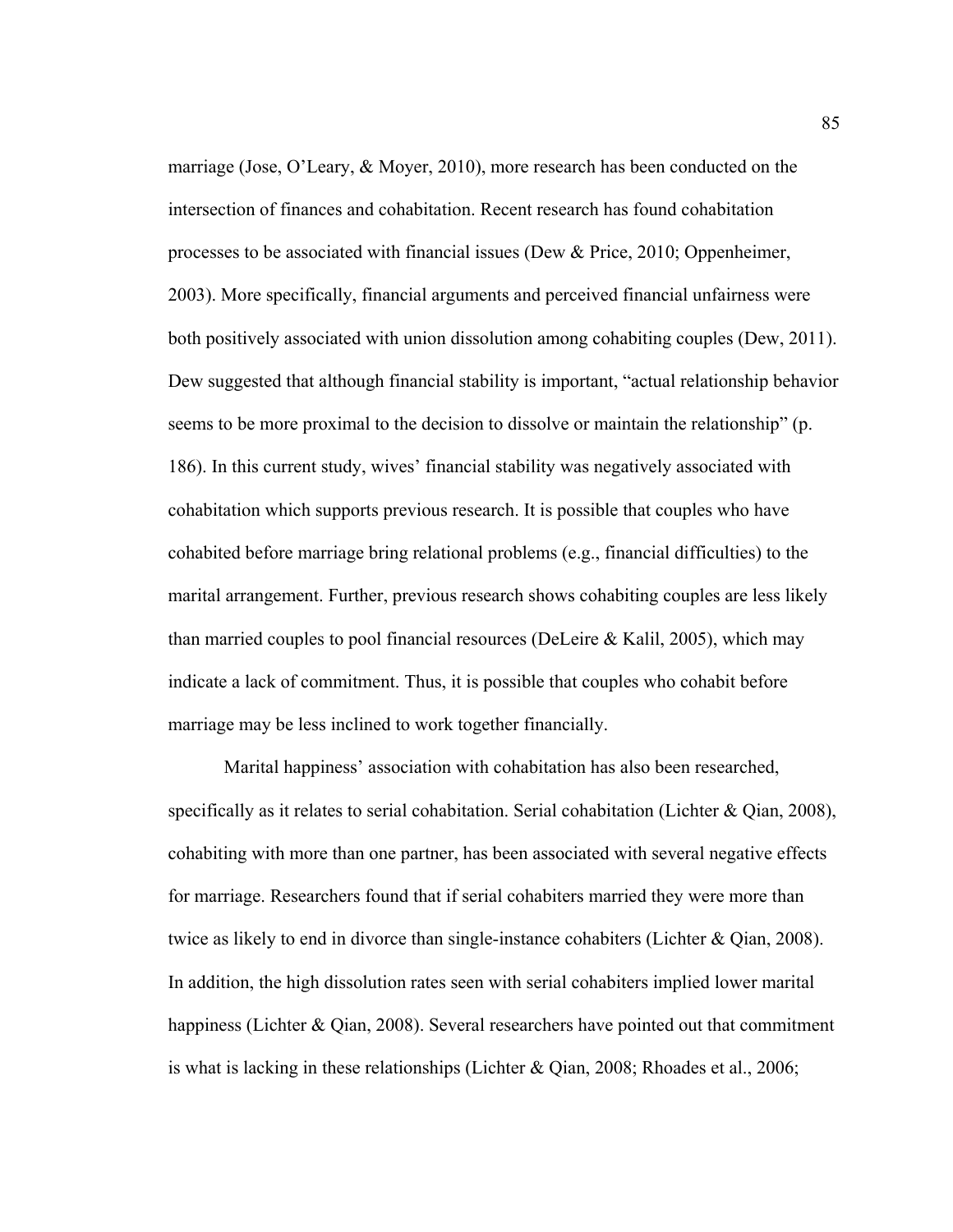Stanley, Rhoades, Amato, Markman, & Johnson, 2010; Stanley, Whitton, & Markman, 2004). In this current study, husbands who cohabited with someone other than their spouse reported lower marital happiness scores. Thus, these findings support previous research.

Cohabitation was also negatively correlated with individual well-being for both husbands and wives in this study. Although the literature is limited to studies of general cohabitation and individual well-being, recent research does explain somewhat the relationship between cohabitation before marriage and individual well-being scores. Researchers compared well-being scores of individuals who were single, single-thenmarried, single-had-cohabited-then-married, and single and cohabiting (Musick & Bumpass, 2012). They found that those who were in the single-then-married group had significantly higher global happiness scores than all other groups. Those who were in the single-had-cohabited-then-married group had the second highest global happiness scores, with single-then-cohabited group third, and single scoring the lowest; all of which were statistically significant. In this present study, it is possible that those (21-25%) who have cohabited with other partners before they were married, would fit into the single-hadcohabited-then-married group with lower global happiness scores than those who had been in the single-then-married group.

In addition to lower marital commitment and global happiness, selection may also play a part in the cohabitation effect (Phillips & Sweeney, 2005). Serial cohabiters are more likely to be poor, less educated, and enrolled in public assistance programs (Lichter & Qian, 2008), which are all related to the constructs of financial stability and individual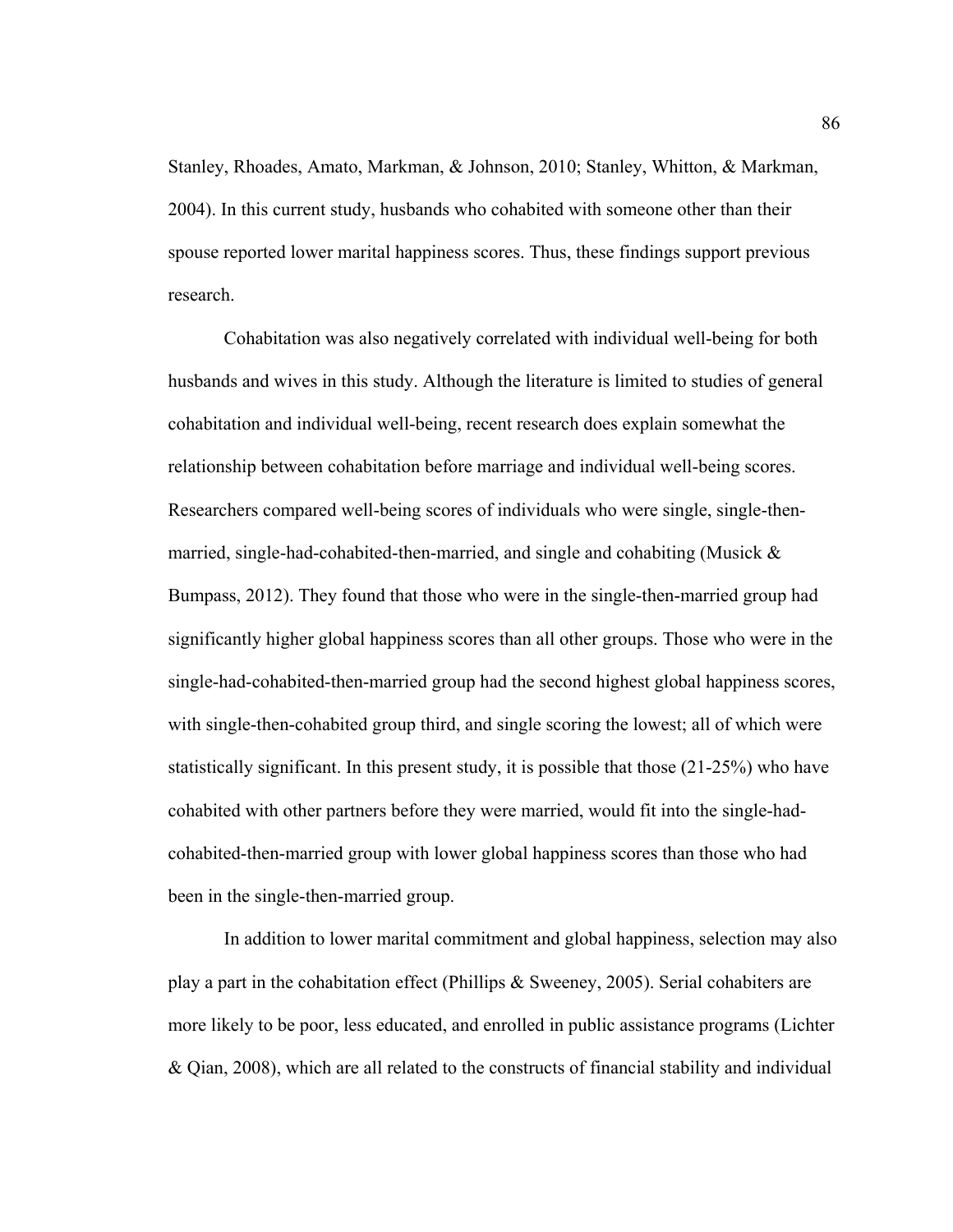well-being previously mentioned. Those who select cohabitation tend to be less religious and are less likely to view marriage as a sacred union (Rhoades et al., 2006), both predictors of marital happiness illustrated by results of this study. Serial cohabiters often enter and exit unions rapidly and thus select partners that are not prepared for marriage (Lichter & Qian, 2008). Additional research has suggested that serial cohabiters may suffer from depression, or other mental health disorders, that may hinder forming healthy committed relationships (Teitler & Reichman, 2008).

## **Secondary Purpose**

Hypotheses 7-12 were all fully supported. Husbands' individual reports of financial stability, marital happiness, and individual well-being were all found to be positively related to wives' reports (Hypotheses 7-9). In addition, Husbands' and wives' reports of financial stability, marital happiness, and individual well-being were all found to be positively related to each other (Hypotheses 10-12). I divide these reports into two sections: spousal correlations and combination of the well-being variables, and discuss the findings in that order.

## **Spousal Correlations**

Reports of husbands' and wives' financial stability, marital happiness, and individual well-being scores were positively related to each other. It is interesting to note that of all the relationships in the secondary group, husbands' and wives' scores had some of the highest levels of correlation. Husband's and wives' dependent variables had correlations of .43 for financial stability, .41 for marital happiness, and .21 for individual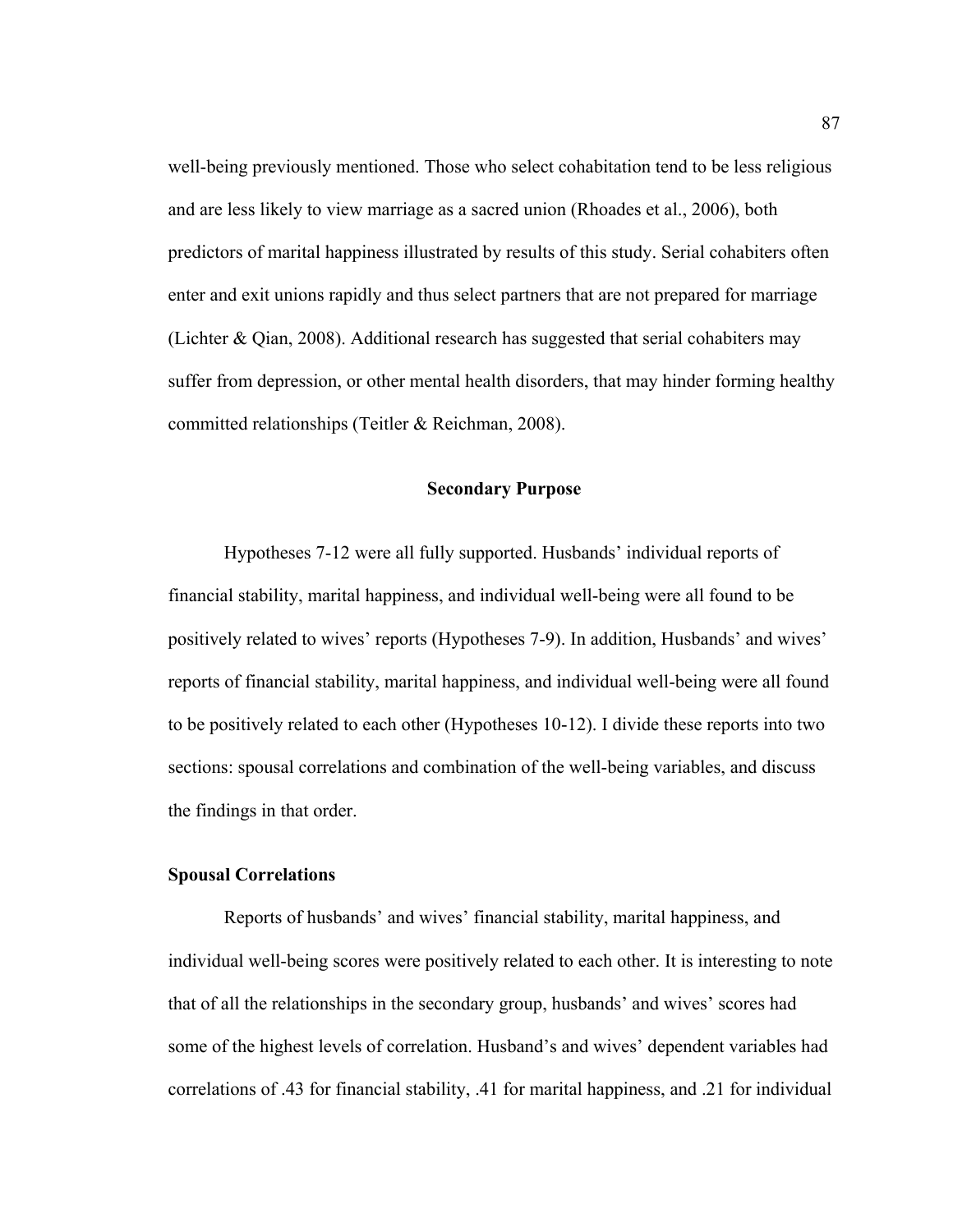well-being. This helps support the idea that husbands and wives reports of the dependent variables were similar. It is possible that the correlations of the shared values are bringing spouses together in agreement with each of these dependent variables. It may also be that spouses are having the same marital experiences and reporting it.

 Ecological theory supports these findings with several concepts. First, individuals are dependent on others, at least in part, to accomplishing personal goals. Secondly, adaptation can occur as a family as individuals who are part of that family change their environments together to achieve these goals (Bubolz & Sontag, 1993; Smith & Hamon, 2012. Lastly, the microsystem of married couples create a marital microculture based in shared values and therefore adapt as a couple (Gottman & Silver, 1999).

### **Combination of the Well-Being Variables**

**Marital happiness and financial stability.** Marital happiness and financial stability scores were positively correlated, albeit with relatively low correlations ranging from .04 to .07. Although the percentage of the variance was low, these scores do represent the positive relationship spouses share between financial stability and marital happiness. These findings support previous research of the positive association between marital happiness and financial stability (Dew, 2011; Dew & Xiao, 2013; Olson et al., 2008; Skogrand et al., 2011).

**Well-being and financial stability.** The relationship between well-being and financial stability was similar to that of marital happiness and financial stability. All relationships were positively correlated, albeit with low variance ranging from .06 to .08. Despite the relatively small variance scores, the positive relationship between individual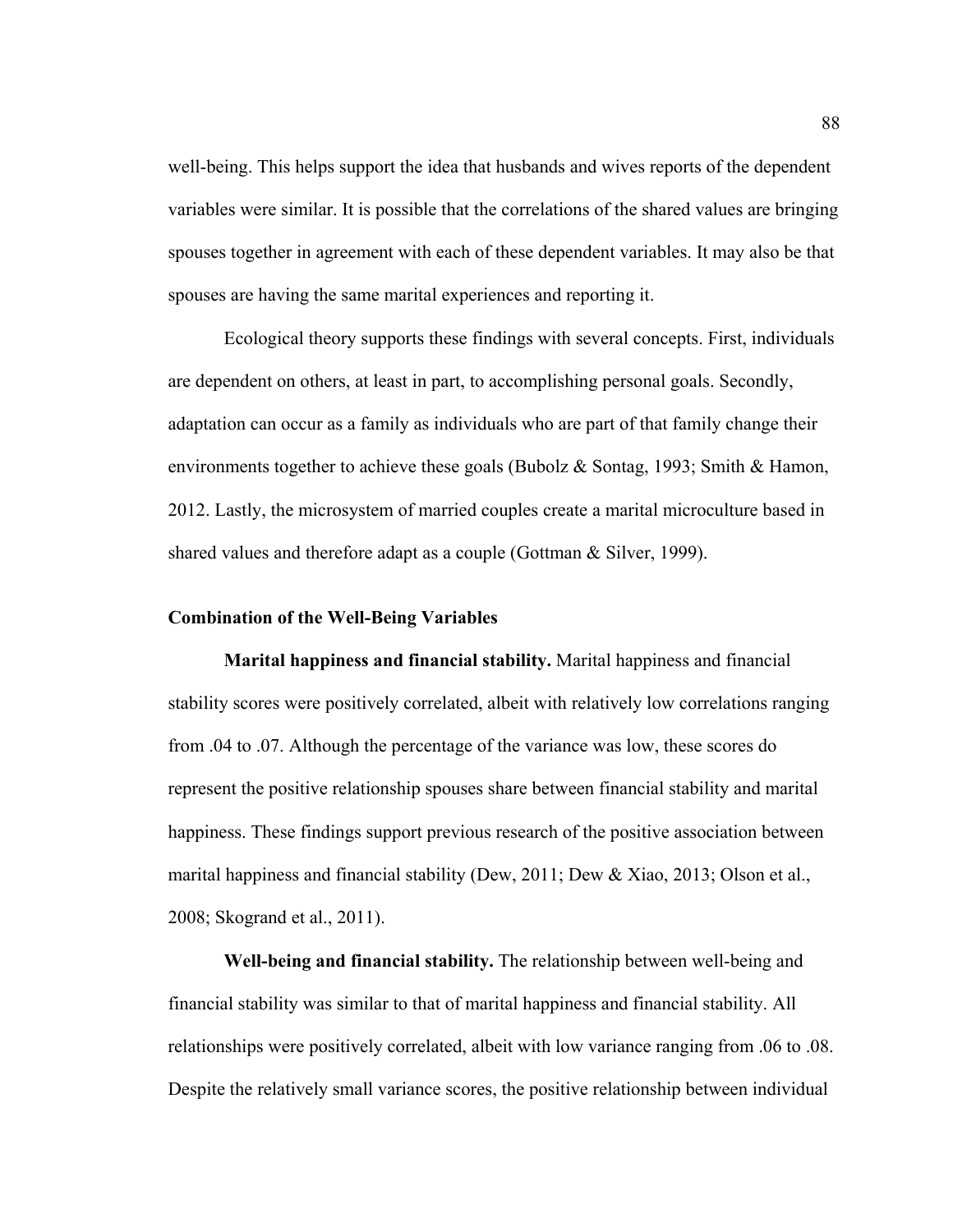well-being and financial stability was supported. These findings are similar to previous research (Brown et al., 2005; Clark et al., 2008; Diener & Biswas-Diener, 2002; Diener & Seligman, 2004; Dolan et al., 2008; Johnson & Krueger, 2006; Schwartz, 2003; M. P. Taylor et al., 2006, 2007, 2011; Wilcox et al., 2009).

**Well-being and marital happiness.** The relationship between marital happiness and individual well-being had consistently higher coefficients (.23 -.30). Research is replete with studies that have shown the positive relationship between marital happiness and individual well-being (Beach et al., 2003; Choi & Marks, 2008; Fincham & Beach, 2010a; Headey et al., 1991; Kamp Dush et al., 2008; Proulx et al., 2007; U.S. DHHS, 2005; Whisman, 2007; Williams, 2003; Wilson & Oswald, 2005).

 Ecological theory supports the simultaneous connections of financial stability, marital happiness, and individual well-being. Marital happiness is based on a couple's microculture and supports the idea of couples working together as a team (Gottman  $\&$ Silver, 1999). As couples work together financially, they see a positive impact on their marriage, which enables them to achieve their goals and boosts their quality of life (Bubolz & Sontag, 1993; Smith & Hamon, 2012). As individuals are improving their life, this has a positive reciprocal effect on the microsystems (i.e., marriage) that are related to the individual (Bubolz & Sontag, 1993; Smith & Hamon, 2012). Concepts from ecological theory support the findings that all dependent variables are positively related to each other.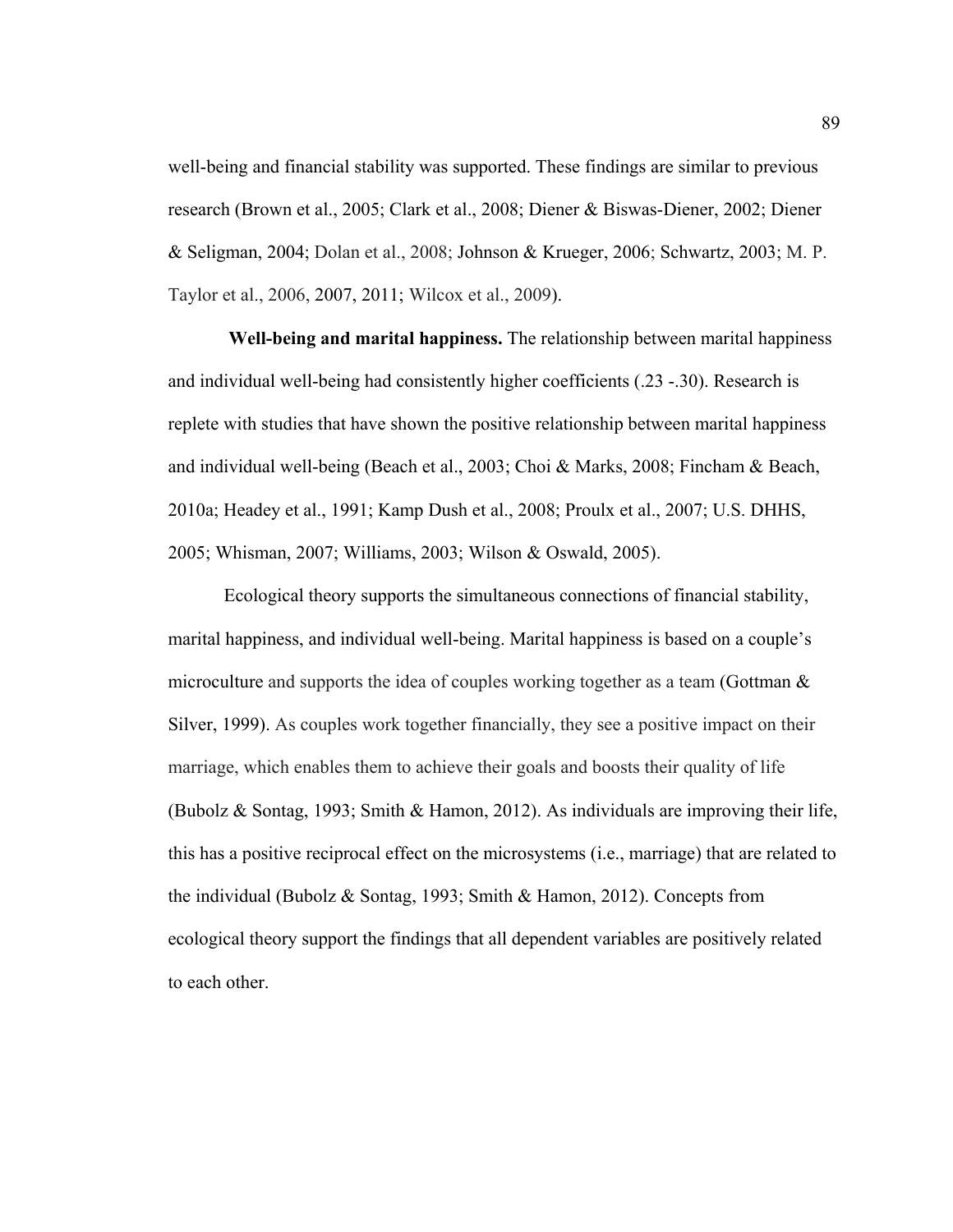## **Nonfindings**

Both the primary and secondary purposes of this study were supported with Hypotheses 3-6 at least partially supported and Hypotheses 7-12 fully supported. However, there were several non-findings that deserve discussion. I will discuss financial stability as it was not found to be predicted by any shared values and then I will discuss the other non-findings in the family and religious areas.

## **Financial Stability**

Previous research supports the idea that shared goals and values are positively related to financial stability (Archuleta, 2013; Archuleta et al., 2010, 2013; Joo & Grable, 2004); however, none of the proposed shared values in this study were found to be related to financial stability. It is possible that the financial stability variable was problematic or there were shared values that were missing from the selection.

Problems with the design of the financial stability variable might be at least partially to blame for the nonfinding. The financial stability scale used objective constructs only (i.e., income, debt, assets) and did not include any subjective measures. In contrast, both the marital happiness and individual well-being scales included subjective measures. When testing for construct validity of the financial stability scale, I included the subjective measures of home default, financial worry, and money arguments. I found a negative correlation between each of these subjective measures and income and assets. I also found positive association for liabilities for both husbands and wives. It is possible that if subjective measures of financial stability were included that there would be a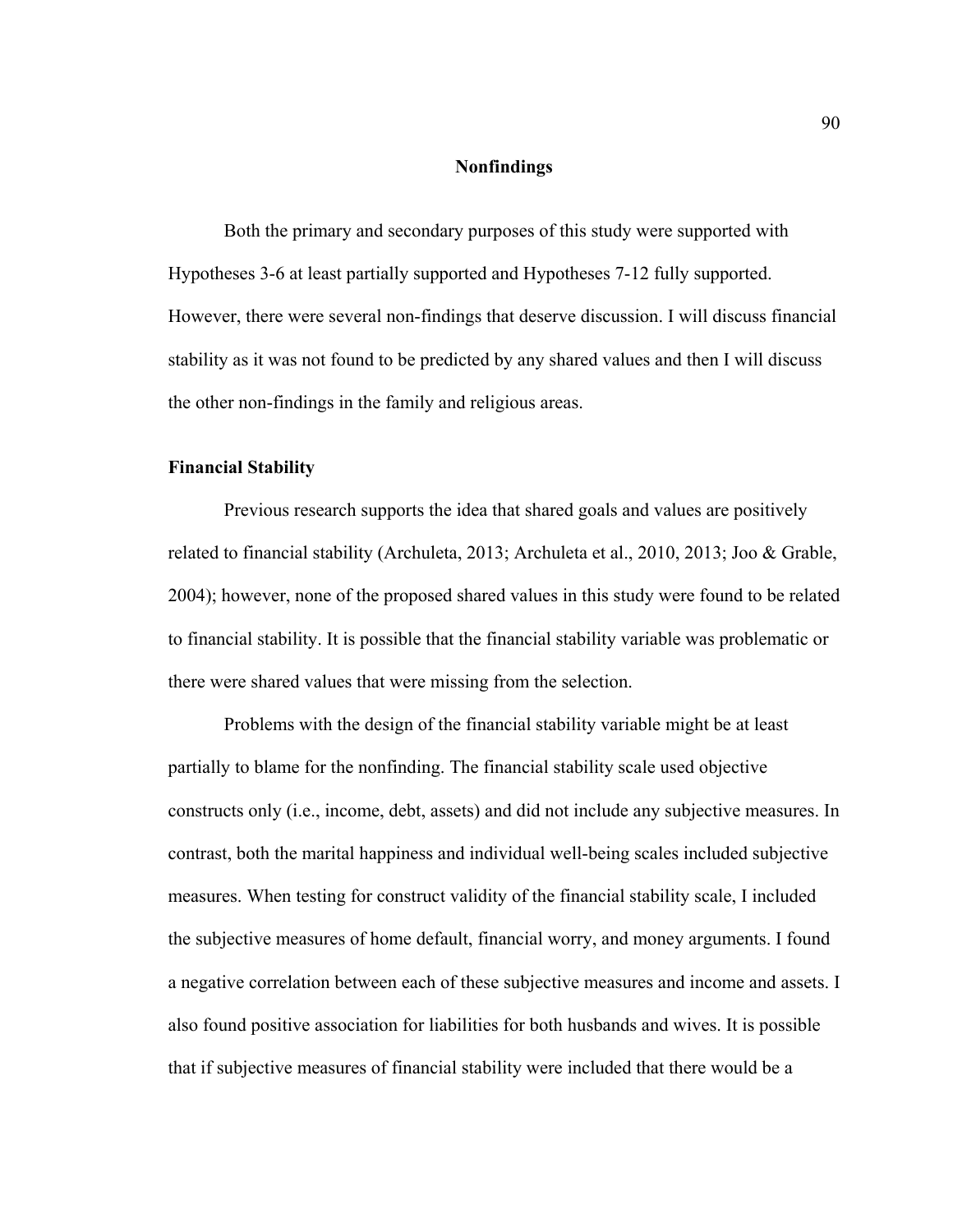statistically significant relationship between many of the shared values in this study and financial stability.

Although Archuleta used shared goals and values and found correlations to financial stability (Archuleta, 2013; Archuleta et al., 2010, 2013), these studies used financially related values. Other shared values that were not tested in this study might include values that were more directed specifically at financial values. For example, I could have included shared religious values of paying tithing, shared marital values of agreeing on financial decisions, or shared parental values like a shared importance of saving for a child's future. Additional research is recommended to test for relationships between shared values and financial stability using additional shared values and including subjective questions in the financial stability scale.

## **Family Values**

There were several of the chosen shared values that had no correlation with any of the dependent variables. These three variables were all labelled as family values. They included two of the three marital values, marital constraint differences and shared marital purpose, and one of the two parental values, shared parental purpose.

I expected marital constraint differences to at least be related to marital happiness as it was a part of marital commitment referenced by Rhoades et al. (2006). No relationship with dependent variables were specifically reported. Rhoades et al. made the distinction that constraint commitment are forces that make it difficult to leave an unhappy relationship, while dedication commitment refers to the ability to turn to each other and work through problems. The absence of this specific relationship between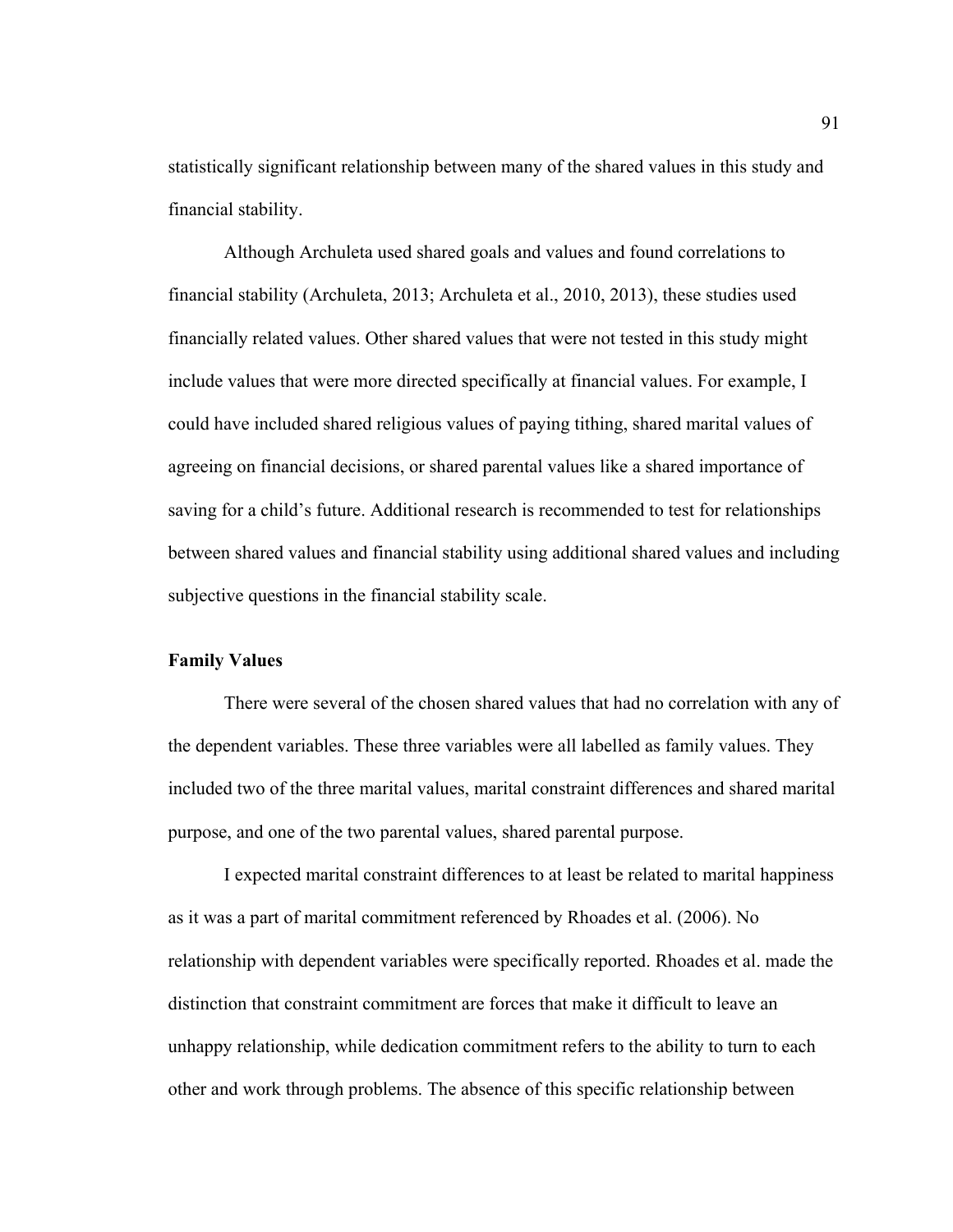shared constraint differences (i.e., constraint commitment) and marital happiness while the relationship between shared dedication differences (i.e., dedication commitment) and marital happiness was positive, together is an important finding. While a sense of shared dedication commitment may help increase happiness in a marital relationship, a shared feeling of constraint commitment does not.

The research on shared marital purpose supported a positive relationship with marital happiness and individual well-being. Several studies supported the associations of marital purpose with marital happiness (Barnacle & Abbot, 2009; Carroll & Doherty, 2003; Drigotas et al., 1999; Hawkins et al., 2008; Rusbult et al., 2009; Stanley et al., 2006), and with individual well-being (Cherlin, 2009; Finkel et al., 2014; Veldorale-Brogan et al., 2010). However, there were no significant findings in either of these proposed relationships. Although shared marital purpose was not related to marital happiness or individual well-being, another marital value, shared dedication differences was. Multivariate regression analyses may produce misleading results and weaken the accuracy of correlations issues (Frost, 2013). Therefore, it is possible that the previous studies citing positive correlations between marital purpose and marital happiness as well as individual well-being might not have found this correlation if they had included dedication.

Additionally, the marital purpose variable may have been poorly constructed. It consisted of a forced choice response that marriage was about bringing mutual happiness or forming a partnership, when for many respondents it could have been both, neither, or a completely different definition altogether. The marital purpose variable would have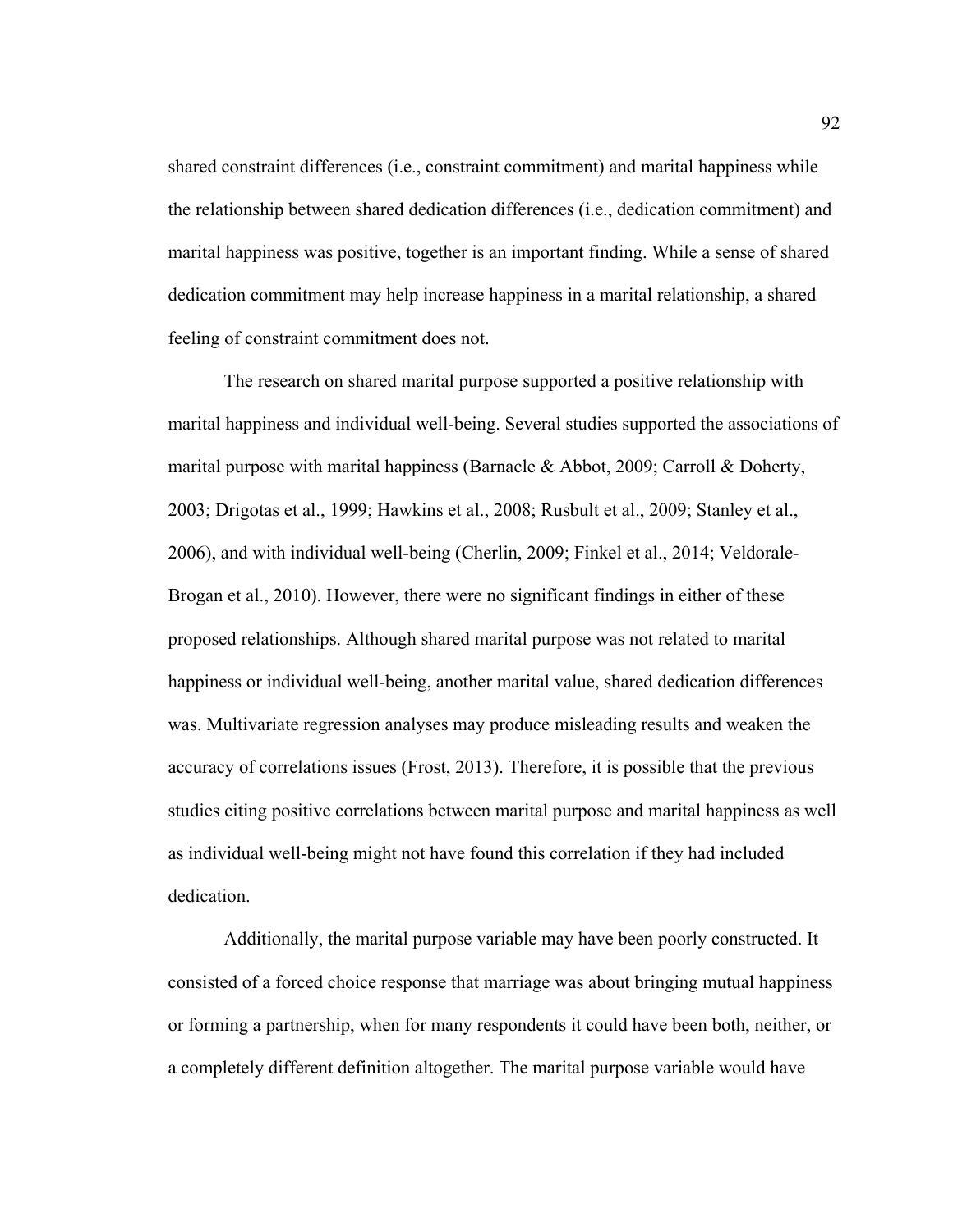been better if there were multiple questions to answer on a Likert scale to determine how much individuals agreed with these statements.

I also expected that the shared parental purpose variable to be related to the dependent variables. Strengths-based research found (Olson et al., 2008) that happy couples were twice as likely to agree on how they raise their children. Marital happiness among the participants of this study were above average. Therefore, I supposed that shared parental purpose would be positively related to marital happiness in this study as well. In addition, prior research (Wilcox et al., 2011) hints at an indirect positive relationship between parent values and individual well-being through marital commitment. Although the relationships were statistically significant for shared parental joy, shared parental purpose had no statistically significant relationships with individual well-being and marital happiness.

It is also possible that the forced response that asked parents which is most important between the two options of children learning to be obedient or to think for themselves, may be poorly constructed. It could have been better constructed by using more than two options to ask what the purpose of parenting is and including Likert scale responses to determine how much the individuals agreed with these ideas.

This non-finding is also an interesting result as the shared feeling of how fulfilling raising children was more important to marital happiness and individual well-being than the shared agreement of how to raise those children. In essence, the motivation behind shared parenting was more important than part of the process of shared parenting. Although there are several studies (e.g., Baumrind, 2012) that allude to how parenting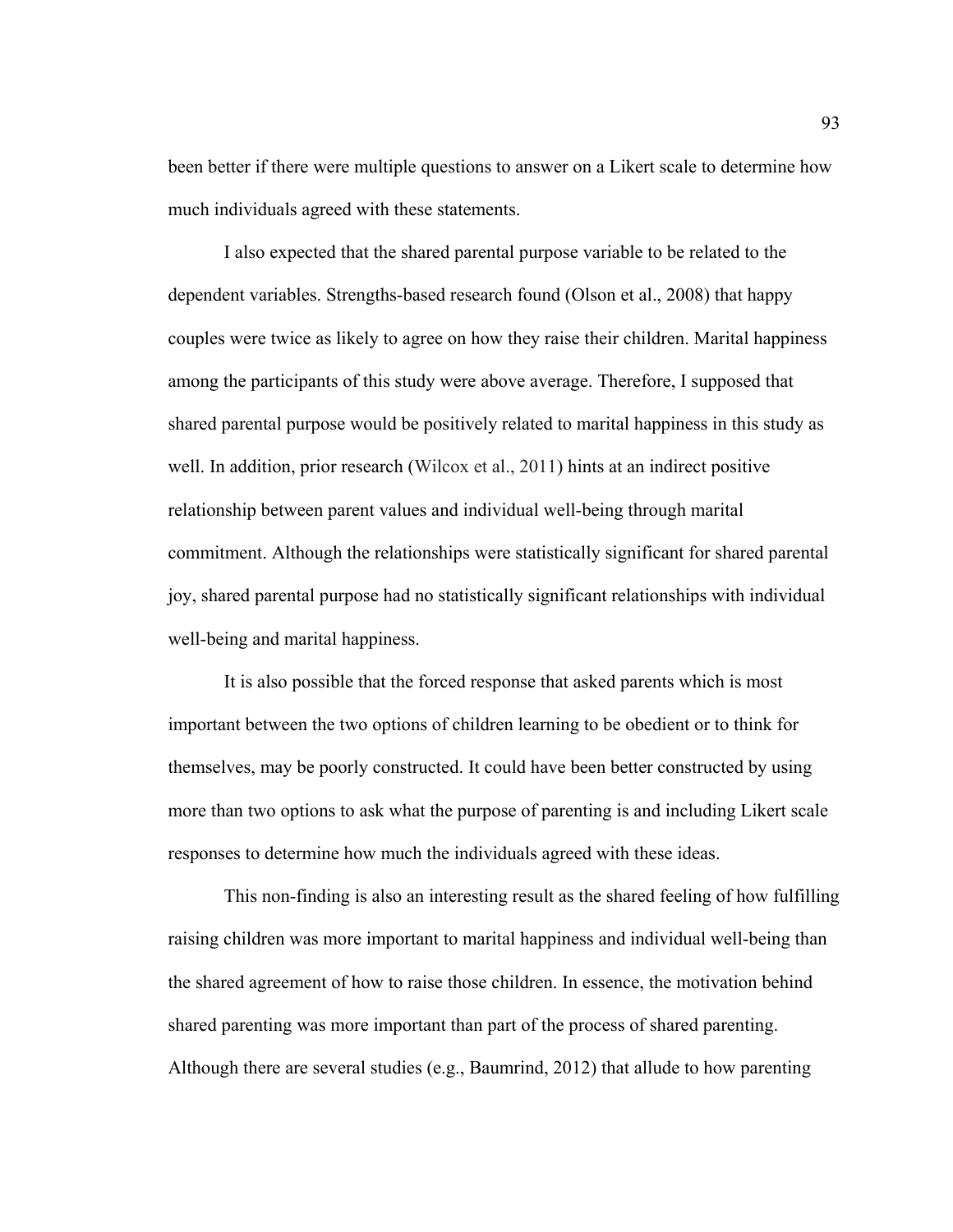styles affect children's outcomes, there are few that address individual well-being and marital happiness. Thus this finding adds to the body of research in an effective way.

## **Limitations**

## **Cross-Sectional**

This study has several limitations. This study was conducted using cross-sectional data. In contrast, longitudinal data would be able to measure the dependent variables over time. For example, marital happiness could have been reported each year for a period and then I could have compared those data with shared values to see what change if any has occurred. In addition, because the study was cross-sectional I was unable to determine directionality of the relationships. Specifically, I pointed out the issue with marital happiness and financial stability in the literature review chapter. Using longitudinal data would help with both of these issues and is an opportunity for future research.

## **Secondary Data**

Next, because this study used secondary data, there were several limitations on how I was able to test my hypotheses (Atkinson & Brandolini, 2001). Using secondary data for this study saved on resources like time and money and was fairly easy to access and understand. However, using secondary data limited the measurement of certain variables. For example, there are several measures of individual well-being, but I was only able to utilize three questions to construct the individual well-being scale. Also, several variables produced low reliability coefficients because of how the variables were constructed. Being able to create unique questions to ask respondents might help to raise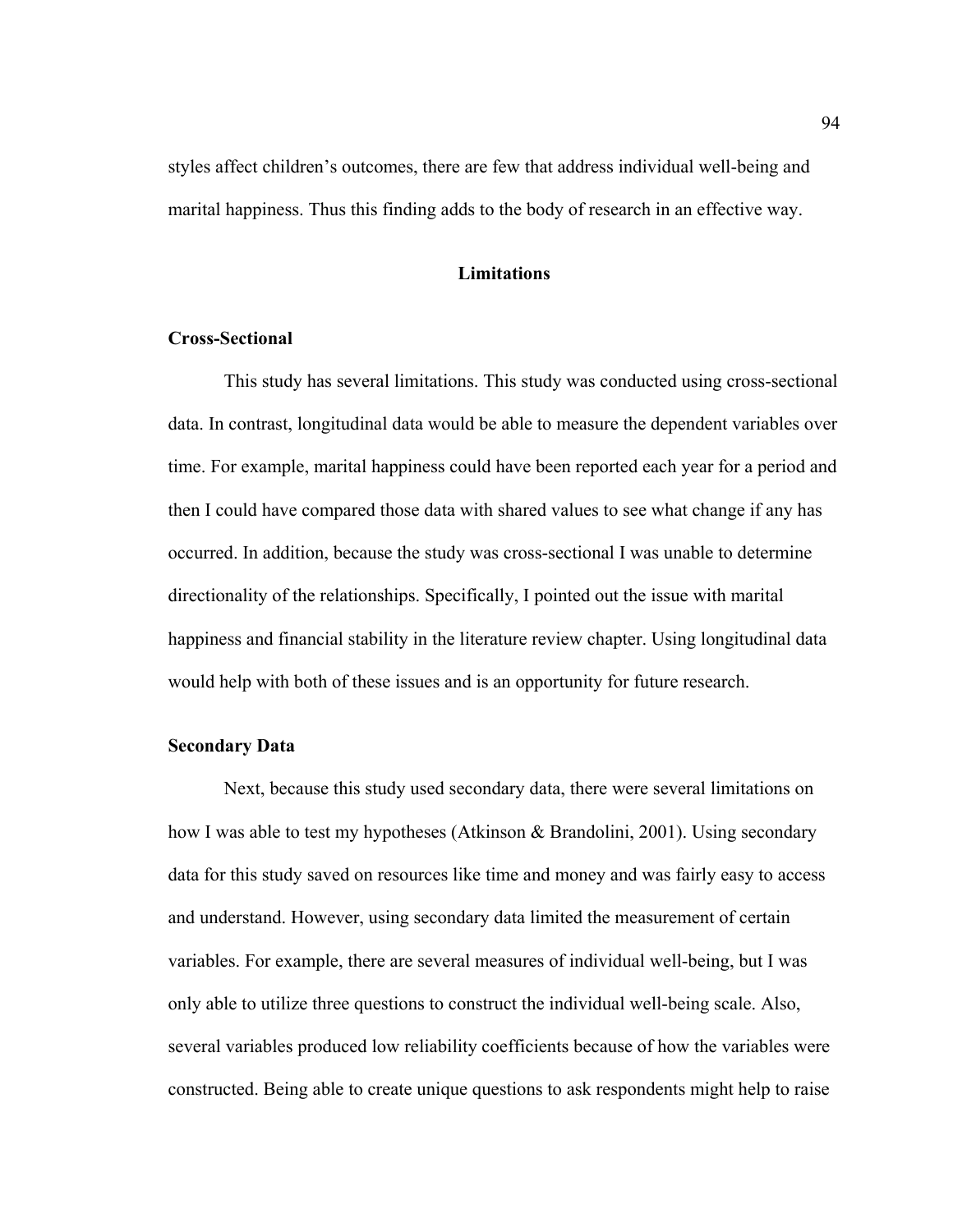reliability. Although variables with low reliability scores were used in this study, it is important to note that researchers allow for lower reliability scores in questionnaire research than to test research (Gall et al., 2007).

## **Self-Report**

Related to the issue of secondary data, the data was collected from respondents using self-reported questions. Self-report measures can often lead to social desirability bias in answers from respondents. However, many psychologists would respond that when measuring subjective well-being that self-report measures are frequently used and are fairly robust measures (Dolan & White, 2007). Marriage and financial researchers defend using self-report measures to understand better what is happening in a household (Conger et al., 1990).

 Using dyadic data is an effective way of countering the effect of self-report data. Unlike previous studies that used non-dyadic data (e.g., Archuleta, 2013), this study's use of dyadic data allows for multiple reports. Thus the bias in self-report is greatly reduced.

### **Conclusion**

Before this study, there was a dearth of research studying the relationship that shared values may have with marital well-being. There was also limited research on the relationships that the variables that made up marital well-being (financial stability, marital happiness, and individual well-being) might have with each other. Furthermore, the current body of research on values of married couples has been conducted using nondyadic data (Archuleta, 2013; DeFrain & Asay, 2007; Ellison et al., 2010; Larson &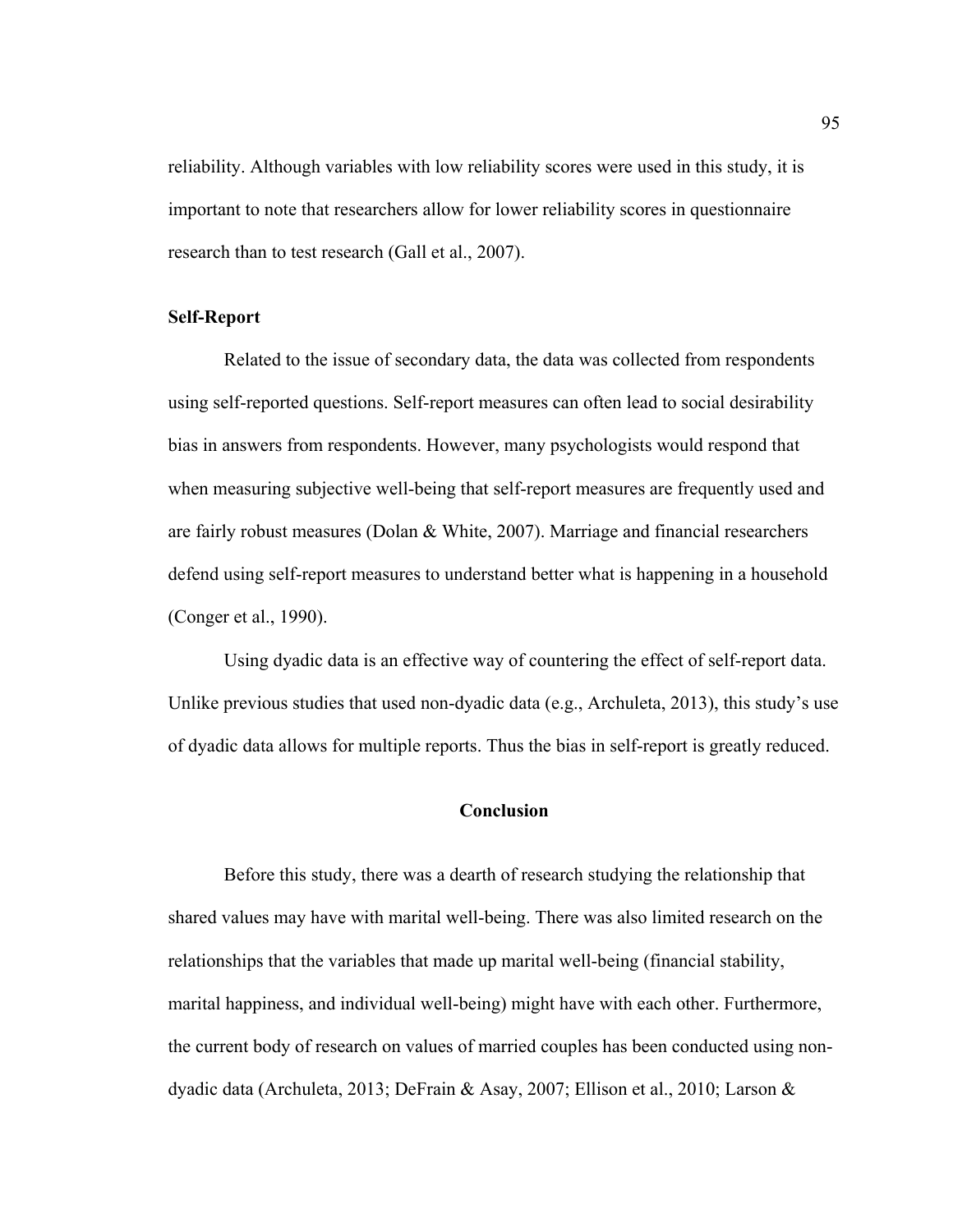Olson, 2004; Lichter & Carmalt, 2009; Rios, 2010). Most marriage research has also been conducted using a deficit approach (Olson et al., 2011). This study has provided key findings using a strength-based approach and dyadic data to analyze the relationship between shared values and marital well-being and the relationship that the dependent variables may have with each other.

The strengths-based approach to this study has opened additional avenues for research on shared values and marital well-being. Based on previous research, several possible shared values were selected to determine which may be related to marital wellbeing. A number of the selected shared values were found to be related with marital wellbeing. These findings could be used in future research to further analyze the reasons why these relationships exist, resolve issues with the variable construction to better determine the non-findings, and to see if couples who strengthen these shared values could help improve their marital well-being.

The main findings of the primary section were that married couples who had higher reports of shared values also enjoyed higher marital happiness and individual wellbeing than those who did not. Specifically, the values with significant relationships with marital happiness and well-being included shared religious denomination, marital sanctification, marital dedication differences, and parental joy. Shared dedication and parental joy had the most significant relationships with dependent variables than the other shared values. Financial stability was not found to be related to any of the shared values in this study; nevertheless, several control variables including education, ethnicity, and cohabitation were related. Cohabitation had the most significant relationships with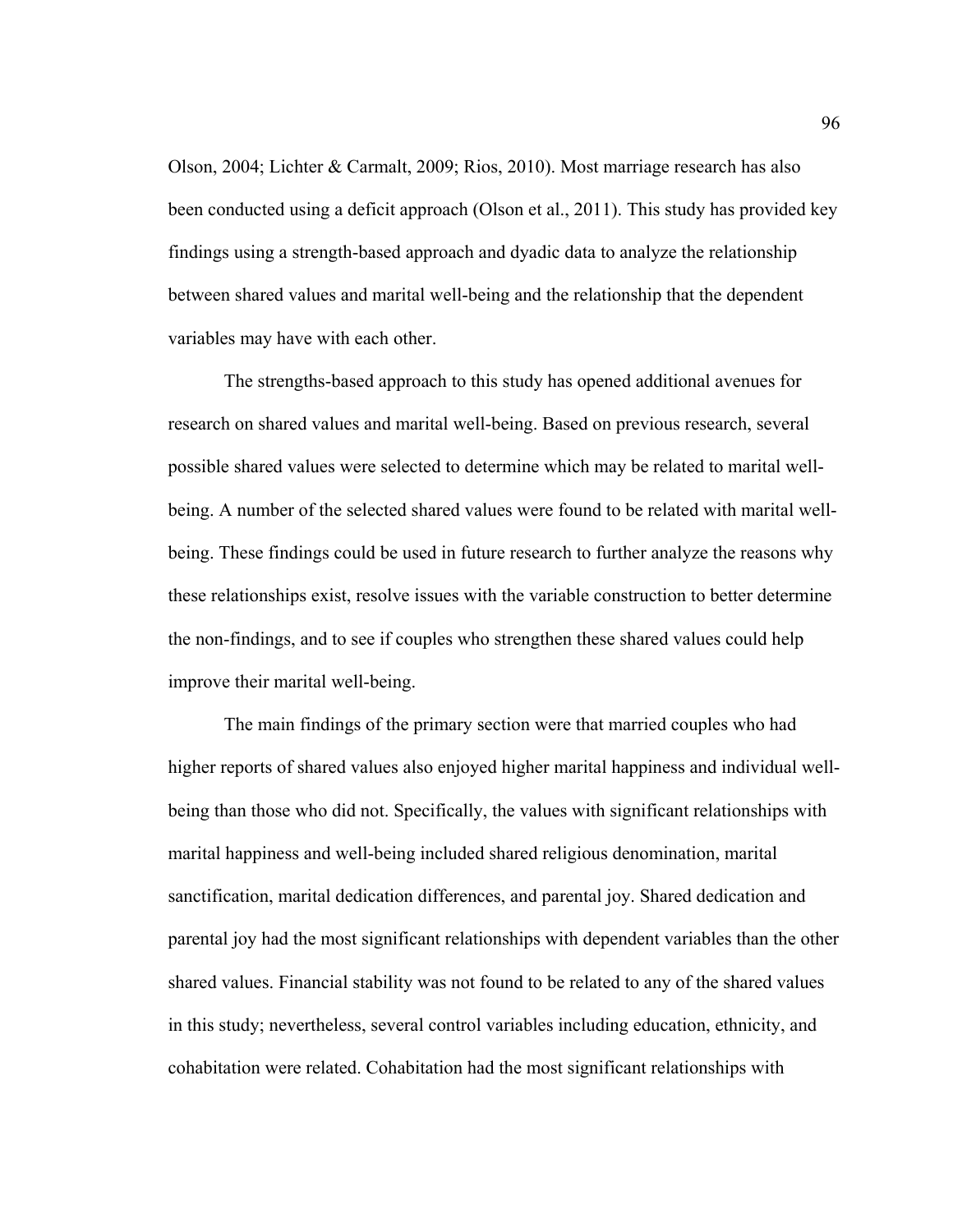dependent variables. This part of study has added evidence from dyadic couple's data showing the direct effect that shared values have on marital happiness and individual well-being, with marital commitment as a possible reason for the relationships.

The main findings of the secondary section included the positive relationship between husbands' and wives' scores of financial stability, marital happiness, and individual well-being. In addition, after combining financial stability, marital happiness, and individual well-being it is clear that all three variables are positively related to each other. Marital happiness and individual well-being had the most consistently strong positive relationships. Wives' and husbands' financial stability had the greatest correlation score of all the combinations and wives' marital happiness and husbands' financial stability reported the lowest correlation. This part of the study has helped to simultaneously link financial stability, marital happiness, and individual well-being. It is also possible that the correlating of husbands' and wives' scores illustrate a sense of shared values. Thus the positive relationship between the dependent variables might also be due to the shared values of married couples.

The nonfindings of this study added additional information that might also be useful for the body of research. Shared marital dedication may be the reason why shared marital purpose was not that important for marital happiness and individual well-being. Shared dedication commitment was also shown to be a better predictor of marital happiness than shared constraint commitment. Another comparison came with the finding that the shared joy of fulfillment coming from parenting was more important than the shared agreement of an aspect of how parents raised their children.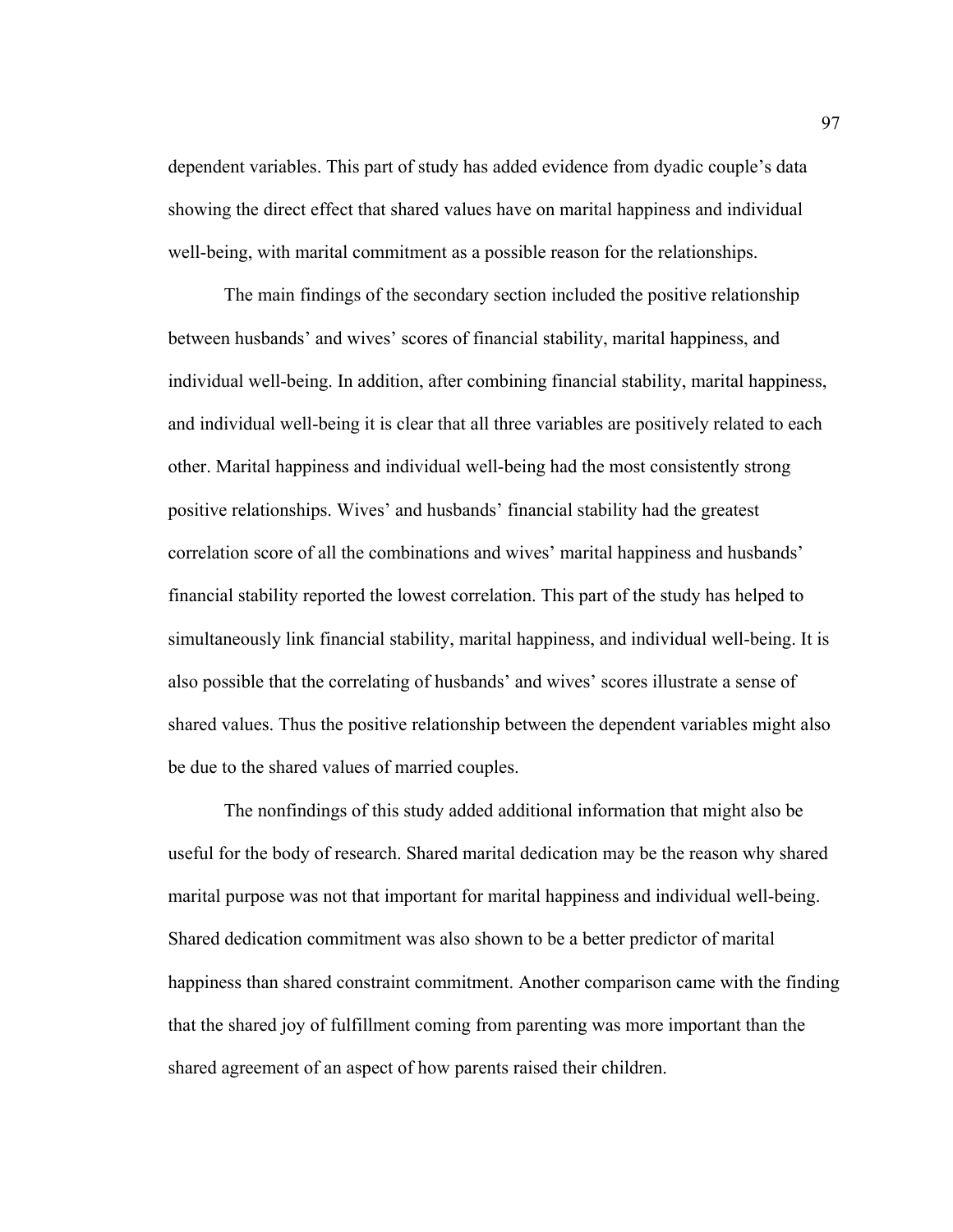The biggest nonfinding of the study was that no shared value was found related to financial stability. Shared dedication and parental joy differences were instrumental in seeing a pattern with the financial stability variable, as these two most correlated shared values were not correlated with financial stability. After deeper examination of the financial stability variable, I found that the financial stability variable did not contain any subjective constructs, unlike the other two dependent variables. In addition, it was discussed that there might be other shared value variables that were more financially related, not used in this study, that might be related to financial stability.

Marital dedication commitment was a consistent theme. It is possible that shared religious values, the joy that comes from parenting, choosing to marry over cohabiting with others, and the underlying shared value that correlates the dependent variables with each other are all influenced by how dedicated married couples are to each other. Shared marital dedication was the highest correlating variable with the dependent variables and is also the antithesis of the individualism movement and a protective factor as evidenced in strengths-based research. Although I originally thought shared religious values would have the greatest impact on marital well-being, it may actually be that as the population becomes less religious and more individualistic that marital dedication has become more important to marital well-being. Research and theory may support this idea. Mitchell et al. (2015) found that marital dedication fully mediates the effect that religion has on marital quality. The ecological concept of a marital microculture supports the shared value of marital dedication. As couples develop this microculture, the degree to which they are both committed to each other is the degree to which they are then able to achieve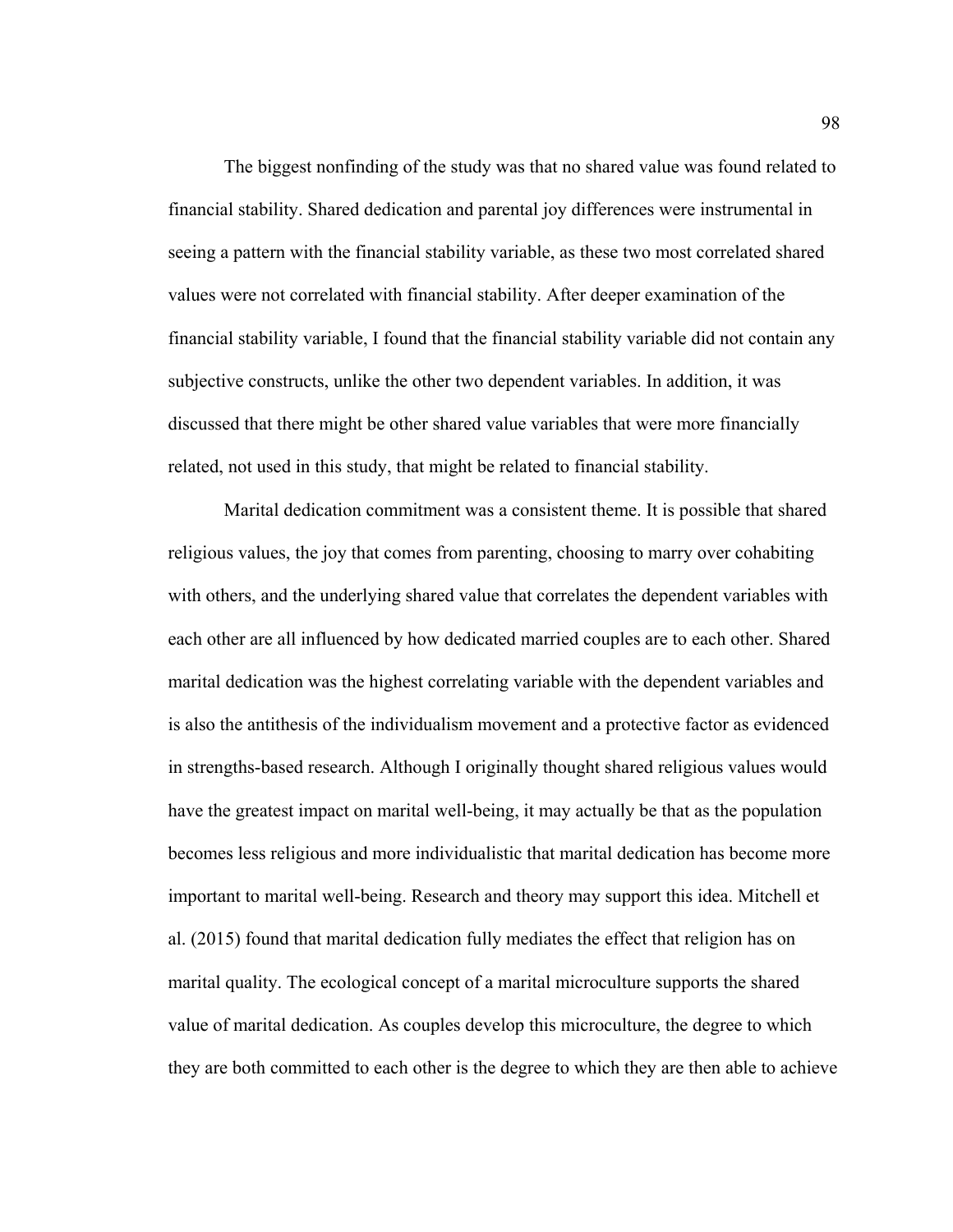their shared goals and support the others' life dreams, created by the marital microculture (Gottman & Silver, 1999). In essence, as couples work together as a team they are more likely to increase their marital well-being.

#### **Recommendations**

This study has added to the body of research and has several implications for practical use. Although this study was correlational, it was a good place to start to analyze the shared values effect. Additional research using shared values variables with subjective constructs added to the financial stability scale in a longitudinal design may help with some of the limitations mentioned previously. This future research could test whether a change in shared values and goals would have a direct effect on financial stability, marital happiness, and individual well-being scores. Other measures besides self-report could also be utilized to measure the change in dependent variables. For example, instead of using self-report only to measure financial stability, participants could be asked to submit financial statements that could show any change in assets, income, or debts.

Once conducted, this additional research study could help influence program development designed to improve the shared values of married couples. These findings could be used in educational, therapeutic, and other professional settings. Educators could serve in classrooms or out in the community to help teach curriculum that includes teaching married couples how to improve shared values in their relationship and the financial, relational, and psychological benefits that could come from doing so.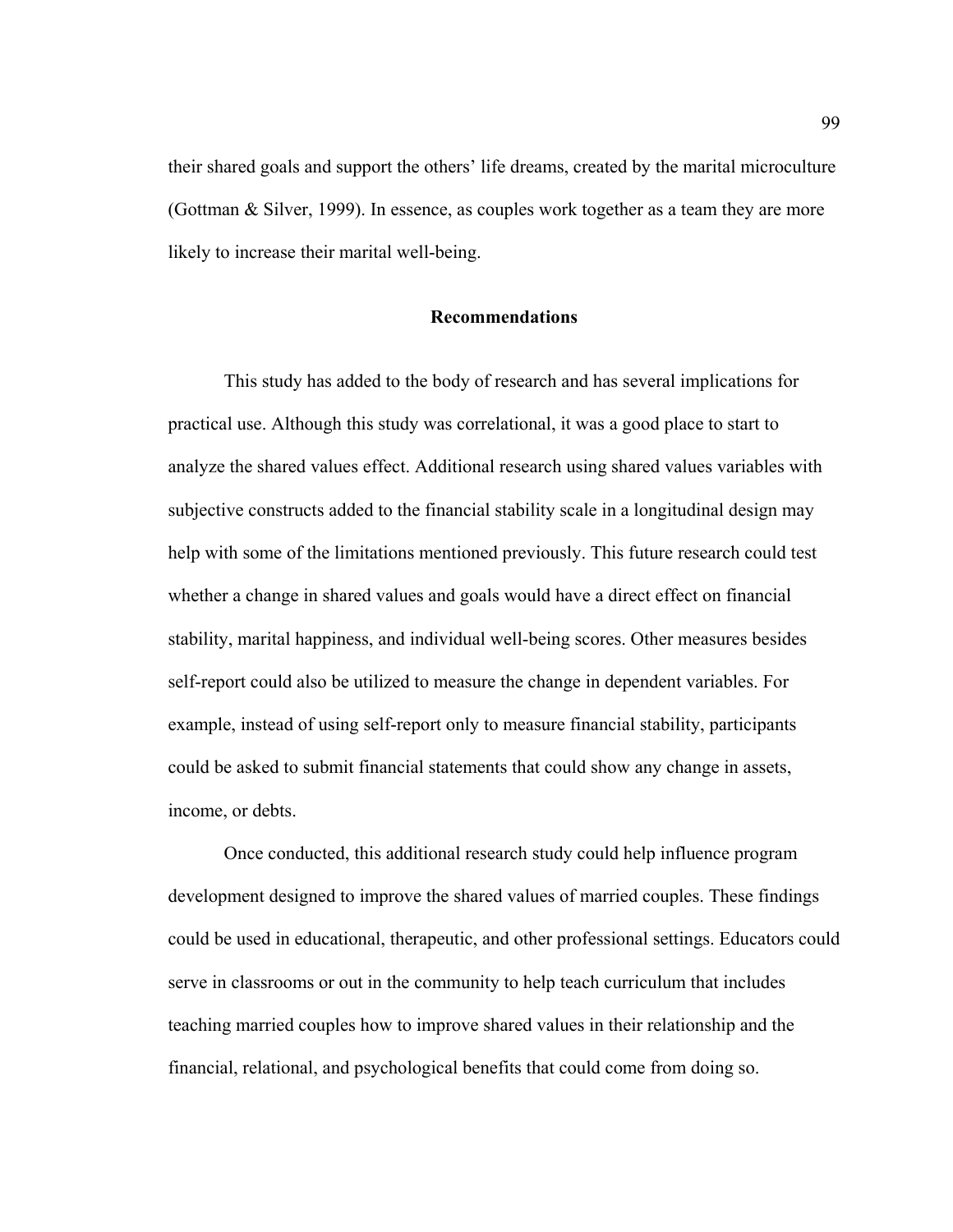Therapists could integrate this strengths-based approach of shared values to aid them in helping couples in their marriage. Financial planners and counselors could help improve married clients' financial situation by focusing on the core of the financial planning process, which is to set and achieve financial goals based on values (D. A. Taylor & Worsham, 2005).

Also, these findings may help those practitioners who are working to help clients in multiple areas (i.e., financial therapists, financial coaches). Cross-trained practitioners who combine methods for helping clients (i.e., relationship and finances, psychological and relational) could be more effective at treating these related areas by working on the underlying area of concern. Having research that identifies a root source for where these issues might be coming from and then improving this source (i.e., shared values) could be extremely helpful.

For example, creating a curriculum that teaches married couples how to improve marital well-being (individual well-being, marital happiness, and financial stability) could be created with the emphasis on improving marital dedication through teamwork. Strengths-based research supports this focus (Orthner et al., 2004; Skogrand et al., 2011). Individuals could first analyze their own personal dreams and values and set individual goals. Spouses could share their goals with each other in order to learn how best to support the other in their goals. Then they could create shared values based in overlapping values of their spouse and shape goals for their relationship. Finally, couples could discuss financial values they shared and create future financial goals. As couples are working together their sense of couple identity and marital microculture might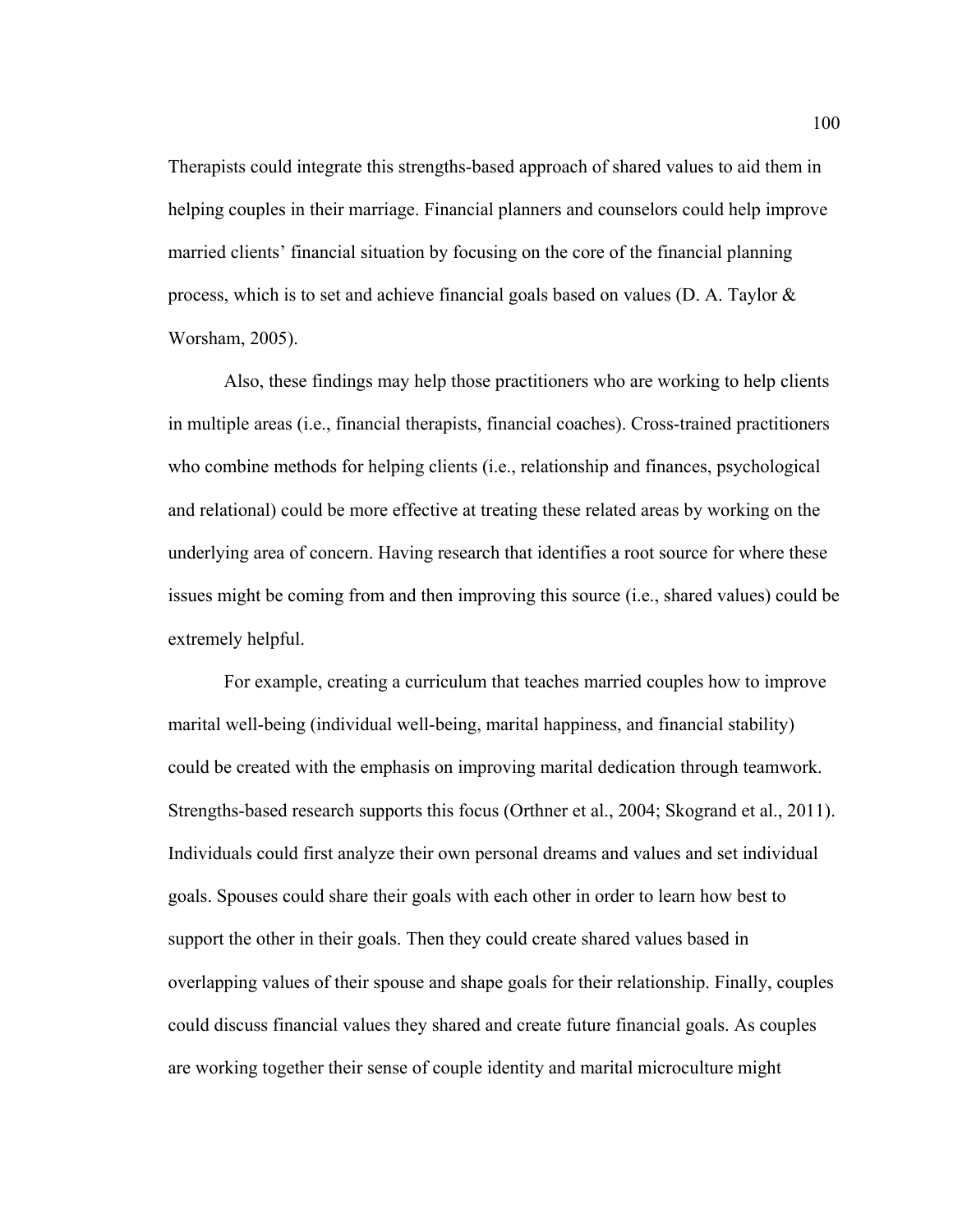improve thus affecting their marital well-being. This curriculum could help educators to teach teamwork principles in resource management, relational, and family financial courses and is an answer to researchers who have asked for research to help married couples set and achieve financial and relational goals (Parry & Delgadillo, 2014).

Professionals like financial planners and financial counselors could also benefit from focusing on shared goals with married clients before they begin working on their financial situations. Financial planning and financial counseling professions are both goal-based and could benefit from helping married clients to set shared goals before working on the specifics of their finances.

In conclusion, this type of research adds to the growing body of strengths-based studies and it brings additional knowledge of couples by using dyadic data. This research could serve as a base for more research on shared values, future evaluation research based on shared values, and professional application.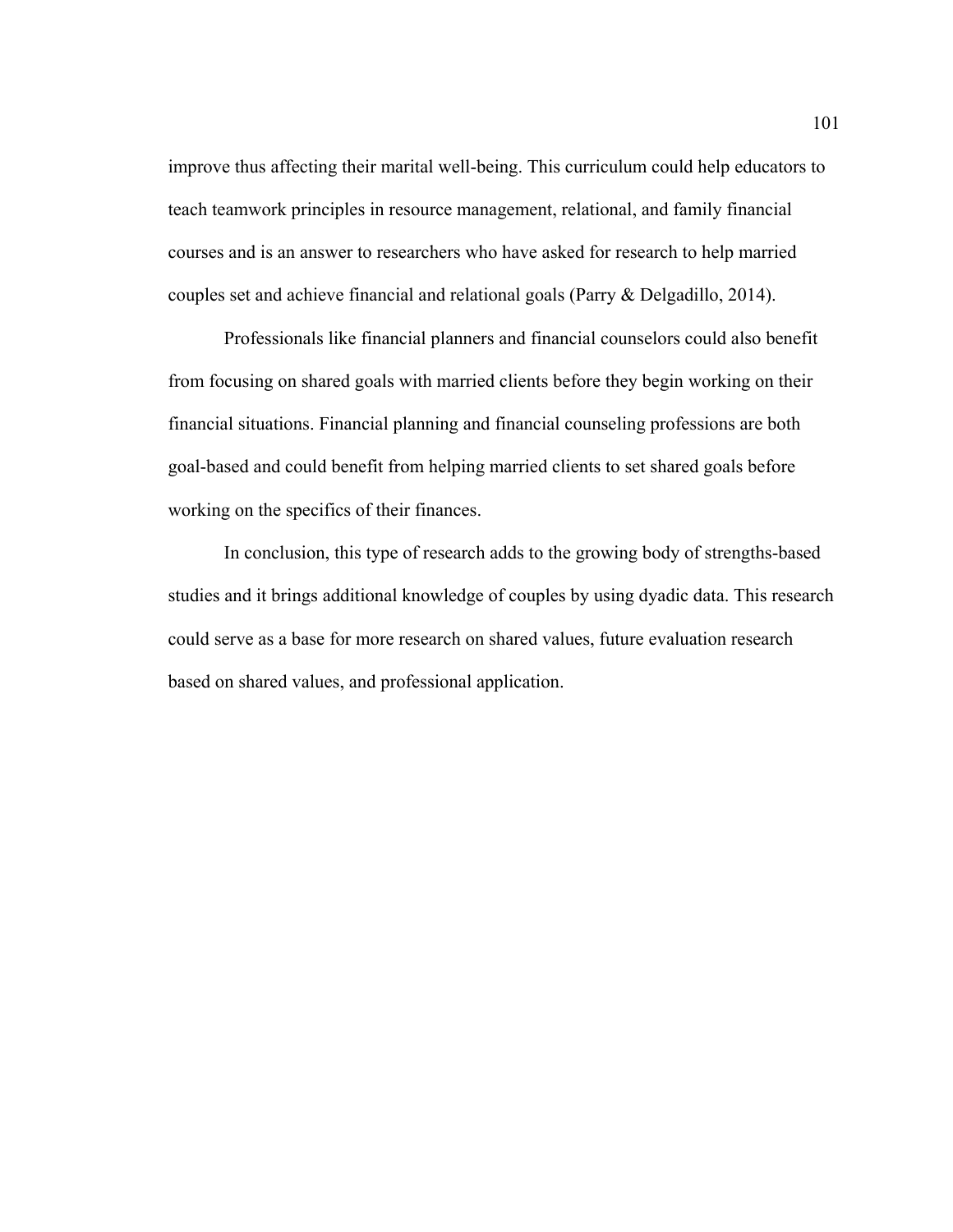#### **REFERENCES**

- Allen, W. A., & Wood, G. (2006). Defining and achieving financial stability. *Journal of Financial Stability*, *2*, 152-172. doi:10.1016/j.jfs.2005.10.001
- Allgood, S. M., Harris, S., Skogrand, L., & Lee, T. R. (2008). Marital commitment and religiosity in a religiously homogenous population. *Marriage & Family Review*, *45*, 52-67. doi:10.1080/01494920802537472
- Amato, P. R. (2010). Research on divorce: Continuing trends and new developments. *Journal of Marriage & Family*, *72*, 650-666.
- Amato, P. R. (2012). Institutional, companionate, and individualistic marriages: Change over time and implications for marital quality. In M. Garrison & E. Scott (Eds.), *Marriage at a crossroads* (pp. 107-125). New York, NY: Cambridge University Press.
- Amato, P. R., Booth, A., Johnson, D. R., & Rogers, S. J. (2009). *Alone together: How marriage in America is changing*. Cambridge, MA: Harvard University Press.
- Amato, P. R., Johnson, D. R., Booth, A., & Rogers, S. J. (2003). Continuity and change in marital quality between 1980 and 2000. *Journal of Marriage & Family*, *65*(1), 1-22.
- Archuleta, K. L. (2013). Couples, money, and expectations: Negotiating financial management roles to increase relationship satisfaction. *Marriage & Family Review*, *49*, 391-411. doi:10.1080/01494929.2013.766296
- Archuleta, K. L., Grable, J. E., & Britt, S. L. (2010). *Shared goals and values: Towards a theory of couples' financial satisfaction.* Retrieved from http://www.fermascholar. org/wp-content/uploads/2013/10/4-Shared-values-and-goals\_Archuleta.pdf
- Archuleta, K. L., Grable, J. E., & Britt, S. L. (2013). Financial and relationship satisfaction as a function of harsh start-up and shared goals and values. *Journal of Financial Counseling & Planning, 24*, 3-14. Retrieved from https://www.afcpe. org/assets/pdf/v24\_1\_3-14.pdf
- Atkinson, A. B., & Brandolini, A. (2001). Promise and pitfalls in the use of "secondary" data-sets: Income inequality in OECD countries as a case study. *Journal of Economic Literature*, *39*, 771-799.
- Barnacle, R. E., & Abbott, D. A. (2009). The development and evaluation of a Gottmanbased premarital education program: A pilot study. *Journal of Couple & Relationship Therapy*, *8*, 64-82. doi:10.1080/15332690802626734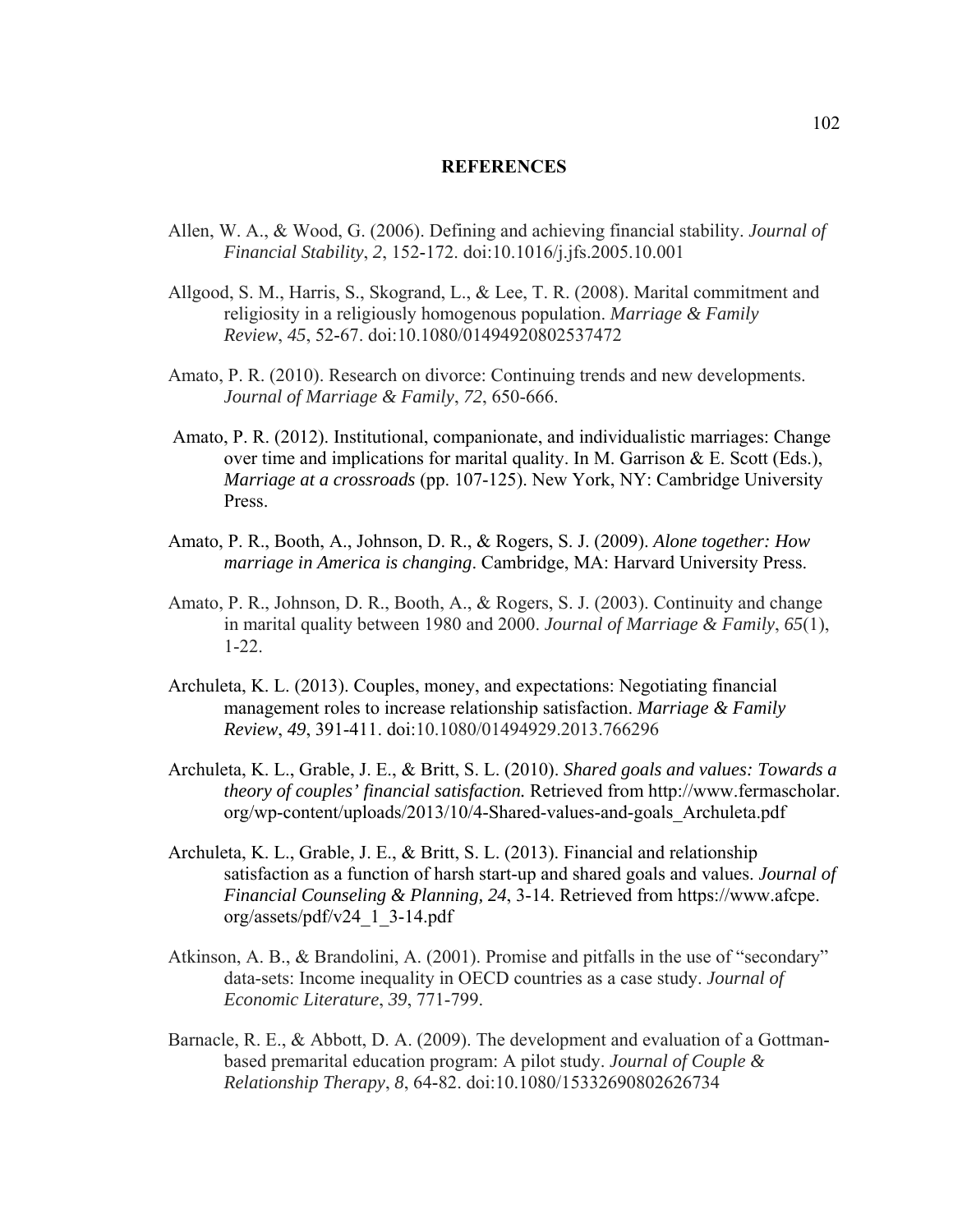- Barro, R. J., & McCleary, R. M. (2003). Religion and economic growth across countries. *American Sociological Review, 68,* 760-781. doi:10.2307/1519761
- Barrett, P. (2007). Structural equation modelling: Adjudging model fit. *Personality & Individual Differences, 42,* 815-824.
- Baumrind, D. (2012). Authoritative parenting revisited: History and current status. In R. E. Larzelere, A. M. Morris, & A. W. Harrist (Eds.), *Authoritative parenting: Synthesizing nurturance and disciplining for optimal child development* (pp. 11- 34). Washington, DC: American Psychological Association.
- Beach, S. R., Katz, J., Kim, S., & Brody, G. H. (2003). Prospective effects of marital satisfaction on depressive symptoms in established marriages: A dyadic model. *Journal of Social & Personal Relationships*, *20*, 355-371. doi:10.1177/0265407503020003005
- Bellah, R. N., Madsen, R., Sullivan, W. M., Swidler, A., & Tipton, S. M. (1985). *Habits of the heart: Individualism and commitment in American life* (Vol. 198). Berkeley, CA: University of California Press.
- Bellah, R. N. Madsen, R., Sullivan, W. M., Swidler, A., & Tipton, S. M. (1996). *Habits of heart. Individualism and commitment in American life*. Los Angeles, CA: University of California Press.
- Bentler, P. M., & Bonett, D. G. (1980). Significance tests and goodness of fit in the analysis of covariance structures. *Psychological Bulletin*, *88*(3), 588-606.
- Bridges, S., & Disney, R. (2010). Debt and depression. *Journal of Health Economics, 29*, 388-403. doi:10.1016/j.jhealeco.2010.02.003
- Bronfenbrenner, U. (1979). *The ecology of human development: Experiments by nature and design*. Cambridge, MA: Harvard University Press.
- Bronfenbrenner, U. (2005). *Making human beings human: Bioecological perspectives on human development*. Thousand Oaks, CA: Sage.
- Brown, S., Taylor, K., & Wheatley Price, S. (2005). Debt and distress: Evaluating the psychological cost of credit. *Journal of Economic Psychology*, *26*, 642-663. doi:10.1016/j.joep.2005.01.002
- Bubolz, M. M., & Sontag, M. S. (1993). Human ecology theory. In P. Boss, W. J. Doherty, R. LaRossa, W. R. Schumm, & S. K. Steinmetz. (Eds.), *Sourcebook of family theories and methods* (pp. 419-450). New York, NY: Springer.
- Burgess, E. W., & Locke, H. J. (1945). *The family: From institution to companionship.* New York, NY: American Book.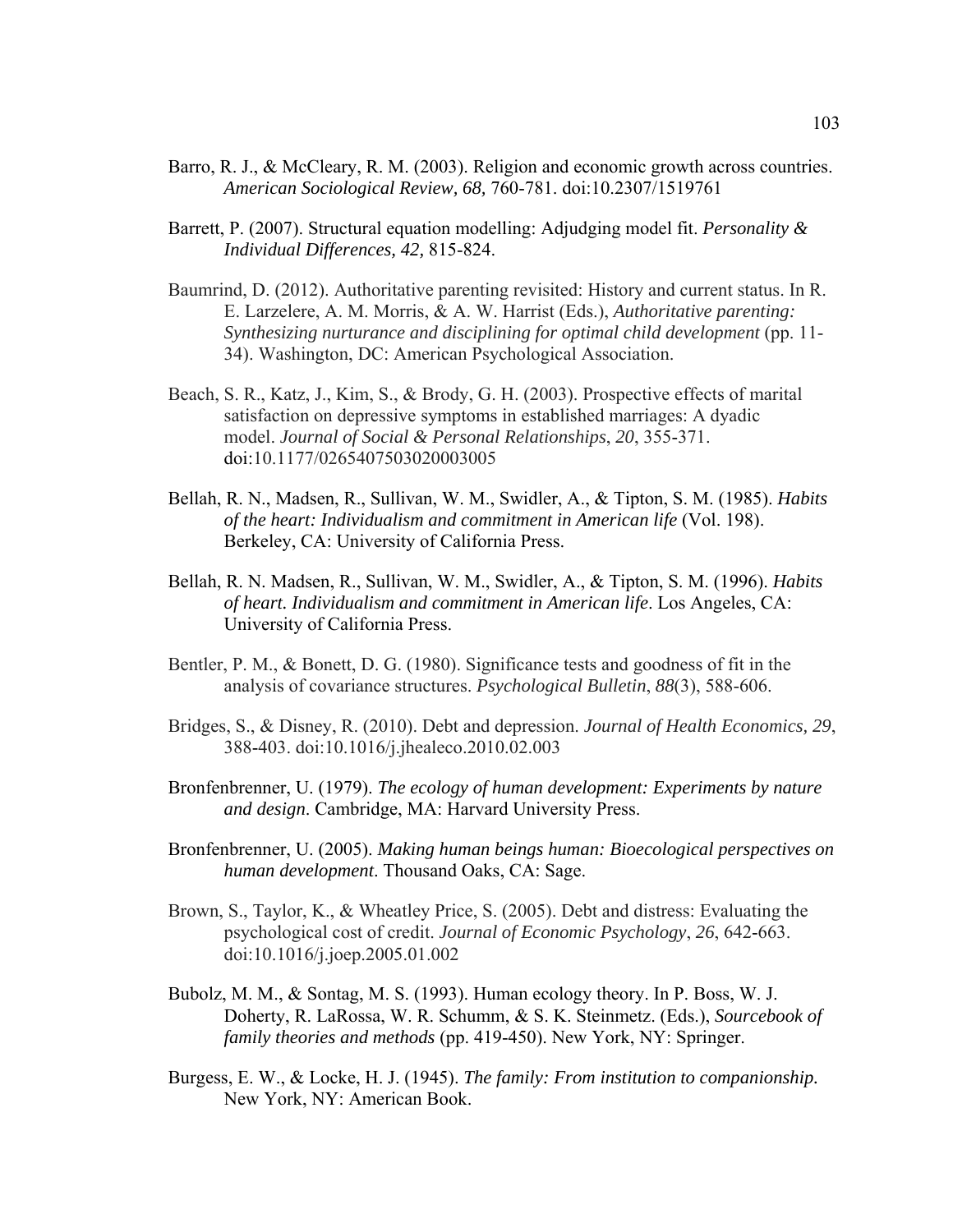- Carroll, J. S., & Doherty, W. J. (2003). Evaluating the effectiveness of premarital prevention programs: A meta-analytic review of outcome research. *Family Relations*, *52*(2), 105-118. doi:10.1111/j.1741-3729.2003.00105.x
- Chatterjee, S., Corbae, D., Nakajima, M., & Ríos‐Rull, J. V. (2007). A quantitative theory of unsecured consumer credit with risk of default. *Econometrica*, *75*, 1525-1589.
- Cherlin, A. J. (2009). *The marriage*-*go*-*round: The state of marriage and the family in America today.* New York, NY: Knopf.
- Choi, H., & Marks, N. F. (2008). Marital conflict, depressive symptoms, and functional impairment. *Journal of Marriage & Family*, *70*, 377-390. Retrieved from http://www.jstor.org/stable/40056281
- Clark, A. E., Frijters, P., & Shields, M. A. (2008). Relative income, happiness, and utility: An explanation for the Easterlin paradox and other puzzles. *Journal of Economic Literature*, *46*(1), 95-144. doi:10.1257/jel.46.1.95
- Clark, A. E., & Lelkes, O. (2005). *Deliver us from evil: Religion as insurance*. Retrieved from https://hal-pjse.archives-ouvertes.fr/file/index/docid/590570/filename/ wp200543.pdf
- Clements, R., & Swensen, C. H. (2000). Commitment to one's spouse as a predictor of marital quality among older couples. *Current Psychology*, *19*, 110-119. doi:10.1007/s12144-000-1007-7
- Conger, R. D., Elder, G. H., Jr., Lorenz, F. O., Conger, K. J., Simons, R. L., Whitbeck, L. B., … Melby, J. N. (1990). Linking economic hardship to marital quality and instability. *Journal of Marriage & the Family*, *52*(3), 643-656.
- Connor, M. E., & White, J. L. (2006). *Black fathers: An invisible presence in America*. Mahwah, NJ: Erlbaum.
- Coontz, S. (2005). *Marriage, a history: From obedience to intimacy or how love conquered marriage*. New York, NY: Viking.
- David, P., & Stafford, L. (2013). A relational approach to religion and spirituality in marriage: The role of couples' religious communication in marital satisfaction. *Journal of Family Issues, 36,* 232-249. doi:10.1177/0192513X13485922
- DeFrain, J., & Asay, S. M. (2007). Strong families around the world: An introduction to the family strengths perspective. *Marriage & Family Review*, *41*(1-2), 1-10. doi:10.1300/J002v41n01\_01
- DeLeire, T., & Kalil, A. (2005). How do cohabiting couples with children spend their money? *Journal of Marriage & the Family, 67,* 286-295.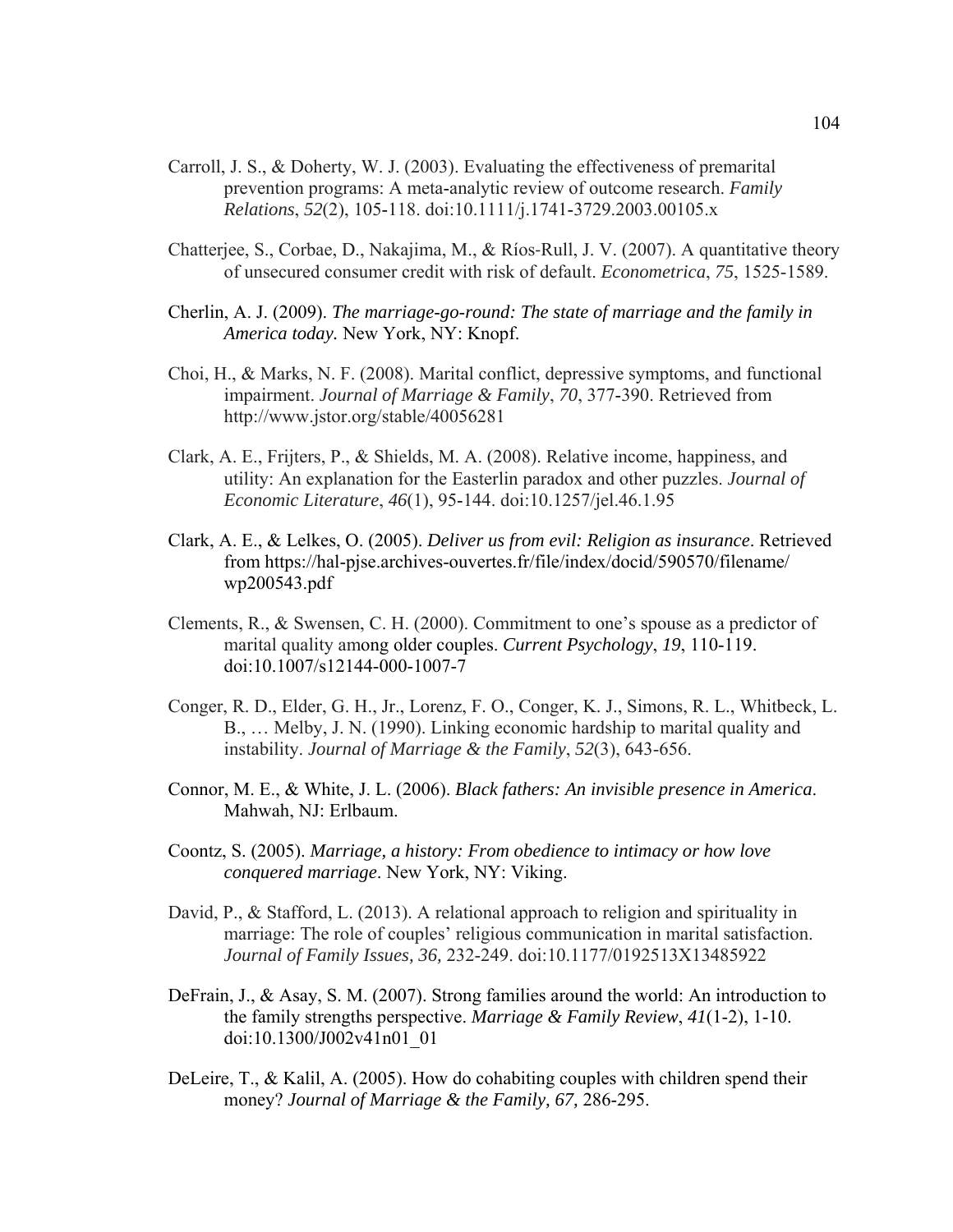- Dew, J. (2007). Two sides of the same coin? The differing roles of assets and consumer debt in marriage. *Journal of Family & Economic Issues, 28*, 89-104. doi:10.1007/s10834-006-9051-6
- Dew, J. (2008). Debt change and marital satisfaction change in recently married couples. *Family Relations*, *57*, 60-71. doi:10.1111/j.1741-3729.2007.00483.x
- Dew, J. (2009). Has the marital time cost of parenting changed over time? *Social Forces*, *88*, 519-541. doi:10.1353/sof.0.0273
- Dew, J. (2011). The association between consumer debt and the likelihood of divorce. *Journal of Family & Economic Issues, 32*, 554-565. doi:10.1007/s10834-011- 9274-z
- Dew, J., Britt, S., & Huston, S. J. (2012). Examining the relationship between financial issues and divorce. *Family Relations, 61*, 615-628. doi:10.1111/j.1741- 3729.2012.00715.x
- Dew, J., & Dakin, J. (2011). Financial disagreements and marital conflict tactics. *Journal of Financial Therapy*, *2*(1), 22-42, Retrieved from http://dx.doi.org/10.4148/jft.v2i1.1414
- Dew, J., & Price, J. (2010). Beyond employment and income: The association between young adults' finances and marital timing. *Journal of Family & Economic Issues*. Advance online publication retrieved from http://link.springer.com/article/ 10.1007/s10834-010-9214-3. doi: 10.1007/s10834-010-9214-3
- Dew, J., & Stewart, R. (2012). A financial issue, a relationship issue, or both? Examining the predictors of marital financial conflict. *Journal of Financial Therapy*, *3*(1), 42-61. doi:10.4148/jft.v3i1.1605
- Dew, J., & Xiao, J. J. (2013). Financial declines, financial behaviors, and relationship satisfaction during the recession. *Journal of Financial Therapy*,*4*(1), 1-20. doi:10.4148/jft.v4i1.1723
- Diener, E., & Biswas-Diener, R. (2002). Will money increase subjective well-being? *Social Indicators Research*, *57*, 119-169.
- Diener, E., & Seligman, M. E. (2004). Beyond money toward an economy of wellbeing. *Psychological Science in the Public Interest*, *5*(1), 1-31. doi:10.1111/j.0963-7214.2004.00501001.x
- Dolan, P., Peasgood, T., & White, M. (2008). Do we really know what makes us happy? A review of the economic literature on the factors associated with subjective wellbeing. *Journal of Economic Psychology*, *29*, 94-122. doi:10.1016/j.joep.2007. 09.001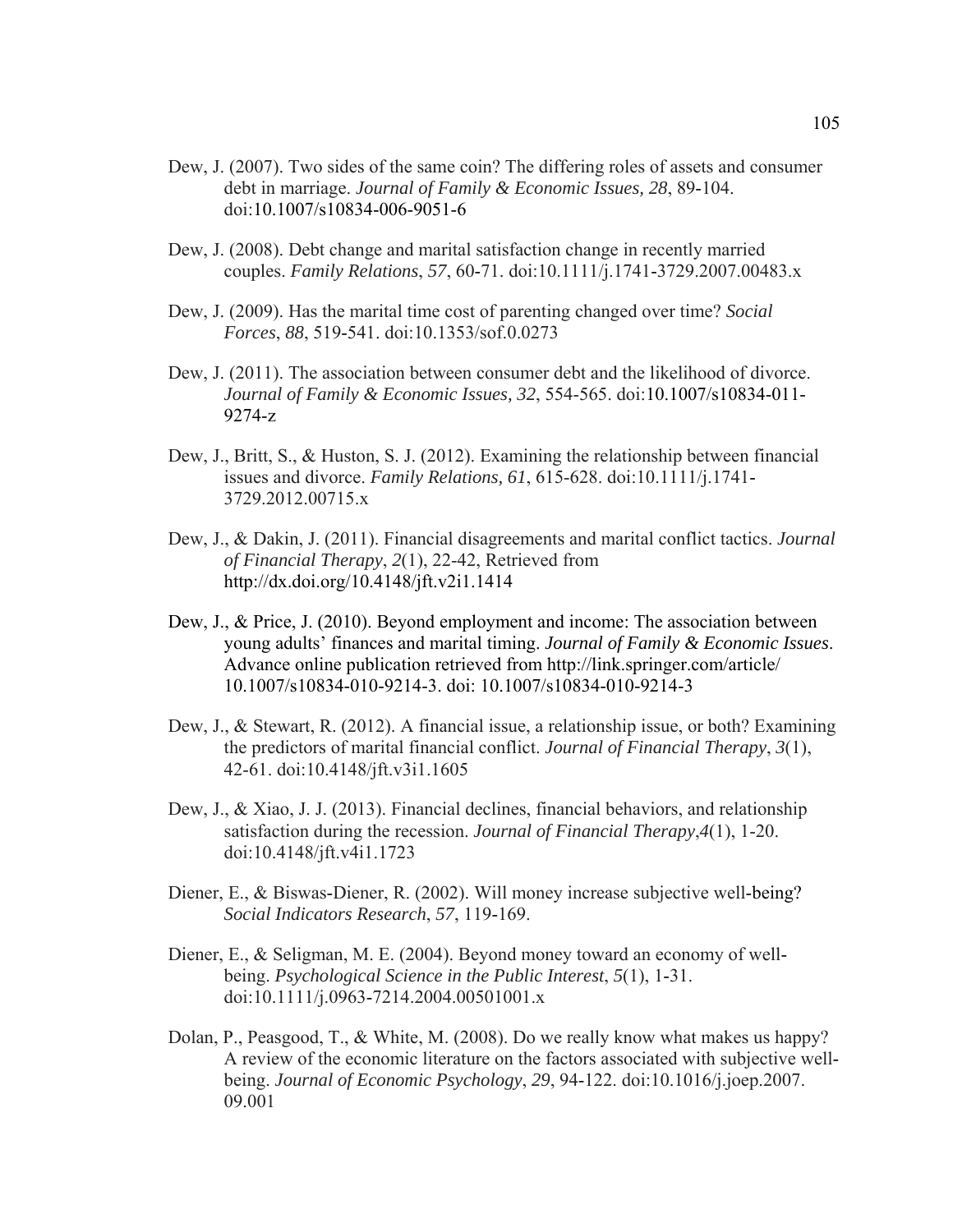- Dolan, P., & White, M. P. (2007). How can measures of subjective well-being be used to inform public policy? *Perspectives in Psychological Science*, *2*, 71-85.
- Drigotas, S. M., Rusbult, C. E., Wieselquist, J., & Whitton, S. (1999). Close partner as sculptor of the ideal self: Behavioral affirmation and the Michelangelo phenomenon. *Journal of Personality & Social Psychology*, *77*, 293-323. doi:10.1037/002210.1111/j.1752-0606.2008.00093.x 3514.77.2.293
- Duncan, O. D. (1966). Path analysis: Sociological examples. *American Journal of Sociology, 72*(1), 1-16. doi:10.1086/224256
- Dushi, I., Munnell, A. H., Sanzenbacher, G., Webb, A., & Chen, A. (2015). *Do households increase their savings when the kids leave home?* Boston, MA: Center for Retirement Research at Boston College. Retrieved from http://crr.bc.edu/ briefs/do-households-save-more-when-the-kids-leave-home/
- Ellison, C. G., Burdette, A. M., & Wilcox, W. B. (2010). The couple that prays together: Race and ethnicity, religion, and relationship quality among working-age adults. *Journal of Marriage & Family*, *72*, 963-975. doi:10.1111/j.1741- 3737.2010.00742.x
- Fincham, F. D., & Beach, S. R. H. (2010a). Marriage in the new millennium: A decade in review. *Journal of Marriage & Family*, *72*, 630-649. doi:10.1111/j.1741-3737. 2010.00722.x
- Fincham, F. D., & Beach, S. R. H. (2010b). Of memes and marriage: Toward a positive relationship science. *Journal of Family Theory & Review, 2*, 4-24. doi:10.1111/j.1756-2589.2010.00033.x
- Finkel, E. J., DeWall, C. N., Slotter, E. B., McNulty, J. K., Pond, R. S., Jr., & Atkins, D. C. (2012). Using I3 theory to clarify when dispositional aggressiveness predicts intimate partner violence perpetration. *Journal of Personality & Social Psychology, 102*, 533-549. doi:10.1037/a0025651
- Finkel, E. J., Hui, C. M., Carswell, K. L., & Larson, G. M. (2014). The suffocation of marriage: Climbing Mount Maslow without enough oxygen. *Psychological Inquiry*, *25*(1), 1-41. doi:10.1080/1047840X.2014.863723
- Frost, J. (2013). *Multiple regression analysis: Use adjusted R-squared and predicted Rsquared to include the correct number of variables*. Retrieved from http://blog .minitab.com/blog/adventures-in-statistics/multipleregession-analysis-useadjusted-r-squared-and-predicted-r-squared-to-include-thecorrect-number-ofvariables
- Gall, M. D., Gall, J. P., & Borg, W. R. (2007). *Educational research: An introduction.* Boston, MA: Pearson.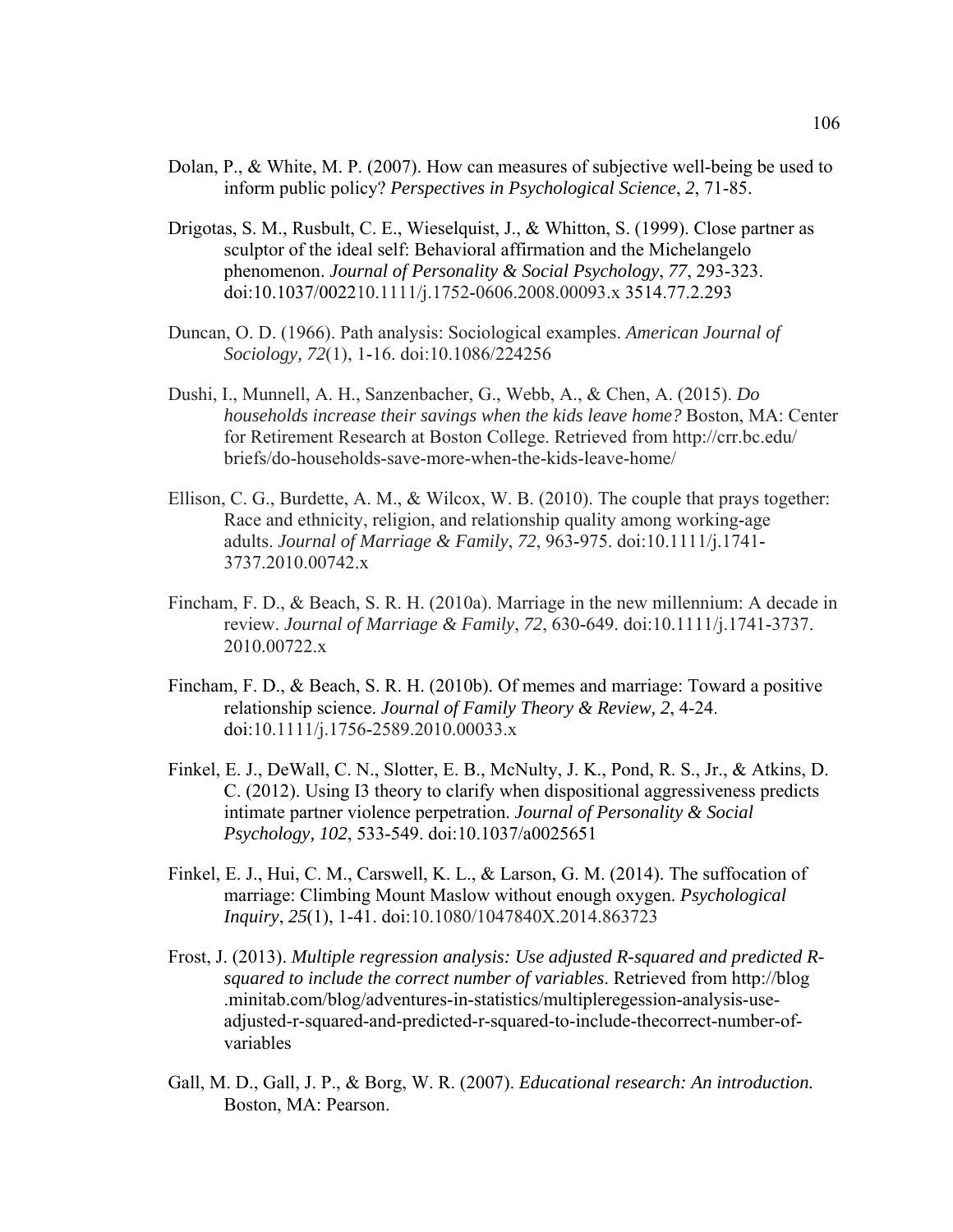- Gillis, J. (1996). *A world of their own making: Myth, ritual, and the quest for family values*. New York, NY: Basic.
- Goldsmith, E. B. (2010). *Resource management for individuals and families.* Upper Saddle River, NJ: Pearson Education.
- Gottman, J. M. (1998). Psychology and the study of marital processes. *Annual Review of Psychology*, *49*(1), 169-197.
- Gottman, J. M., & Silver, N. (1999). *The seven principles for making marriage work*. New York, NY: Three Rivers.
- Grable, J. E., Britt, S., & Cantrell, J. (2007). An exploratory study of the role financial satisfaction has on the thought of subsequent divorce. *Family & Consumer Sciences Research Journal*, *36*, 130-150. doi:10.1177/1077727X07309284
- Greeley, A., & Hout, M. (2006). Happiness and lifestyle among conservative Christians. In A. Greeley & M. Hout (Eds.), *The truth about conservative christians* (pp. 150- 161). Chicago, IL: University of Chicago Press.
- Hawkins, A. J., Blanchard, V. L., Baldwin, S. A., & Fawcett, E. B. (2008). Does marriage and relationship education work? A meta-analytic study. *Journal of Consulting & Clinical Psychology*, *76*, 723-734. doi:10.1037/a0012584
- Headey, B., Veenhoven, R., & Wearing, A. (1991). Top-down versus bottom-up theories of subjective well-being. *Social Indicators Research*, *24*, 81-100. doi:10.1007/BF00292652
- Hicks, M. W., McWey, L. M., Benson, K. E., & West, S. H. (2004). Using what premarital couples already know to inform marriage education: Integration of a Gottman model perspective. *Contemporary Family Therapy*, *26*, 97-113. doi:10.1023/B:COFT.0000016915.27368.0b
- Hitlin, S., & Piliavin, J. A. (2004). Values: Reviving a dormant concept. *Annual Review of Sociology*, *30*, 359-393. doi:10.1146/annurev.soc.30.012703.110640
- Hohmann‐Marriott, B. E. (2006). Shared beliefs and the union stability of married and cohabiting couples. *Journal of Marriage & Family*, *68*, 1015-1028. doi:10.1111/j.1741-3737.2006.00310.x
- Iannaccone, L. R. (1998). Introduction to the economics of religion. *Journal of Economic Literature, 36,* 1465-1495.
- Inglehart, R. (2010). Faith and freedom: Traditional and modern ways to happiness. In E. Diener, J. F. Helliwell, & D. Kahneman (Eds.), *International differences in wellbeing* (pp. 351-397). New York, NY: Oxford University Press.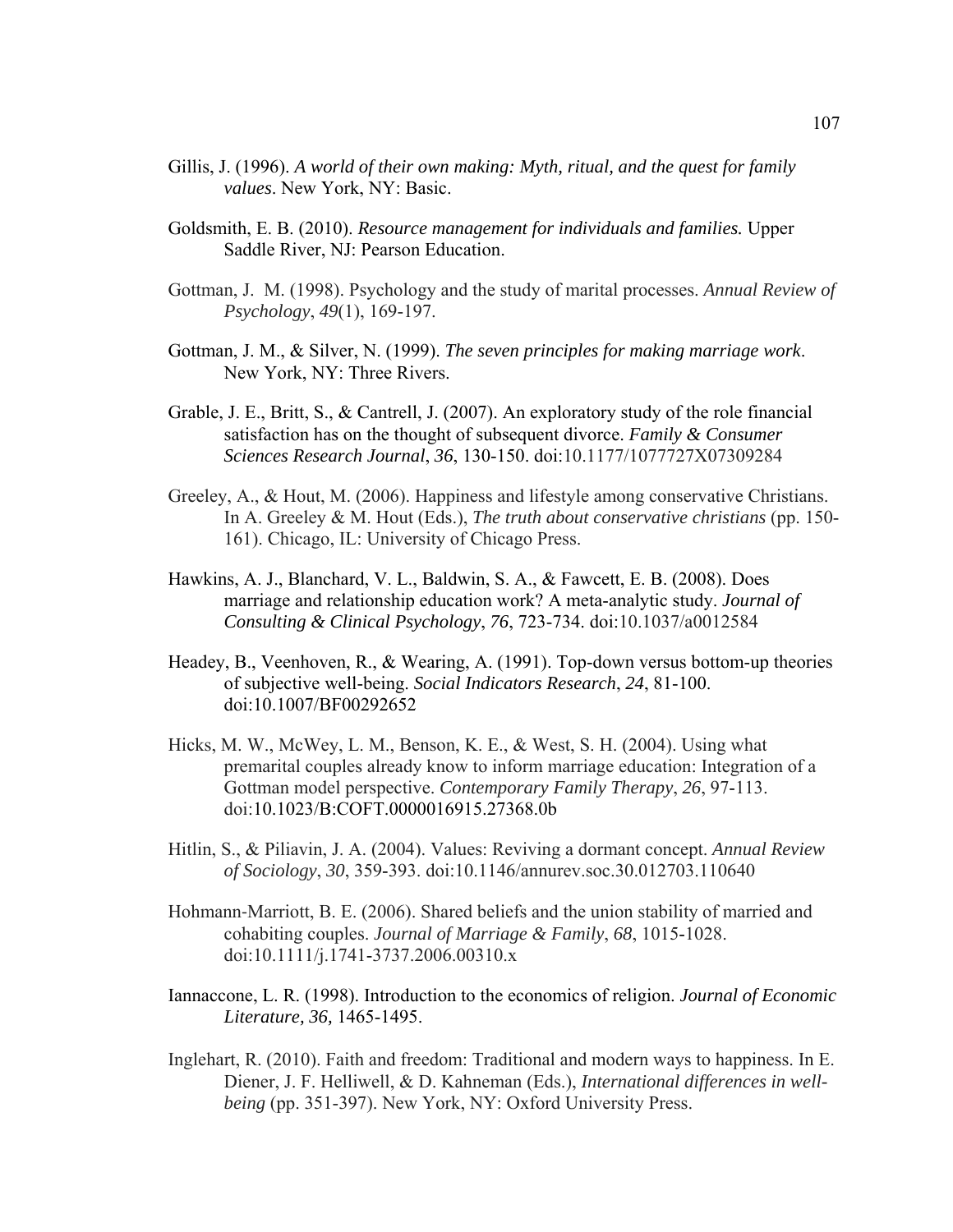- Johnson, C. A., Stanley, S. M., Glenn, N. D., Amato, P. A., Nock, S. L., Markman, H. J., & Dion, M. R. (2002). *Marriage in Oklahoma: 2001 baseline statewide survey on marriage and divorce* (S02096 OKDHS). Oklahoma City, OK: Oklahoma Department of Human Services.
- Johnson, W., & Krueger, R. F. (2006). How money buys happiness: Genetic and environmental processes linking finances and life satisfaction. *Journal of Personality & Social Psychology*, *90*, 680-691. doi:10.1037/0022-3514.90.4.680
- Joo, S. H., & Grable, J. E. (2004). An exploratory framework of the determinants of financial satisfaction. *Journal of Family & Economic Issues*, *25*, 25-50. doi:10.1023/B:JEEI.0000016722.37994.9f
- Jose, A., O'Leary, K. D., & Moyer, A. (2010). Does premarital cohabitation predict subsequent marital stability and marital quality? A meta‐analysis. *Journal of Marriage & Family*, *72*(1), 105-116.
- Kamp Dush, C. M., Taylor, M. G., & Kroeger, R. A. (2008). Marital happiness and psychological well-being across the life course. *Family Relations*, *57*, 211-226. Retrieved from http://www.jstor.org/stable/20456785
- Keyes, C. L., Shmotkin, D., & Ryff, C. D. (2002). Optimizing well-being: The empirical encounter of two traditions. *Journal of Personality & Social Psychology*, *82*, 1007. doi:10.1037/0022-3514.82.6.1007
- Knowledge Networks. (2014). *Government and academic research.* Retrieved from http://www.knowledgenetworks.com/ganp/
- Larson, P. J., & Olson, D. H. (2004). Spiritual beliefs and marriage: A national survey based on ENRICH. *The Family Psychologist*, *20*, 4-8. Retrieved from http://www.amfmonline.com/featured/beliefsmarriage-larsonolson.asp
- Lauer, J. C., & Lauer, R. H. (1986). *'Til death do us part: How couples stay together.*  New York, NY: Haworth.
- Lauer, R. & Lauer, J. (2012). *Marriage and family: The quest for intimacy* (8<sup>th</sup> ed.). New York, NY: McGraw-Hill.
- Lichter, D. T., & Carmalt, J. H. (2009). Religion and marital quality among low-income couples. *Social Science Research*, *38*, 168-187. doi:10.1016/j.ssresearch.2008.07.003
- Lichter, D. T., & Qian, Z. (2008). Serial cohabitation and the marital life course. *Journal of Marriage & Family*, *70*(4), 861-878.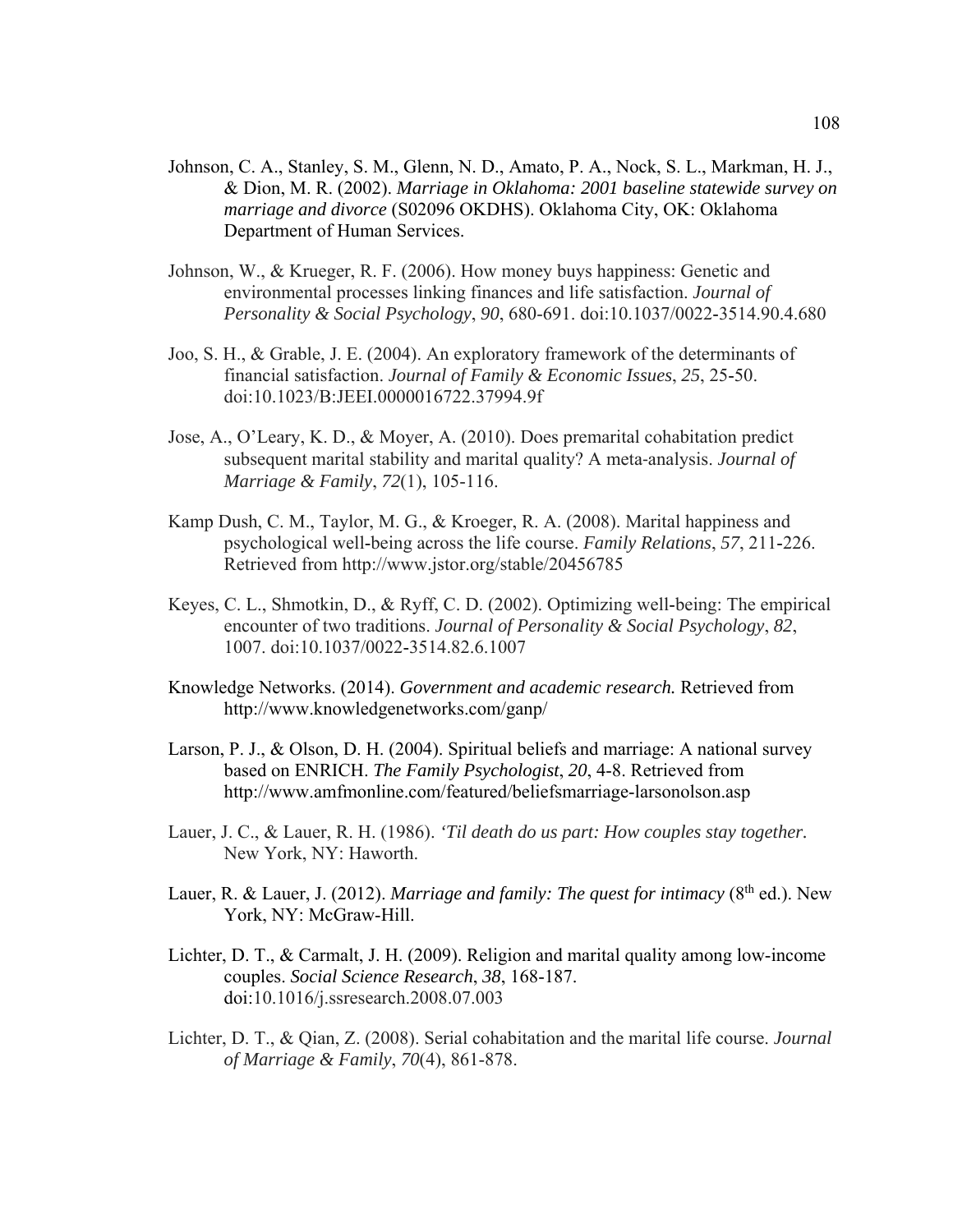- Lim, C., & Putnam, R. D. (2010). Religion, social networks, and life satisfaction. *American Sociological Review*, *75*, 914-933. Retrieved from http://www.jstor.org/ stable/25782172
- MacCallum, R. C., Browne, M. W., & Sugawara, H. M. (1996). Power analysis and determination of sample size for covariance structure modeling. *Psychological Methods*, *1*(2), 130-149.
- Mahoney, A., Pargament, K. I., Jewell, T., Murray-Swank, A. B., & Murray-Swank, N. (2003). Religion and the sanctification of family relationships. *Review of Religious Research, 44,* 220-236. doi:10.2307/3512384
- Mahoney, A., Pargament, K. I., Jewell, T., Swank, A. B., Scott, E., Emery, E., & Rye, M. (1999). Marriage and the spiritual realm: The role of proximal and distal religious constructs in marital functioning. *Journal of Family Psychology*, *13*, 321-338. doi:10.1037/0893-3200.13.3.321
- Marks, L. (2003). The effects of religious beliefs in marriage and family. *Marriage & Families*, *11*(1), 2-10.
- Marks, L. D., Hopkins, K., Chaney, C., Monroe, P. A., Nesteruk, O., & Sasser, D. D. (2008). "Together, We Are Strong": A qualitative study of happy, enduring African American marriages. *Family Relations*, *57*, 172-185. doi:10.1111/j.1741- 3729.2008.00492.x
- Marquardt, E., Blankenhorn, D., Lerman, R. I., Malone-Colón, L., & Wilcox, W. B. (2012*). The President's marriage agenda for the forgotten sixty percent: The state of our unions.* Charlottesville, VA: National Marriage Project and Institute for American Values. Retrieved from http://stateofourunions.org/2012/presidentsmarriage-agenda.php
- McClain-Jacobson, C., Rosenfeld, B., Kosinski, A., Pessin, H., Cimino, J. E., & Breitbart, W. (2004). Belief in an afterlife, spiritual well-being and end-of-life despair in patients with advanced cancer. *General Hospital Psychiatry*, *26*, 484- 486. doi:10.1016/j.genhosppsych.2004.08.002
- Meier, A., Hull, K. E., & Ortyl, T. A. (2009). Young adult relationship values at the intersection of gender and sexuality. *Journal of Marriage & Family*, *71*, 510-525. doi:10.1111/j.1741-3737.2009.00616.x
- Mitchell, J. C., Edwards, K. J., Hunt, S. B., & Poelstra, P. (2015). Relational commitment as a mediator of religiousness to marital quality. *Journal of Psychology & Theology*, *43*(4), 263-270.
- Musick, K., & Bumpass, L. (2012). Reexamining the case for marriage: Union formation and changes in well‐being. *Journal of Marriage & Family*, *74*(1), 1-18.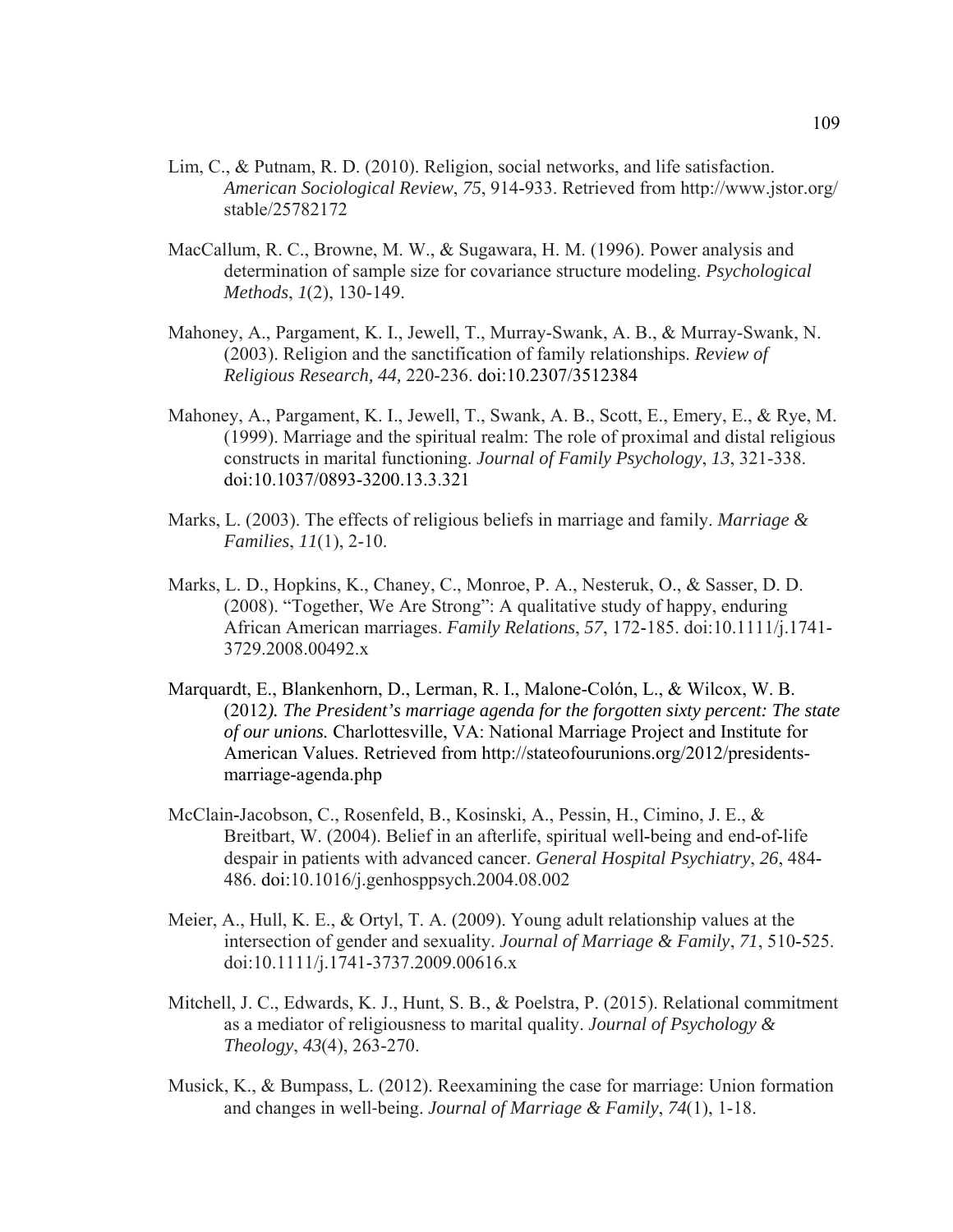- Oggins, J. (2003). Topics of marital disagreement among African-American and Euro-American newlyweds. *Psychological Reports, 92*, 419-425. doi:10.2466/pr0.2003.92.2.419
- Olson, D. H., DeFrain, J., & Skogrand, L. (2011). *Marriages and families: Intimacy,*  diversity and strengths (8<sup>th</sup> ed.). New York, NY: McGraw-Hill.
- Olson, D. H., Larson, P. J., & Olson-Sigg, A. (2009). Couple checkup: Tuning up relationships. *Journal of Couple & Relationship Therapy*, *8*, 129-142. doi:10.1080/15332690902813810
- Olson, D. H. & Olson, A. K. (2000). *Empowering couples: Building on your strengths.*  Minneapolis, MN: Life Innovations.
- Olson, D. H., Olson-Sigg, A., & Larson, P. (2008). *The couple checkup: Finding your relationship strengths*. Nashville, TN: Nelson.
- Oppenheimer, V. K. (2003). Cohabiting and marriage during young men's careerdevelopment process. *Demography*, *40*, 127-149.
- Orthner, D. K., Jones-Sanpei, H., & Williamson, S. (2004). The resilience and strengths of low-income families. *Family Relations*, *53*, 159-167.
- Otto, H. A. (1962). What is a strong family? *Marriage & Family Living, 24*, 77-81. doi:10.2307/348232
- Papp, L. M., Cummings, E. M., & Goeke-Morey, M. C. (2009). For richer, for poorer: Money as a topic of marital conflict in the home. *Family Relations*, *58*, 91-103. doi:10.1111/j.1741-3729.2008.00537.x
- Parry, T. G., & Delgadillo, L. (2014). *Financial skills among married adults: A comparison to singles and recommendations for extension educators*. Retrieved from http://www.afcpe.org/wp-content/uploads/2014/05/2014AFCPE-Symposium-Proceedings-QTY-30.pdf
- Pew Research. (2016). *The rise of Asian Americans*. Retrieved from http://www.pewsocialtrends.org/2012/06/19/the-rise-of-asian-americans/
- Phillips, J. A., & Sweeney, M. A. (2005). Premarital cohabitation and marital disruption among White, Black, and Mexican American women*. Journal of Marriage & Family, 67,* 296-314.
- Phillips, T. M., Wilmoth, J. D., & Marks, L. D. (2012). Challenges and conflicts... strengths and supports: A study of enduring African American marriages. *Journal of Black Studies*, *43*, 936-952. doi:10.1177/0021934712463237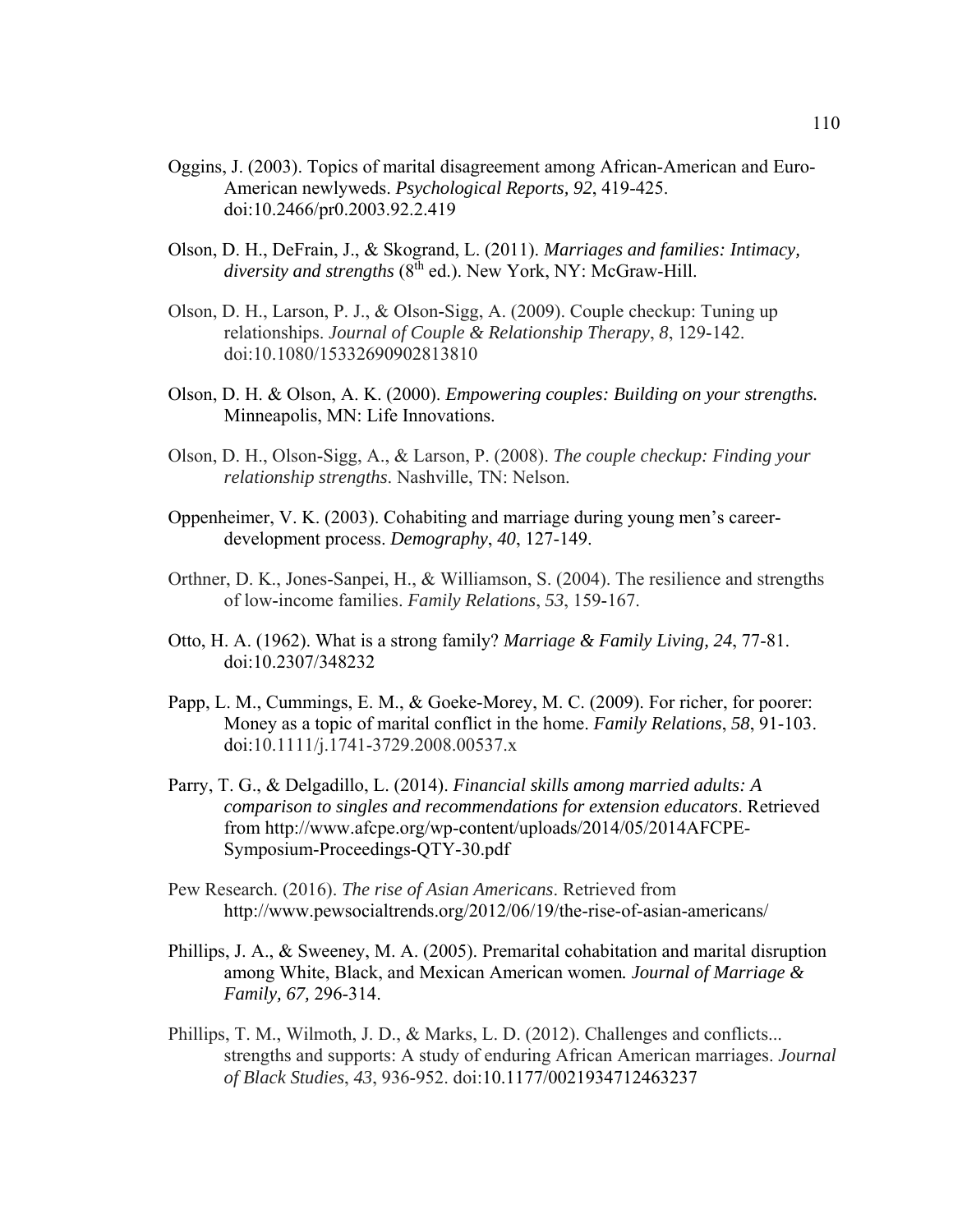- Proulx, C. M., Helms, H. M., & Buehler, C. (2007). Marital quality and personal wellbeing: A meta-analysis. *Journal of Marriage & Family*, *69*, 576-593. doi:10.1111/j.1741-3737.2007.00393.x
- Renneboog, L., & Spaenjers, C. (2009). *Where angels fear to trade: The role of religion in household finance*. Tilburg, Netherlands: Tilburg University.
- Renneboog, L., & Spaenjers, C. (2012). Religion, economic attitudes, and household finance. *Oxford Economic Papers*, *64*, 103-127. doi:10.1093/oep/gpr025
- Rhoades, G. K., Stanley, S. M., & Markman, H. J. (2006). Pre-engagement cohabitation and gender asymmetry in marital commitment. *Journal of Family Psychology*, *20*, 553-560. doi:10.1037/0893-3200.20.4.553
- Rigdon, E. E. (1996). CFI versus RMSEA: A comparison of two fit indexes for structural equation modeling. *Structural Equation Modeling: A Multidisciplinary Journal*, *3*(4), 369-379.
- Rios, C. M. (2010). *The relationship between premarital advice, expectations, and marital satisfaction* (Master's thesis). Utah State University, Logan, UT. Retrieved from http://digitalcommons.usu.edu/etd/536/
- Rokeach, M. (2000). *Understanding human values: Individual and societal.* New York, NY: The Free Press.
- Rusbult, C. E., Finkel, E. J., & Kumashiro, M. (2009). The Michelangelo phenomenon. *Current Directions in Psychological Science*, *18*, 305-309. doi:10.1111/j.1467- 8721.2009.01657.x
- Shapiro, A., & Gottman, J. M. (2005). Effects on marriage of a psycho-communicative educational intervention with couples undergoing the transition to parenthood. *Journal of Family Communication*, *5*, 1-24.
- Schinasi, M. G. J. (2004). *Defining financial stability*. Retrieved from http://www. imf.org/external/pubs/ft/wp/2004/wp04187.pdf
- Schramm, D. G., Marshall, J. P., Harris, V. W., & Lee, T. R. (2005). After "I do": The newlywed transition. *Marriage & Family Review*, *38*, 45-67. doi:10.1300/ J002v38n01\_05
- Schwartz, B. (2003). *The paradox of choice: Why more is less*. New York, NY: HarperCollins.
- Silliman, B., & Schumm, W. (2000). Marriage preparation programs: A literature review. *The Family Journal: Counseling & Therapy for Couples & Families, 8*, 133-142. doi:10.1177/1066480700082004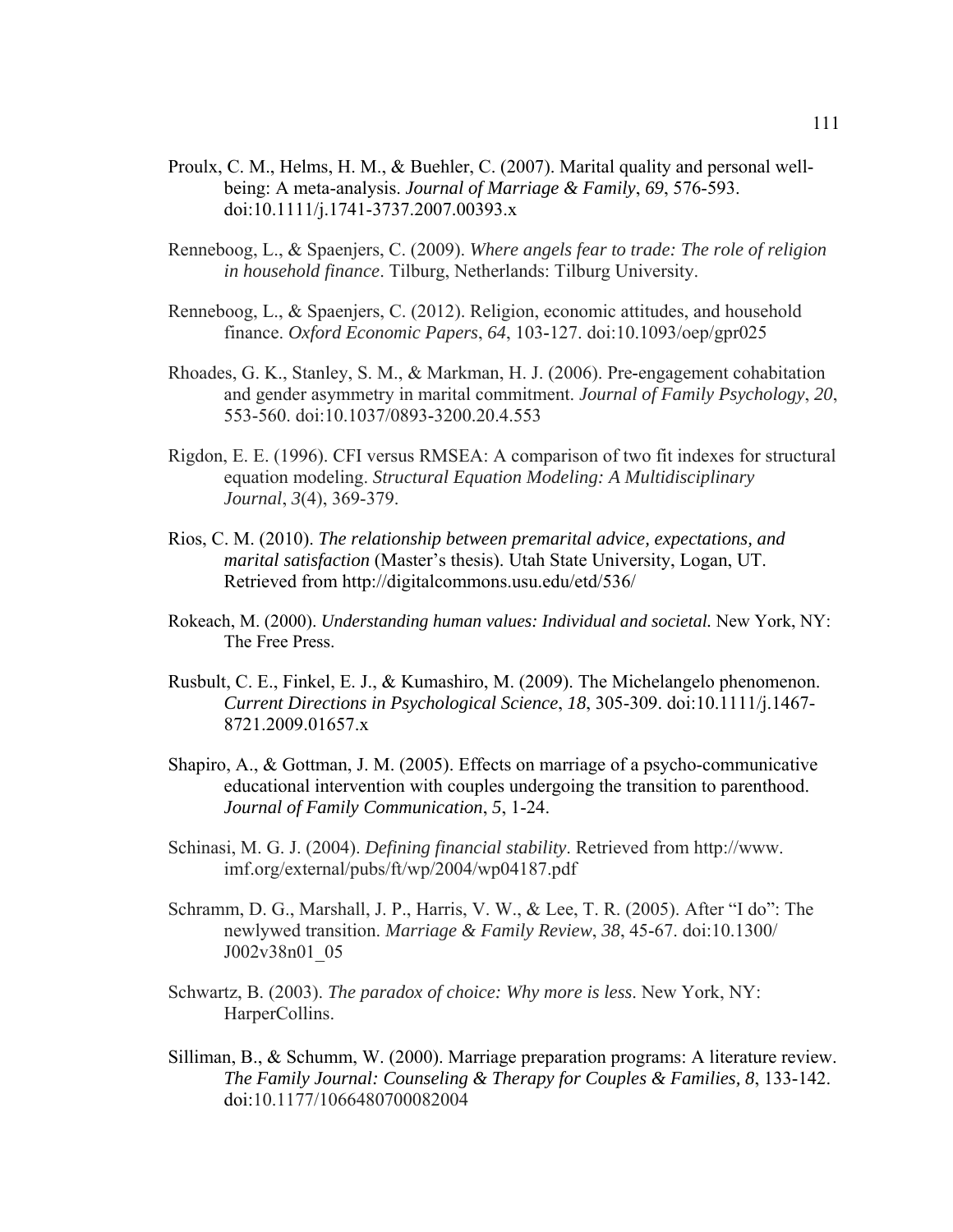- Sirin, S. R. (2005). Socioeconomic status and academic achievement: A meta-analytic review of research. *Review of Educational Research*, *75*, 417-453.
- Skogrand, L., Johnson, A. C., Horrocks, A. M., & DeFrain, J. (2011). Financial management practices of couples with great marriages. *Journal of Family & Economic Issues*, *32*, 27-35. doi:10.1007/s10834-010-9195-2
- Smith, D. M., Langa, K. M., Kabeto, M. U., & Ubel, P. A. (2005). Health, wealth, and happiness financial resources buffer subjective well-being after the onset of a disability. *Psychological Science*, *16*, 663-666. Retrieved from http://www. jstor.org/ stable/40064290
- Smith, S. R., & Hamon, R. R. (2012). *Exploring family theories* (3<sup>rd</sup> ed.). New York, NY: Oxford.
- Soll, J. B., Keeney, R. L., & Larrick, R. P. (2013). Consumer misunderstanding of credit card use, payments, and debt: Causes and solutions. *Journal of Public Policy & Marketing*, *32*(1), 66-81.
- Stanley, S. M. (2007). Assessing couple and marital relationships: Beyond form and toward a deeper knowledge of function. In L. M. Casper & S. L. Hoffereth (Eds.), *Handbook of measurement issues in family research* (pp. 85-100). Mahwah, NJ: Erlbaum.
- Stanley, S. M., Amato, P. R., Johnson, C. A., & Markman, H. J. (2006). Premarital education, marital quality, and marital stability: Findings from a large, random household survey. *Journal of Family Psychology, 20*, 117-126. doi:10.1037/0893- 3200.20.1.117
- Stanley, S. M., & Markman, H. J. (1992). Assessing commitment in personal relationships. *Journal of Marriage & the Family*, *54*, 595-608.
- Stanley, S. M., Markman, H. J., & Whitton, S. W. (2002). Communication, conflict, and commitment: Insights on the foundations of relationship success from a national survey. *Family Process*, *41*, 659-675. doi:10.1111/j.1545-5300.2002.00659.x
- Stanley, S. M., Rhoades, G. K., Amato, P. R., Markman, H. J., & Johnson, C. A. (2010). The timing of cohabitation and engagement: Impact on first and second marriages. *Journal of Marriage & Family*, *72*, 906-918.
- Stanley, S. M., Whitton, S. W., & Markman, H. J. (2004). Maybe I do: Interpersonal commitment and premarital or nonmarital cohabitation. *Journal of Family Issues, 25,* 496-519.
- Steffen, P. R., & Masters, K. S. (2005). Does compassion mediate the intrinsic religionhealth relationship? *Annals of Behavioral Medicine*, *30*(3), 217-224.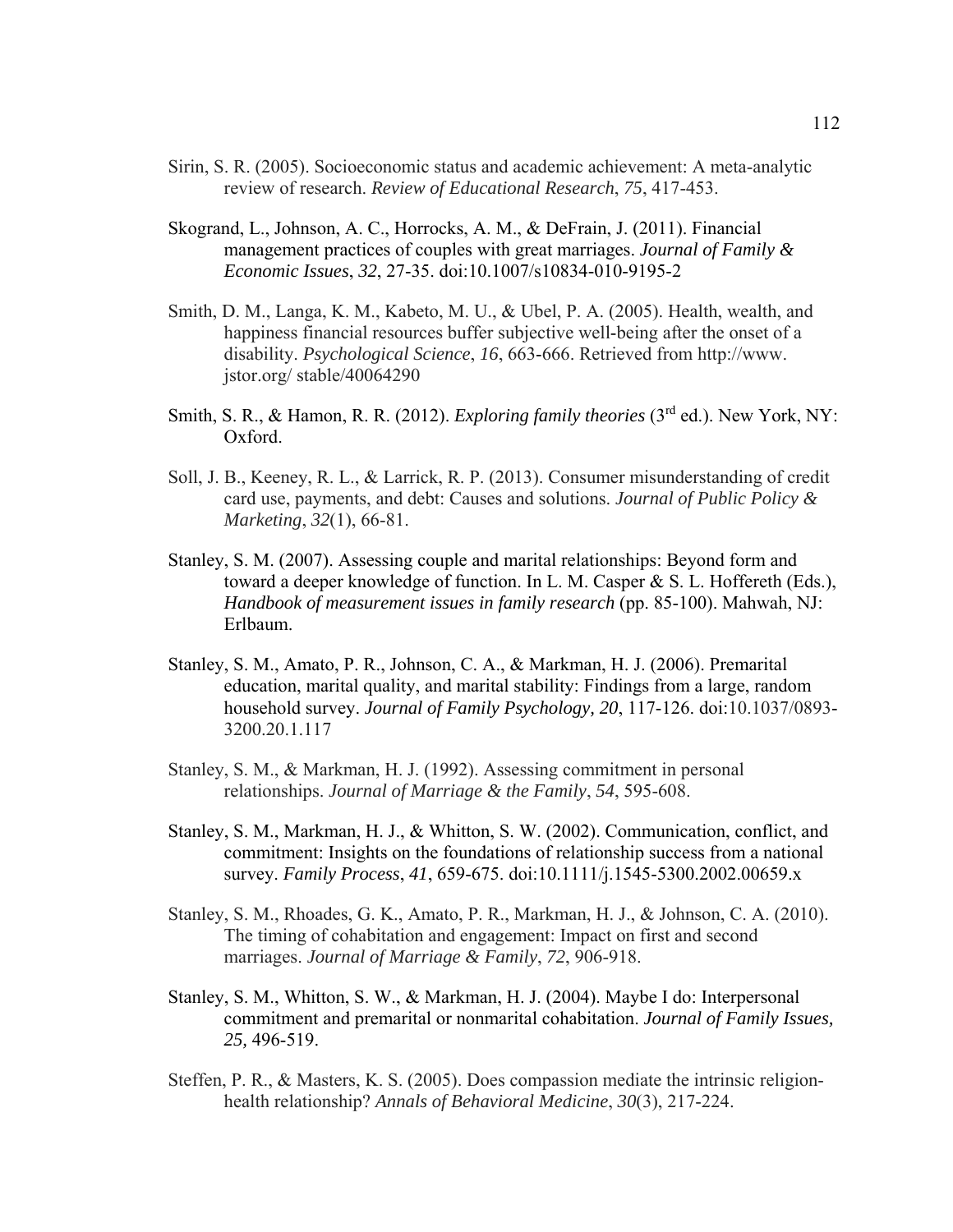- Stevenson, B., & Wolfers, J. (2008). *Marriage and the market: Cato Unbound*. Retrieved from http://www.cato-unbound.org/2008/01/18/betsey-stevenson-and-justinwolfers/marriageand-the-market/
- Stinnett, N., & DeFrain, J. (1985). *Secrets of strong families*. Boston, MA: Little, Brown.
- Taylor, D. A., & Worsham, C. B. (2005). *Financial planning: Process and environment*. Bryn Mawr, PA: American College Press.
- Taylor, M. P., Jenkins, S. P., & Sacker, A. (2011). Financial capability and psychological health. *Journal of Economic Psychology*, *32*, 710-723. doi:10.1016/j.joep. 2011.05.006
- Taylor, M. P., Pevalin, D. J., & Todd, J. (2007). The psychological costs of unsustainable housing commitments. *Psychological Medicine*, *37*, 1027-1036. Retrieved from http://hdl.handle.net/10419/92149
- Taylor, M. P., Funk, C., & Craighill, P. (2006). *Are we happy yet?* Retrieved from http://www.pewsocialtrends.org/2006/02/13/are-we-happy-yet/
- Teitler, J. O., & Reichman, N. E. (2008). Mental illness as a barrier to marriage among unmarried mothers. *Journal of Family & Marriage, 80,* 772-782.
- Umberson, D., Pudrovska, T., & Reczek, C. (2010). Parenthood, childlessness, and wellbeing: A life course perspective. *Journal of Marriage & Family*, *72*, 612-629. doi:10.1111/j.1741-3737.2010.00721.x
- U.S. Census Bureau. (2014). *Income and poverty in the United States: 2014*. Retrieved from https://www.census.gov/content/dam/Census/library/publications/2015/ demo/p60-252.pdf
- U.S. Department of Health and Human Services. (2005). *The healthy marriage initiative*. Retrieved from http://archive.acf.hhs.gov/healthymarriage/benefits/index.html
- Vaterlaus, J. M., Bradford, K., Skogrand, L., & Higginbotham, B. J. (2012). Providing relationship education for low-income and diverse audiences: A phenomenological investigation. *Family Science Review*, *17*(2), 40-61.
- Veldorale-Brogan, A., Bradford, K., & Vail, A. (2010). Marital virtues and their relationship to individual functioning, communication, and relationship adjustment. *The Journal of Positive Psychology*, *5*, 281-293. doi:10.1080/17439760.2010.498617
- Vohs, K. D. (2013). The poor's poor mental power. *Science, 341*, 969-970. doi:10.1126/science.1244172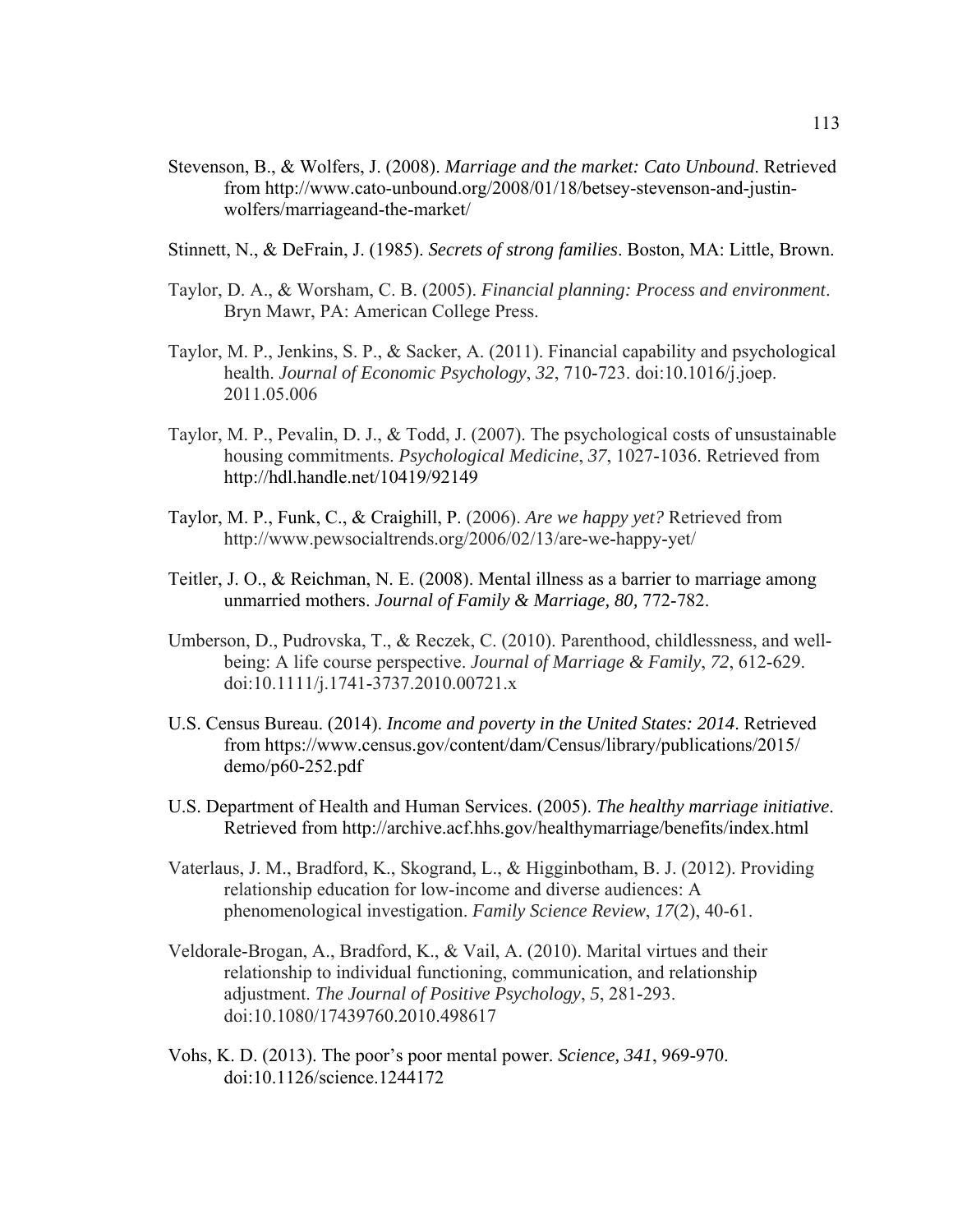- Wade, T. J., & Pevalin, D. J. (2004). Marital transitions and mental health. *Journal of Health & Social Behavior, 45,* 155-170. Retrieved from http://www.jstor.org/ stable/3653836
- Waite, L. J., Luo, Y., & Lewin, A. C. (2009). Marital happiness and marital stability: Consequences for psychological well-being. *Social Science Research*, *38*, 201- 212. doi:10.1016/j.ssresearch.2008.07.001
- Weaver, A. J., Samford, J. A., Morgan, V. J., Larson, D. B., Koenig, H. G., & Flannelly, K. J. (2002). A systematic review of research on religion in six primary marriage and family journals: 1995-1999. *American Journal of Family Therapy*, *30*, 293- 309. doi: 10.1080/01926180290033448
- Whisman, M. A. (2007). Marital distress and DSM-IV psychiatric disorders in a population-based national survey. *Journal of Abnormal Psychology, 116*, 638- 643. doi:10.1037/0021-843X.116.3.638
- White, J. M., & Klein, D. M. (2008). *Family theories* (3rd ed.). Thousand Oaks, CA: Sage.
- Wilcox, W. B., Marquardt, E., Popenoe, D., & Whitehead, B. D. (2009). *The state of our unions: Marriage in America, 2009. Money and marriage*. Charlottesville, VA: National Marriage Project.
- Wilcox, W. B., Marquardt, E., Popenoe, D., & Whitehead, B. D. (2011). *When baby makes three: How parenthood makes life meaningful and how marriage makes parenthood bearable. The State of Our Unions: Marriage in America*. Charlottesville, VA: University of Virginia. Retrieved from http://www. stateofourunions.org/2011/SOOU2011.pdf
- Williams, K. (2003). Has the future of marriage arrived? A contemporary examination of gender, marriage, and psychological well-being. *Journal of Health and Social Behavior*, *44*, 470-487. Retrieved from http://www.jstor.org/stable/1519794
- Wilson, C. M., & Oswald, A. J. (2005). *How does marriage affect physical and psychological health? A survey of the longitudinal evidence*. Coventry, UK: Warwick University. Retrieved from http://www2.warwick.ac.uk/fac/soc/ economics/research/workingpapers/2008/twerp728.pdf
- Wolfinger, N. H., & Wilcox, W. B. (2008). Happily ever after? Religion, marital status, gender and relationship quality in urban families. *Social Forces*, *86*, 1311-1337. Retrieved from http://www.jstor.org/stable/20430796
- Wright, S. (1960). The treatment of reciprocal interaction, with or without lag, in path analysis. *Biometrics, 16,* 423-445. doi:10.2307/2527693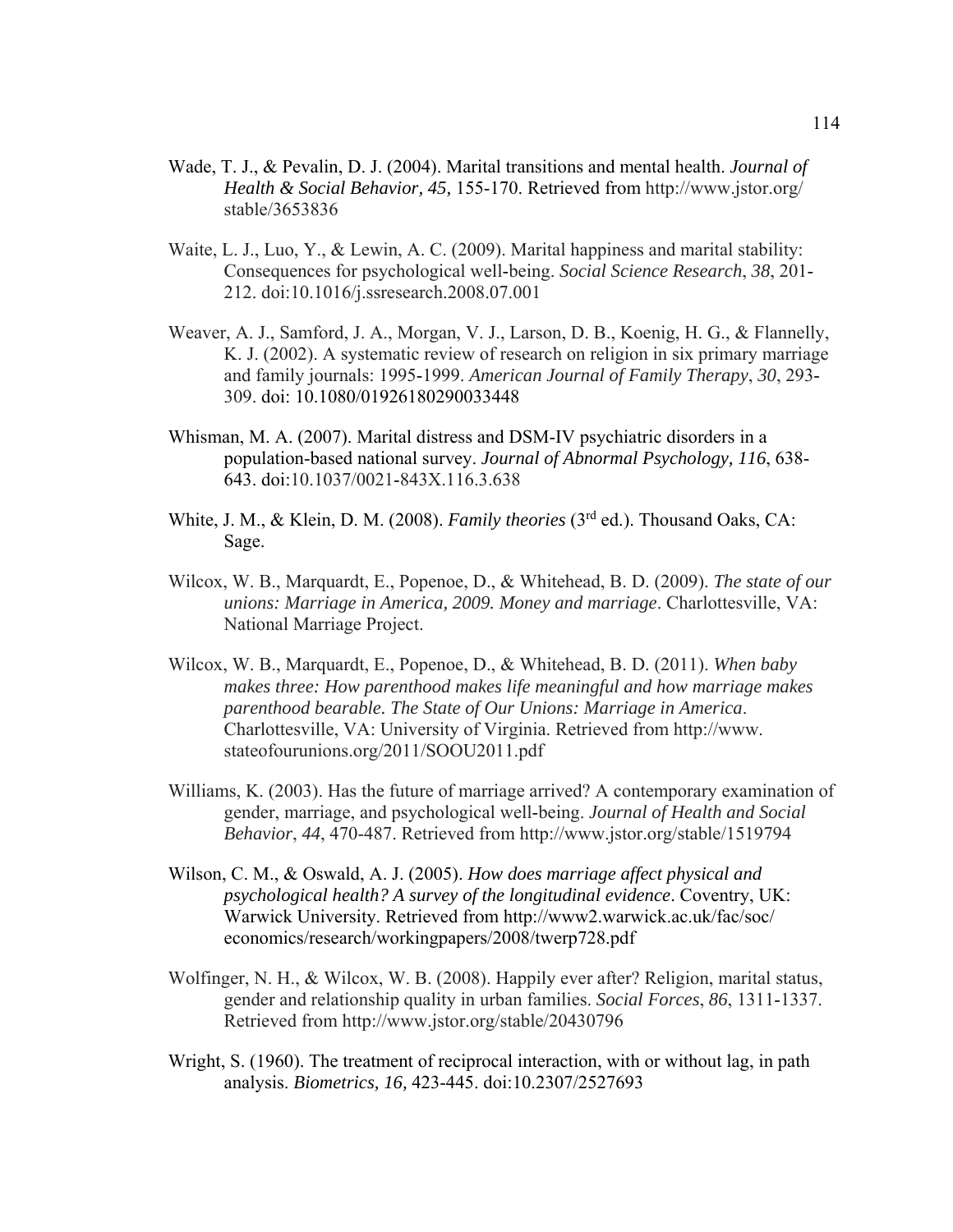Zimmerman, K. J. (2010). *The influence of a financial management course on couples' relationship quality* (Master's thesis). Iowa State University, Ames, IA. Retrieved from http://lib.dr.iastate.edu/cgi/viewcontent.cgi?article=2459&context=etd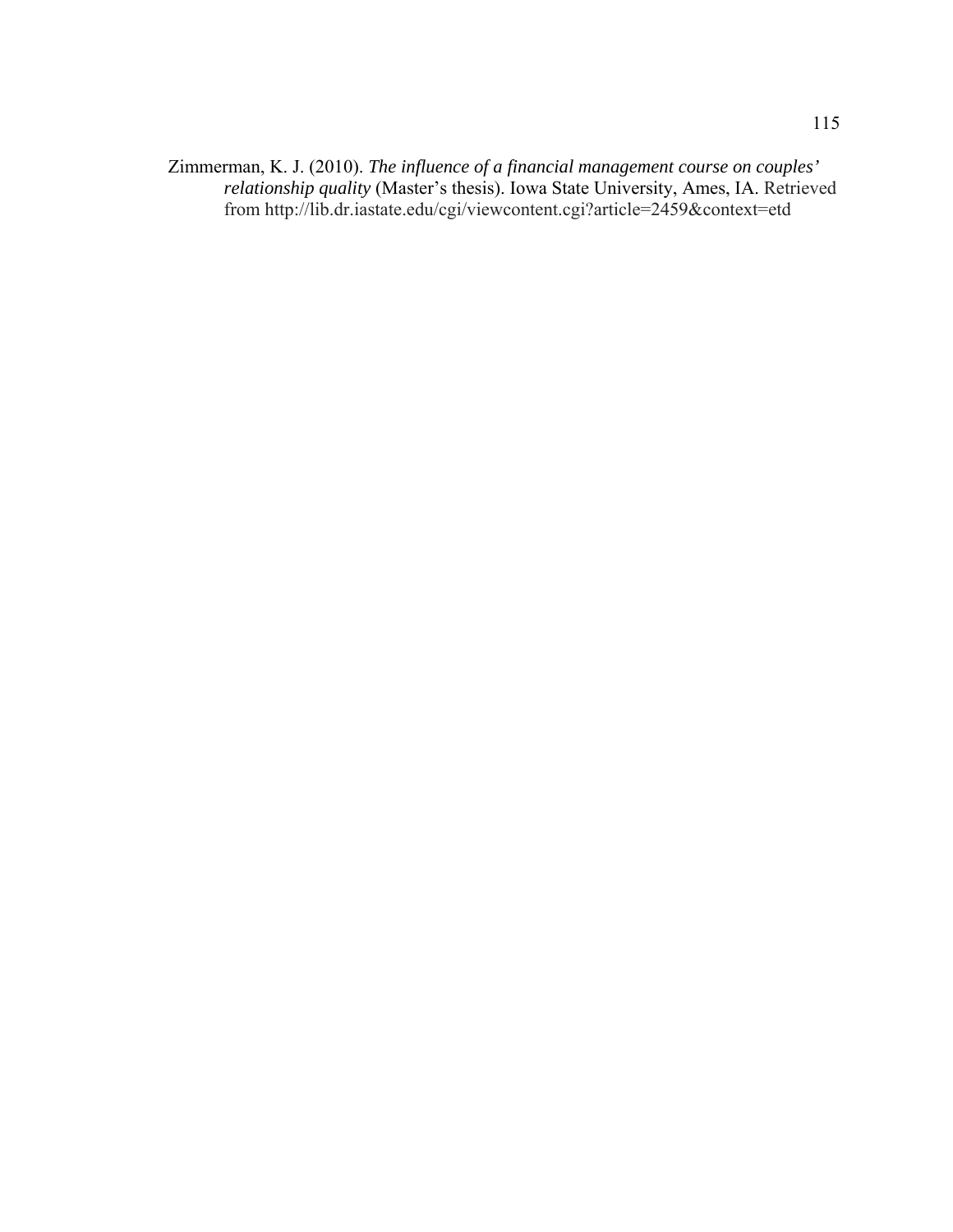#### CURRICULUM VITAE

## TRAVIS G. PARRY

1575 E 1220 N Logan, UT 84341 travisparry@outlook.com (801) 234-0942 (cell)

# **Education**

**Utah State University, UT**  Doctorate of Philosophy, Family, and Human Development

**University of Phoenix, AZ**  Master of Science, Psychology, Graduated November, 2010

**The American College**  CFP**®** Designation Taken 3/7 classes, 2006

**Brigham Young University, UT**  Bachelor of Science, Sociology, Graduated September, 2005

## **Related Work Experience**

#### **University Teaching**

# **Graduate Instructor at Utah State University**

Aug 2013-Dec 2015 Created curriculum and Instructed Consumer Credit Problems FCHD 3450 (Online) Created curriculum and Lectured for Consumer Economics course FCHD 2450 Created curriculum and Lectured for Family Finance Classes FCHD 3350 Created curriculum and Lectured for Life Balance Classes FCHD 1010 Created curriculum and Instructed Human Development Across the Lifespan FCHD 1500 (large course offerings of 150 average students each semester) Created curriculum and Instructed Marriage and Family Relations FCHD 2400 (Distance-Ed)

# **Online Instructor at Brigham Young University-Idaho**

Dec 2013-present Teaches Family Relations 160 (Winter, Spring, Fall Semesters) with a cap of 50 students for each semester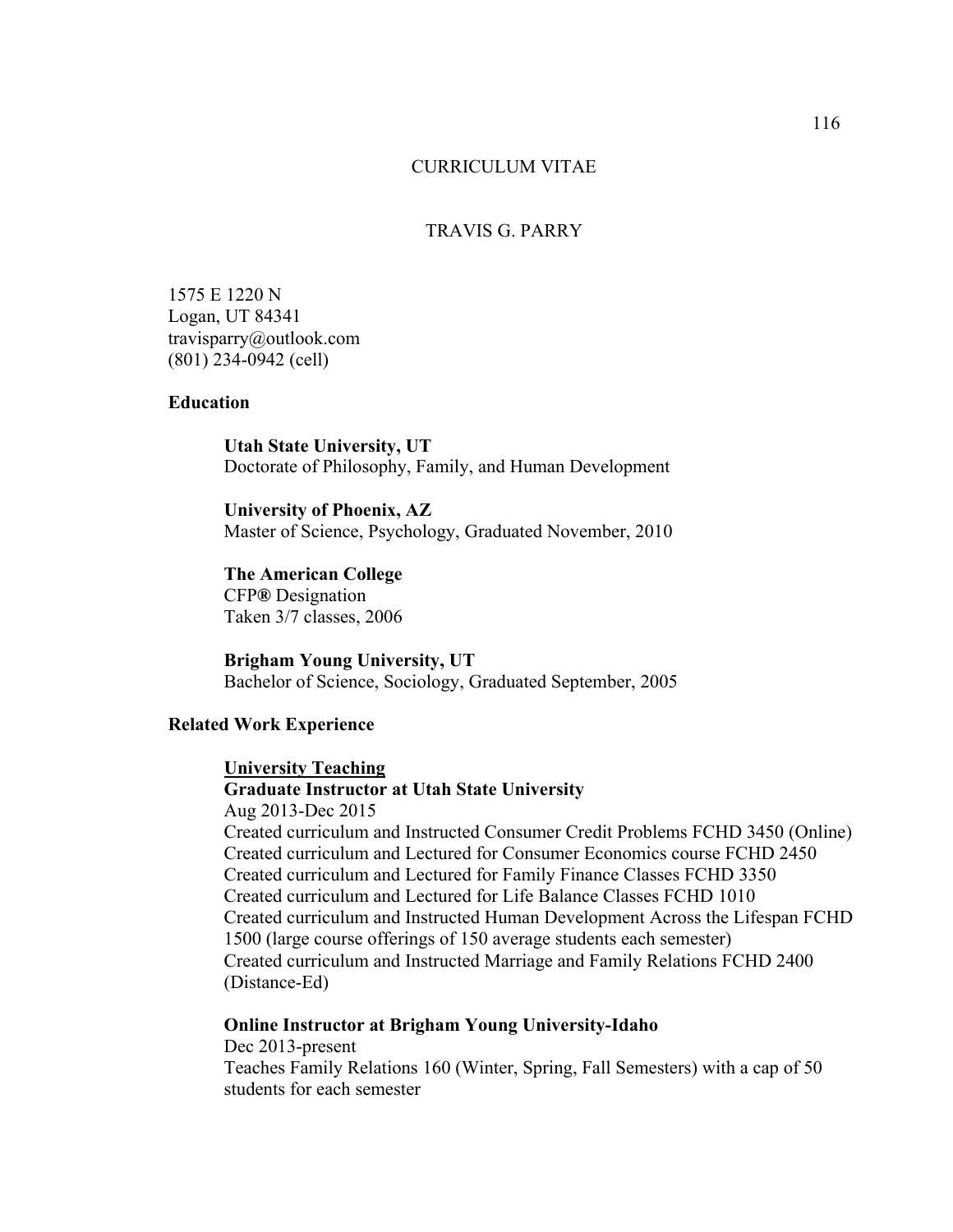# **Adjunct Professor at Utah Valley University**  Dec 2010-May 2012 Developed Curriculum for and Instructed Finances and Marriage Course FAMS 3240 Developed Curriculum for and Instructed Psychology 1010

## **Peer Reviewed Publications**

- Parry, T. G., & Delgadillo, L. (2014). Financial Skills Among Married Adults: A Comparison to Singles and Recommendations for Educators. Proceedings from AFCPE 2014: *AFCPE Annual Research and Training Symposium.* Bellevue, WA. http://www.flipsnack.com/rwiggins/2014-afcpesymposium-proceedings.html
- Delgadillo, L., & Parry, T.G. (2014). Behavioral and Coaching Strategies in Individual Development Accounts: Insights and lessons applicable to other financial capability programs. *The Forum for Family and Consumer Issues, 19,* 2. http://ncsu.edu/ffci/publications/2014/v19-n2-2014-summerfall/delgadillo-parry.php

## **Additional Publications**

- Parry, T. (2010). Couple Development: How Couples who Build Thriving Marriages Are Healthier, Wealthier, and Happier. Orem, UT: Utah Valley University.
- Parry, T. (2009). Restoring Work-Life Balance. *Journal of Financial Planning-Practice Management Solutions (Nov-Dec) p. 13, 29.*

# **Other Financial Awards**

- AFCPE Symposium Student Scholarship. (2014). Association for Financial Counseling, Planning, and Education Student Scholarship for outstanding work in marriage and financial education curriculum development. Bellevue, Washington. (Awarded: Funded Trip to Washington and all fees associated for attending and 1-year membership of AFCPE)
- College of Education Scholarship. (2013). Utah State University. Individual Scholarship Travis Parry, Logan, UT. (Awarded to help pay for tuition and expenses)

## **Research/Presentations**

Parry, T. G. & Delgadillo, L. (2014, Nov). *Financial Skills Among Married and*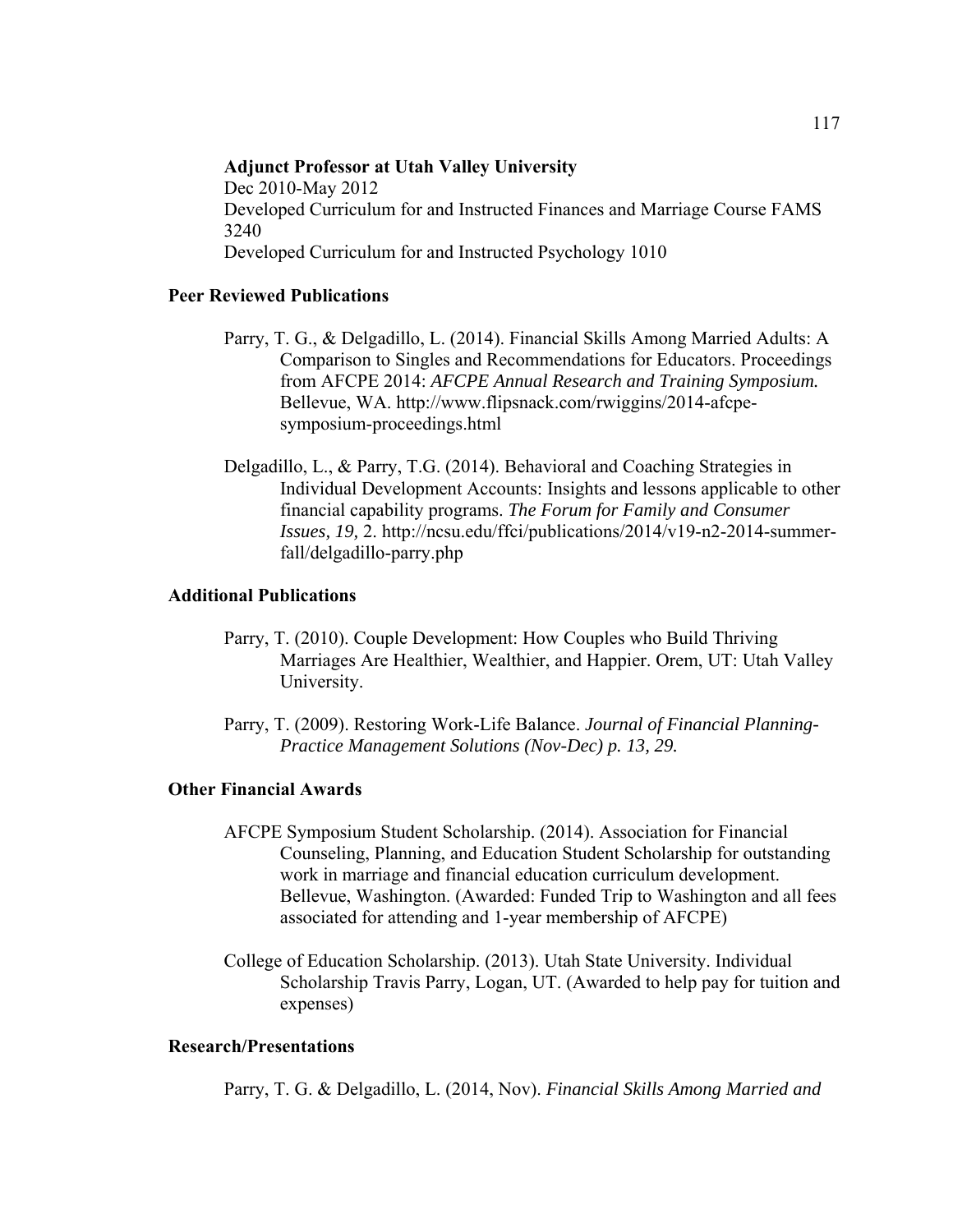*Single Adults: Implications for educators*. Presented at the Annual Association of Financial Counselors Planners and Educators (AFCPE) Research & Training Symposium Bellevue, Washington.

- Parry, T. G. & Delgadillo, L. (2014, April). Financial skills among married adults: A comparison to singles and recommendations for educators. Paper presented at the Annual Conference of the Utah Council on Family Relations, Provo, UT.
- Delgadillo, L. M., & Parry, T. G. (2013). Scholarly Approach to Curriculum Development for FTA classes. Roundtable presentation at the Financial Therapy Association (FTA), Lubbock, Texas.
- Parry, T.G., & Higginbotham, B. J. (2013). Marriage Preparation in Utah. Poster presentation at the Utah Council of Family Relations. Orem, UT.
- Parry, T. G., Parry, J. Heyward, B., & Kassidy, P. (2012). Integrated Transmission of Financial Troubles: Do New Parents Exhibit the Same Patterns in Financial Management as Did Their Own Parents? Paper presented at the annual Utah Council of Family Relations. April, 2012.

#### **Professional Presentations Given for Continuing Education Credits**

- Parry, T. (2015, Nov). P.R.E.Paired: Helping Married Clients prepare for Family Financial Planning. FPA of Utah, Salt Lake City, Utah.
- Parry, T. (2015, May). P.R.E.Paired: Helping Married Clients prepare for Family Financial Planning. NAIFA (National Association of Insurance and Financial Advisors) of Provo, Provo, Utah.
- Parry, T. (2015, Mar). P.R.E.Paired: Helping Married Clients prepare for Family Financial Planning. FPA Connect online presentation.

#### **University Assistantships**

## **Teaching/Research Assistantship at Utah State University**

Teaching, Grading Papers, and creating curriculum for Consumer Economics FCHD 2450, Family Finance Class FCHD 3350 and Work/Life Balance FCHD 1010

Writing Research Articles with Lucy Delgadillo and Yoon Lee focusing on family financial topics.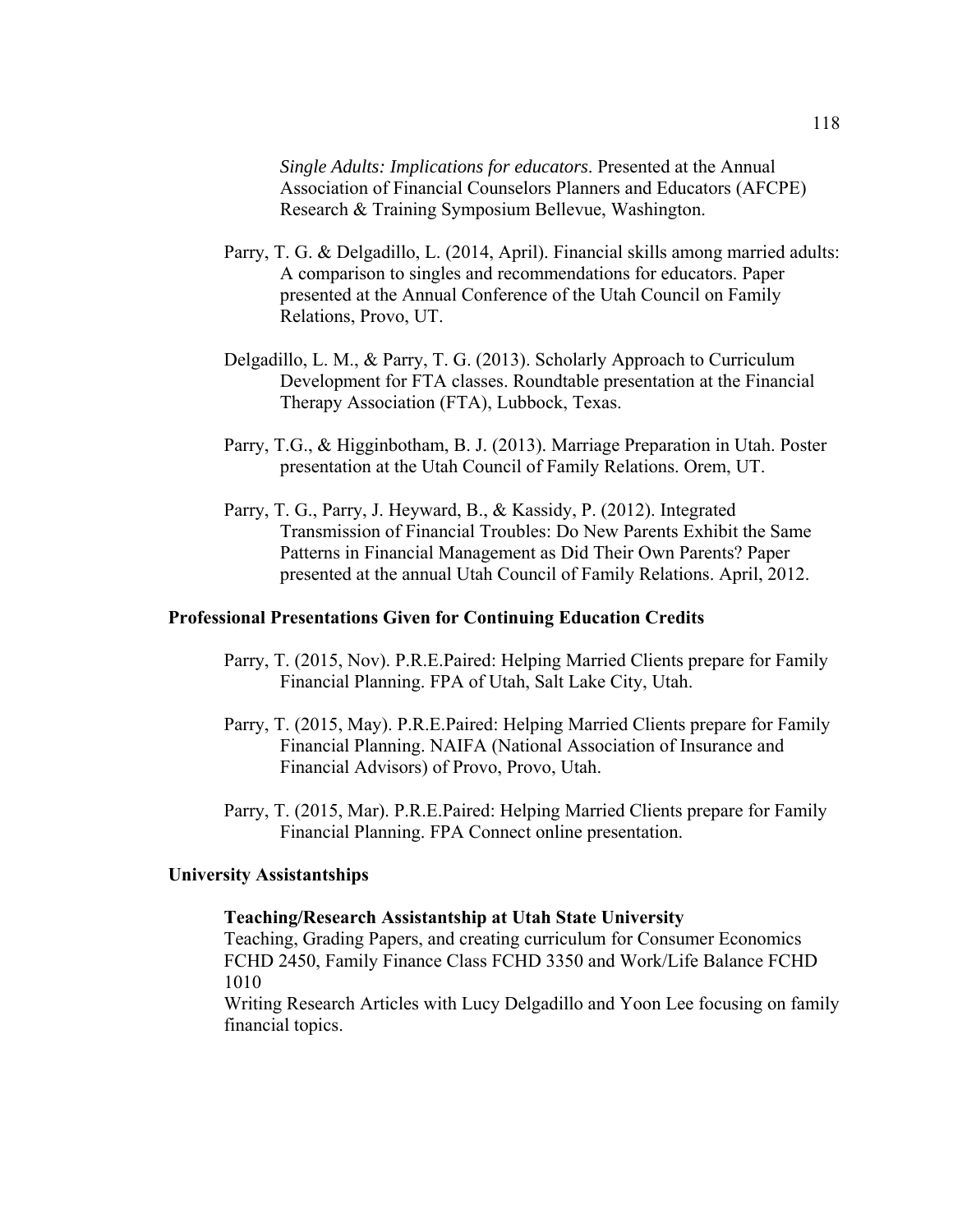#### **Research Assistantship at Utah State University**

Wrote Research Articles with Lucy Delgadillo, focusing on Financial Literacy, Coaching, and Education (Fall 2013, Spring 2014).

## **Research Assistantship at Utah State University**

Wrote Research Articles with Brian Higginbotham, focused on Marriage Preparation and Financial issues.

#### **Teaching Assistantship at Utah State University**

Taught Class, Graded Papers, helped with developing class information including assignments and tests for Family Relationships 2400 with Brent Miller. Graded 530 papers (Fall 2012, Spring 2013).

## **Industry Experience**

# **Family Financial Counselor/Coach at Family Financial Institute**

Oct 2007-Present

Educates, Plans with, and Counsels/Coaches clients on Time Management, Communication, Relationships, and Financial Management principles. Spoke to multiple Kiwanis, Lion's, Rotary Clubs, and other business groups throughout Utah.

# **Financial Planner at Northwestern Mutual Financial Network**

May 2003-Oct 2007 Taught educational classes for UVU CE in Personal Finance. Sold Financial Services and Products to clients. Was licensed as Life/Health/DI Insurance Agent in Utah, Idaho, and CA. Also Series 6 and 63 licensed for mutual fund and variable insurance/annuity products.

#### **Life Insurance Specialist at State Farm Insurance**

Dec 2002-May 2003 Sold Life Insurance products to existing clientele through a holistic needs-based financial assessment process. The top life insurance sales specialist in the area.

## **Community Outreach Experience**

## **Family Financial Workshop**

Nov 2010-Aug 2012

Developed and Instructed a Research-based Curriculum for Family Finance Workshop for CCAMPIS program participants at Utah State University. As part of the grant for the CCAMPIS program, arraignments were made for parents of preschool-aged children, who attend USU, to attend a one-time, 3-hour workshop on family finance. Childcare and dinner were provided with funds from the grant.